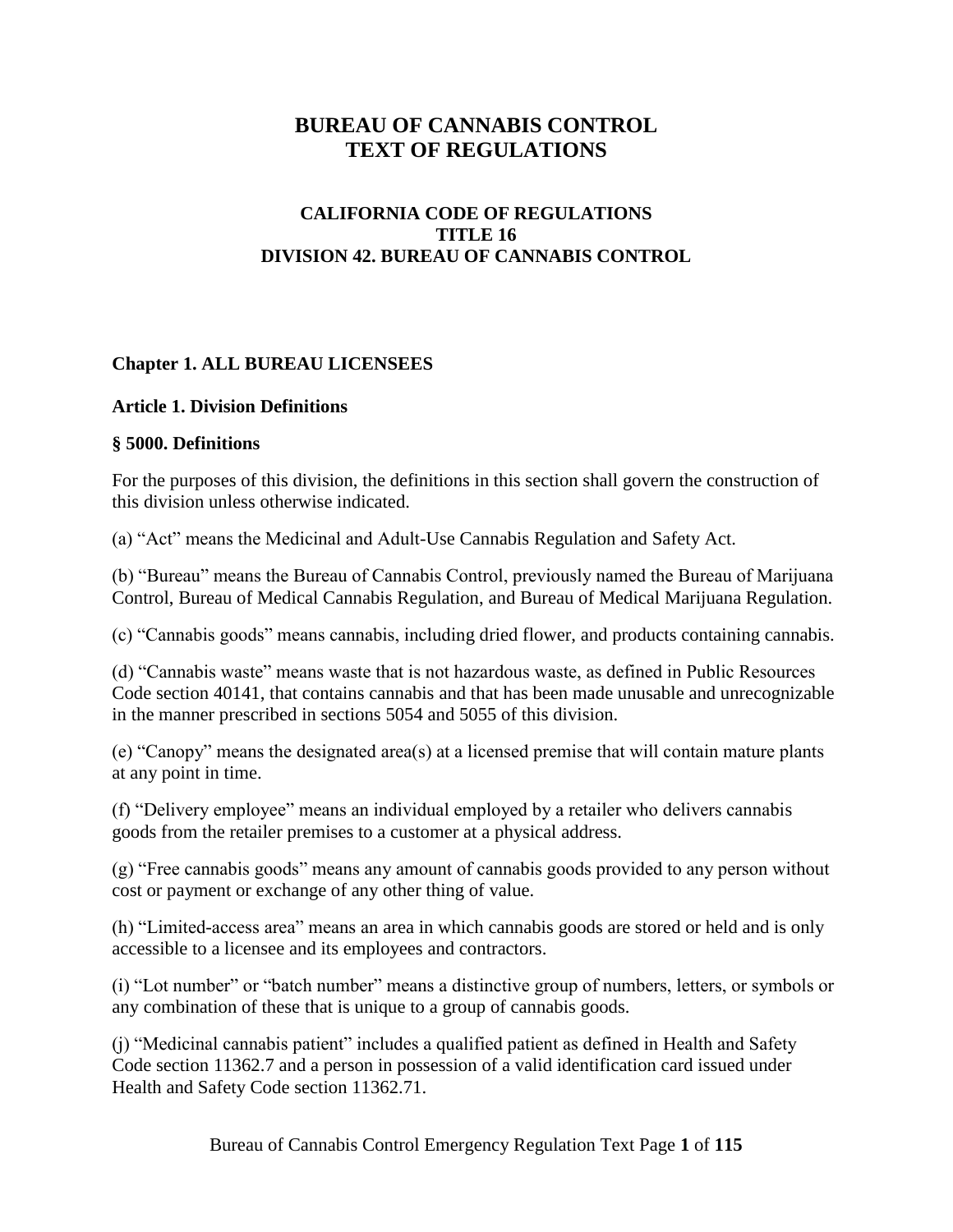(k) "Nonvolatile solvent" means any solvent used in the extraction process that is not a volatile solvent. For purposes of this division, a nonvolatile solvent includes carbon dioxide  $(CO<sub>2</sub>)$  used for extraction and ethanol used for extraction or post-extraction processing.

(l) "Package" and "Packaging" means any container or wrapper that may be used for enclosing or containing any cannabis goods for final retail sale. "Package" and "packaging" does not include a shipping container or outer wrapping used solely for the transport of cannabis goods in bulk quantity to a licensee.

(m) "Publicly owned land" means any building or real property that is owned by a city, county, state, federal, or other government entity.

(n) "Residential area" is an area that is within 600 feet of any single-family or multifamily residence, other than commercial hotels, motels, and similar establishments for temporary lodging.

(o) "Retail area" means a building, room, or other area that is open to the public, upon the retailer premises in which cannabis goods are sold or displayed.

(p) "Security monitoring" means the continuous and uninterrupted attention to potential alarm signals that can be transmitted from a security alarm system for the purpose of summoning law enforcement.

(q) "Sublet" means to lease or rent all or part of a leased or rented property.

(r) "Transport" means the physical movement of cannabis goods from one licensed premises to another licensed premises.

(s) "Vehicle alarm system" is a device or series of devices installed to discourage theft of the vehicle or its contents and is intended to summon general attention or to summon law enforcement as a result of an indication of an attempted breach of the vehicle.

Authority: Section 26013, Business and Professions Code. Reference: Section 26013, Business and Professions Code.

### **Article 2. Applications**

# **§ 5001. Temporary License Application Requirements**

(a) Temporary license applications may be completed and submitted online at [www.bcc.ca.gov](http://www.bcc.ca.gov/) or completed in hard copy and submitted by delivering a printed copy to the Bureau's office(s).

(b) Applicants who submit their applications online shall first register for a user account. To register for a user account, the applicant shall do all of the following:

(1) Create a user name, password, and security question and answer;

(2) Provide an email address; and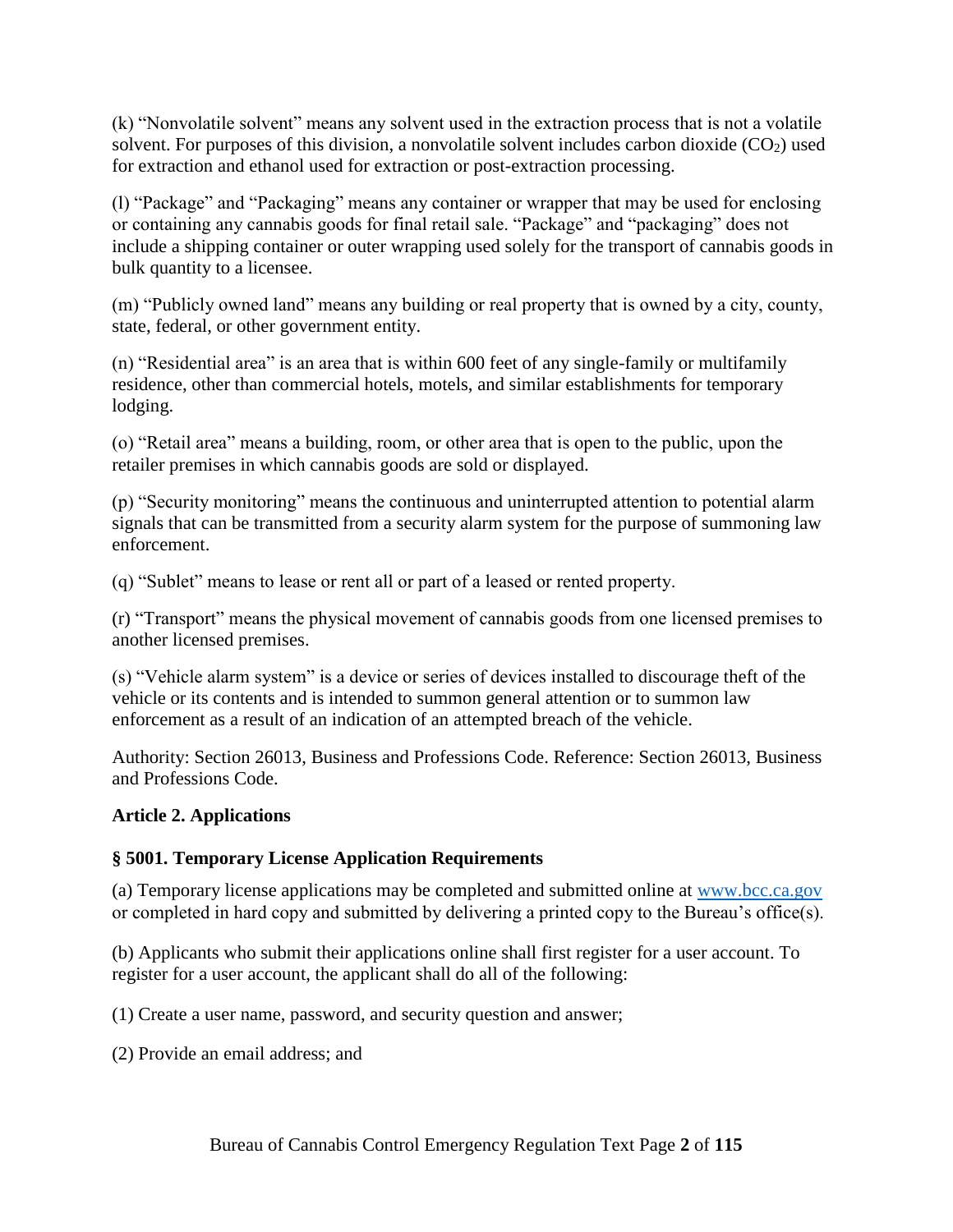(3) Provide the owner's first and last name, primary phone number, social security number or individual taxpayer identification number, date of birth, and mailing address.

(c) An application must be completed by an owner as defined by section 5003 of this division. An application must be submitted to the Bureau for each temporary license applied for. An application for a temporary license includes:

(1) The legal business name of the applicant.

(2) The email address of the applicant's business and the telephone number for the premises.

(3) The business' federal employer identification number.

(4) A description of the business organizational structure of the applicant, such as partnership or corporation.

(5) The temporary license type that is being requested.

(6) The license designation requested, A-license or M-license, for all license types other than testing laboratories.

(7) The contact information for the applicant's designated primary contact person including the name, title, phone number, and email address of the individual.

(8) For each owner who meets the criteria of Business and Professions Code section 26001(al), the owner's name, title, percentage of ownership, mailing address, telephone number, and email address if applicable.

(9) The physical address of the premises to be licensed.

(10) Evidence that the applicant has the legal right to occupy and use the proposed location that complies with section 5007 of this division.

(11) A premises diagram pursuant to section 5006.

(12) A copy of a valid license, permit, or other authorization issued by a local jurisdiction, that enables the applicant to conduct commercial cannabis activity at the location requested for the temporary license. For purposes of this section, "other authorization" shall include, at a minimum, a written statement or reference that clearly indicates the local jurisdiction intended to grant permission for the commercial cannabis activity or to the person to conduct commercial cannabis activity at the premises. Upon receipt of the application, the Bureau shall contact the applicable local jurisdiction to confirm the validity of the authorization. If the local jurisdiction does not respond within 10 calendar days, the Bureau shall consider the authorization valid.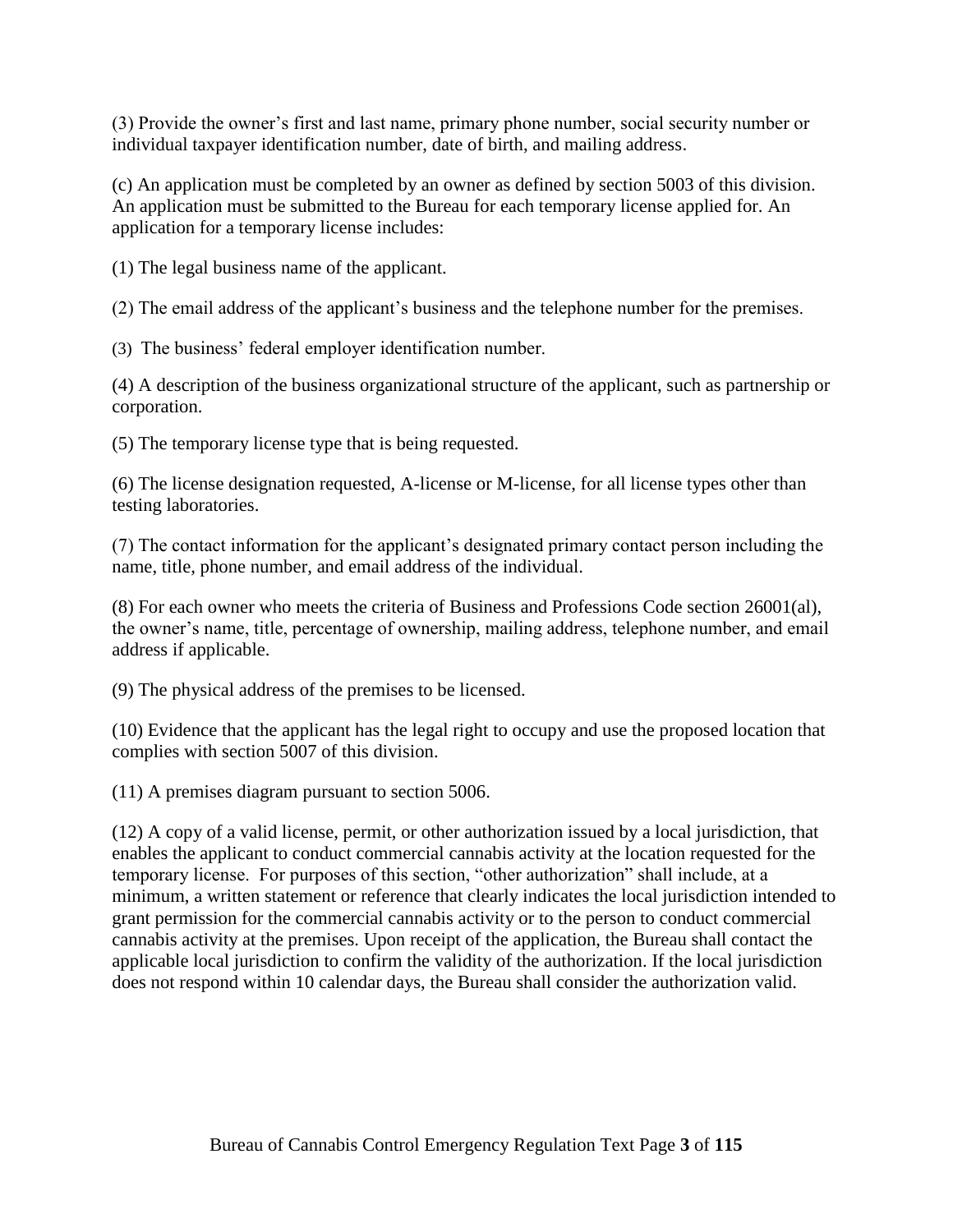(13) Attestation to the following statement: Under penalty of perjury, I hereby declare that the information contained within and submitted with the application is complete, true, and accurate. I understand that a misrepresentation of fact is cause for rejection of this application, denial of the license, or revocation of a license issued.

(d) A temporary license is a conditional license that authorizes the licensee to engage in commercial cannabis activity as would be permitted under the privileges of a non-temporary license of the same type. A temporary licensee shall follow all applicable rules and regulations as would be required if the licensee held a non-temporary license of the same type.

(e) A temporary license does not obligate the Bureau to issue a non-temporary license nor does the temporary license create a vested right in the holder to either an extension of the temporary license or to the granting of a subsequent non-temporary license.

(f) A temporary license issued under this section shall be valid for 120 days from the effective date. No temporary license shall be effective prior to January 1, 2018.

(g) A temporary license may be extended by the Bureau for additional 90-day periods if a complete application for an annual license has been submitted to the Bureau pursuant to section 5002 of this division prior to the initial expiration date of the temporary license.

Authority: Section 26013, Business and Professions Code. Reference: Section 26050.1, Business and Professions Code.

## **§ 5002. Annual License Application Requirements**

(a) Applications may be completed and submitted online at [www.bcc.ca.gov](http://www.bcc.ca.gov/) or completed in hard copy and submitted by delivering a printed copy to the Bureau's office(s).

(b) Applicants who submit their applications online shall first register for a user account. To register for a user account, the applicant shall do all of the following:

(1) Create a user name, password, and security question and answer;

(2) Provide an email address; and

(3) Provide the owner's first and last name, primary phone number, social security number or individual taxpayer identification number, date of birth, and mailing address.

(c) An application must be completed by an owner as defined by section 5003 of this division. An application must be submitted to the Bureau for each cannabis license applied for. An application for an annual cannabis license includes the following:

(1) The name of the applicant. For applicants who are individuals, the applicant shall provide both the first and last name of the individual. For applicants who are business entities, the applicant shall provide the legal business name of the applicant.

(2) If applicable, the business trade name ("DBA") of the applicant.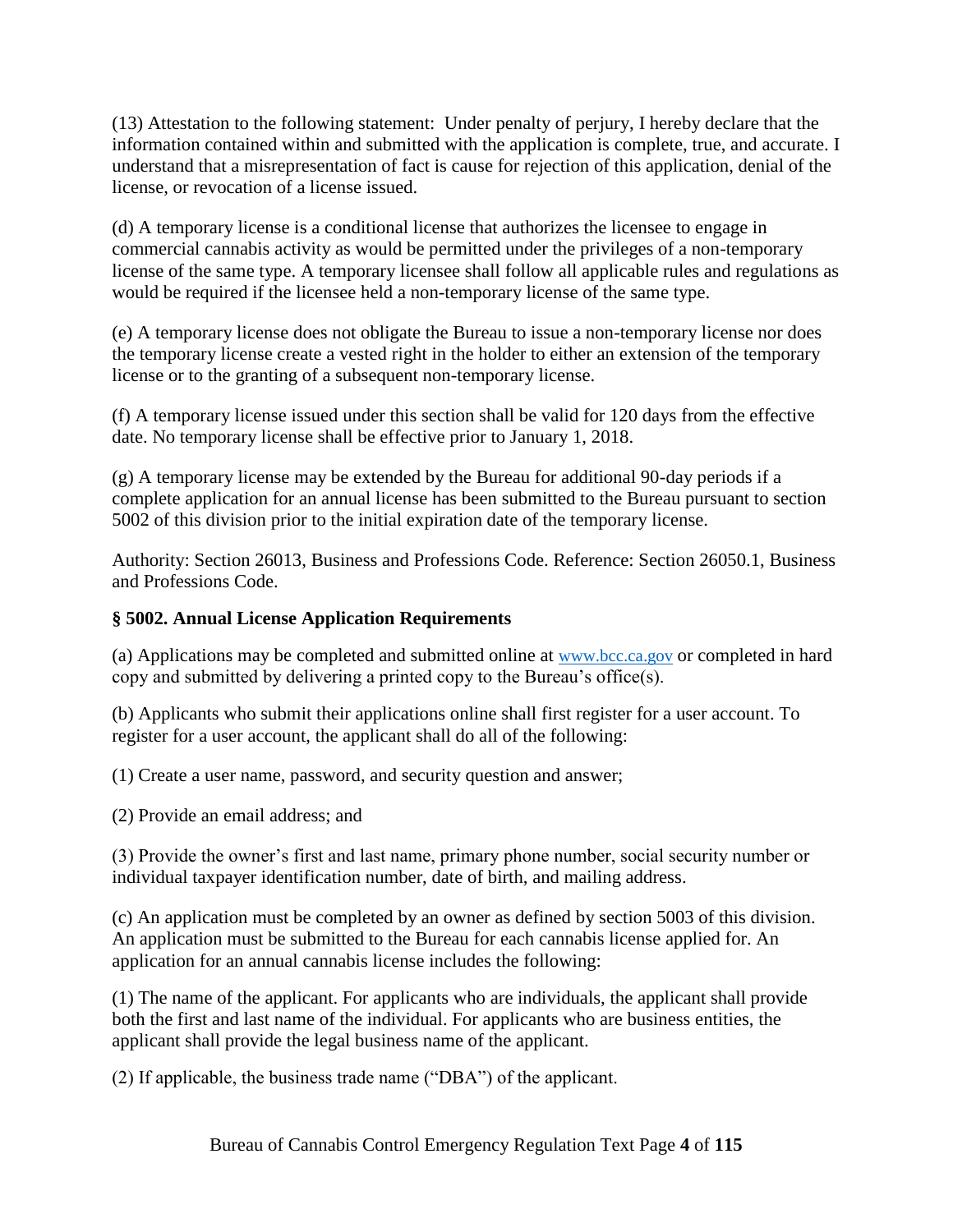(3) The license type the applicant is applying for, including A-license or M-license designation for all license types other than testing laboratories.

(4) Payment of an application fee pursuant to section 5014 of this division.

(5) Whether the owner is serving or has previously served in the military. Disclosure of military service is voluntary. An applicant who has served as an active duty member of the Armed Forces of the United States and was honorably discharged and who can provide evidence of such honorable discharge shall have his or her application expedited pursuant to Business and Professions Code section 115.4.

(6) A list of the license types and the license numbers issued from the Bureau and all other state cannabis licensing authorities that the applicant holds, including the date the license was issued and the licensing authority that issued the license.

(7) Whether the applicant has been denied a license or has had a license suspended or revoked by the Bureau or any other state cannabis licensing authority. The applicant shall provide the type of license applied for, the name of the licensing authority that denied the application, and the date of denial.

(8) The physical address of the premises.

(9) The mailing address for the applicant, if different from the premises address.

(10) The telephone number for the premises.

(11) The website address and email address of the applicant's business.

(12) The business' federal employer identification number.

(13) Contact information for the applicant's designated primary contact person including the name, title, phone number, and email address of the individual.

(14) A description of the business organizational structure of the applicant, such as partnership or corporation.

(15) The business-formation documents, which may include, but are not limited to, articles of incorporation, operating agreements, partnership agreements, and fictitious business name statements. The applicant shall also provide all documents filed with the California Secretary of State, which may include, but are not limited to, articles of incorporation, certificates of stock, articles of organization, certificates of limited partnership, and statements of partnership authority.

(16) A list of every fictitious business name the applicant is operating under including the address where the business is located.

(17) A commercial cannabis business that is a foreign corporation shall include in its application the certificate of qualification issued by the Secretary of State of California.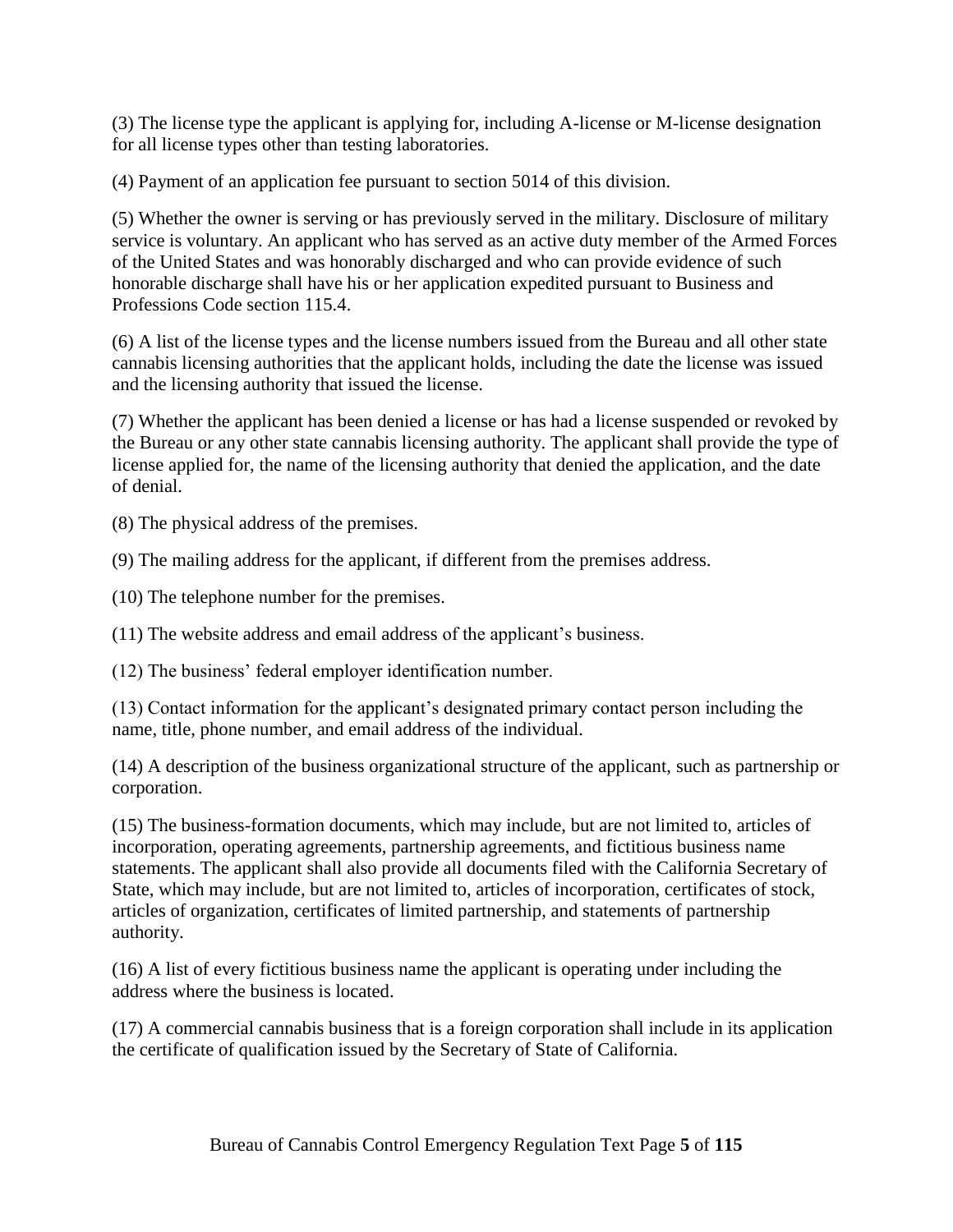(18) The applicant shall supply the following financial information:

(A) A list of funds belonging to the applicant held in savings, checking, or other accounts maintained by a financial institution. The applicant shall provide, for each account, the financial institution's name, the financial institution's address, account type, account number, and the amount of money in the account.

(B) A list of loans made to the applicant. For each loan, the applicant shall provide the amount of the loan, the date of the loan, term(s) of the loan, security provided for the loan, and the name, address, and phone number of the lender.

(C) A list of investments made into the applicant's commercial cannabis business. For each investment, the applicant shall provide the amount of the investment, the date of the investment, term(s) of the investment, and the name, address, and phone number of the investor.

(D) A list of all gifts of any kind given to the applicant for its use in conducting commercial cannabis activity. For each gift, the applicant shall provide the value of the gift or description of the gift, and the name, address, and phone number of the provider of the gift.

(19) A complete list of every individual who has a financial interest in the commercial cannabis business as defined in section 5004 of this division, who is not an owner as defined in Business and Professions Code section 26001(al).

(20) A complete list of every owner of the applicant as defined in Business and Professions Code section 26001(al). Each individual named on this list shall submit the following information:

(A) The full name of the owner.

(B) The owner's title within the applicant entity.

(C) The owner's date of birth and place of birth.

(D) The owner's social security number or individual taxpayer identification number.

(E) The owner's mailing address.

(F) The owner's telephone number. This may include a number for the owner's home, business, or mobile telephone.

- (G) The owner's email address.
- (H) The owner's current employer.

(I) The percentage of the ownership interest held in the applicant entity by the owner.

(J) Whether the owner has an ownership or a financial interest as defined in sections 5003 and 5004, respectively, of this division in any other commercial cannabis business licensed under the Act.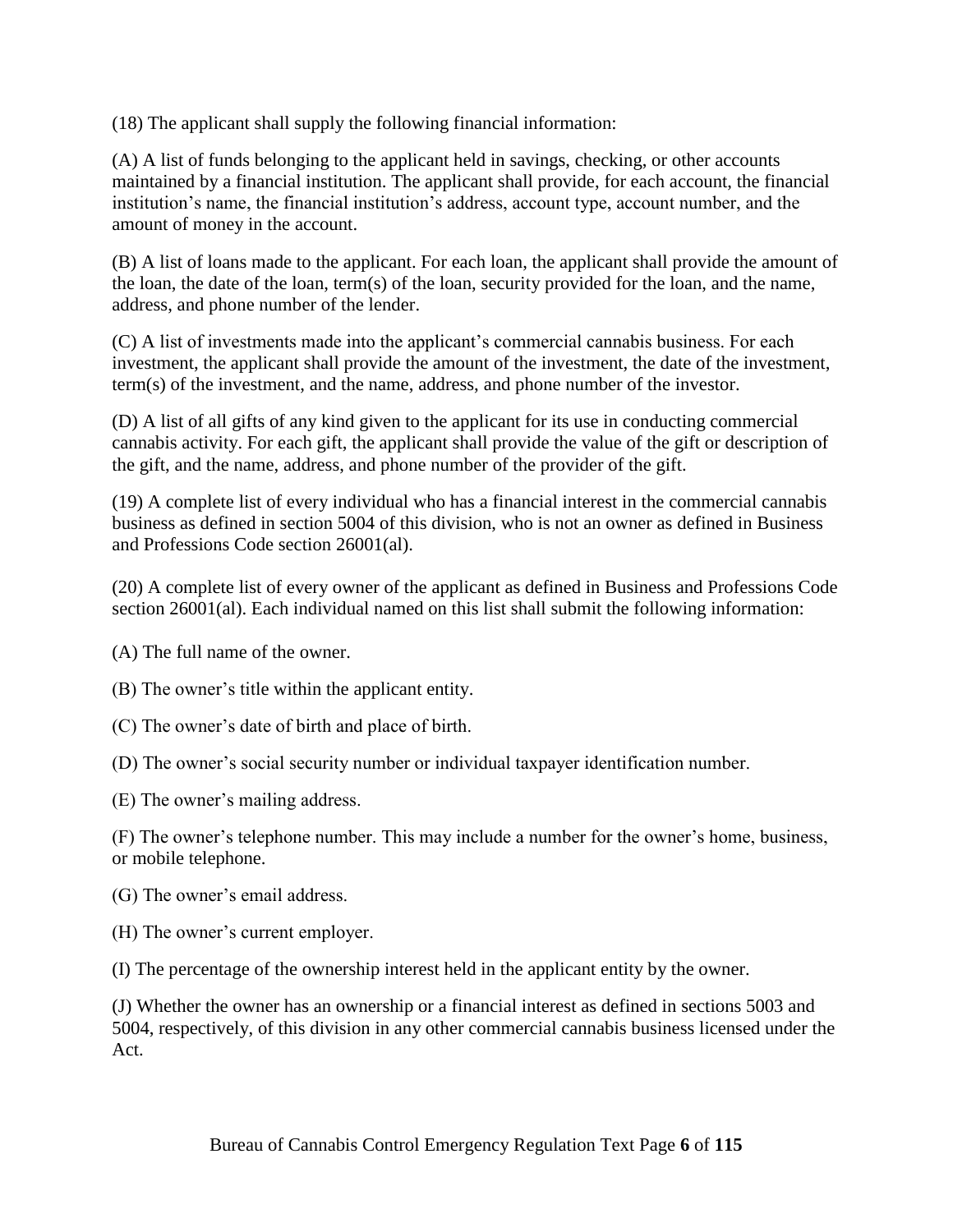(K) A copy of the owner's government-issued identification. Acceptable forms of identification are a document issued by a federal, state, county, or municipal government that includes the name, date of birth, physical description, and picture of the person, such as a driver license.

(L) A detailed description of the owner's convictions. A conviction within the meaning of this section means a plea or verdict of guilty or a conviction following a plea of nolo contendere. Convictions dismissed under Penal Code section 1203.4 or equivalent non-California law must be disclosed. Convictions dismissed under Health and Safety Code section 11361.8 or equivalent non-California law must be disclosed. Juvenile adjudications and traffic infractions under \$300 that did not involve alcohol, dangerous drugs, or controlled substances do not need to be included. For each conviction, the owner shall provide the following:

(i) The date of conviction.

(ii) Dates of incarceration, if applicable.

(iii) Dates of probation, if applicable.

(iv) Dates of parole, if applicable.

(v) A detailed description of the offense for which the owner was convicted.

(vi) A statement of rehabilitation for each conviction. The statement of rehabilitation is to be written by the owner and may contain evidence that the owner would like the Bureau to consider that demonstrates the owner's fitness for licensure. Supporting evidence may be attached to the statement of rehabilitation and may include, but is not limited to, a certificate of rehabilitation under Penal Code section 4852.01, and dated letters of reference from employers, instructors, or professional counselors that contain valid contact information for the individual providing the reference.

(M) If applicable, a detailed description of any suspension of a commercial cannabis license, revocation of a commercial cannabis license, or sanctions for unlicensed commercial cannabis activity by a licensing authority or local agency against the applicant or a business entity in which the applicant was an owner or officer within the three years immediately preceding the date of the application.

(N) Attestation to the following statement: Under penalty of perjury, I hereby declare that the information contained within and submitted with the application is complete, true, and accurate. I understand that a misrepresentation of fact is cause for rejection of this application, denial of the license, or revocation of a license issued.

(21) Evidence that the applicant has the legal right to occupy and use the proposed location that complies with section 5007 of this division.

(22) Evidence that the proposed premises is in compliance with Business and Professions Code section 26054(b).

(23) For an applicant with 20 or more employees, the applicant shall attest that the applicant has entered into a labor peace agreement and will abide by the terms of the agreement, and the applicant shall provide a copy of the agreement to the Bureau. For applicants who have not yet

Bureau of Cannabis Control Emergency Regulation Text Page **7** of **115**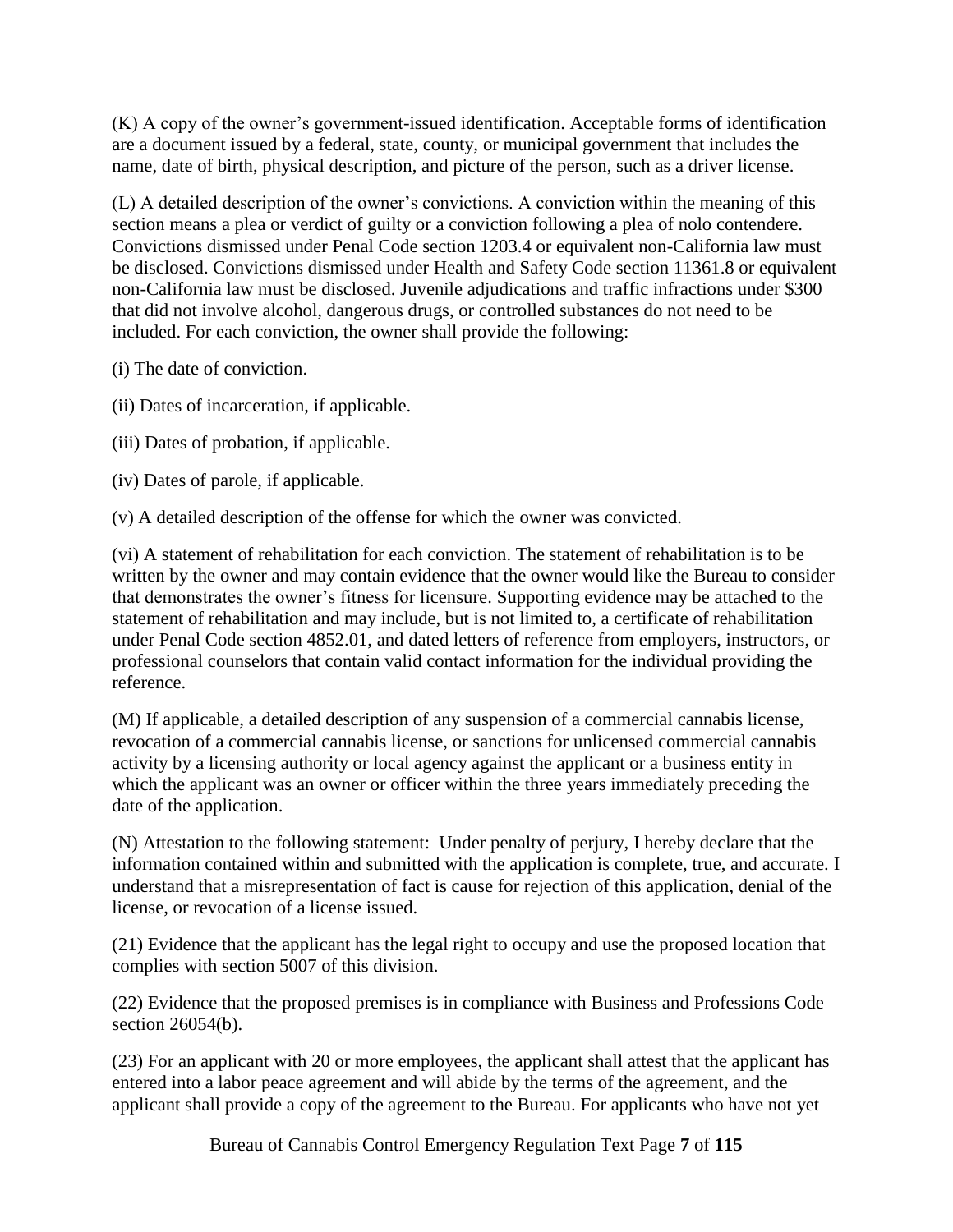entered into a labor peace agreement, the applicant shall provide a notarized statement indicating that the applicant will enter into and abide by the terms of a labor peace agreement.

(24) The applicant shall provide a valid seller's permit number issued by the California Department of Tax and Fee Administration, if applicable. If the applicant has not yet received a seller's permit, the applicant shall attest that the applicant is currently applying for a seller's permit.

(25) A diagram of the premises as required by section 5006 of this division.

(26) Proof of a bond as required by section 5008 of this division.

(27) For testing laboratory applications, the certificate(s) of accreditation as required by section 5702 of this division, or the information required for a provisional license as required by section 5703 of this division.

(28) When an applicant provides a license, permit, or other authorization from the local jurisdiction where the licensed premises will be or is located, the Bureau will notify the applicable local jurisdiction to confirm the validity of the authorization. If the local jurisdiction does not respond within 10 calendar days, the Bureau shall consider the authorization valid.

(29) All licensee applications shall include a detailed description of the applicant's operating procedures including the following (if applicable):

(A) Transportation Procedures

(i) A description of the applicant's procedure for transportation of cannabis goods, including whether or not the applicant will be transporting cannabis goods or contracting for transportation services.

(B) Inventory Procedures

(i) A description of the applicant's procedure for receiving shipments of inventory.

(ii) Where the applicant's inventory will be stored on the premises and how records of the inventory will be maintained.

(iii) The applicant's procedure for performing inventory reconciliation and for ensuring that inventory records are accurate.

(C) Non-Laboratory Quality Control Procedures

(i) The applicant's procedures for preventing the deterioration of cannabis goods held by the applicant.

(ii) The applicant's procedures for ensuring that cannabis goods are properly packaged and labeled prior to retail sale.

(iii) The applicant's procedures for ensuring that a licensed testing laboratory samples and analyzes cannabis goods held by the applicant.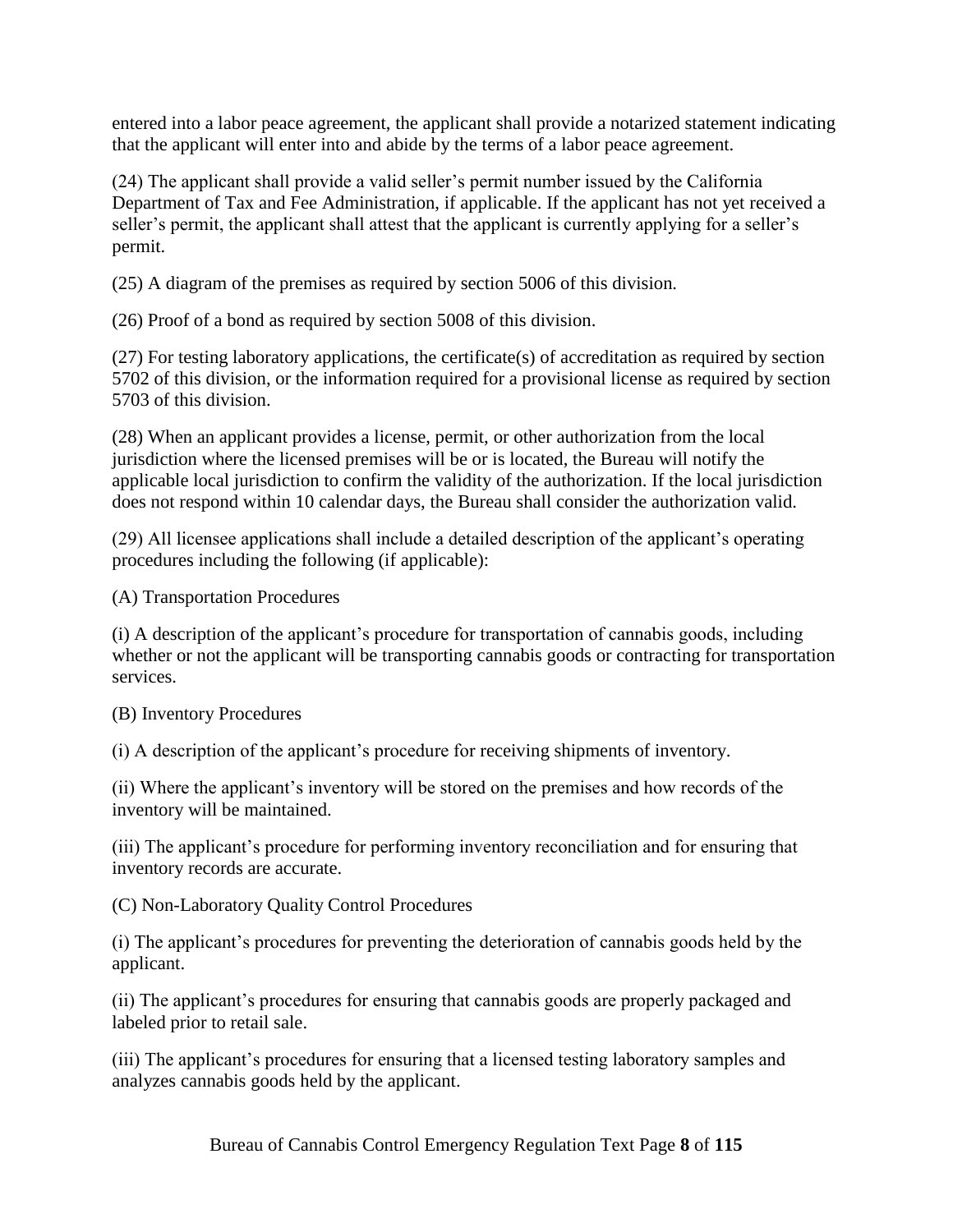(D) Security Procedures

(i) The applicant's procedure for allowing individuals access to the premises.

(ii) A description of the applicant's video surveillance system including camera placement and procedures for the maintenance of video surveillance equipment.

(iii) How the applicant will ensure that all access points to the premises will be secured, including the use of security personnel.

(iv) A description of the applicant's security alarm system.

(30) For applicants applying for a microbusiness license, the application shall include a detailed description of the applicant's operating procedures required by this section for each cannabis activity the applicant intends to engage in.

(31) For applicants applying for a testing laboratory license, in addition to the operating procedures required under subsection  $(c)(29)$  of this section, the standard application shall include the operating procedures required by chapter 6 of this division.

(32) The limited waiver of sovereign immunity required by section 5009 of this division, if applicable.

(33) Evidence of exemption from, or compliance with, the California Environmental Quality Act as required by section 5010.

Authority: Sections 115.4 and 26013, Business and Professions Code. Reference: Sections 115.4, 144 and 26051.5, Business and Professions Code.

#### **§ 5003. Designation of Owner**

(a) All applicants for a commercial cannabis license shall have at a minimum one individual who meets the definition of "owner" under Business and Professions Code section 26001(al) and who will submit the information required of owners under section 5002.

(b) "Owner" means any of the following:

(1) A person with an aggregate ownership interest of 20 percent or more in the person applying for a license or a licensee, unless the interest is solely a security, lien, or encumbrance.

(2) The chief executive officer of a nonprofit or other entity.

(3) A member of the board of directors of a nonprofit.

(4) An individual who will be participating in the direction, control, or management of the person applying for a license. An owner who is an individual participating in the direction, control, or management of the commercial cannabis business includes any of the following:

(A) A general partner of a commercial cannabis business that is organized as a partnership.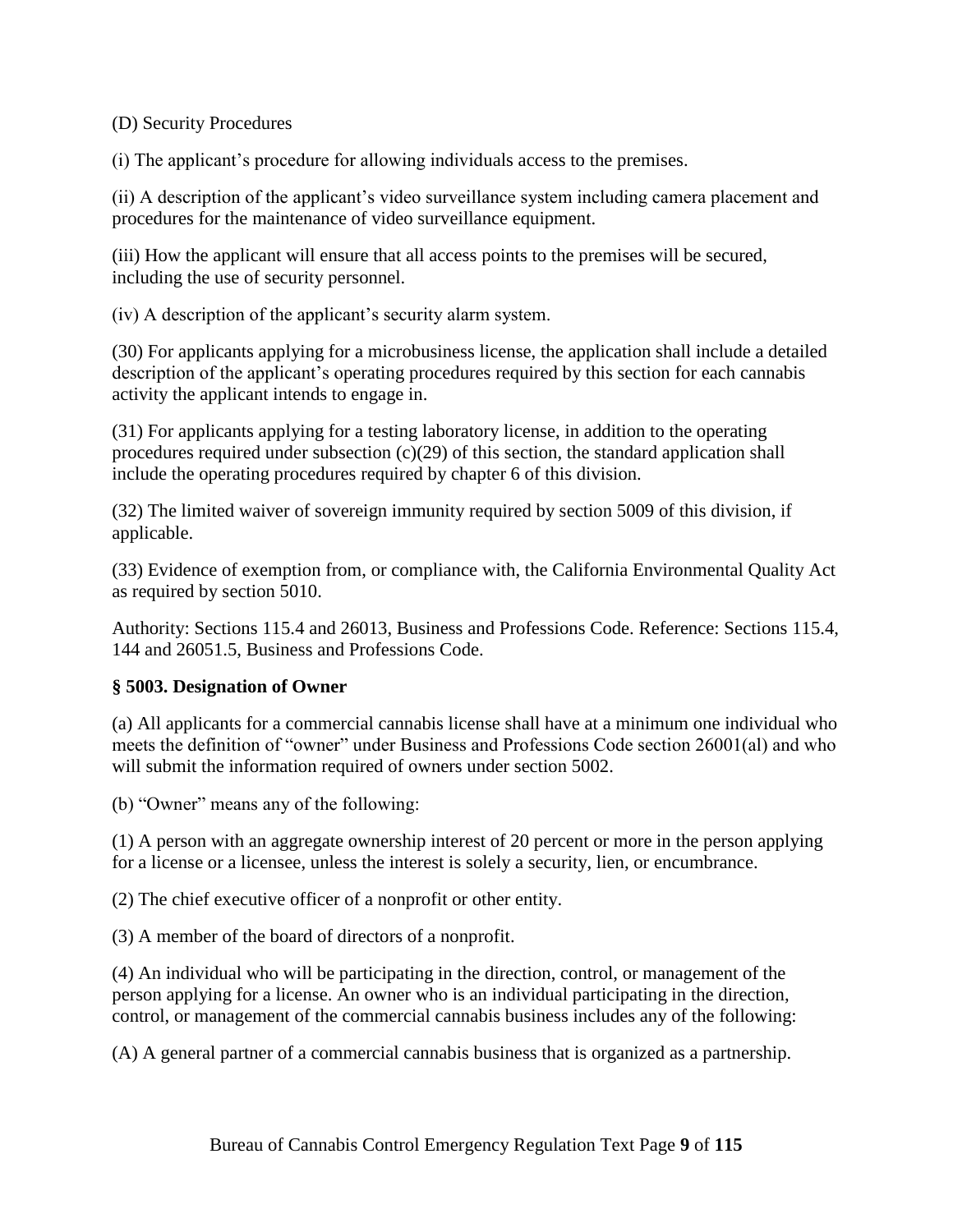(B) A non-member manager or managing member of a limited liability company of a commercial cannabis business that is organized as a limited liability company.

(C) An officer or director of a commercial cannabis business that is organized as a corporation.

Authority: Section 26013, Business and Professions Code. Reference: Sections 26001, 26012 and 26013, Business and Professions Code.

# **§ 5004. Financial Interest in a Commercial Cannabis Business**

(a) A financial interest means an investment into a commercial cannabis business, a loan provided to a commercial cannabis business, or any other equity interest in a commercial cannabis business except as provided in subsection (c).

(b) The license application shall include the name, birthdate, and government-issued identification type and number for all individuals who have a financial interest in a commercial cannabis business but are not owners as defined in Business and Professions Code section 26001(al). These individuals shall not be required to submit the information required of owners under section  $5002(c)(20)$ .

(c) Notwithstanding subsection (b), the following persons are not required to be listed on an application for licensure under section  $5002(c)(19)$ :

(1) A bank or financial institution whose interest constitutes a loan;

(2) Persons whose only financial interest in the commercial cannabis business is through an interest in a diversified mutual fund, blind trust, or similar instrument;

(3) Persons whose only financial interest is a security interest, lien, or encumbrance on property that will be used by the commercial cannabis business; and

(4) Persons who hold a share of stock that is less than 5 percent of the total shares in a publicly traded company.

Authority: Section 26013, Business and Professions Code. Reference: Sections 26012 and 26051.5, Business and Professions Code.

# **§ 5005. Personnel Prohibited from Holding Licenses**

(a) A license authorized by the Act and issued by the Bureau may not be held by, or issued to, any person holding office in, or employed by, any agency of the State of California or any of its political subdivisions when the duties of such person have to do with the enforcement of the Act or any other penal provisions of law of this State prohibiting or regulating the sale, use, possession, transportation, distribution, testing, manufacturing, or cultivation of cannabis goods.

(b) This section applies to, but is not limited to, any person employed in the State of California Department of Justice as a peace officer, in any district attorney's office, in any city attorney's office, in any sheriff's office, or in any local police department.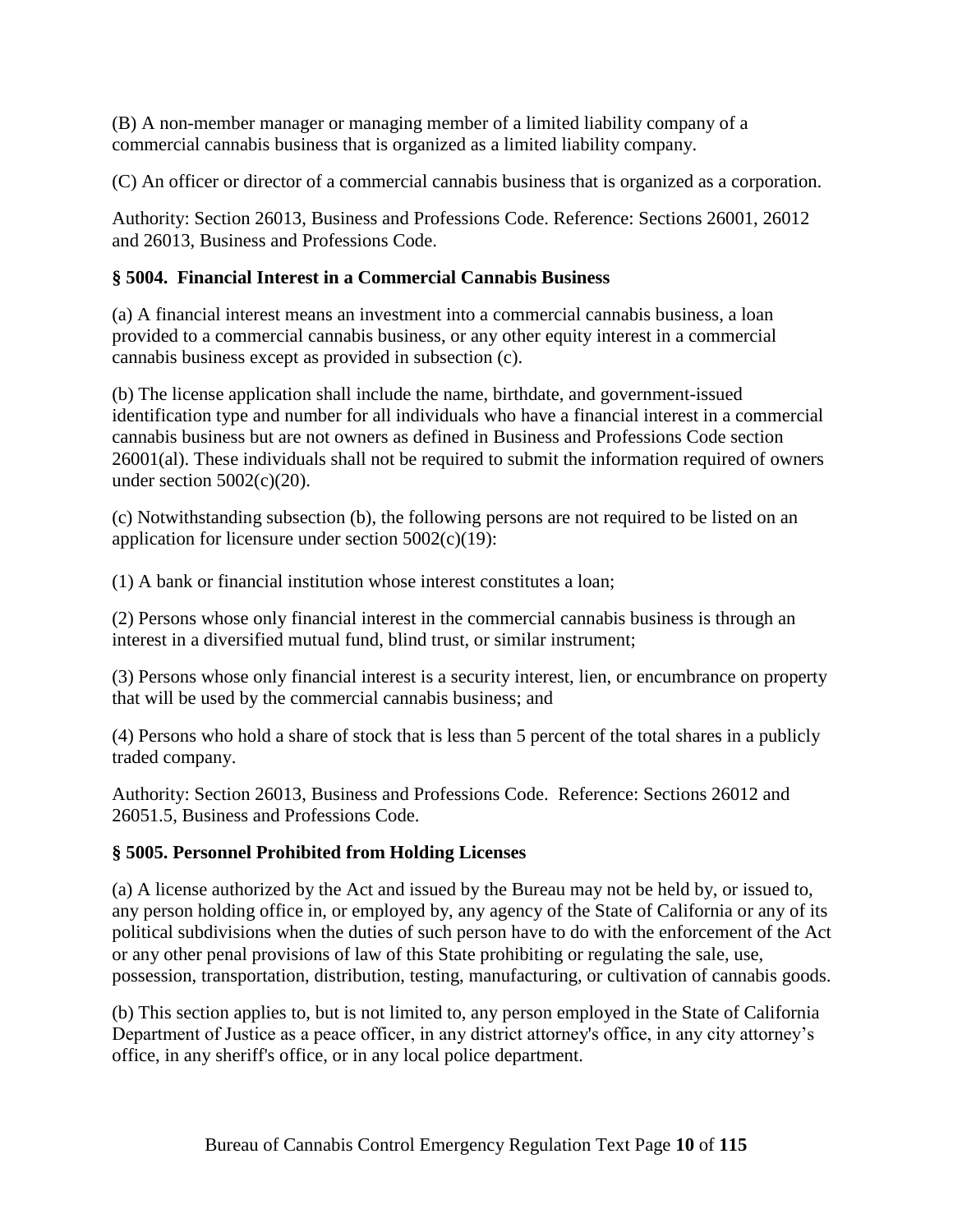(c) No person listed in subsection (a) or (b) may have any ownership interest, directly or indirectly, in any business to be operated or conducted under a cannabis license.

(d) This section does not apply to any person who holds a license in the capacity of executor, administrator, or guardian.

Authority: Section 26013, Business and Professions Code. Reference: Section 26012, Business and Professions Code.

### **§ 5006. Premises Diagram**

(a) An applicant shall submit to the Bureau, with the application, a complete and detailed diagram of the proposed premises.

(b) The diagram shall show the boundaries of the property and the proposed premises to be licensed, showing all boundaries, dimensions, entrances and exits, interior partitions, walls, rooms, windows, doorways, and common or shared entryways, and shall include a brief statement or description of the principal activity to be conducted therein.

(c) The diagram shall show and identify commercial cannabis activities that will take place in each area of the premises, and identify limited-access areas.

(d) The diagram shall show where all cameras are located and assign a number to each camera for identification purposes.

(e) The diagram shall be to scale.

(f) The diagram shall not contain any highlighting and the markings on the diagram shall be in black-and-white print.

(g) If the proposed premises consists of only a portion of a property, the diagram must be labeled indicating which part of the property is the proposed premises and what the remaining property is used for.

(h) If the proposed premises will be a microbusiness that includes cultivation activities, in addition to the requirements of subsections (b) through (g), the premises diagram shall also include all the required information for a premises diagram under section 5501(d) of this division.

Authority: Section 26013, Business and Professions Code. Reference: Section 26051.5, Business and Professions Code.

### **§ 5007. Landowner Approval**

(a) If the applicant is not the landowner of the real property upon which the premises is located, the applicant shall provide to the Bureau a document from the landowner or the landowner's agent that states that the applicant has the right to occupy the property and acknowledges that the applicant may use the property for the commercial cannabis activity for which the applicant is applying for licensure. An applicant shall also provide a copy of the rental agreement, as applicable.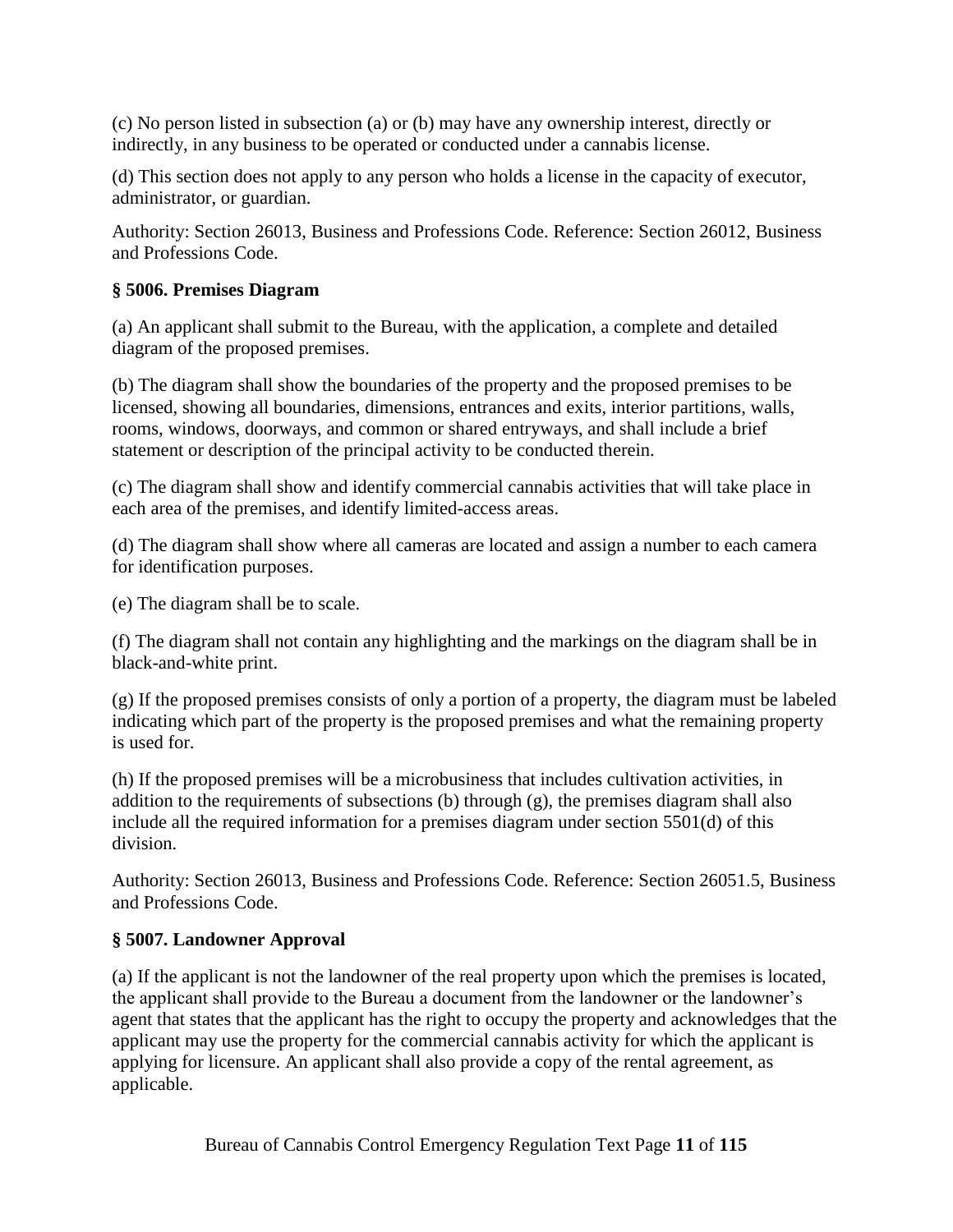(b) If the applicant is the landowner of the real property upon which the premises is located, the applicant shall provide to the Bureau a copy of the title or deed to the property.

Authority: Section 26013, Business and Professions Code. Reference: Section 26051.5, Business and Professions Code.

### **§ 5008. Bond**

An applicant shall provide proof of having obtained a surety bond of at least \$5,000 payable to the State of California to ensure payment of the cost incurred for the destruction of cannabis goods necessitated by a violation of the Act or the regulations adopted thereunder. All bonds required under this regulation must be issued by a corporate surety licensed to transact surety business in the State of California.

Authority: Section 26013, Business and Professions Code. Reference: Section 26051.5, Business and Professions Code.

## **§ 5009. Limited Waiver of Sovereign Immunity**

(a) Any applicant or licensee that may fall within the scope of sovereign immunity that may be asserted by a federally recognized tribe or other sovereign entity must waive any sovereign immunity defense that the applicant or licensee may have, may be asserted on its behalf, or may otherwise be asserted in any state administrative or judicial enforcement actions against the applicant or licensee, regardless of the form of relief sought, whether monetary or otherwise, under the state laws and regulations governing commercial cannabis activity. The applicant or licensee must submit a written waiver of sovereign immunity to the Bureau with any license application or renewal, which is valid for the period of the license. The written waiver shall include that the applicant or licensee has the lawful authority to enter into the waiver required by this section, the applicant or licensee hereby waives sovereign immunity, and the applicant or licensee agrees to do all of the following:

(1) Provide documentation to the Bureau that establishes that the applicant or licensee has the lawful authority to enter into the waiver required by this section;

(2) Conduct all commercial cannabis activity in full compliance with the state laws and regulations governing commercial cannabis activity, including submission to all enforcement provisions thereof;

(3) Allow access as required by state statute or regulation by persons or entities charged with duties under the state laws and regulations governing commercial cannabis activity to any premises or property at which the applicant conducts any commercial cannabis activity, including premises or property where records of commercial cannabis activity are maintained by or for the applicant or licensee;

(4) Provide any and all records, reports, and other documents as may be required under the state laws and regulations governing commercial cannabis activity;

(5) Conduct commercial cannabis activity with other state commercial cannabis licensees only, unless otherwise specified by state law;

Bureau of Cannabis Control Emergency Regulation Text Page **12** of **115**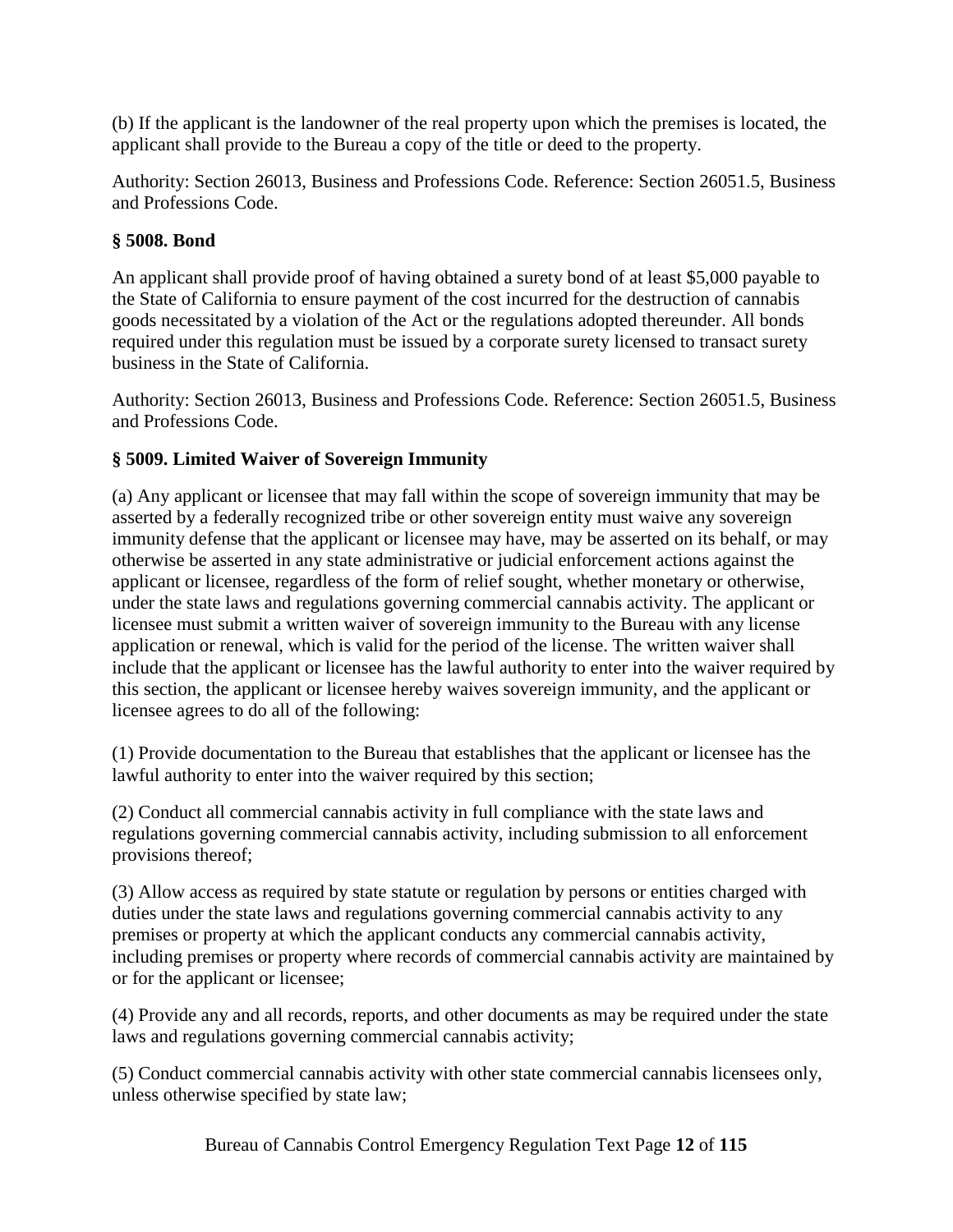(6) Meet all of the requirements for licensure under the state laws and regulations governing the conduct of commercial cannabis activity, and provide truthful and accurate documentation and other information of the applicant's qualifications and suitability for licensure as may be requested; and

(7) Submit to the personal and subject matter jurisdiction of the California courts to address any matter related to the waiver or the commercial cannabis application, license, or activity, and that all such matters and proceedings shall be governed, construed and enforced in accordance with California substantive and procedural law, including but not limited to the Medicinal and Adult-Use Regulation and Safety Act and the Administrative Procedure Act.

(b) The Bureau shall not approve an application for a state license if approval of the license would violate the provisions of any local ordinance or regulation adopted in accordance with Business and Professions Code section 26200 that is issued by the county or, if within a city, the city, within which the licensed premises is to be located.

(c) Any applicant or licensee must immediately notify the Bureau of any changes that may materially affect the applicant or licensee's compliance with subsection (a) of this section.

(d) Any failure by an applicant or licensee to comply with the requirements of subsections (b) or (c) shall be a basis for denial of an application or renewal or discipline of a licensee.

Authority: Section 26013, Business and Professions Code. Reference: Sections 26012, 26050 and 26051.5, Business and Professions Code.

# **§ 5010. Compliance with the California Environmental Quality Act**

(a) All applicants shall provide evidence of exemption from, or compliance with, Division 13 of the Public Resources Code, California Environmental Quality Act (CEQA), as required by section  $5002(c)(33)$  of this division.

(b) The evidence provided pursuant to subsection (a) of this section shall be one of the following:

(1) A copy of the applicant's license, permit, or other authorization from the local jurisdiction if the local jurisdiction has adopted an ordinance, rule, or regulation pursuant to Business and Professions Code section 26055(h) that requires discretionary review and approval of permits, licenses, or other authorizations to engage in commercial cannabis activity.

(2) A copy of the Notice of Determination or Notice of Exemption and a copy of the CEQA document, or reference to where it can be located electronically, if the applicant does not wish to provide a copy of the license, permit, or other authorization provided by the local jurisdiction or if the local jurisdiction has not adopted an ordinance, rule, or regulation pursuant to Business and Professions Code section 26055(h) that requires discretionary review and approval of permits, licenses, or other authorizations to engage in commercial cannabis activity.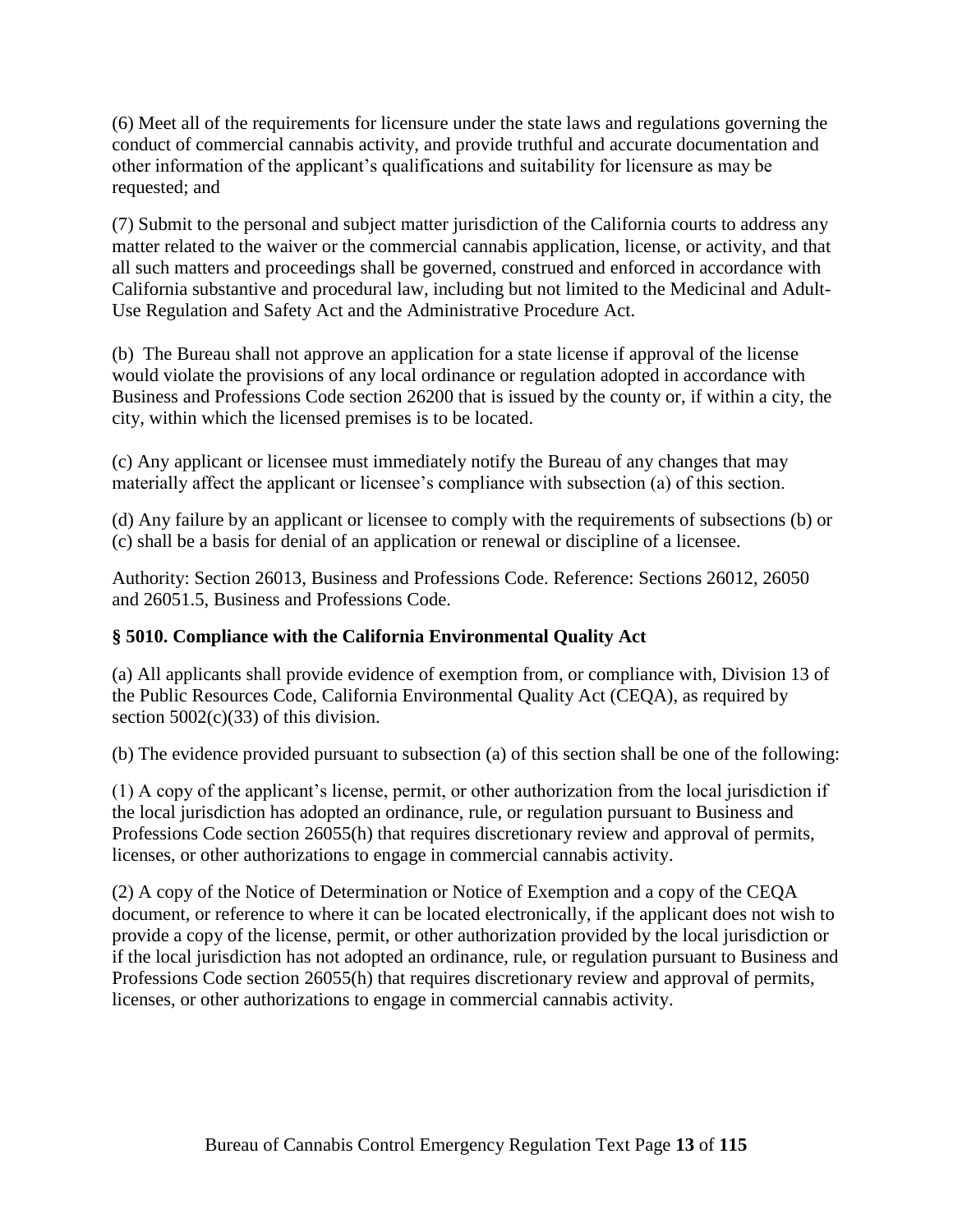(c) If an applicant does not have the evidence specified in subsection (b) of this section, or if the local jurisdiction did not prepare a CEQA document, the applicant will be responsible for the preparation of an environmental document in compliance with CEQA that can be approved or certified by the Bureau, unless the Bureau specifies otherwise.

Authority: Section 26013, Business and Professions Code. Reference: Section 26055, Business and Professions Code.

### **§ 5011. Additional Information**

The Bureau may request additional information and documents from the applicant. The Bureau will provide the applicant a deadline for submittal of additional information. The Bureau will consider the complexity of the information requested and the ease with which the information can be obtained and transmitted to the Bureau by the applicant in determining the deadline.

Authority: Section 26013, Business and Professions Code. Reference: Sections 26031, 26050 and 26051.5, Business and Professions Code.

## **§ 5012. Incomplete Applications**

(a) If the Bureau determines that the application is incomplete, the Bureau may provide notice to the applicant in accordance with Business and Professions Code section 124.

(b) If the Bureau issues a notice pursuant to Business and Professions Code section 124, an applicant has one year from the date of the notice in subsection (a) to correct all deficiencies. If the applicant fails to correct the deficiencies within the one-year period and has not responded to the Bureau's attempts to contact the applicant, the application shall be considered abandoned under Business and Professions Code section 142.

(c) An applicant may reapply at any time following an abandoned application.

(d) The Bureau will not refund application fees for an incomplete or abandoned application.

Authority: Section 26013, Business and Professions Code. Reference: Sections 124, 142, 26050 and 26051.5, Business and Professions Code.

# **§ 5013. Withdrawal of Application**

(a) An applicant may withdraw an application at any time prior to the Bureau's issuance of a license or denial of a license.

(b) Requests to withdraw an application must be submitted to the Bureau in writing, dated, and signed by the applicant.

(c) In accordance with Business and Professions Code section 118, withdrawal of an application shall not, unless the Bureau has consented in writing to such withdrawal, deprive the Bureau of its authority to institute or continue a proceeding against the applicant for the denial of the license upon any ground provided by law or to enter an order denying the license upon any such ground.

(d) The Bureau will not refund application fees for a withdrawn application.

Bureau of Cannabis Control Emergency Regulation Text Page **14** of **115**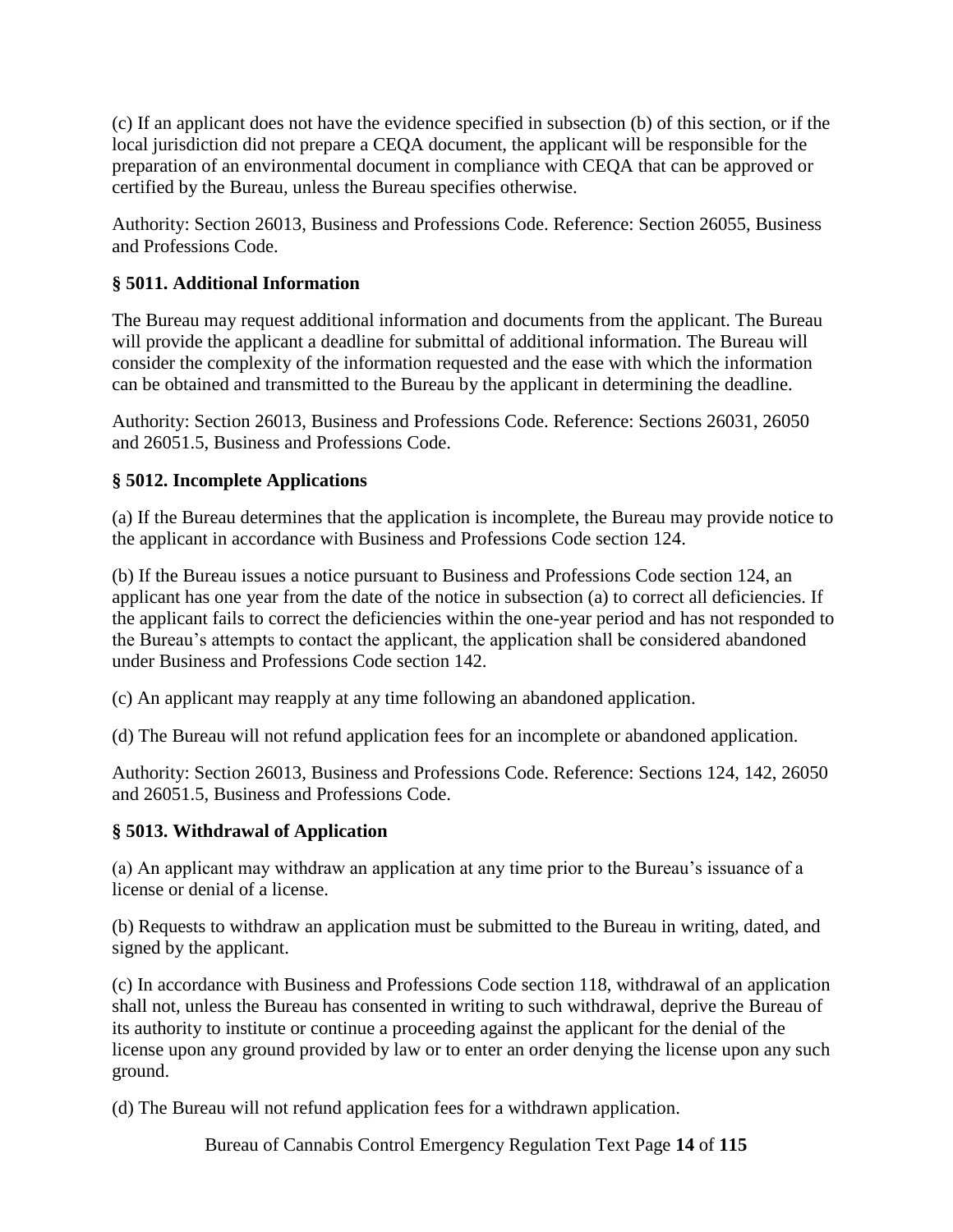(e) An applicant may reapply at any time following the withdrawal of an application and will be required to submit a new application and fee.

Authority: Section 26013, Business and Professions Code. Reference: Sections 118 and 26050, Business and Professions Code.

#### **Article 3. Licensing**

#### **§ 5014. Fees**

(a) The application fee for an annual license under section 5002 of this division, a cannabis event organizer license under section 5600 of this division, a temporary cannabis event license under section 5601 of this division for each event, and physical modification of the premises under section 5027 of this division shall be paid by an applicant or licensee as provided by this division. Applicants and licensees shall pay the appropriate fee as outlined in the following fee schedule.

| <b>License Type</b>                      | <b>Fee Per</b>     |
|------------------------------------------|--------------------|
|                                          | <b>Application</b> |
| <b>All Annual Licenses</b>               | \$1,000            |
| Cannabis Event Organizer License         | \$1,000            |
| <b>Temporary Cannabis Event License</b>  | \$1,000            |
| <b>Physical Modification of Premises</b> | \$500              |

#### **Application Fee Schedule**

(b) The annual licensing fee for each license shall be paid by an applicant or licensee as provided by this division.

(c) In determining the appropriate license fee to be charged, each applicant or licensee shall estimate the maximum dollar value of its planned operation in terms of the value of the product expected to be tested, distributed, transported, retailed, cultivated and/or manufactured as determined in assessing the 15% excise tax pursuant to Revenue and Taxation Code section 34011. The applicant or licensee will use the maximum dollar value of its planned operation to determine the appropriate fee as outlined in the following fee schedule.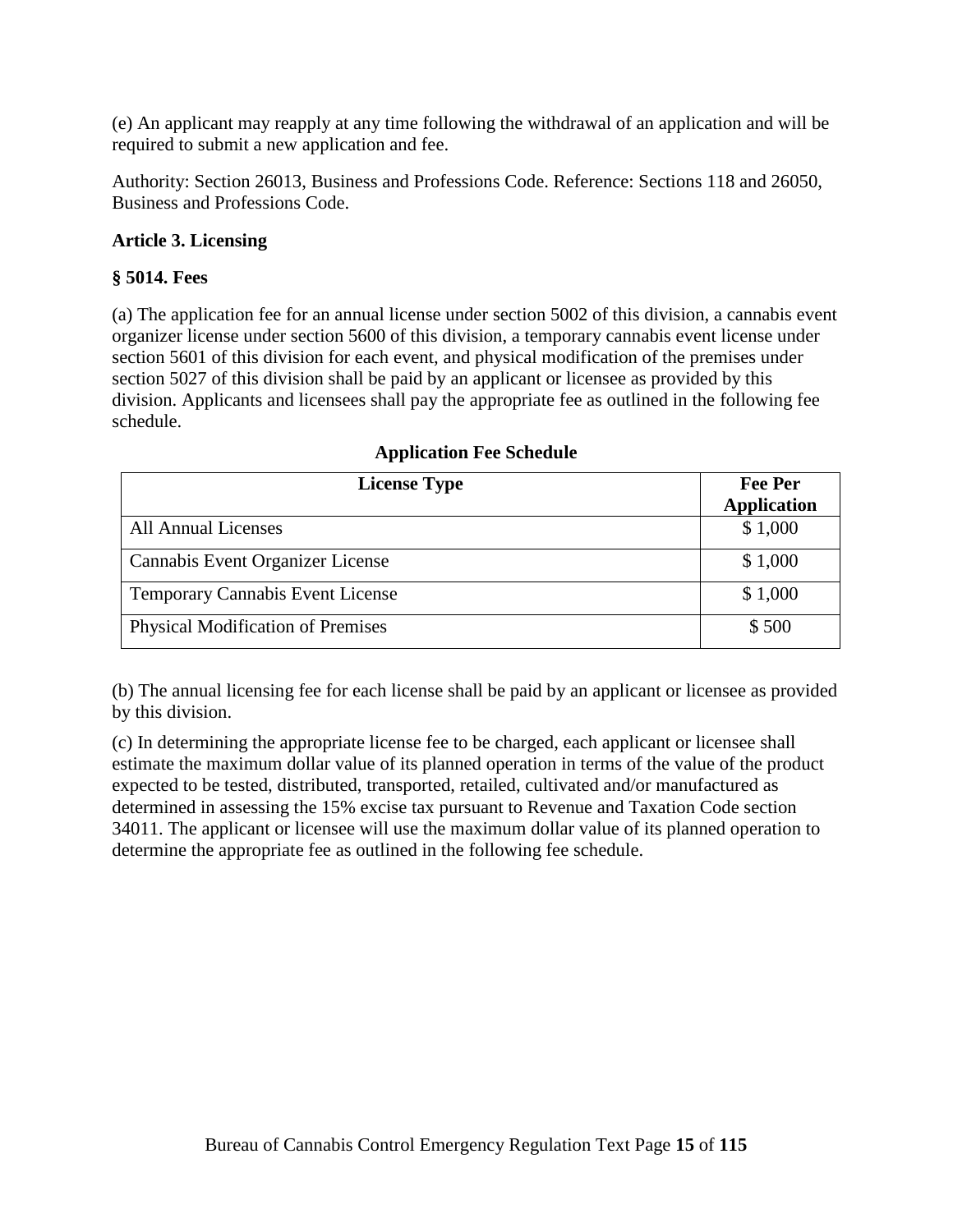| <b>License Type</b>                                    | <b>Operations</b>                       | <b>Fee Per</b> |
|--------------------------------------------------------|-----------------------------------------|----------------|
|                                                        | (\$ Max. Per License)                   | <b>License</b> |
| <b>Testing Laboratory</b>                              | up to 50 million                        | \$20,000       |
|                                                        | greater than 50 million to 500 million  | \$45,000       |
|                                                        | greater than 500 million                | \$90,000       |
| Distributor                                            | up to 2 million                         | \$1,200        |
|                                                        | greater than 2 million to 8 million     | \$5,000        |
|                                                        | greater than 8 million to 80 million    | \$36,000       |
|                                                        | greater than 80 million                 | \$125,000      |
| <b>Distributor Transport Only</b><br>Self-Distribution | up to 2 million                         | \$500          |
|                                                        | greater than 2 million to 8 million     | \$2,000        |
| <b>Distributor Transport Only</b>                      | up to 2 million                         | \$800          |
|                                                        | greater than 2 million to 8 million     | \$2,500        |
| Retailer                                               | up to 0.5 million                       | \$4,000        |
|                                                        | greater than 0.5 million to 1.5 million | \$12,000       |
|                                                        | greater than 1.5 million to 4.5 million | \$36,000       |
|                                                        | greater than 4.5 million                | \$72,000       |
| Microbusiness                                          | up to 0.5 million                       | \$5,000        |
|                                                        | greater than 0.5 million to 1.5 million | \$15,000       |
|                                                        | greater than 1.5 million to 4.5 million | \$42,000       |
|                                                        | greater than 4.5 million                | \$120,000      |

# **Annual License Fee Schedule**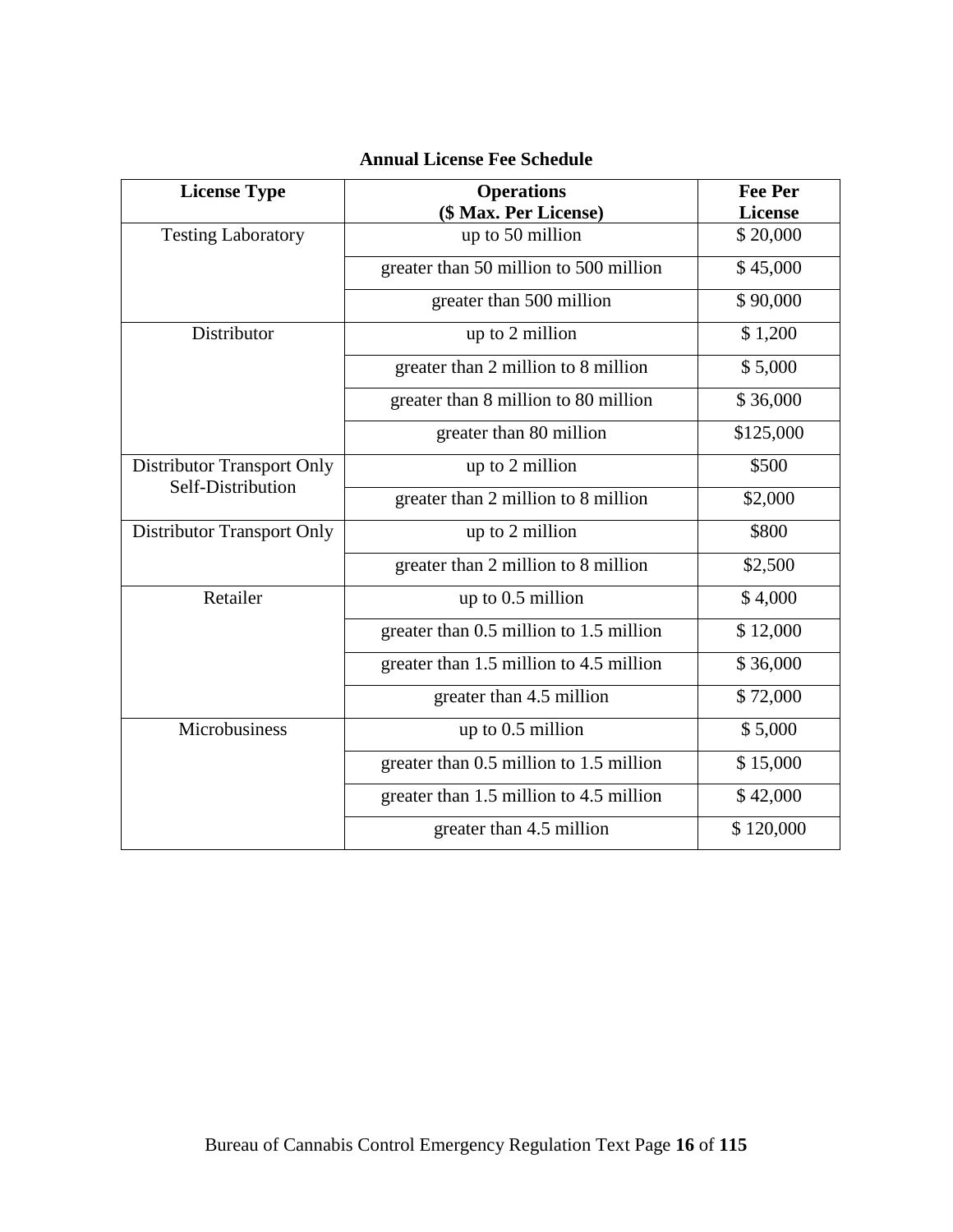(d) Notwithstanding the fees identified above, cannabis event organizers shall pay the appropriate fee as outlined in the following fee schedule.

| <b>License Type</b> | <b>Planned Operations</b><br>(Number of Operations) | <b>Fee Per</b><br><b>License</b> |
|---------------------|-----------------------------------------------------|----------------------------------|
| Event Organizer     | 1-10 events annually                                | \$5,000                          |
|                     | greater than 10 events annually                     | \$10,000                         |

### **Annual License Fee Schedule for Cannabis Event Organizers**

(e) No license shall be issued or renewed before the license fee is paid to the Bureau.

(f) All fees are nonrefundable.

Authority: Section 26013, Business and Professions Code. Reference: Sections 26051.5 and 26180, Business and Professions Code.

# **§ 5015. Payment of Fees**

(a) Any fee specified in this division shall be made to the Bureau of Cannabis Control by cash, check, money order, debit card, or credit card.

(b) If the fee is paid by debit or credit card:

(1) The payment shall be made through the Bureau's online licensing system; and

(2) The applicant or licensee may be required to pay any associated processing or convenience fees to the third-party vendor processing the payment on behalf of the Bureau.

(c) If the Bureau determines that the licensee paid an amount less than the appropriate licensing fee under section 5014 of this division, the licensee will be required to pay the balance of the appropriate fee and a penalty fee of 50 percent of the appropriate licensing fee. Failure to pay the appropriate fee is grounds for disciplinary action.

Authority: Section 26013, Business and Professions Code. Reference: Sections 26051.5 and 26180, Business and Professions Code

# **§ 5016. Priority Licensing**

(a) Priority licensing is available for annual licenses only, and is not applicable to any temporary or cannabis event organizer license.

(b) To be eligible for priority licensing, an applicant must be able to demonstrate that the applicant operated in compliance with the Compassionate Use Act of 1996 and its implementing laws before September 1, 2016. Eligibility for priority licensing shall be established by one of the following methods:

(1) The applicant is included on the list provided to the Bureau by the local jurisdiction in response to the Bureau's request required by Business and Professions Code section 26054.2.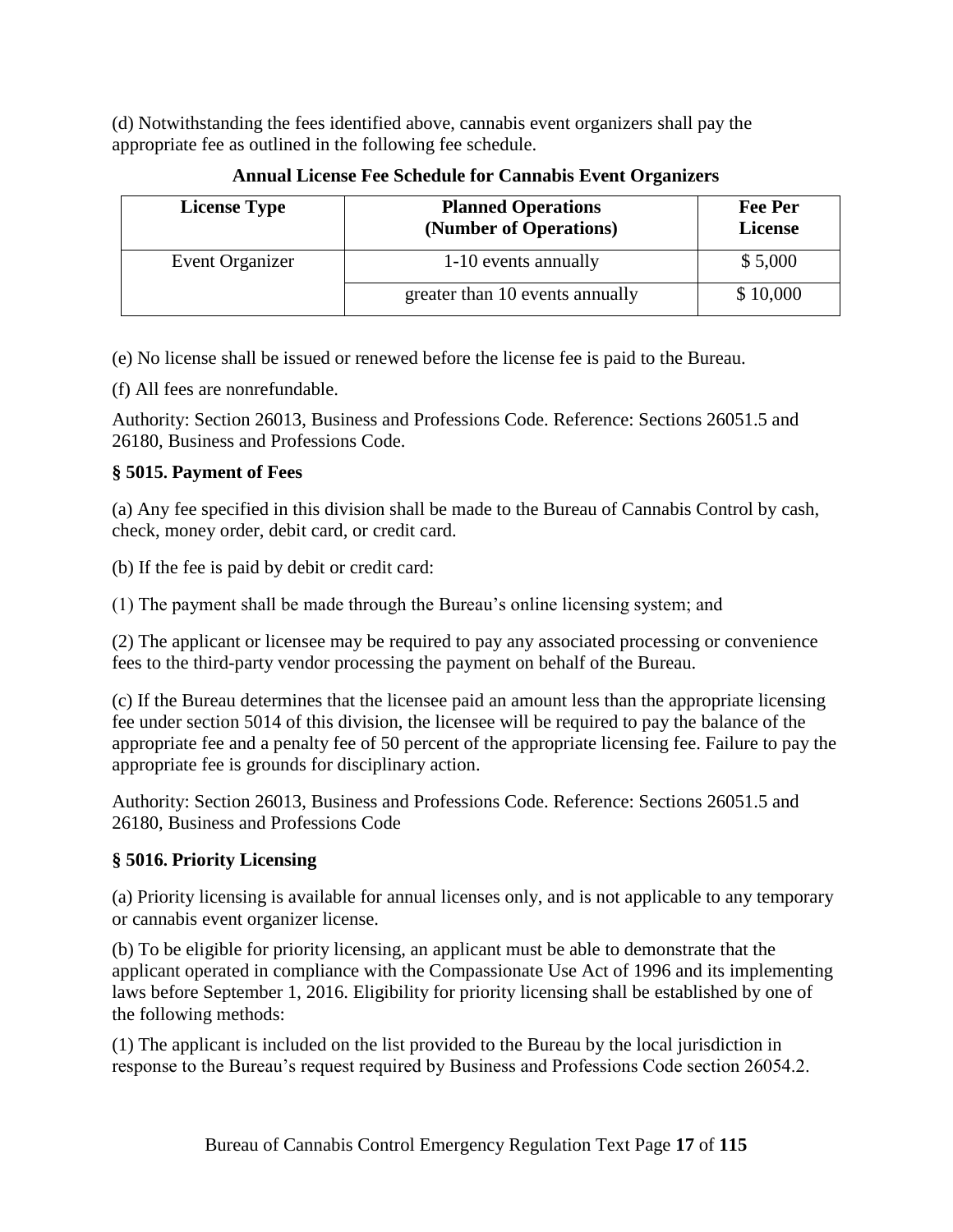(2) If the local jurisdiction does not provide a list to the Bureau or the applicant's name does not appear on the list provided to the Bureau, the applicant shall provide to the Bureau evidence of operation in compliance with the Compassionate Use Act of 1996. Such evidence shall be in the form of a document issued or signed by the applicant's local jurisdiction that contains the following:

(A) Name of the applicant;

(B) Address of the premises to be licensed;

(C) License type(s) that the applicant is applying to the Bureau for;

(D) Name of the local jurisdiction;

(E) Name of the local jurisdiction office that is responsible for enforcing compliance with the Compassionate Use Act of 1996;

(F) Name and contact information for the person authorized by the local jurisdiction to sign on its behalf;

(G) Signature of the person authorized to sign on behalf of the local jurisdiction; and

(H) A statement to the effect of: "The above–named party is currently conducting commercial cannabis activity in this jurisdiction and has been operating in compliance with the Compassionate Use Act of 1996 since before September 1, 2016."

Authority: Section 26013, Business and Professions Code. Reference: Section 26054.2, Business and Professions Code.

# **§ 5017. Substantially Related Offenses and Criteria for Rehabilitation**

(a) For the purpose of license denial, convictions that are substantially related to the qualifications, functions, or duties of the business for which the application is made include:

(1) A violent felony conviction, as specified in subdivision (c) of section 667.5 of the Penal Code.

(2) A serious felony conviction, as specified in subdivision (c) of section 1192.7 of the Penal Code.

(3) A felony conviction involving fraud, deceit, or embezzlement.

(4) A felony conviction for hiring, employing, or using a minor in transporting, carrying, selling, giving away, preparing for sale, or peddling, any controlled substance to a minor; or selling, offering to sell, furnishing, offering to furnish, administering, or giving any controlled substance to a minor.

(5) A felony conviction for drug trafficking with enhancements pursuant to Health and Safety Code section 11370.4 or 11379.8.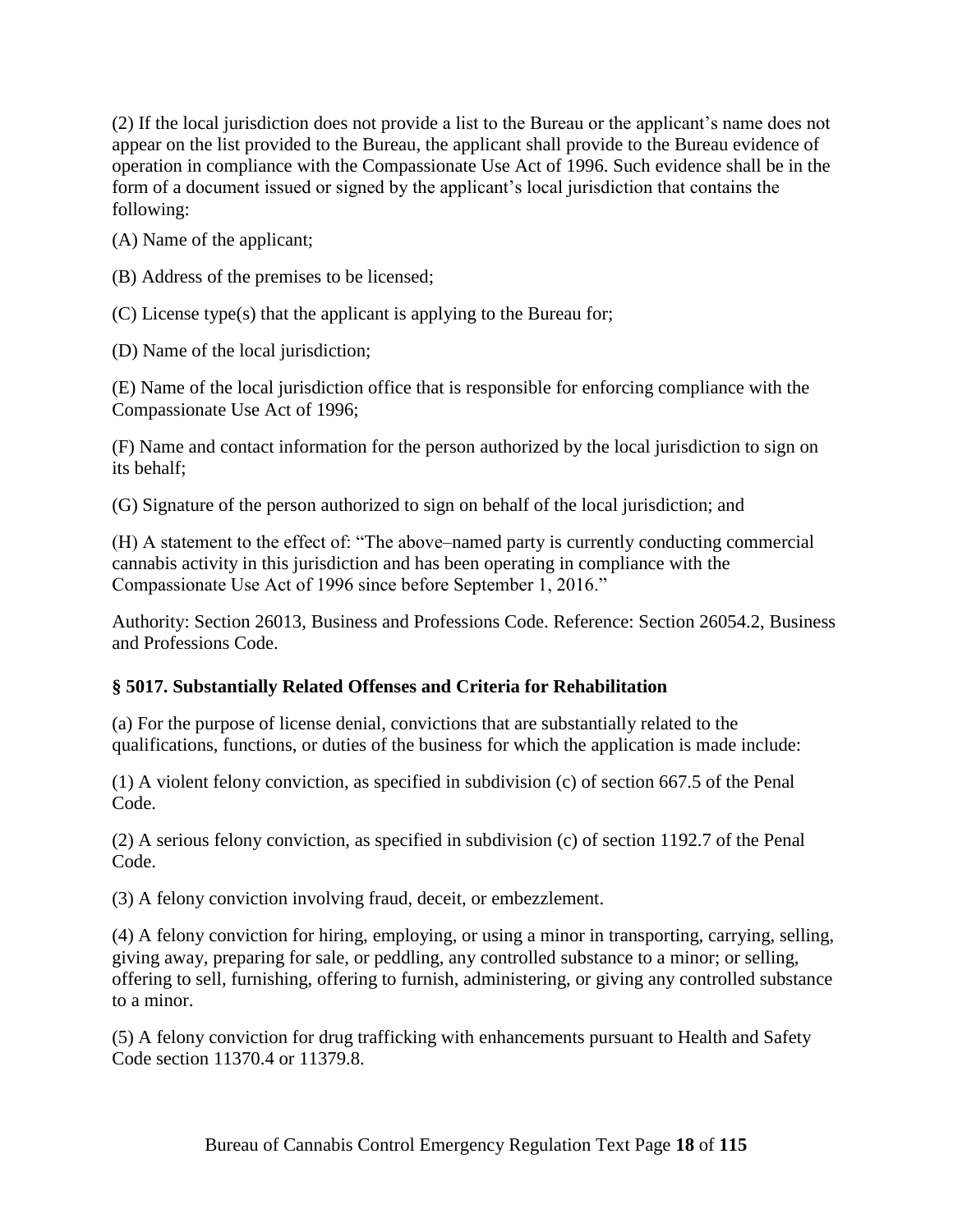(b) Except as provided in subsections (4) and (5) of subsection (a) and notwithstanding Chapter 2 (commencing with Section 480) of Division 1.5 of the Business and Professions Code, a prior conviction, where the sentence, including any term of probation, incarceration, or supervised release, is completed, for possession of, possession for sale, sale, manufacture, transportation, or cultivation of a controlled substance is not considered substantially related, and shall not be the sole ground for denial of a license. Conviction for any controlled substance felony subsequent to licensure shall be grounds for revocation of a license or denial of the renewal of a license.

(c) When evaluating whether an applicant who has been convicted of a criminal offense that is substantially related to the qualifications, functions, or duties of the business for which the application is made should be issued a license, the Bureau shall consider the following criteria of rehabilitation:

(1) The nature and severity of the act or offense;

(2) Whether the person has a felony conviction based on possession or use of cannabis or cannabis products that would not be a felony if the person was convicted of the offense on the date of the person's application;

(3) The applicant's criminal record as a whole;

(4) Evidence of any act committed subsequent to the act or offense under consideration that could be considered grounds for denial, suspension, or revocation of a commercial cannabis activity license;

(5) The time that has elapsed since commission of the act or offense;

(6) The extent to which the applicant has complied with any terms of parole, probation, restitution, or any other sanctions lawfully imposed against the applicant;

(7) If applicable, evidence of dismissal under Penal Code sections 1203.4, 1203.4(a), 1203.41 or another state's similar law;

(8) If applicable, a certificate of rehabilitation obtained under Penal Code section 4852.01 or another state's similar law; and

(9) Other evidence of rehabilitation submitted by the applicant.

(d) If an applicant has been denied a license based on a conviction, the applicant may request a hearing pursuant to Business and Professions Code section 26058 to determine if the applicant should be issued a license.

Authority: Section 26013, Business and Professions Code. Reference: Sections 482 and 26057, Business and Professions Code.

# **§ 5018. Additional Grounds for Denial of a License**

In addition to the reasons for denial in Business and Professions Code section 26057, a license may be denied for the following reasons:

(a) The applicant's premises does not fully comply with standards set in regulation.

Bureau of Cannabis Control Emergency Regulation Text Page **19** of **115**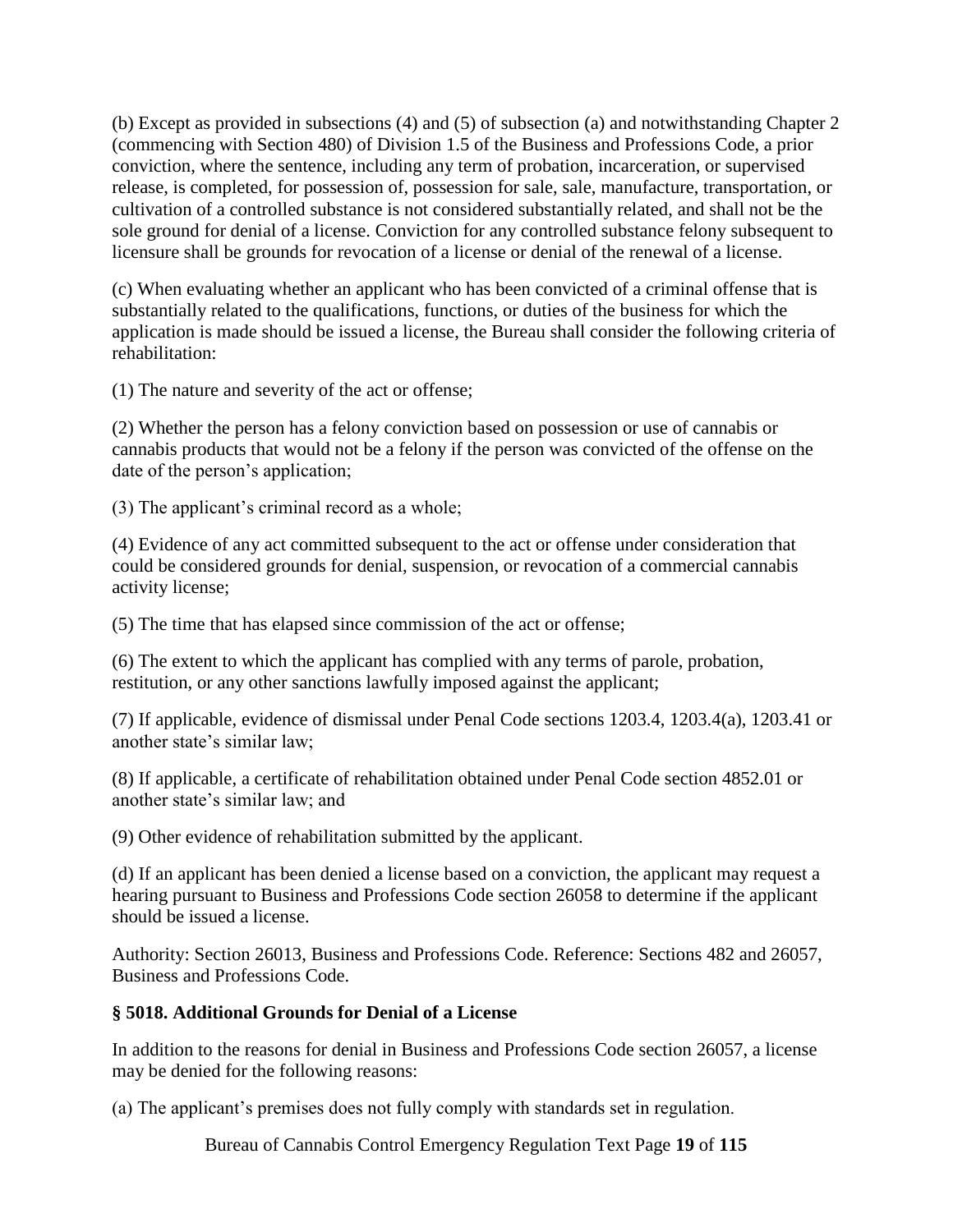(b) The applicant's premises is substantially different from the diagram of the premises submitted by the applicant, in that the size, layout, location of common entryways, doorways, or passage ways, means of public entry or exit, or identification of limited-access areas within the licensed premises is not the same.

(c) The applicant denied the Bureau access to the premises.

(d) The applicant made a material misrepresentation on the application.

(e) The applicant did not correct the deficiencies within the application in accordance with sections 5002 and 5012 of this division.

(f) The applicant has been denied a license, permit, or other authorization to engage in commercial cannabis activity by a state or local licensing authority.

(g) The applicant's premises is not in compliance with Division 13 (commencing with Section 21000) of the Public Resources Code.

Authority: Section 26013, Business and Professions Code. Reference: Sections 480, 490, 26012, 26030 and 26050, Business and Professions Code.

#### **§ 5019. Excessive Concentration**

(a) In determining whether to grant, deny, or renew a license for a retail license or microbusiness license, the Bureau shall consider if an excessive concentration exists in the area where the licensee will operate. For the purposes of this section "excessive concentration" applies when either of the following conditions exist:

(1) The ratio of licensees to population within the census tract or census division in which the applicant premises is located exceeds the ratio of licensees to population in the county in which the applicant premises is located, unless denial of the application would unduly limit the development of the legal market so as to perpetuate the illegal market for cannabis or cannabis products.

(2) The ratio of retail licenses or microbusiness licenses to the population within the census tract, census division, or jurisdiction exceeds that allowable by local ordinance adopted under section 26200.

(b) "Population Within the Census Tract or Census Division" as used in this section means the population as determined by the most recent United States decennial or special census. Such population determination shall not operate to prevent an applicant from establishing that an increase of resident population has occurred within the census tract or census division.

(c) "Population in the County" as used in this section shall be determined by the most recent annual population estimate for California counties published by the Demographic Research Unit, State Department of Finance.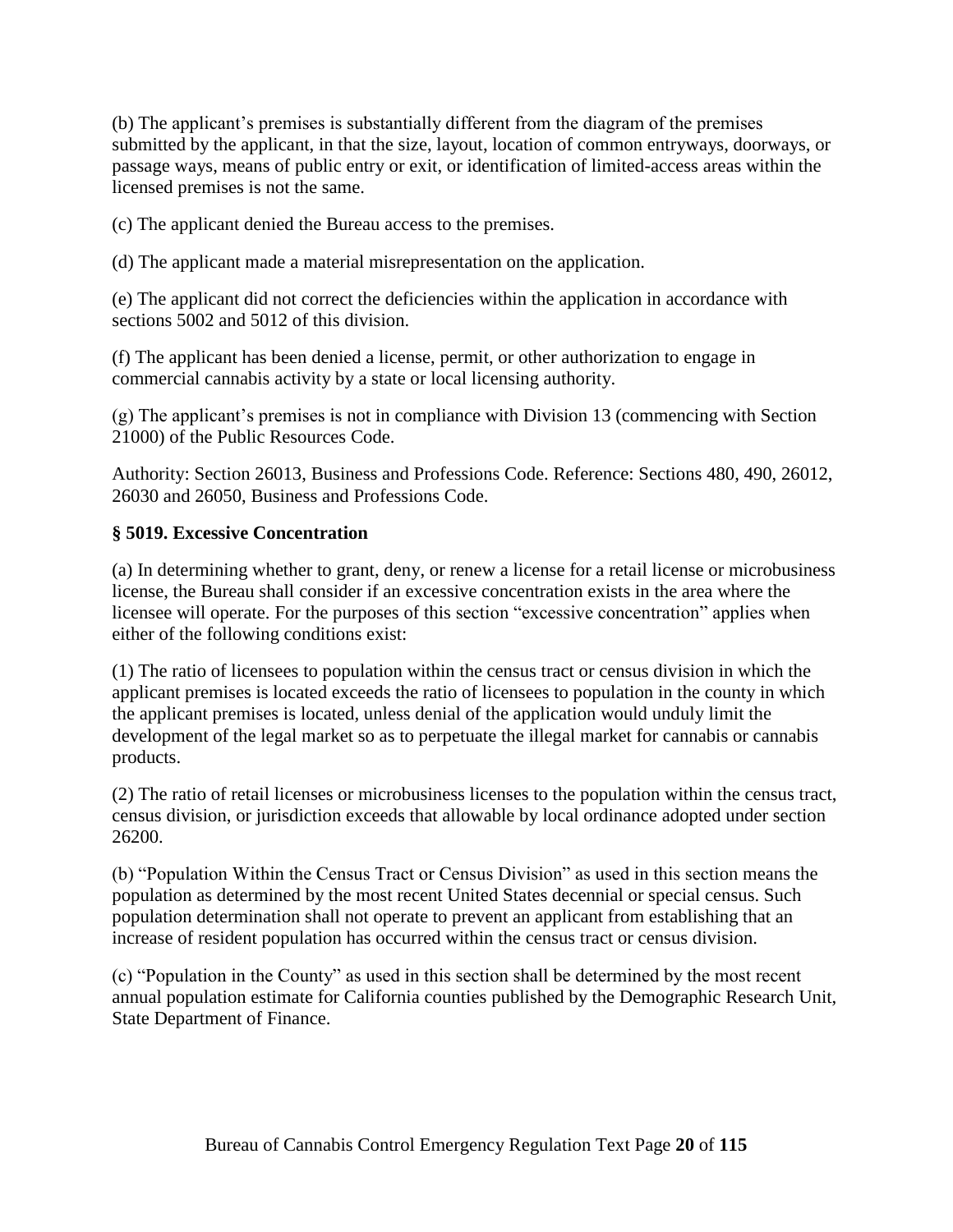(d) Beginning July 1, 2018, the Bureau shall calculate the ratios described in subsection (a) of this section once every six months using the most current available data. The Bureau's consideration of whether to grant, deny, or renew a license shall be based upon the most recent ratio calculated by the Bureau on the date of the Bureau's decision.

(e) The existence of an excessive concentration shall not be considered in determining whether to grant, deny, or extend a temporary license under Business and Professions Code section 26050.1.

(f) The applicant may provide reliable evidence establishing, to the satisfaction of the Bureau, that a denial of a license would unduly limit the development of the legal market so as to perpetuate the illegal market for cannabis and cannabis products.

Authority: Section 26013, Business and Professions Code. Reference: Section 26051, Business and Professions Code

### **§ 5020. Renewal of License**

(a) To timely renew a license, a completed license renewal form and annual license fee pursuant to section 5014 of this division shall be received by the Bureau from the licensee no earlier than 60 calendar days before the expiration of the license and no later than 5:00 p.m. Pacific Time on the last business day before the expiration of the license if the renewal form is submitted to the Bureau at its office(s), or no later than  $11:59$  p.m. on the last business day before the expiration of the license if the renewal form is submitted to the Bureau through its electronic licensing system. Failure to receive a notice for license renewal does not relieve a licensee of the obligation to renew all licenses as required.

(b) In the event the license is not renewed prior to the expiration date, the licensee must not sell, transfer, transport, manufacture, test, or distribute any commercial cannabis goods until the license is renewed.

(c) A licensee may submit a license renewal form up to 30 days after the license expires. Any late renewal form will be subject to a late fee equal to 50 percent of the applicable licensing fee required by subsection (a).

(d) The license renewal form shall contain the following:

(1) The name of the licensee. For licensees who are individuals, the applicant shall provide both the first and last name of the individual. For licensees who are business entities, the licensee shall provide the legal business name of the applicant.

(2) The license number and expiration date.

(3) The licensee's address of record and premises address.

(4) An attestation that all information provided to the Bureau in the original application under section 5002 of this division or subsequent notification under sections 5023 and 5024 of this division is accurate and current.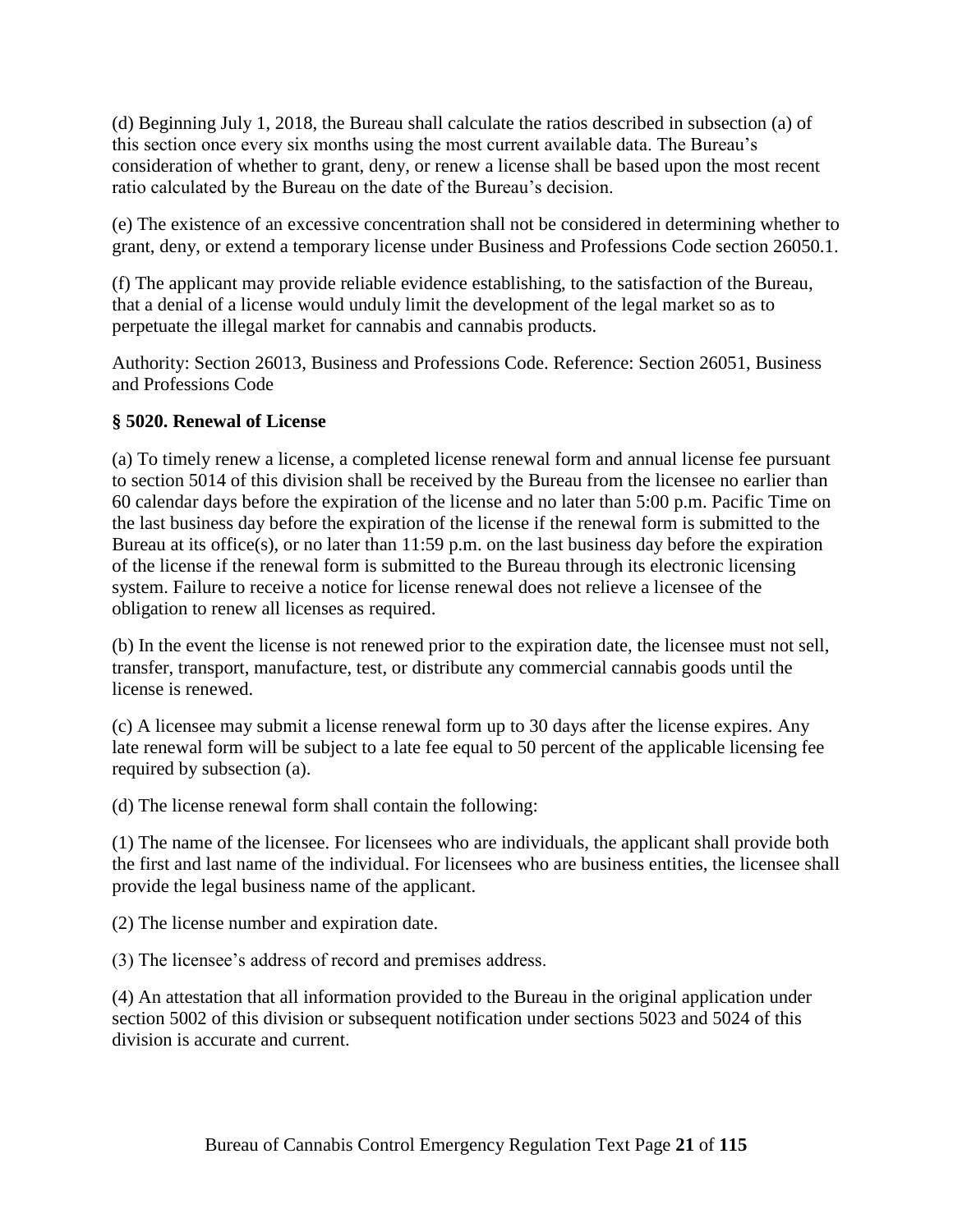(5) A limited waiver of sovereign immunity pursuant to section 5009 of this division.

Authority: Section 26013, Business and Professions Code. Reference: Section 26050, Business and Professions Code.

## **§ 5021. Denial of License**

(a) The Bureau may deny an application for a new license or a renewal of a license for any reason specified in section 26057 of the Business and Professions Code, and on any additional grounds including grounds for denial under section 5018 of this division, and grounds for discipline under the Act or this division.

(b) Upon denial of an application for a license or renewal of a license, the Bureau shall notify the applicant in writing of the reasons for denial, and the right to a hearing to contest the denial.

(c) The applicant may request a hearing to contest the denial by submitting a written request to the Bureau.

(1) The written request for a hearing must be postmarked within 30 calendar days of service of the notification of denial.

(2) If the written request for a hearing is not received within the required timeframe, the applicant's right to a hearing is waived.

(3) Upon timely receipt of the written request for hearing, the Bureau shall set a date for hearing to be conducted in accordance with Chapter 5 (commencing with Section 11500) of Part 1 of Division 3 of Title 2 of the Government Code.

Authority: Section 26013, Business and Professions Code; Reference: Sections 26057 and 26058, Business and Professions Code.

# **§ 5022. Surrender and Cancellation of License**

(a) Every licensee who surrenders, abandons, or quits the licensed premises, or who closes the licensed premises for a period exceeding 30 consecutive calendar days, shall, within 10 business days after closing, surrendering, quitting, or abandoning the licensed premises, surrender the license certificate to the Bureau. The Bureau may seize the license certificate of a licensee who fails to comply with the surrender provisions of this section and may proceed to revoke the license or licenses.

(b) A person whose license has been surrendered may submit to the Bureau a written request for the license to be returned. Any request should be submitted to the Bureau prior to the expiration of the surrendered license. The written request shall specify the reason the license was surrendered and why the license should be returned. The Bureau in its discretion may return the license.

(c) The Bureau may cancel the license or licenses of a licensee upon request by the licensee.

Authority: Section 26013, Business and Professions Code. Reference: Section 26050, Business and Professions Code.

Bureau of Cannabis Control Emergency Regulation Text Page **22** of **115**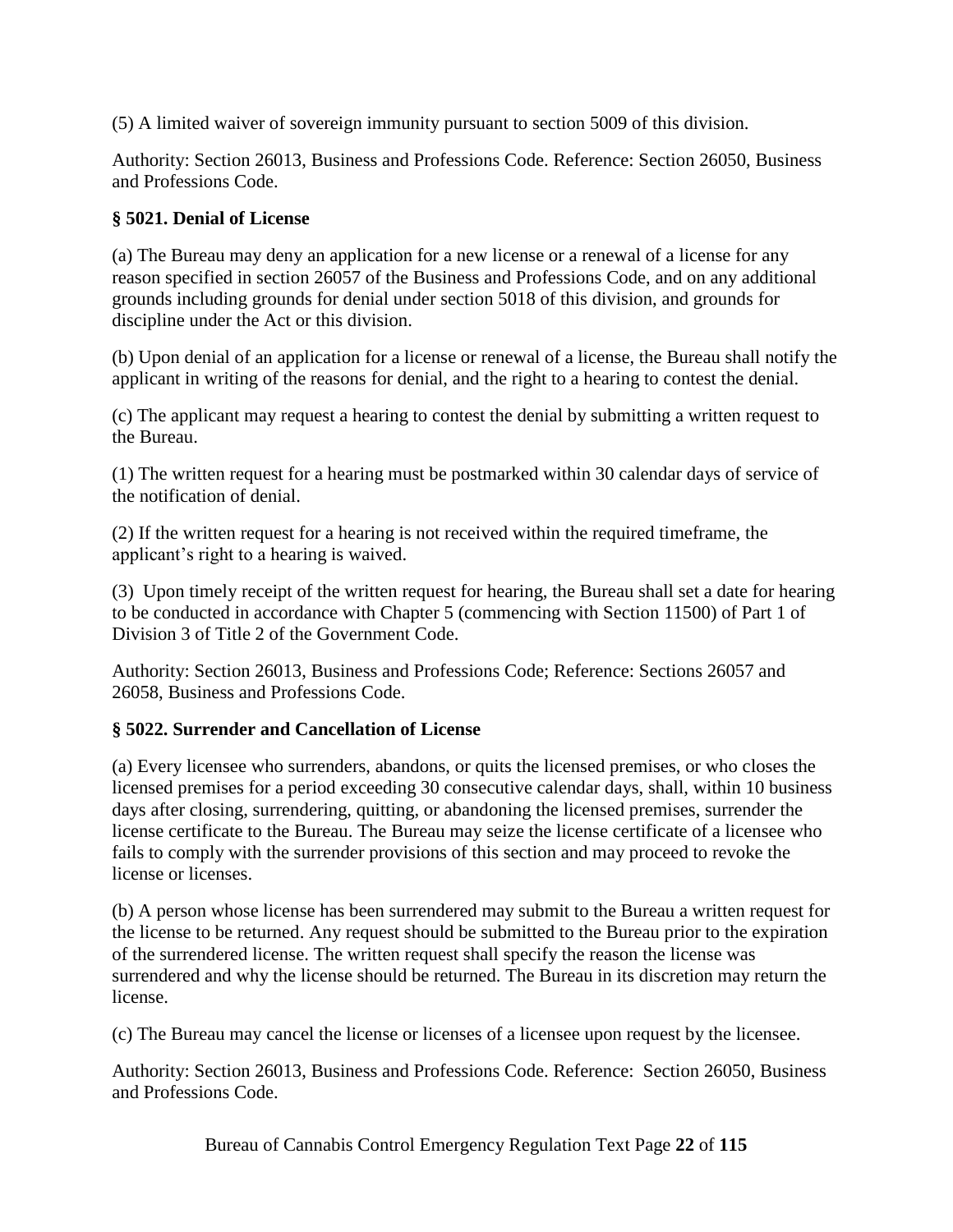### **§ 5023. Notification of Changes**

(a) Every licensee shall notify the Bureau in writing within 10 business days of any change to any item listed in the application, with the exception of a change to standard operating procedures. The notification shall be signed by an owner as defined in section 5003 of this division.

(b) If at the time of licensure, a licensee employed less than 20 employees and later employs 20 or more employees, the licensee shall provide to the Bureau a document attesting that the licensee has entered into a labor peace agreement and will abide by the terms of the agreement, and a copy of the agreement, within 30 days of employing 20 or more employees.

(c) Licenses are not transferrable. If one or more of the owners of a license change, a new license application and fee shall be submitted to the Bureau within 10 business days of the effective date of the ownership change. A change in ownership occurs when a new person meets the definition of owner in section 5003 of this division. A change in ownership does not occur when one or more owners leave the business by transferring their ownership interest to the other existing owner(s). In cases where one or more owners leave the business by transferring their ownership interest to the other existing owner(s), the owner or owners that are transferring their interest shall provide a signed statement to the Bureau confirming that they have transferred their interest.

(d) When there is a change in persons with financial interest(s) in the commercial cannabis business that do not meet the requirements for a new license application under this section, the licensee shall submit the information required by sections  $5002(c)(19)$  and  $5004$  of this division to the Bureau within 10 business days of the change.

(e) In order to change the location of a premises, a licensee shall submit a new application and fee to the Bureau. A licensee shall not begin operating out of a new premises until the Bureau has approved the application.

Authority: Section 26013, Business and Professions Code. Reference: Sections 136 and 26012, Business and Professions Code.

### **§ 5024. Death or Incapacity of a Licensee**

(a) In the event of the death, incapacity, receivership, assignment for the benefit of creditors of a licensee, or other event rendering a licensee incapable of performing the duties associated with the license, the licensee's successor in interest (e.g., appointed guardian, executor, administrator, receiver, trustee, or assignee) shall notify the Bureau in writing, within 10 business days.

(b) To continue operations or surrender the existing license, the successor in interest shall submit to the Bureau the following:

(1) The name of the successor in interest.

(2) The name of the licensee for which the successor in interest is succeeding and the license number;

(3) The phone number, mailing address, and email address of the successor in interest; and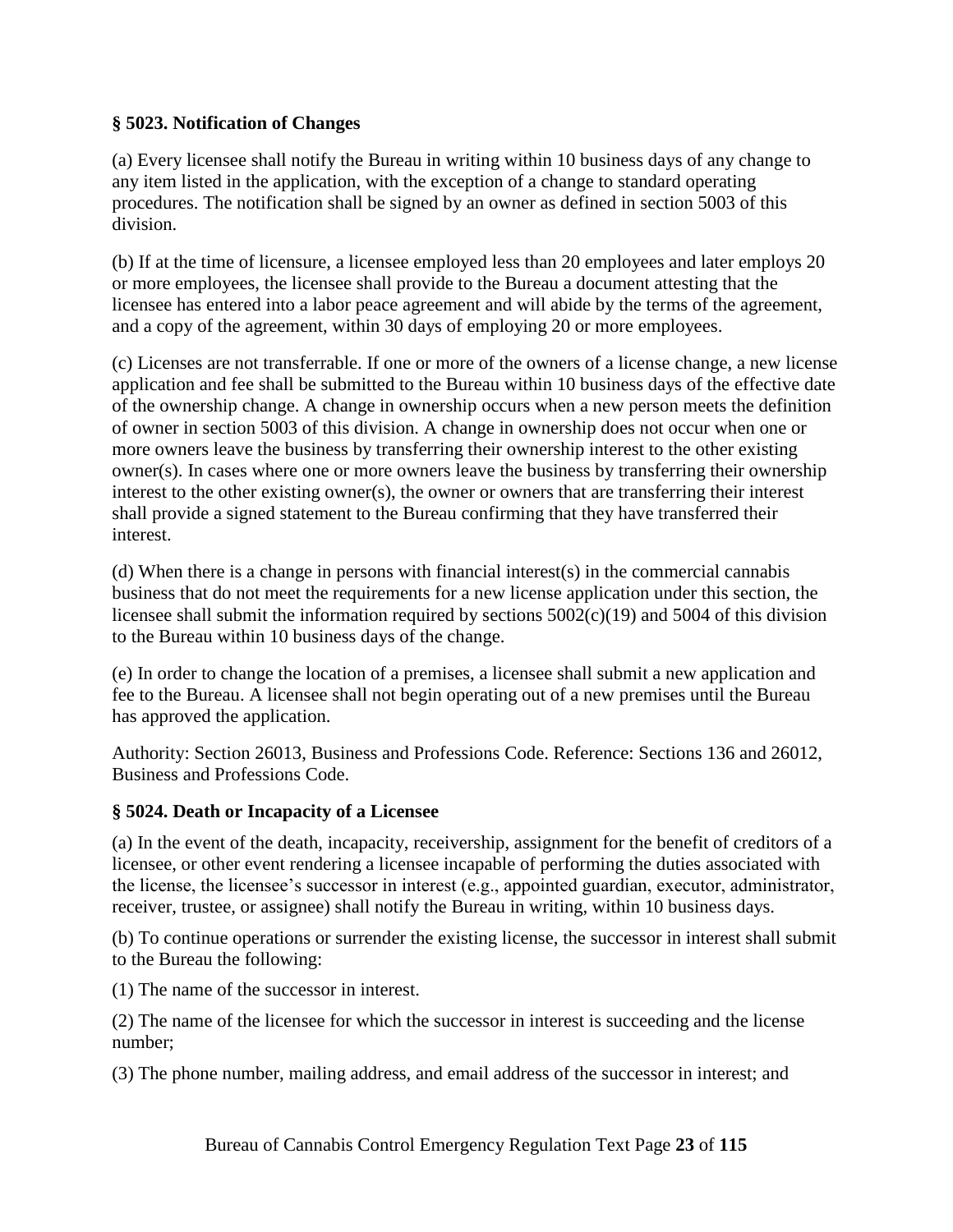(4) Documentation demonstrating that the licensee is incapable of performing the duties associated with the license such as a death certificate or a court order finding the licensee lacks capacity, and documentation demonstrating that the individual making the request is the licensee's successor in interest such as a court order appointing guardianship or will or trust agreement.

(c) The Bureau may give the successor in interest written approval to continue operations on the licensed business premises for a period of time specified by the Bureau:

(1) If the successor in interest or another person has applied for a license from the Bureau for the licensed premises and that application is under review;

(2) If the successor in interest needs additional time to destroy or sell cannabis goods; or

(3) At the discretion of the Bureau.

(d) The licensee's successor in interest is held subject to all terms and conditions under which a state cannabis license is held pursuant to the Act.

(e) The approval creates no vested right to the issuance of a state cannabis license.

Authority: Section 26013, Business and Professions Code. Reference: Section 26012, Business and Professions Code.

### **§ 5025. Premises**

(a) Each license shall have a designated premises for the licensee's commercial cannabis activity, which is subject to inspection by the Bureau.

(b) The Bureau may allow a licensee to have the same licensed premises for two separate commercial cannabis licenses if all of the following criteria are met:

(1) The licensee holds both an A-license and an M-license for the identical type of commercial cannabis activity;

(2) The licensee who holds both licenses is identical in name, business formation, and ownership;

(3) The licensee only conducts one type of commercial cannabis activity on the premises;

(4) All cannabis and cannabis products are clearly marked with an "A" or "M"; and

(5) Records are kept separately for each license and clearly indicate that the records are related to the A-license or the M-license.

Authority: Section 26013, Business and Professions Code. Reference: Sections 26001 and 26053, Business and Professions Code.

### **§ 5026. Premises Location**

(a) A premises licensed under this division shall not be located within a 600-foot radius of a school providing instruction in kindergarten or any grades 1 through 12, day care center, or youth center that is in existence at the time the license is issued.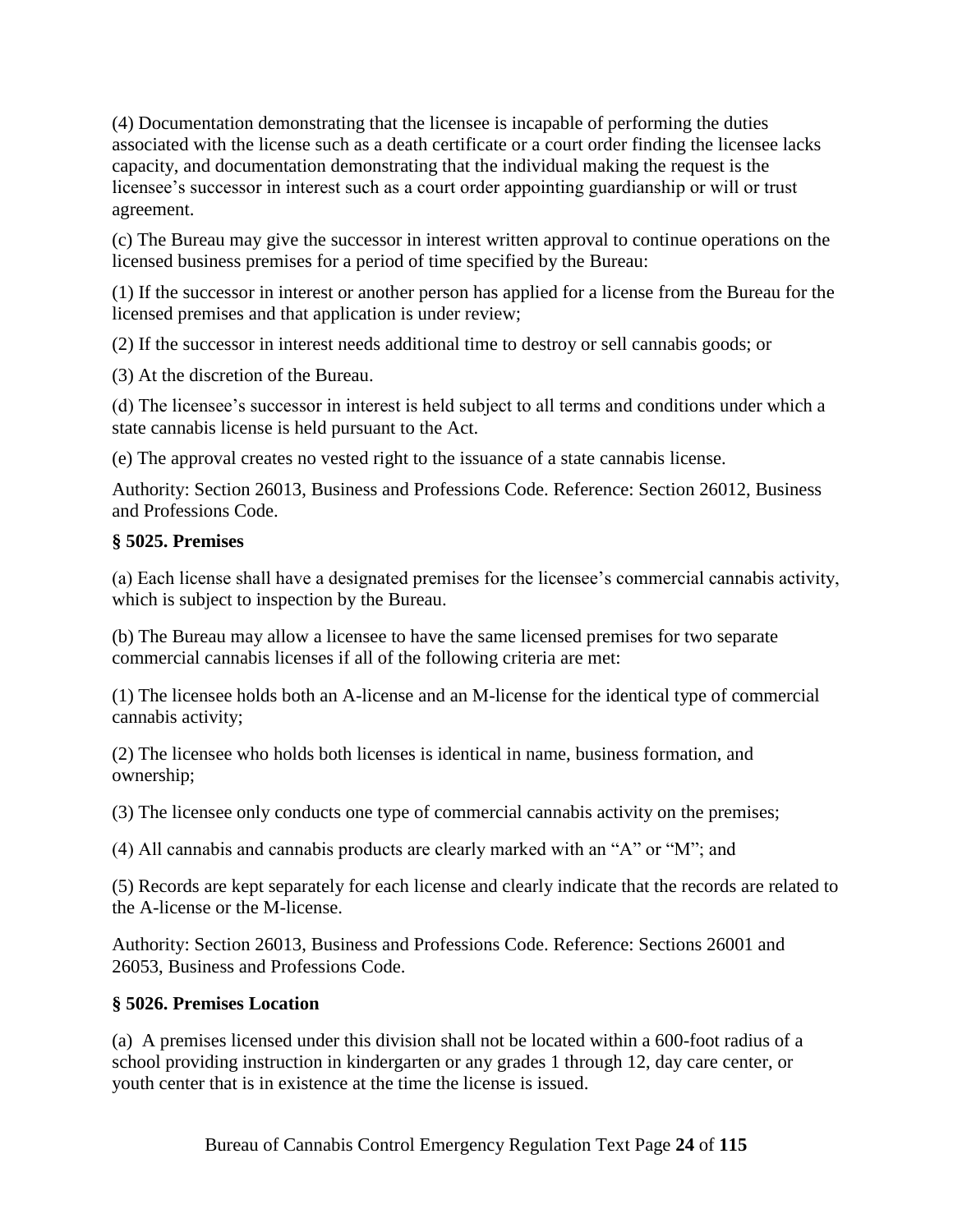(b) Notwithstanding subsection (a), if a local jurisdiction has issued a license or permit to conduct commercial cannabis activity at a premises that is located within a 600-foot radius of a school providing instruction in kindergarten or any grades 1 through 12, day care center, or youth center, the Bureau may approve the premises for licensure if the following conditions are met:

(1) The applicant submits a copy of a valid license or permit from the local jurisdiction with the application for licensure; and

(2) The local jurisdiction notifies the Bureau that the applicant is in compliance with all applicable local ordinances and regulations pursuant to Business and Professions Code section  $26055(g)(2)(C)$ .

(c) A premises shall not be in a location that requires persons to pass through a business that sells alcohol or tobacco to access the licensed premises, or that requires persons to pass through the licensed premises to access a business that sells tobacco or alcohol.

Authority: Section 26013, Business and Professions Code. Reference: Sections 26051.5, 26054 and 26055, Business and Professions Code.

# **§ 5027. Physical Modification of Premises**

(a) A licensee shall not, without the prior written approval of the Bureau, make a physical change, alteration, or modification of the licensed premises that materially or substantially alters the licensed premises or the use of the licensed premises from the premises diagram originally filed with the license application. A licensee whose premises is to be materially or substantially changed, modified, or altered is responsible for filing a request for premises modification with the Bureau.

(b) Material or substantial changes, alterations, or modifications requiring approval include, but are not limited to, the removal, creation, or relocation of a common entryway, doorway, passage, or a means of public entry or exit, when such common entryway, doorway, or passage alters or changes limited-access areas within the licensed premises.

(c) A licensee shall request approval of a physical change, alteration, or modification in writing, and the request shall include:

(1) A new premises diagram that conforms to requirements in section 5006 of this division; and

(2) A fee pursuant to section 5014 of this division.

(d) A licensee shall provide additional documentation requested by the Bureau to evaluate the licensee's request to modify the premises.

Authority: Section 26013, Business and Professions Code. Reference: Section 26055, Business and Professions Code.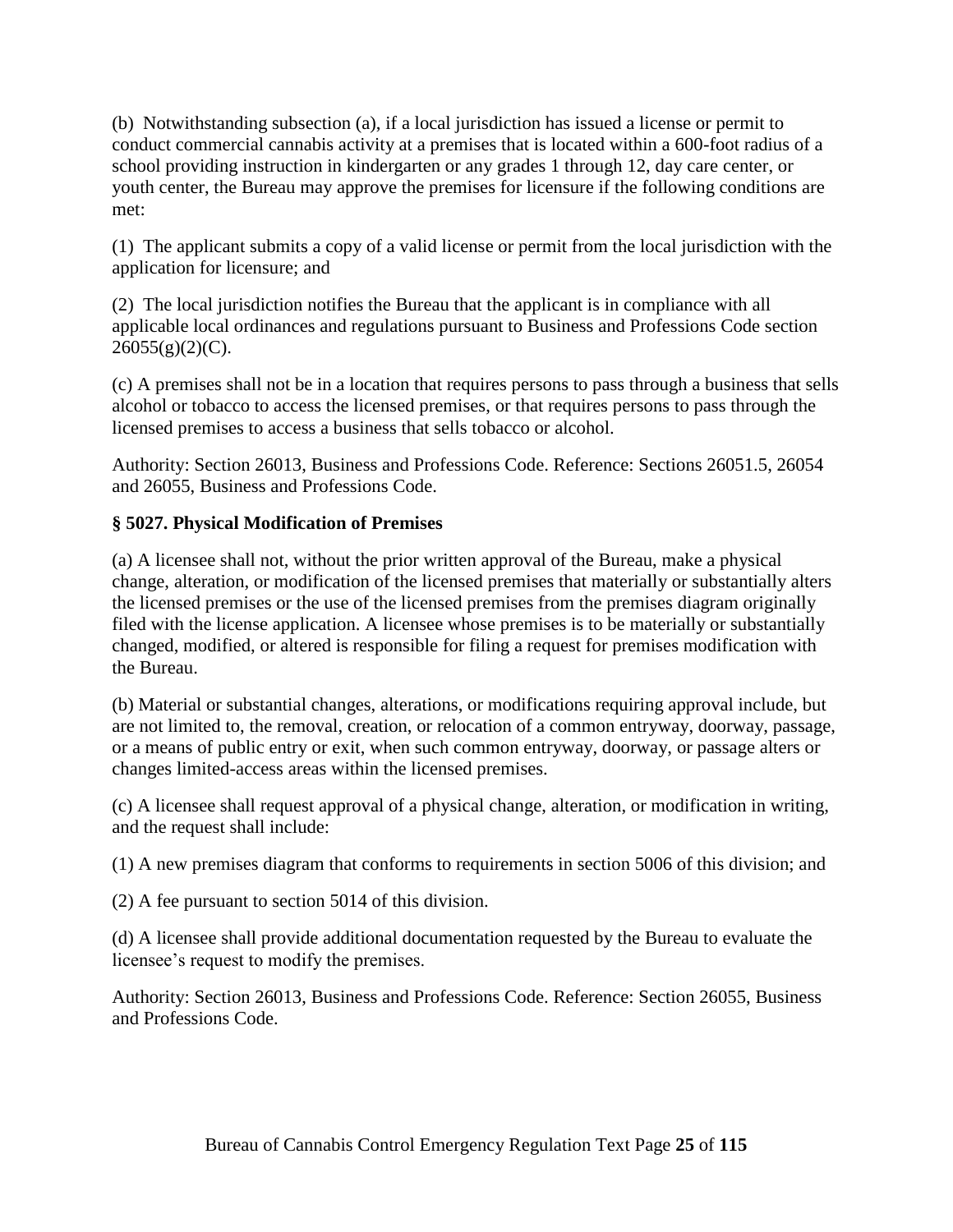#### **§ 5028. Subletting of Premises**

A licensee shall not sublet any area designated as the licensed premises for the licensee's commercial cannabis activity.

Authority: Section 26013, Business and Professions Code. Reference: Sections 26013 and 26070, Business and Professions Code

#### **§ 5029. Transition to Regulated Commercial Cannabis Market**

(a) Beginning January 1, 2018, licensees shall not transport or sell any edible cannabis product that exceeds 10 milligrams of tetrahydrocannabinol (THC) per serving.

(b) Notwithstanding any other regulation in this division, beginning January 1, 2018, and before July 1, 2018, licensees may do all of the following:

(1) Licensees may conduct business with other licensees irrespective of the "M" or "A" designation on their licenses.

(2) Cannabis goods that are not in child-resistant packaging may be sold if they are placed into child-resistant packaging by the retailer at the time of sale.

(3) Non-edible cannabis products that do not meet the THC limits per package specified by the State Department of Public Health in regulation may be transported and sold.

(4) An M-licensee may transport or sell medicinal edible cannabis products that are 10 milligrams of THC or less per serving regardless of the THC amount in the package.

(5) Cannabis goods that do not meet the labeling requirements prescribed by the Act or the State Department of Public Health in regulation may be transported and sold if a sticker with the applicable warning statement under Business and Professions Code section 26120, subdivision  $(c)(1)(A)$  or  $(c)(1)(B)$ , is affixed to the cannabis goods prior to sale by the retailer.

(6) Cannabis goods held in inventory at the time of licensure that have not undergone laboratory testing may be transported and sold if a label stating that the cannabis goods have not been tested as required under Business and Professions Code section 26070(l) is affixed to each package containing the cannabis goods prior to sale by the retailer.

(7) Dried flower held in inventory by a retailer at the time of licensure that is not packaged may be packaged by the retailer into individual packages for sale.

(8) Cannabis products held in inventory by a retailer that do not meet the requirements set by the State Department of Public Health, pursuant to Business and Professions Code sections 26130 and 26131, for ingredients or appearance may be sold by the retailer.

Authority: Section 26013, Business and Professions Code. Reference: Sections 26013 and 26070, Business and Professions Code.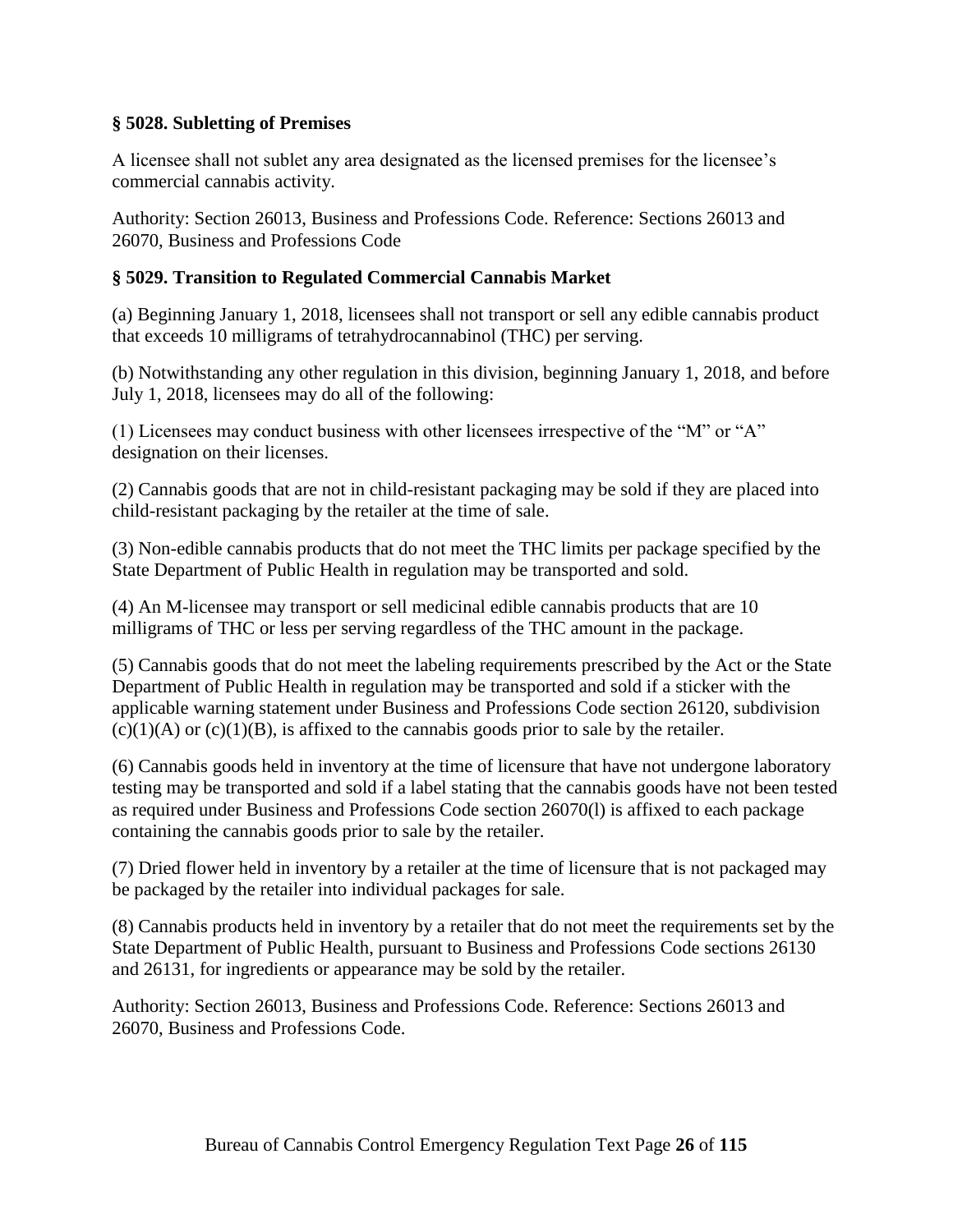### **§ 5030. Licensee's Responsibility for Acts of Employees and Agents**

In construing and enforcing the provisions of the Act and the regulations in this division, the act, omission, or failure of an agent, officer, representative, or other person acting for or employed by a licensee, within the scope of his or her employment or office, shall in every case be deemed the act, omission, or failure of the licensee.

Authority: Section 26013, Business and Professions Code. Reference: Sections 26031 and 26110, Business and Professions Code.

## **§ 5031. Employee Age Restriction**

A licensee shall not employ or retain persons under 21 years of age.

Authority: Section 26013, Business and Professions Code. Reference: Section 26140, Business and Professions Code.

## **§ 5032. Commercial Cannabis Activity Between Licensees**

(a) All commercial cannabis activity shall be conducted between licensees. Retail licensees may conduct commercial cannabis activity with customers in accordance with chapter 3 of this division.

(b) Beginning July 1, 2018, A-licensees shall only conduct business with A-licensees and Mlicensees shall only conduct business with M-licensees, except for testing laboratories.

Authority: Section 26013, Business and Professions Code. Reference: Sections 26001, 26013 and 26053, Business and Professions Code.

### **§ 5033. Storage of Inventory**

(a) A licensee shall not store cannabis goods outdoors.

(b) Employee break rooms, changing facilities, and bathrooms shall be separated from all storage areas.

(c) Each location where cannabis goods are stored must be separately licensed.

Authority: Section 26013, Business and Professions Code. Reference: Sections 26012 and 26070, Business and Professions Code.

### **§ 5034. Significant Discrepancy in Inventory**

(a) A significant discrepancy in inventory means a difference in actual inventory compared to records pertaining to inventory of at least \$5,000 or 2 percent of the average monthly sales of the licensee, whichever is less.

(b) For the purposes of this section, average monthly sales shall be calculated by taking a per month average of the total sales for the previous 6 months. If the licensee has not been in operation for at least 6 months, only the months in which the licensee was operating shall be used in determining average monthly sales.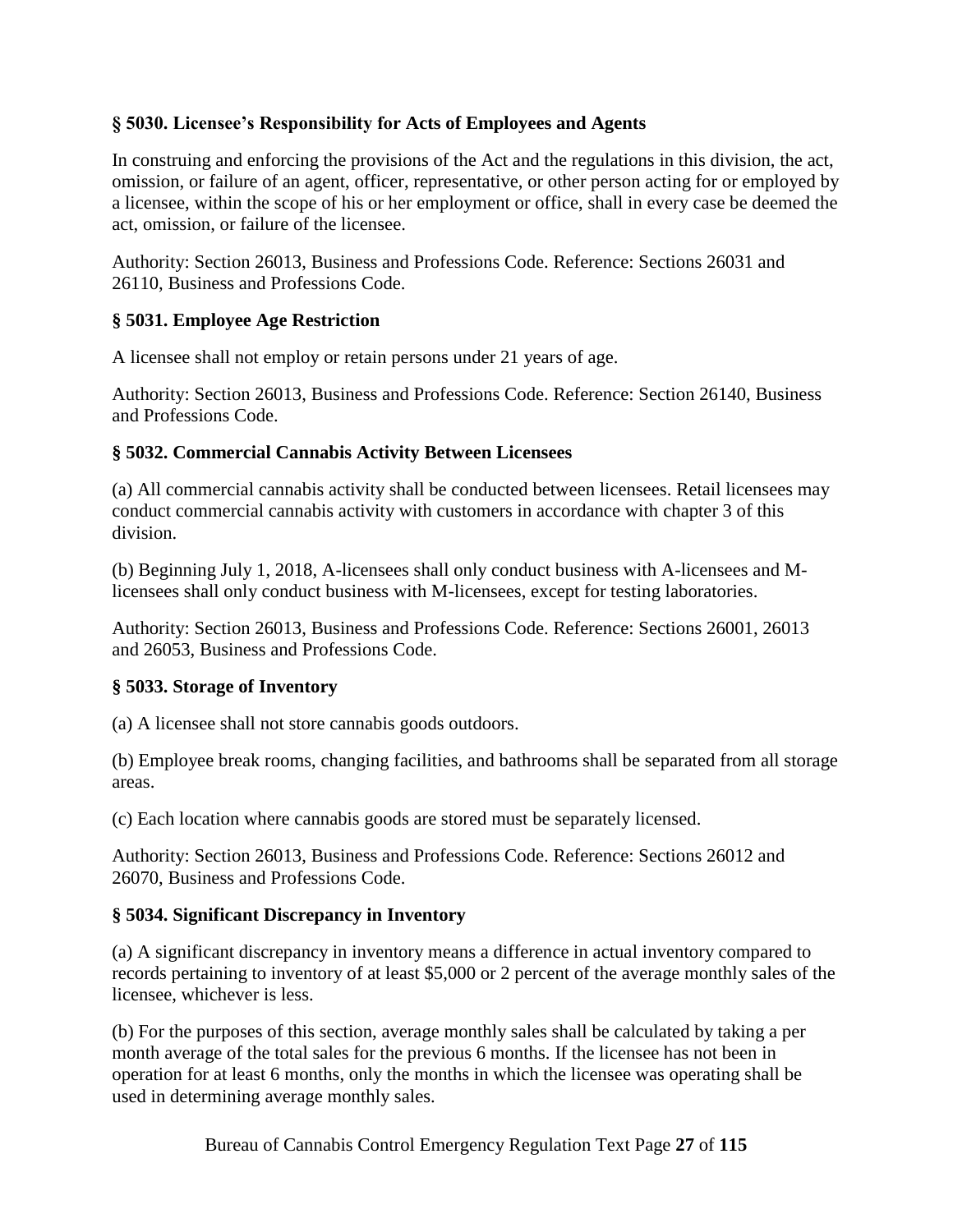(c) For the purposes of this section, the licensee's acquisition price shall be used to determine the value of cannabis goods in a licensee's inventory.

Authority: Section 26013, Business and Professions Code. Reference: Section 26070, Business and Professions Code.

### **§ 5035. Notification of Criminal Acts, Civil Judgments, and Revocation of a Local License, Permit, or Other Authorization After Licensure**

(a) A licensee shall ensure that the Bureau is notified in writing of a criminal conviction of any owner, either by mail or electronic mail, within 48 hours of the conviction. The written notification to the Bureau shall include the date of conviction, the court docket number, the name of the court in which the licensee was convicted, and the specific offense(s) for which the licensee was convicted.

(b) A licensee shall ensure that the Bureau is notified in writing of a civil penalty or judgment rendered against the licensee or any owner in their individual capacity, either by mail or electronic mail, within 48 hours of delivery of the verdict or entry of judgment, whichever is sooner. The written notification shall include the date of verdict or entry of judgment, the court docket number, the name of the court in which the matter was adjudicated, and a description of the civil penalty or judgment rendered against the licensee.

(c) A licensee shall ensure that the Bureau is notified in writing of the revocation of a local license, permit, or other authorization, either by mail or electronic mail within 48 hours of receiving notice of the revocation. The written notification shall include the name of the local agency involved, a written explanation of the proceeding or enforcement action, and the specific violation(s) that led to revocation.

Authority: Section 26013, Business and Professions Code. Reference: Sections 26030 and 26031, Business and Professions Code.

# **§ 5036. Notification of Theft, Loss, and Criminal Activity**

(a) A licensee shall notify the Bureau and local law enforcement within 24 hours of discovery of any of the following situations:

(1) The licensee discovers a significant discrepancy, as defined in section 5034 of this division, in its inventory.

(2) The licensee discovers diversion, theft, loss, or any other criminal activity pertaining to the operations of the licensee.

(3) The licensee discovers diversion, theft, loss, or any other criminal activity by an agent or employee of the licensee pertaining to the operations of the licensee.

(4) The licensee discovers loss or unauthorized alteration of records related to cannabis goods, customers, or the licensee's employees or agents.

(5) The licensee discovers any other breach of security.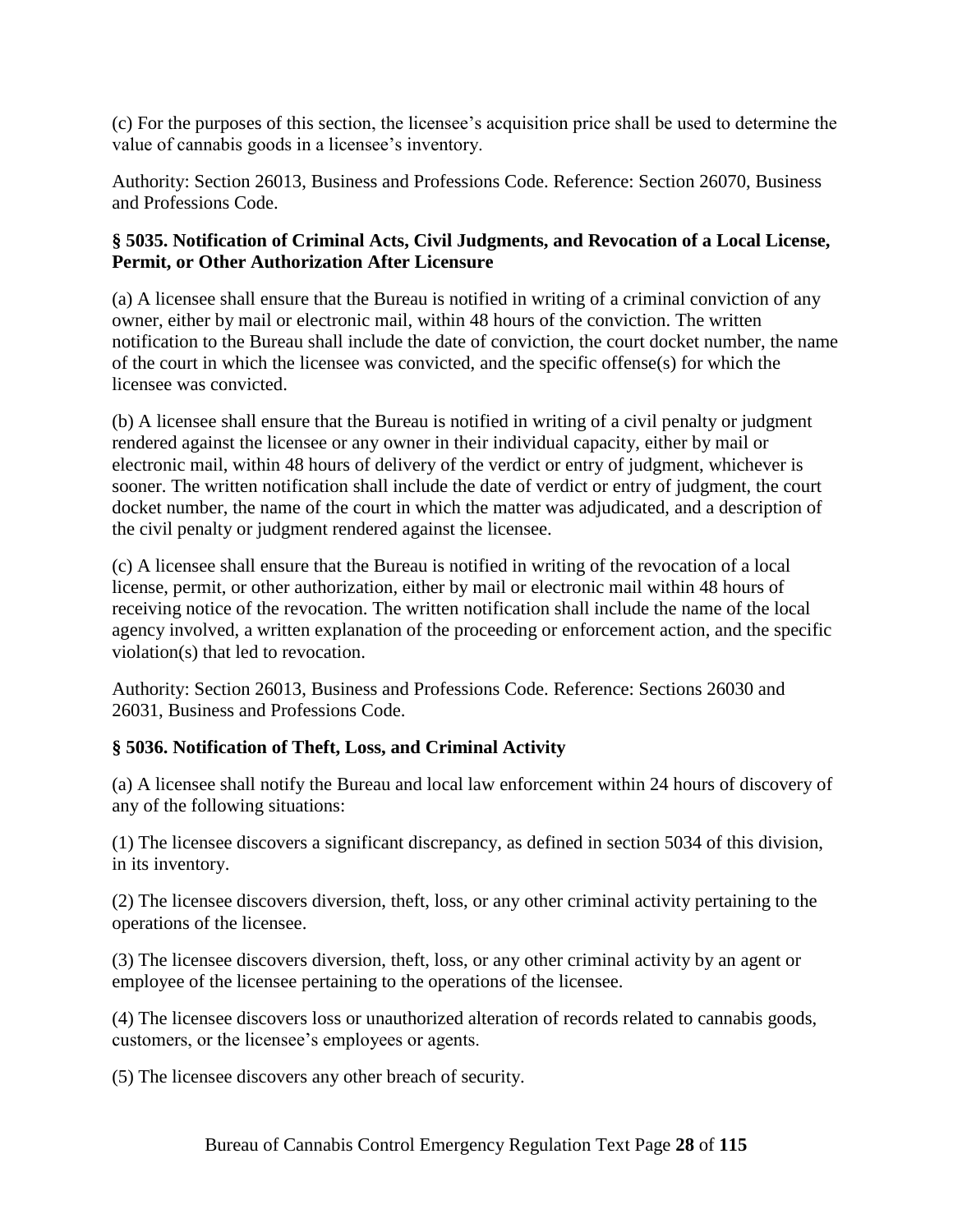(b) The notification to the Bureau pursuant to subsection (a) of this section shall be in writing and include the date and time of occurrence of the theft, loss, or criminal activity, the name of the local law enforcement agency that was notified, and a description of the incident including, where applicable, the item(s) that were taken or lost.

Authority: Section 26013, Business and Professions Code. Reference: Section 26070, Business and Professions Code.

#### **§ 5037. Record Retention**

(a) Each licensee shall keep and maintain the following records related to commercial cannabis activity for at least seven years:

(1) Financial records including, but not limited to, bank statements, sales invoices, receipts, tax records, and all records required by the California Department of Tax and Fee Administration (formerly Board of Equalization) under title 18, California Code of Regulations, sections 1698 and 4901.

(2) Personnel records, including each employee's full name, social security or individual tax payer identification number, date employment begins, and date of termination of employment if applicable.

(3) Training records including, but not limited to, the content of the training provided and the names of the employees that received the training.

(4) Contracts with other licensees regarding commercial cannabis activity.

(5) Permits, licenses, and other local authorizations to conduct the licensee's commercial cannabis activity.

(6) Security records, except for surveillance recordings required pursuant to section 5044 of this division.

(7) Records relating to the composting or destruction of cannabis goods.

(8) Documentation for data or information entered into the track and trace system.

(9) All other documents prepared or executed by an owner or his employees or assignees in connection with the licensed commercial cannabis business.

(b) The Bureau may make any examination of the books and records of any licensee as it deems necessary to perform its duties under the Act.

(c) Records shall be kept in a manner that allows the records to be produced for the Bureau at the licensed premises in either hard copy or electronic form, whichever the Bureau requests.

(d) A licensee may contract with a third party to provide custodial or management services of the records. Such a contract shall not relieve the licensee of the licensee's responsibilities under this section.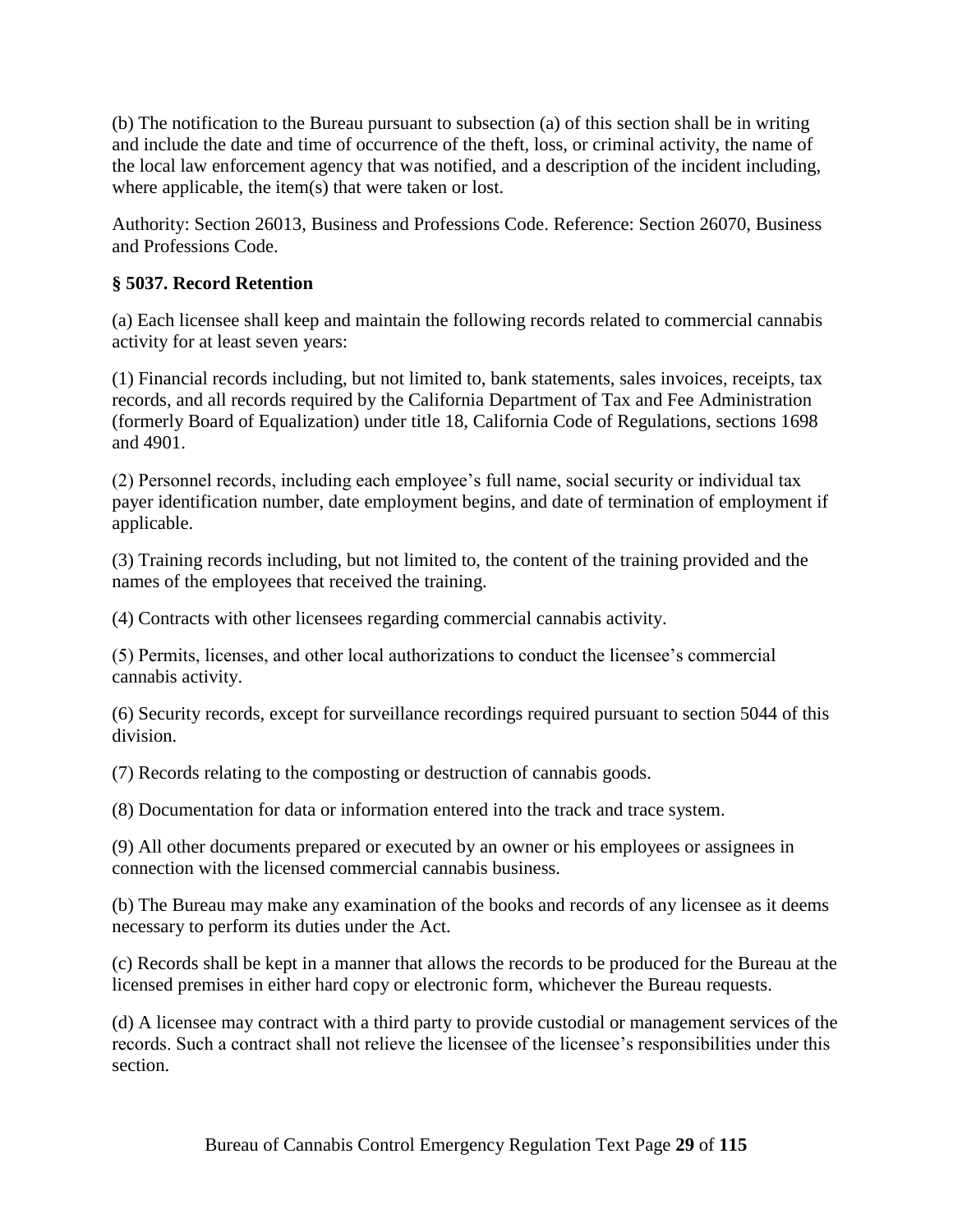Authority: Section 26013, Business and Professions Code. Reference: Sections 26160 and 26161, Business and Professions Code.

#### **§ 5038. Disaster Relief**

(a) If a licensee is unable to comply with any licensing requirements due to a disaster, the licensee may notify the Bureau of this inability to comply and request relief from the specific licensing requirement.

(b) The Bureau may exercise its discretion to provide temporary relief from specific regulatory requirements in this division and from other licensing requirements when allowed by law.

(c) Temporary relief from specific licensing requirements shall be issued for a reasonable amount of time in order to allow the licensee to recover from the disaster.

(d) The Bureau may require that certain conditions be followed in order for a licensee to receive temporary relief from specific licensing requirements.

(e) A licensee shall not be subject to an enforcement action for a violation of a licensing requirement in which the licensee has received temporary relief.

(f) For the purposes of this section, "disaster" means fire, flood, storm, tidal wave, earthquake, or similar public calamity, whether or not resulting from natural causes.

(g) A licensed premises that has been vacated by a licensee due to a disaster shall not be deemed to have been surrendered, abandoned, or quit under section 5022 of this division.

(h) Notwithstanding subsection (a) of this section, if a licensee needs to move cannabis goods stored on the premises to another location immediately to prevent loss, theft, or degradation of the cannabis goods from the disaster, the licensee may move the cannabis goods without obtaining prior approval from the Bureau if the following conditions are met:

(1) The cannabis goods are moved to a secure location where access to the cannabis goods can be restricted to the licensee, its employees, and contractors;

(2) The licensee notifies the Bureau in writing that the cannabis goods have been moved and that the licensee is requesting relief from complying with specific licensing requirements pursuant to subsection (a) of this section within 24 hours of moving the cannabis goods;

(3) The licensee agrees to grant the Bureau access to the location where the cannabis goods have been moved to for inspection; and

(4) The licensee submits in writing to the Bureau within 10 business days of moving the cannabis goods a request for temporary relief that clearly indicates what statutory and regulatory sections relief is requested from, the time period for which the relief is requested, and the reasons relief is needed for the specified amount of time.

Authority: Section 26013, Business and Professions Code. Reference: Section 26012, Business and Professions Code.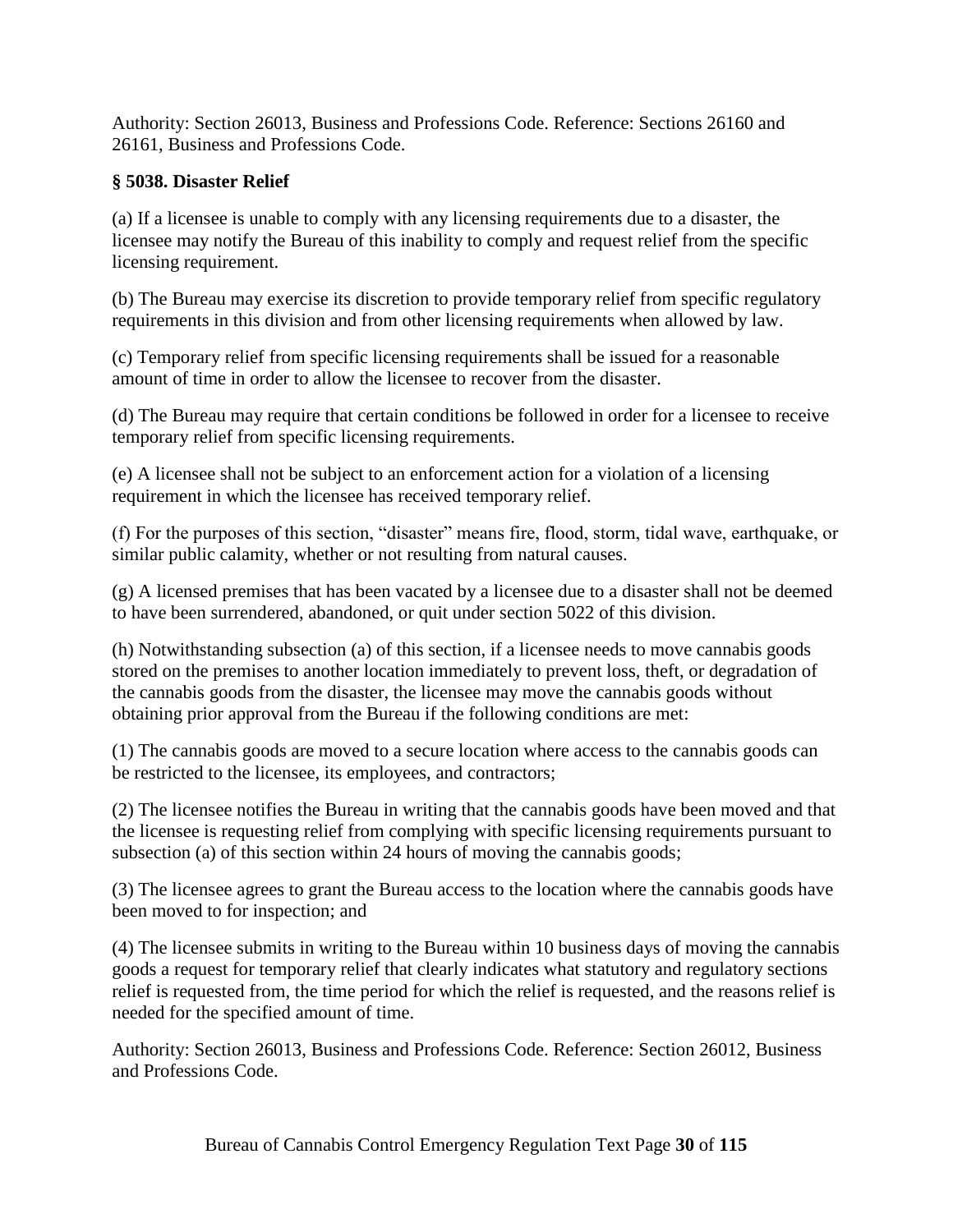### **Article 4. Posting and Advertising**

### **§ 5039. License Posting Requirement**

Upon issuance of any license, the licensee shall prominently display the license on the licensed premises where it can be viewed by state and local agencies. If the licensed premises is open to the public, the license shall be displayed in an area that is within plain sight of the public.

Authority: Section 26013, Business and Professions Code. Reference: Section 26012, Business and Professions Code.

## **§ 5040. Advertising Placement**

(a) Any advertising or marketing placed in broadcast, cable, radio, print, and digital communications shall only be displayed where at least 71.6 percent of the audience is reasonably expected to be 21 years of age or older, as determined by reliable up-to-date audience composition data.

(b) Upon request, a licensee shall provide to the Bureau audience composition data as required in subsection (a) of this section for advertising or marketing placed by the licensee. This information shall be provided to the Bureau within the time specified by the Bureau.

(c) If the Bureau determines that audience composition data for advertising or marketing provided by a licensee does not comply with the requirements of subsection (a) of this section, or the licensee fails to provide audience composition data to the Bureau within the time specified by the Bureau, the licensee shall remove the advertising or marketing placement in question.

Authority: Section 26013, Business and Professions Code. Reference: Sections 26151 and 26152, Business and Professions Code.

# **§ 5041. Age Confirmation in Advertising**

(a) Prior to any advertising or marketing from the licensee involving direct, individualized communication or dialogue, the licensee shall use age affirmation to verify that the recipient is 21 years of age or older.

(b) For the purposes of this section, direct, individualized communication or dialogue may occur through any form of communication, including in-person, telephone, physical mail, or electronic.

(c) A method of age verification is not necessary for a communication if the licensee can verify that the licensee has previously had the intended recipient undergo a method of age affirmation and the licensee is reasonably certain that the communication will only be received by the intended recipient.

(d) A licensee shall use a method of age affirmation before having a potential customer added to a mailing list, subscribe, or otherwise consent to receiving direct, individualized communication or dialogue controlled by a licensee.

Authority: Section 26013, Business and Professions Code. Reference: Sections 26151 and 26152, Business and Professions Code.

Bureau of Cannabis Control Emergency Regulation Text Page **31** of **115**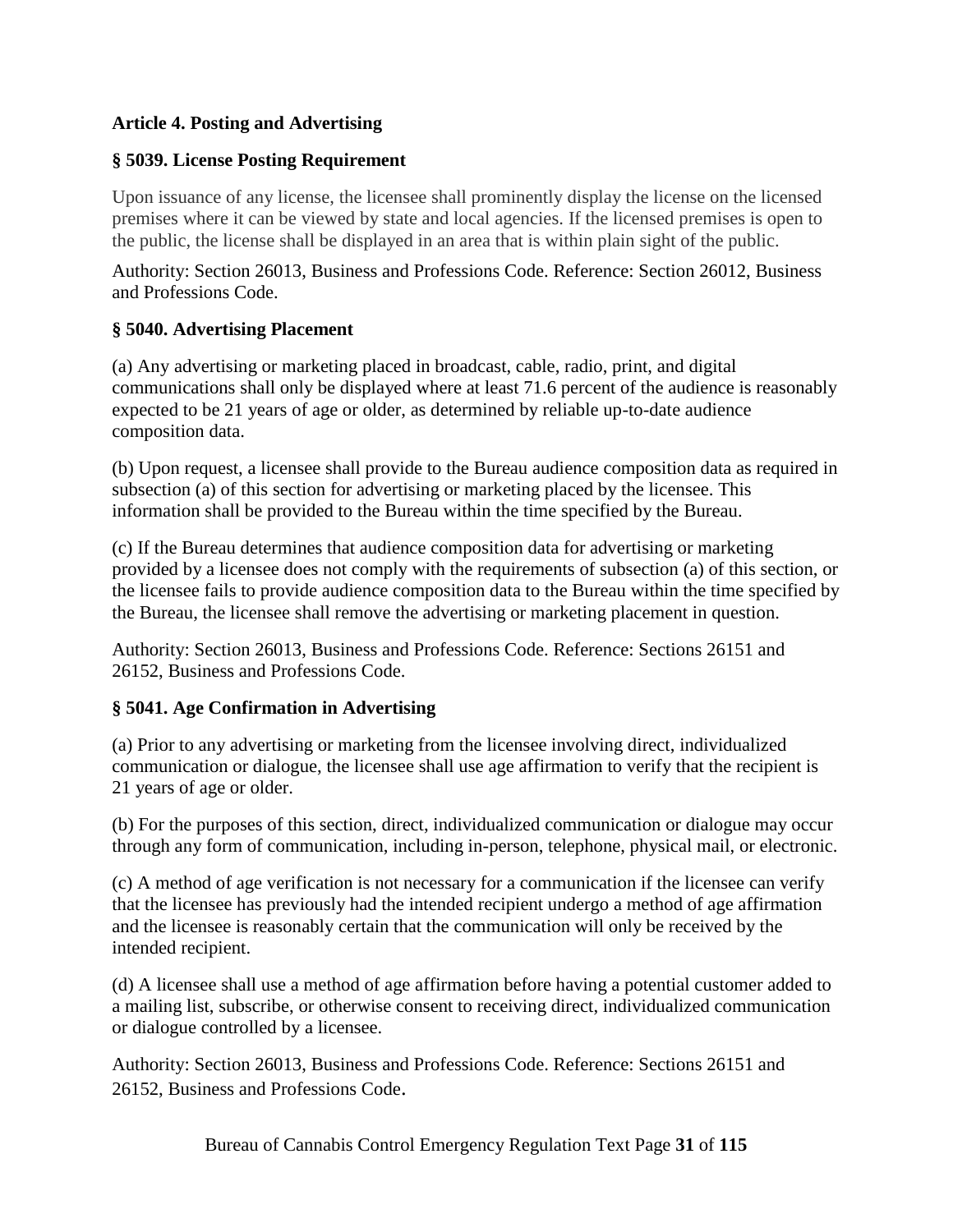### **Article 5. Security**

#### **§ 5042. Access to Limited-Access Areas**

Licensees shall ensure that any person on the licensed premises, except for employees and contractors of the licensee, are escorted at all times by the licensee or at least one employee of the licensee when in the limited-access areas of the premises.

Authority: Section 26013, Business and Professions Code. Reference: Section 26070, Business and Professions Code.

#### **§ 5043. Licensee Employee Badge Requirement**

All agents, officers, or other persons acting for or employed by a licensee shall display a laminated or plastic-coated identification badge issued by the licensee at all times while engaging in commercial cannabis activity. The identification badge shall, at a minimum, include the licensee's "doing business as" name and license number, the employee's first name, an employee number exclusively assigned to that employee for identification purposes, and a color photograph of the employee that clearly shows the full front of the employee's face and that is at least 1 inch in width and 1.5 inches in height.

Authority: Section 26013, Business and Professions Code. Reference: Section 26070, Business and Professions Code.

#### **§ 5044. Video Surveillance System**

(a) Each licensed premises shall have a digital video surveillance system with a minimum camera resolution of  $1280 \times 720$  pixels.

(b) The surveillance-system storage device or the cameras shall be transmission control protocol (TCP) capable of being accessed through the internet.

(c) The video surveillance system shall at all times be able to effectively and clearly record images of the area under surveillance.

(d) Each camera shall be permanently mounted and in a fixed location. Each camera shall be placed in a location that allows the camera to clearly record activity occurring within 20 feet of all points of entry and exit on the licensed premises, and allows for the clear and certain identification of any person and activities in all areas required to be filmed under subsection (e).

(e) Areas that shall be recorded on the video surveillance system include the following:

(1) Areas where cannabis goods are weighed, packed, stored, loaded, and unloaded for transportation, prepared, or moved within the premises;

(2) Limited-access areas;

(3) Security rooms;

(4) Areas storing a surveillance-system storage device with at least one camera recording the access points to the secured surveillance recording area; and

Bureau of Cannabis Control Emergency Regulation Text Page **32** of **115**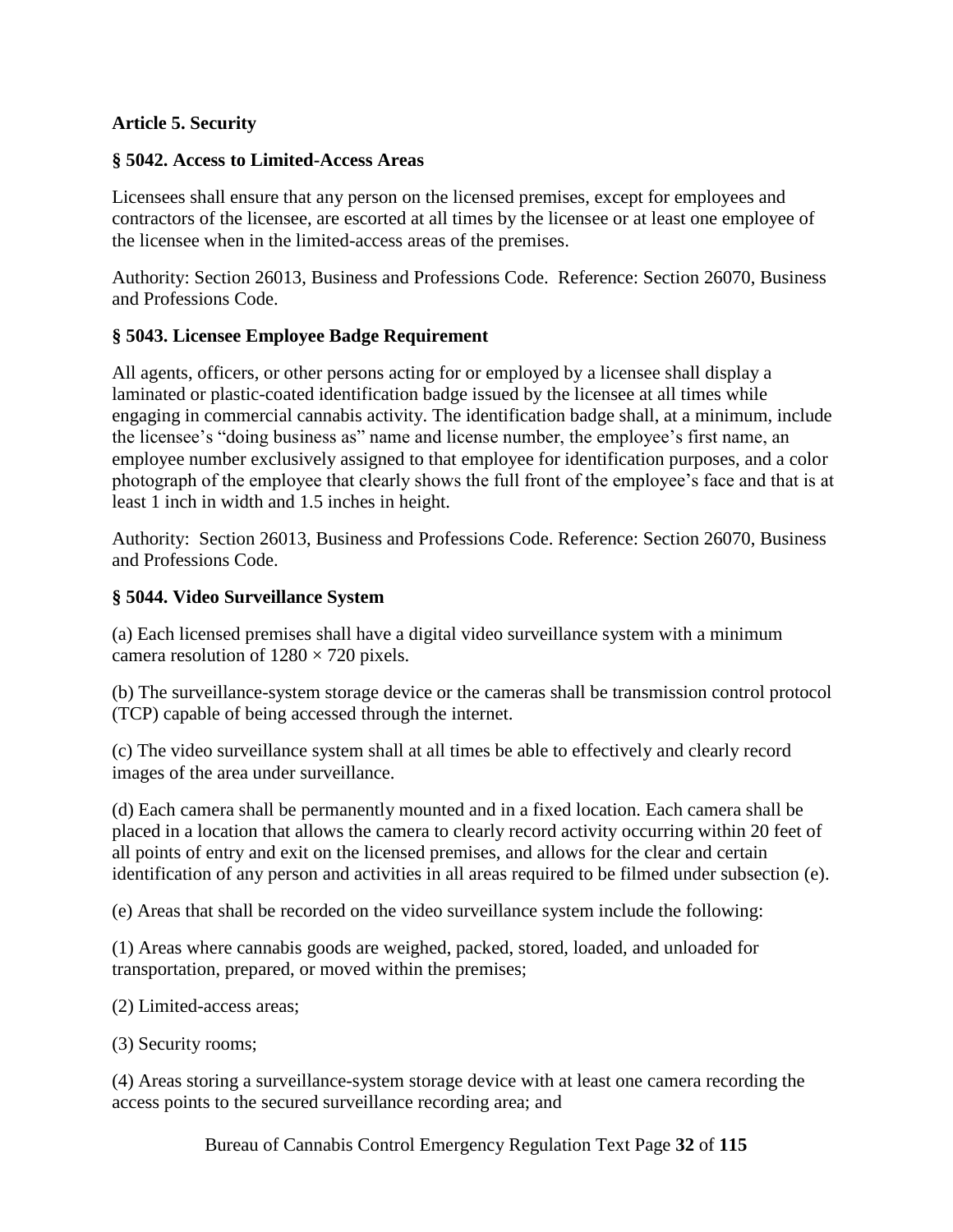(5) Entrances and exits to the premises, which shall be recorded from both indoor and outdoor vantage points.

(f) Retailers shall also record point-of-sale areas and areas where cannabis goods are displayed for sale on the video surveillance system. At each point-of-sale location, camera placement must allow for the recording of the facial features of any person purchasing or selling cannabis goods, or any person in the retail area, with sufficient clarity to determine identity.

(g) Cameras shall record continuously 24 hours per day and at a minimum of 15 frames per second (FPS).

(h) The physical media or storage device on which surveillance recordings are stored shall be secured in a manner to protect the recording from tampering or theft.

(i) Surveillance recordings shall be kept for a minimum of 90 days.

(j) Surveillance recordings are subject to inspection by the Bureau, and shall be kept in a manner that allows the Bureau to view and obtain copies of the recordings at the licensed premises immediately upon request. The licensee shall also send or otherwise provide copies of the recordings to the Bureau upon request within the time specified by the Bureau.

(k) Recorded images shall clearly and accurately display the time and date. Time is to be measured in accordance with the United States National Institute Standards and Technology standards.

(l) The video surveillance system shall be equipped with a failure notification system that provides notification to the licensee of any interruption or failure of the video surveillance system or video surveillance-system storage device.

Authority: Section 26013, Business and Professions Code. Reference: Section 26070, Business and Professions Code.

### **§ 5045. Security Personnel**

A retail licensee or microbusiness licensee that is engaged in retail sale shall hire or contract for security personnel to provide security services for the licensed retail premises. All security personnel hired or contracted for by the licensee shall comply with Chapters 11.4 and 11.5 of Division 3 of the Business and Professions Code.

Authority: Section 26013, Business and Professions Code. Reference: Section 26070, Business and Professions Code.

#### **§ 5046. Locks**

A licensee shall ensure that the limited-access areas described in section 5042 of this division can be securely locked using commercial-grade, nonresidential door locks. A licensee shall also use commercial-grade, nonresidential door locks on all points of entry and exit to the licensed premises.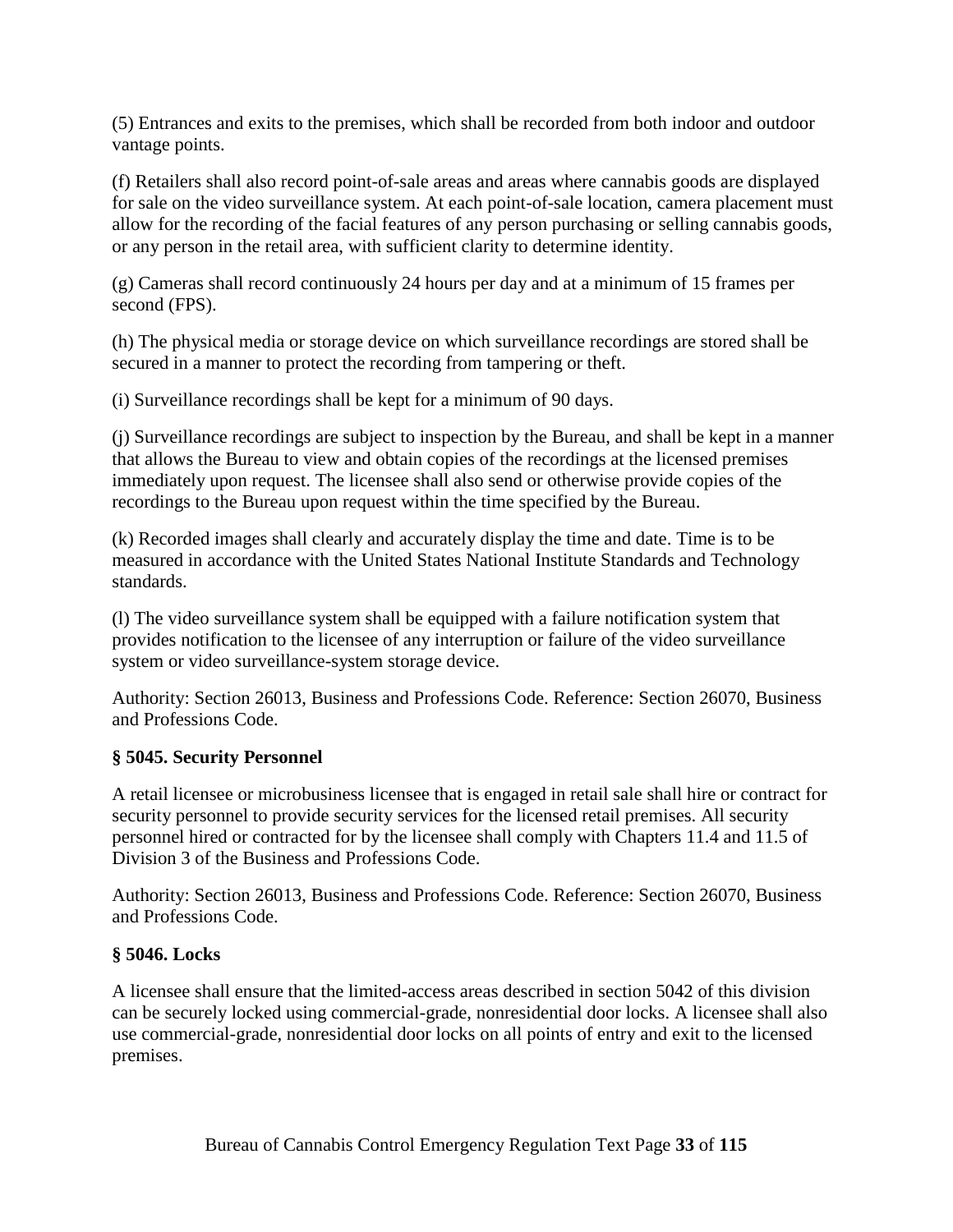Authority: Section 26013, Business and Professions Code. Reference: Section 26070, Business and Professions Code.

### **§ 5047. Alarm System**

(a) A licensee shall maintain an alarm system as defined in Business and Professions Code section 7590.1(n) at the licensed premises.

(b) A licensee shall ensure a licensed alarm company operator or one or more of its registered alarm agents installs, maintains, monitors, and responds to the alarm system.

(c) Upon request, a licensee shall make available to the Bureau all information related to the alarm system, monitoring, and alarm activity.

Authority: Section 26013, Business and Professions Code. Reference: Section 26070, Business and Professions Code.

## **Article 6. Track and Trace Requirements**

## **§ 5048. Track and Trace System**

(a) A licensee shall create and maintain an active and functional account within the track and trace system prior to engaging in any commercial cannabis activity, including the purchase, sale, test, packaging, transfer, transport, return, destruction, or disposal, of any cannabis goods.

(b) A licensee shall designate one individual owner as the track and trace system account manager. The account manager may authorize additional owners or employees as track and trace system users and shall ensure that each user is trained on the track and trace system prior to its access or use.

(1) The account manager shall attend and successfully complete all required track and trace system training, including any orientation and continuing education.

(2) If the account manager did not complete the required track and trace system training prior to receiving their annual license, the account manager shall sign up for and complete state mandated training, as prescribed by the Bureau, within five business days of license issuance.

(d) The account manager and each user shall be assigned a unique log-on, consisting of a username and password. The account manager or each user accessing the track and trace system shall only do so under his or her assigned log-on, and shall not use or access a log-on of any other individual. No account manager or user shall share or transfer his or her log-on, username, or password, to be used by any other individual for any reason.

(e) The account manager shall maintain a complete, accurate, and up-to-date list of all track and trace system users, consisting of their full names and usernames.

(f) A licensee shall monitor all compliance notifications from the track and trace system, and timely resolve the issues detailed in the compliance notification.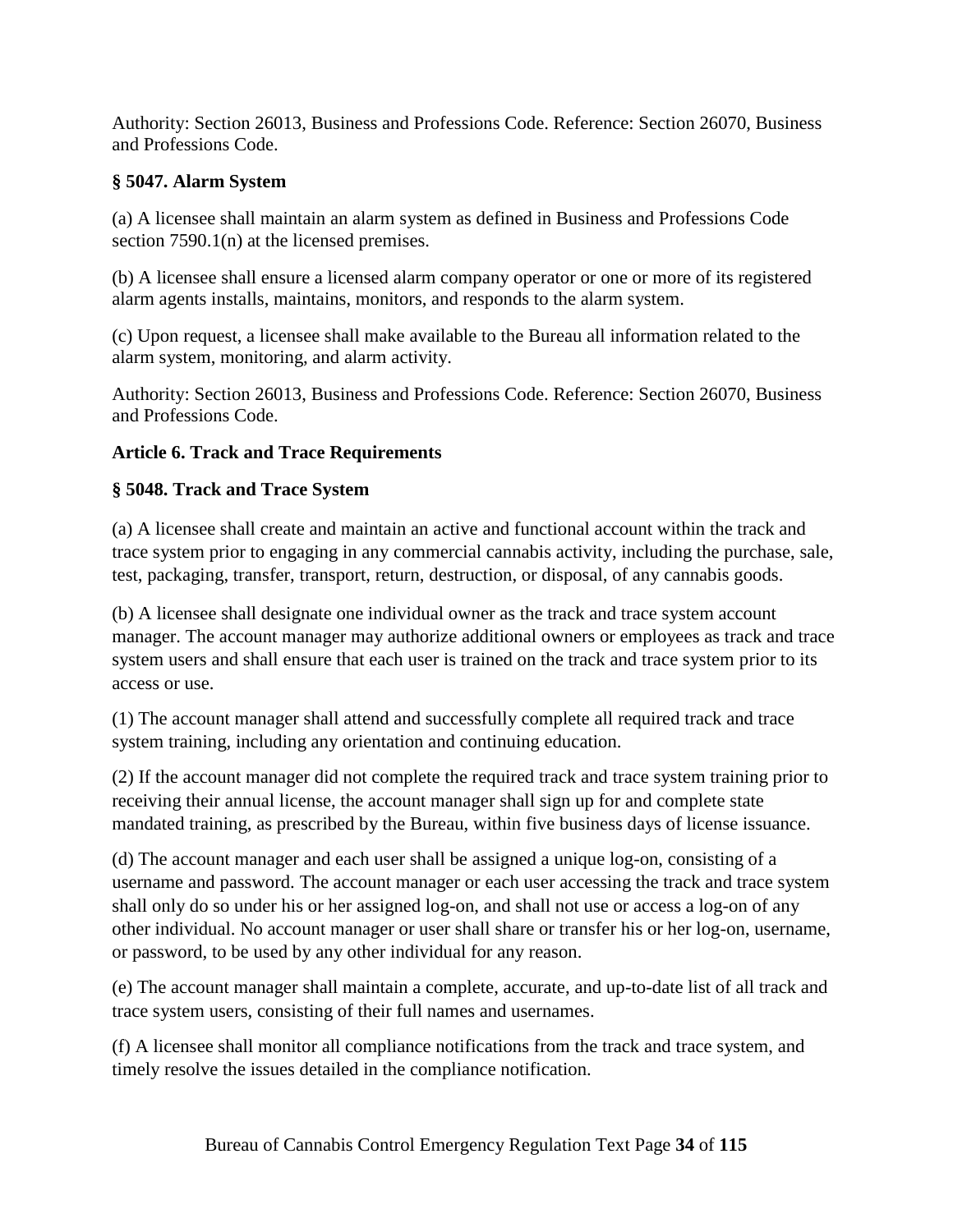(1) A licensee shall keep a record, independent of the track and trace system, of all compliance notifications received from the track and trace system, and how and when compliance was achieved.

(2) If a licensee is unable to resolve a compliance notification within three business days of receiving the notification, the licensee shall notify the Bureau immediately.

(g) A licensee is accountable for all actions its owners or employees take while logged into or using the track and trace system, or otherwise while conducting track and trace activities.

Authority: Section 26013, Business and Professions Code. Reference: Sections 26067, 26070, 26160 and 26161, Business and Professions Code.

## **§ 5049. Track and Trace Reporting**

(a) A licensee shall record in the track and trace system all commercial cannabis activity, including:

- (1) Packaging of cannabis goods.
- (2) Sale of cannabis goods.
- (3) Transportation of cannabis goods to a licensee.
- (4) Receipt of cannabis goods.
- (5) Return of cannabis goods.
- (6) Destruction and disposal of cannabis goods.
- (7) Laboratory testing and results.

(8) Any other activity as required pursuant to this division, or by any other licensing authority.

(b) The following information shall be recorded for each activity entered in the track and trace system:

- (1) Name and type of the cannabis goods.
- (2) Unique identifier of the cannabis goods.
- (3) Amount of the cannabis goods, by weight or count.
- (4) Date and time of the activity or transaction.
- (5) Name and license number of other licensees involved in the activity or transaction.
- (6) If the cannabis goods are being transported:

(A) The licensee shall transport pursuant to a shipping manifest generated through the track and trace system, that includes items (1) through (5) of this subsection, as well as:

(i) The name, license number, and premises address of the originating licensee.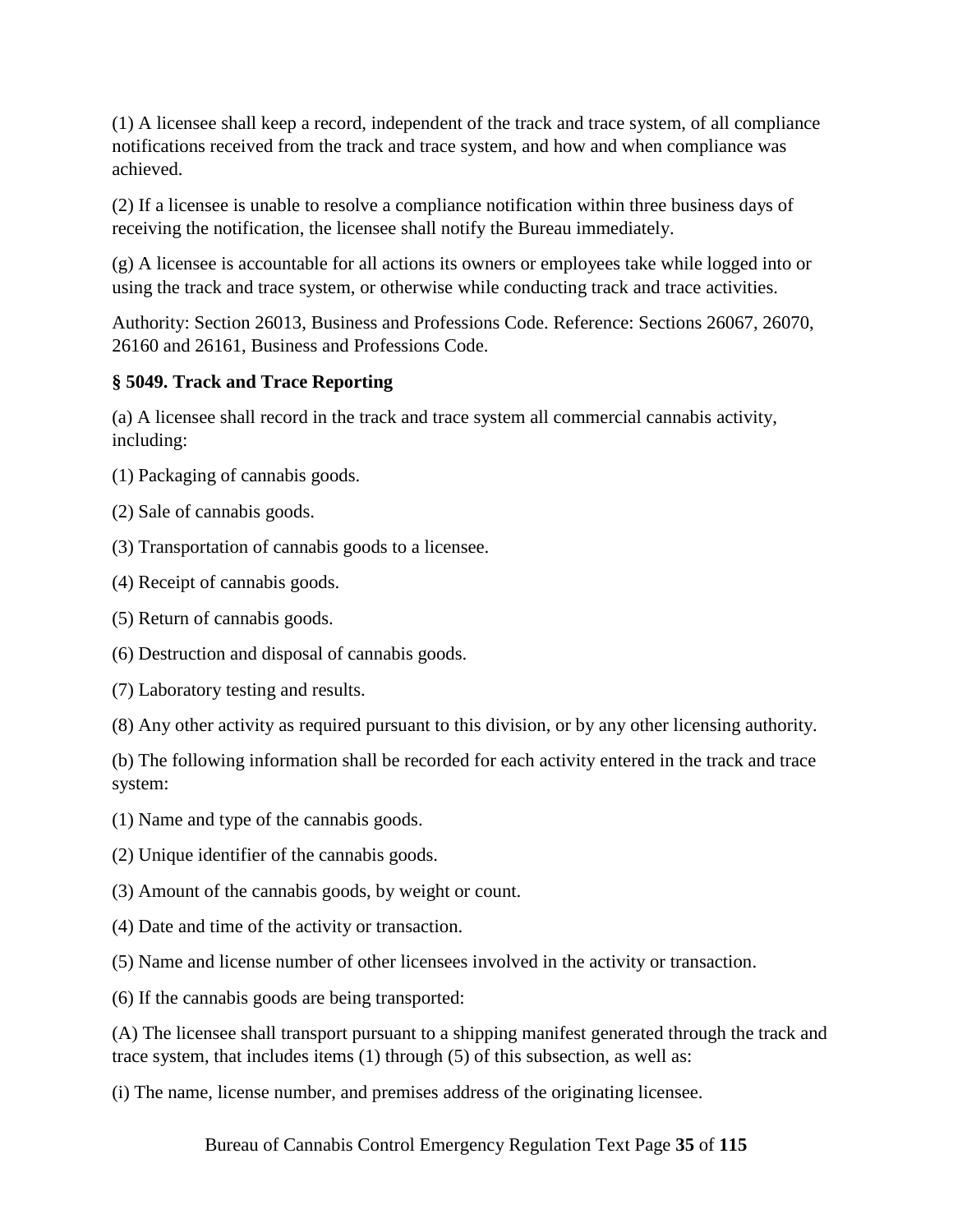(ii) The name, license number, and premises address of the licensee transporting the cannabis goods.

(iii) The name, license number, and premises address of the destination licensee receiving the cannabis goods into inventory or storage.

(iv) The date and time of departure from the licensed premises and approximate date and time of departure from each subsequent licensed premises, if any.

(v) Arrival date and estimated time of arrival at each licensed premises.

(vi) Driver license number of the personnel transporting the cannabis goods, and the make, model, and license plate number of the vehicle used for transport.

(B) Upon pick-up or receipt of cannabis goods for transport, storage, or inventory, a licensee shall ensure that the cannabis goods received are as described in the shipping manifest, and shall record acceptance and acknowledgment of the cannabis goods in the track and trace system.

(C) If there are any discrepancies between the type or quantity specified in the shipping manifest and the type or quantity received by the licensee, the licensee shall record and document the discrepancy in the track and trace system and in any relevant business record.

(7) If cannabis goods are being destroyed or disposed of, the licensee shall record in the track and trace system the following additional information:

(A) The name of the employee performing the destruction or disposal.

(B) The reason for destruction or disposal.

(C) The name of the entity being used to collect and process cannabis waste, pursuant to section 5055 of this division.

(8) Description for any adjustments made in the track and trace system, including, but not limited to:

(A) Spoilage or fouling of the cannabis goods.

(B) Any event resulting in exposure or compromise of the cannabis goods.

(9) Any other information as required pursuant to this division, or by any other applicable licensing authorities.

(c) Unless otherwise specified, all transactions must be entered into the track and trace system within 24 hours of occurrence.

(d) Licensees shall only enter and record complete and accurate information into the track and trace system, and shall correct any known errors entered into the track and trace system immediately upon discovery.

Authority: Section 26013, Business and Professions Code. Reference: Sections 26067, 26070, 26160 and 26161, Business and Professions Code.

Bureau of Cannabis Control Emergency Regulation Text Page **36** of **115**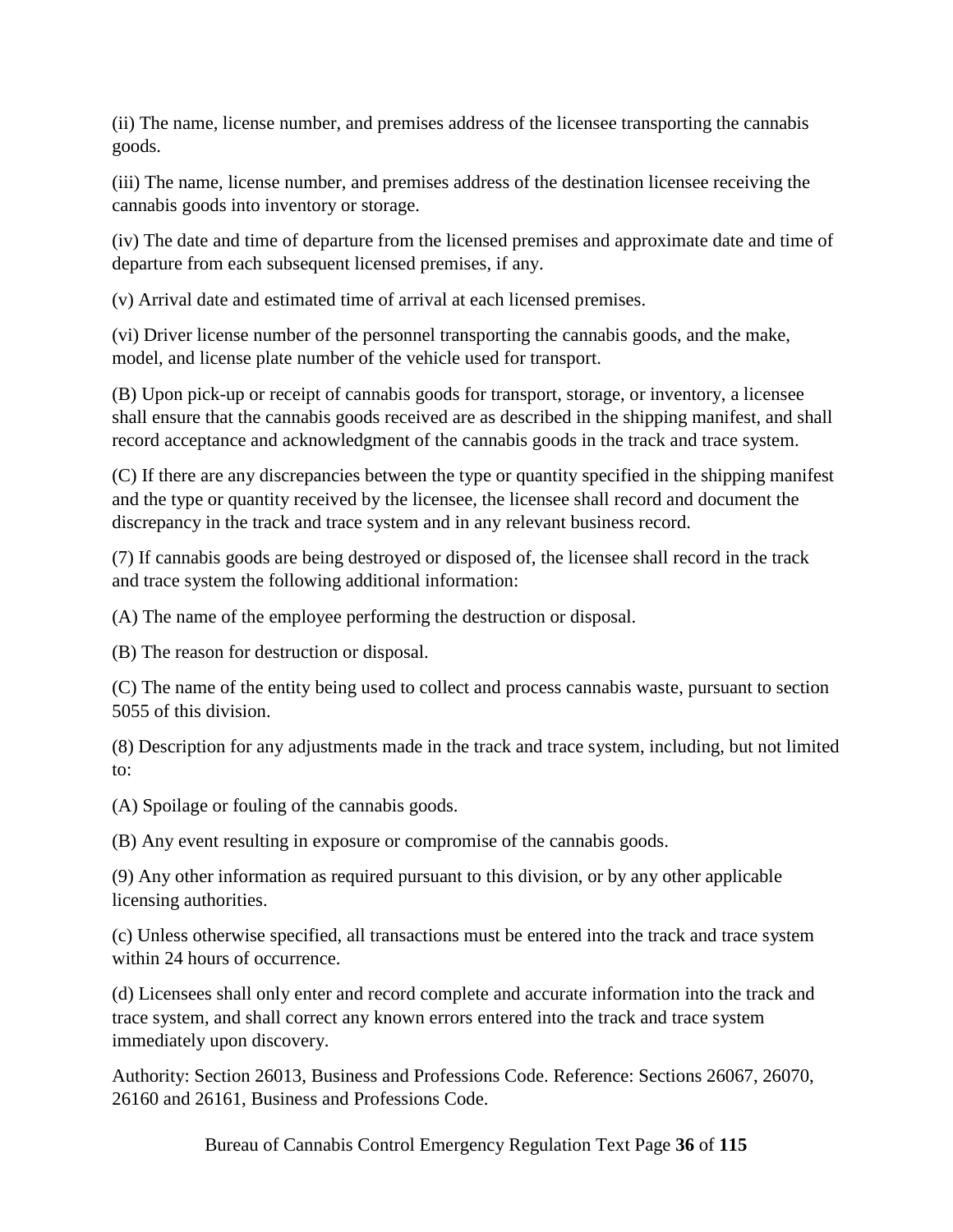## **§ 5050. Loss of Access**

(a) If at any point a licensee loses access to the track and trace system for any reason, the licensee shall prepare and maintain comprehensive records detailing all commercial cannabis activities that were conducted during the loss of access.

(b) The licensee shall both document and notify the Bureau immediately:

- (1) When access to the system is lost;
- (2) When access to the system is restored; and
- (3) The cause for the loss of access.

(c) Once access is restored, all commercial cannabis activity that occurred during the loss of access shall be entered into the track and trace system within three business days of access being restored.

(d) A licensee shall not transport, transfer or deliver any cannabis goods until such time as access is restored and all information recorded in the track and trace system.

Authority: Section 26013, Business and Professions Code. Reference: Sections 26067, 26070, 26160 and 26161, Business and Professions Code.

## **§ 5051. Track and Trace System Reconciliation**

(a) In addition to other inventory reconciliation requirements under this division, a licensee shall reconcile the physical inventory of cannabis goods at the licensed premises with the records in the track and trace database at least once every 14 days.

(b) If a licensee finds a discrepancy between its physical inventory and the track and trace system database, the licensee shall conduct an audit, and notify the Bureau of any reportable activity pursuant to section 5036.

Authority: Section 26013, Business and Professions Code. Reference: Sections 26067, 26070, 26160 and 26161, Business and Professions Code.

# **§ 5052. Temporary Licenses; Licensees in Operation at Time of Licensure**

(a) A licensee operating under a temporary license issued pursuant to section 5001 is not required to record commercial cannabis activity in the track and trace system as otherwise required by this article.

(b) Temporary licensees shall track and record all cannabis commercial activities and information required pursuant to this division and any other provision of law, at a minimum, on paper receipts, invoices, or manifests.

(c) Any commercial cannabis activity conducted between annual license holders shall be recorded in the track and trace system.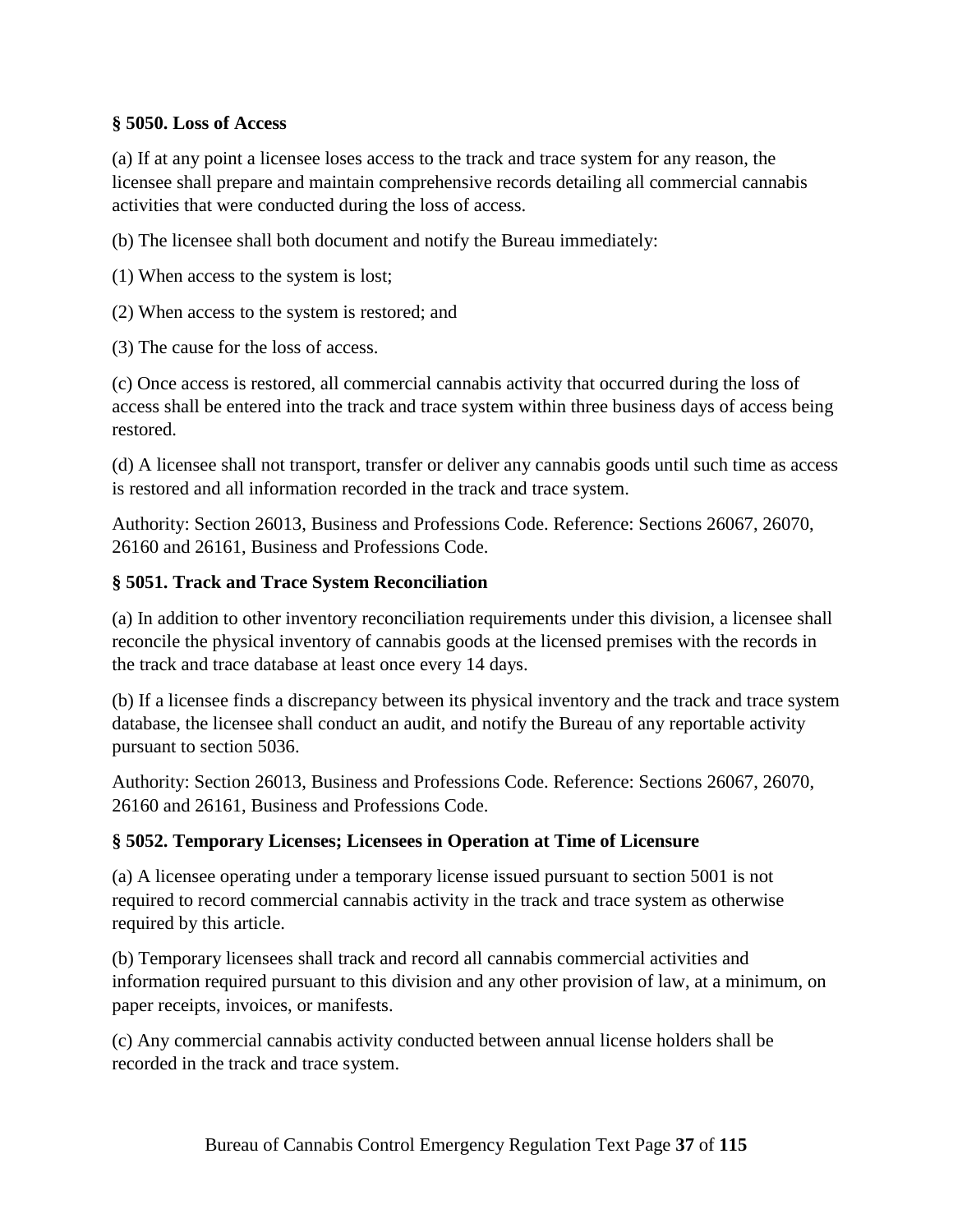(d) Any licensee in operation at the time the annual license is issued shall enter all inventory into the track and trace system no later than 30 days after the track and trace system account manager attends the training required pursuant to section 5048.

Authority: Section 26013, Business and Professions Code. Reference: Sections 26050.1, 26067, 26070, 26160 and 26161, Business and Professions Code.

# **Article 7. Returns and Destruction**

## **§ 5053. Returns Between Licensees**

(a) If a licensee discovers that a manufactured cannabis good that was purchased from another licensee is defective, the purchasing licensee may return the cannabis good to the selling licensee only in exchange for a non-defective version of the same type of cannabis good or in exchange for a cannabis good of equal value.

(b) Except as provided in subsection (a) of this section, a licensee shall not return cannabis goods purchased from another licensee.

Authority: Section 26013, Business and Professions Code. Reference: Sections 26013 and 26070, Business and Professions Code.

## **§ 5054. Destruction of Cannabis Products Prior to Disposal**

No cannabis goods shall be disposed of as cannabis waste pursuant to section 5055 of this division unless the cannabis goods have been removed from their packaging and rendered unrecognizable and unusable.

Authority: Section 26013, Business and Professions Code. Reference: Sections 260013 and 26070, Business and Professions Code.

## **§ 5055. Cannabis Waste Management**

(a) A licensee may not sell cannabis waste.

(b) Licensees shall comply with all applicable waste management laws including, but not limited to, Division 30 of the Public Resources Code.

(c) A licensee shall dispose of cannabis waste in a secured waste receptacle or in a secured area on the licensed premises. For the purposes of this section, "secure waste receptacle" or "secured area" means that physical access to the receptacle or area is restricted to the licensee and its employees and the local agency, or waste hauler franchised or contracted by a local agency. Public access to the designated receptacle or area is prohibited.

(d) If a licensee is composting cannabis waste on the licensed premises, a licensee shall do so in compliance with title 14, California Code of Regulations, chapter 3.1 (commencing with Section 17850).

(e) If a local agency, or waste hauler permitted by a local agency, is being used to collect and process cannabis waste, a licensee shall do all the following: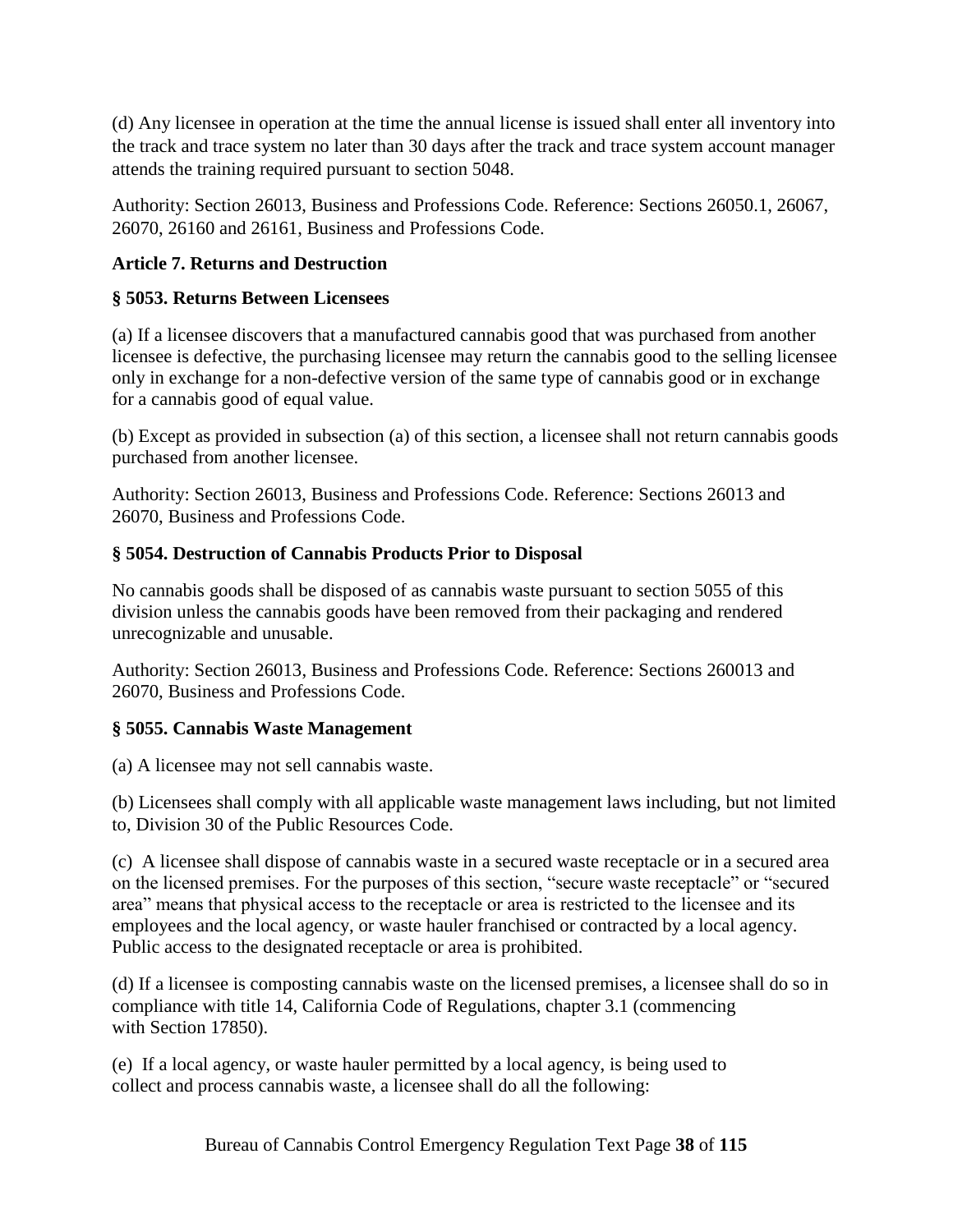(1) Provide the Bureau with the following information for the local agency, or waste hauler franchised or contracted by a local agency, who will collect and process the licensee's cannabis waste;

(A) Name of local agency providing waste hauling services, if applicable;

(B) Company name of the local agency franchised or contracted or permitted waste hauler, if applicable;

(C) Company business address; and

(D) Name of the primary contact person at the company and contact person's phone number.

(2) Obtain documentation from the entity hauling the waste that indicates the date and time of each collection of cannabis waste at the licensed premises; and

(3) Obtain a copy of the certified weight ticket or other documentation prepared by the entity hauling the waste confirming receipt of the cannabis waste at one, or more, of the following solid waste facilities:

(A) A manned, fully permitted solid waste landfill or transformation facility;

(B) A manned, fully permitted composting facility or manned composting operation;

(C) A manned, fully permitted in-vessel digestion facility or manned in-vessel digestion operation;

(D) A manned, fully permitted transfer/processing facility or manned transfer/processing operation; or

(E) A manned, fully permitted chip and grind operation.

(f) If a licensee is self-hauling cannabis waste to one, or more, of the solid waste facilities in subsection (e)(3) of this section, a licensee shall obtain for each delivery of cannabis waste by the licensee a copy of a certified weight ticket or receipt documenting delivery from the solid waste facility. Only the licensee or its employees may transport self-hauled cannabis waste.

Authority: Section 26013, Business and Professions Code. Reference: Sections 26013 and 26070, Business and Professions Code.

## **Chapter 2. DISTRIBUTORS**

#### **§ 5300. Non-Cannabis Distribution Activities**

A distributor shall not store non-cannabis goods or non-cannabis accessories that are to be sold to another party on any licensed premises. Additionally, a distributor shall not distribute noncannabis goods or non-cannabis accessories at a licensed premises. For the purposes of this section, non-cannabis goods are any goods that do not meet the definition of cannabis goods as defined in section 5000(c) of this division.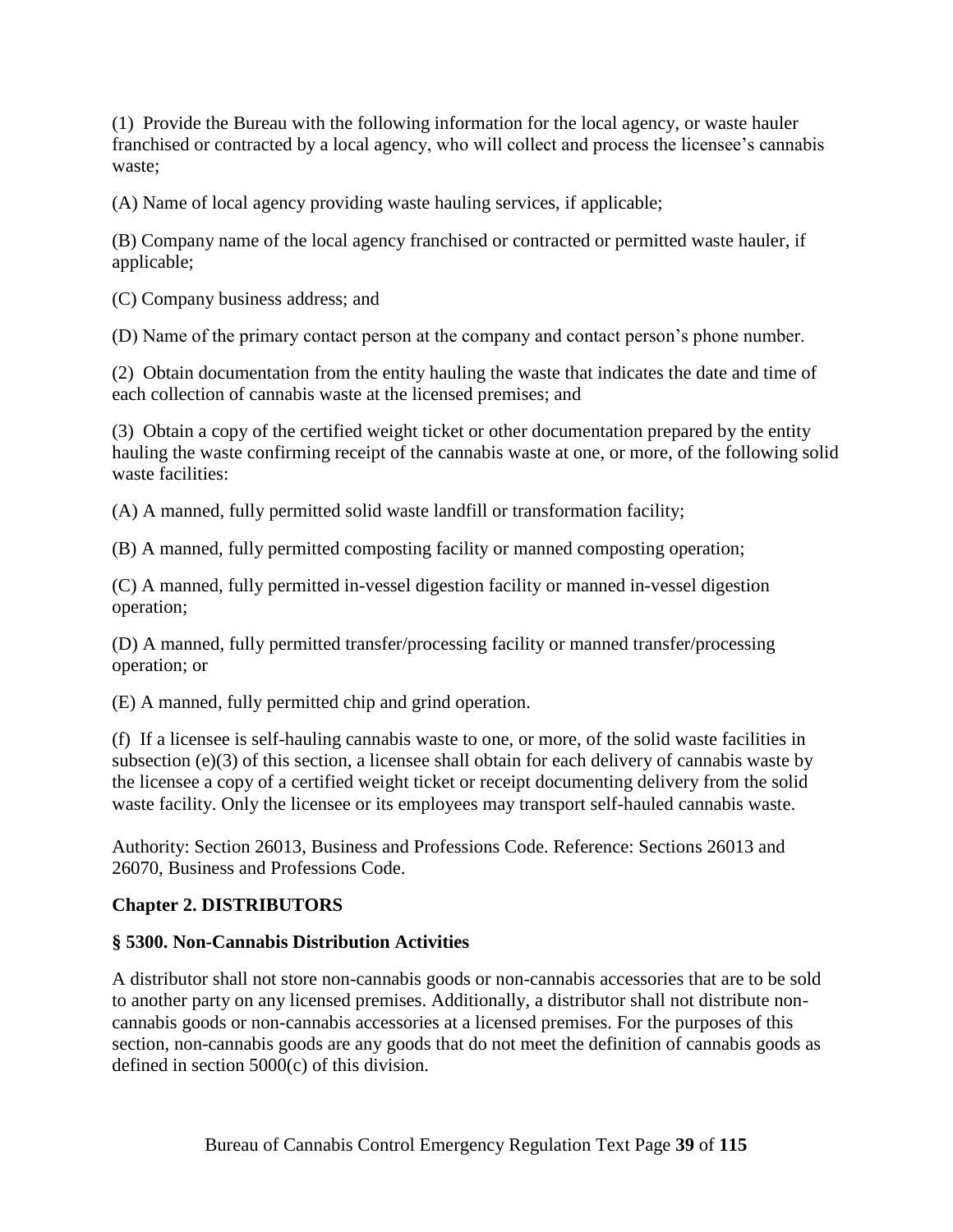Authority: Sections 26013, Business and Professions Code. Reference: Section 26070, Business and Professions Code.

## **§ 5301. Storage-Only Services**

A distributor may provide cannabis goods storage-only services to a licensed cultivator, manufacturer, microbusiness, nonprofit, or another distributor, unrelated to the quality assurance and laboratory testing processes.

Authority: Section 26013, Business and Professions Code. Reference: Section 26070, Business and Professions Code.

## **§ 5302. Storage of Batches for Testing**

(a) A distributor shall ensure that all cannabis goods batches are stored separately and distinctly from other cannabis goods batches on the distributor's premises.

(b) A distributor shall ensure a label with the following information is physically attached to each container of each batch:

(1) The name and license number of the manufacturer or cultivator who provided the batch;

(2) The date of entry into the distributor's storage area;

(3) The unique identifiers and batch number associated with the batch;

(4) A description of the cannabis goods with enough detail to easily identify the batch;

(5) The weight of or quantity of units in the batch; and

(6) The best-by, sell-by, or expiration date of the batch, if any.

Authority: Section 26013, Business and Professions Code. Reference: Sections 26110 and 26120, Business and Professions Code.

# **§ 5303. Packaging and Labeling**

(a) A distributor may package, re-package, label, and re-label cannabis for retail sale.

(b) A distributor shall not package, re-package, label, or re-label manufactured cannabis products except when the distributor also holds a manufacturing license and is packaging, re-packaging, labeling, or re-labeling its own manufactured cannabis products.

(c) Notwithstanding subsection (b) of this section, if it is determined during laboratory testing that a manufactured product is labeled with the incorrect amount of THC per package or serving but is within the THC limits for sale, the distributor may re-label the package with the accurate THC amount.

Authority: Section 26013, Business and Professions Code. Reference: Sections 26013 and 26120, Business and Professions Code.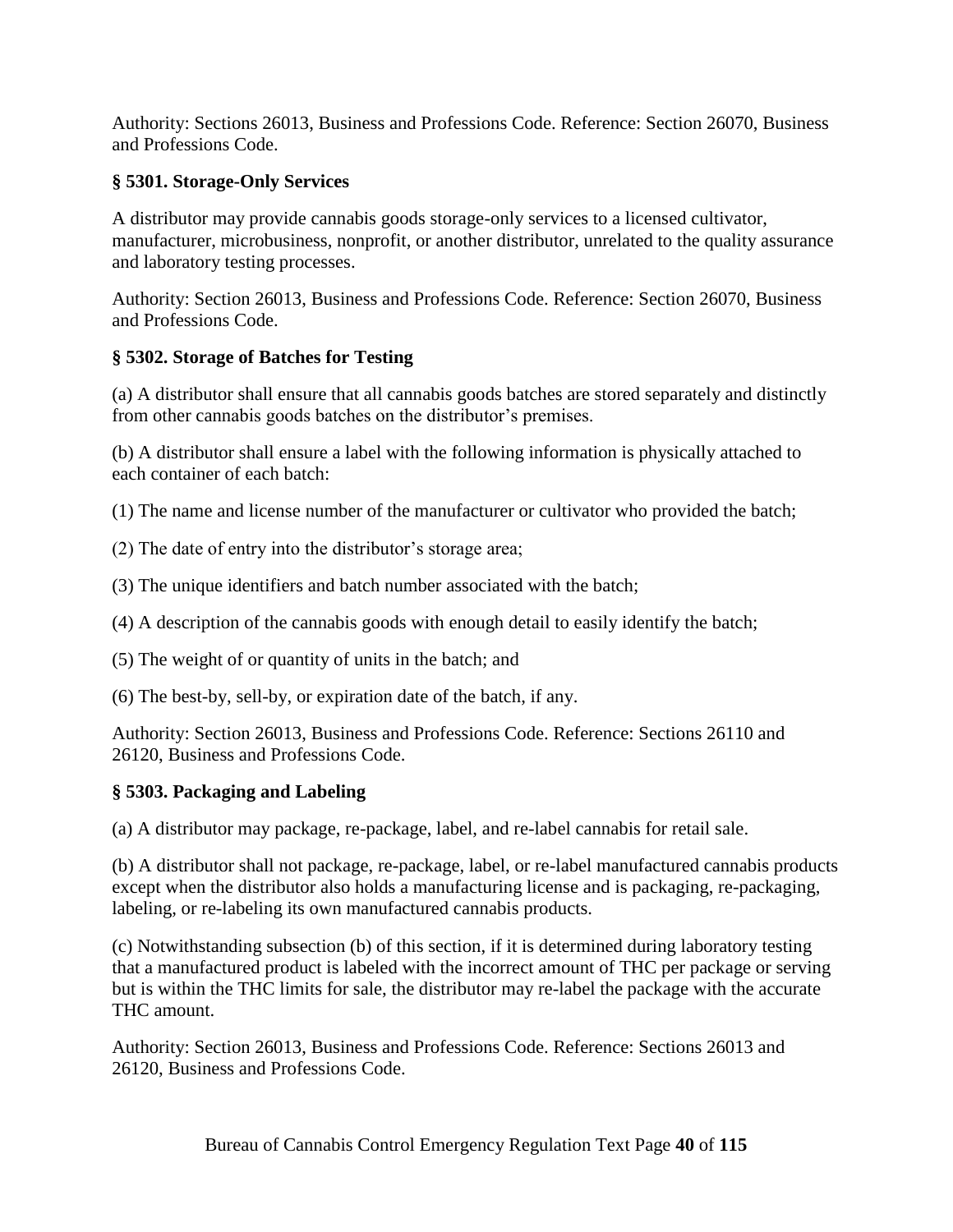### **§ 5304. Testing Arrangements**

After taking physical possession of a cannabis goods batch, the distributor shall contact a testing laboratory and arrange for a laboratory employee to come to the distributor's licensed premises to select a representative sample for laboratory testing.

Authority: Section 26013, Business and Professions Code. Reference: Sections 26110, Business and Professions Code.

### **§ 5305. Testing Sample**

(a) The distributor shall ensure that the batch size from which the sample is taken meets the requirements of this division.

(b) A distributor or an employee of the distributor shall be physically present to observe the laboratory employee obtain the sample of cannabis goods for testing and shall ensure that the increments are taken from throughout the batch.

(c) The sampling shall be video recorded with the batch number stated at the beginning of the video and a visible time and date indication on the video recording footage. The video recordings shall be maintained for 180 days.

(d) After the sample has been selected, both the distributor and the laboratory employee shall sign and date the chain of custody form pursuant to section 5709 of this division, attesting to the sample selection having occurred.

(e) A distributor shall not assist the laboratory employee nor touch the cannabis goods or the sampling equipment while the laboratory employee is obtaining the sample.

Authority: Section 26013, Business and Professions Code. Reference: Sections 26104 and 26110, Business and Professions Code.

## **§ 5306. Laboratory Testing Results**

(a) A sample "passes" a laboratory test when the sample meets specifications in chapter 6 of this division.

(b) When a batch from a manufactured or harvest batch passes, the cannabis goods may be transported to one or more retailers.

(c) A sample "fails" a laboratory test when the sample does not meet specifications in chapter 6 of this division.

(d) If a failed sample was collected from a batch and the batch could be remediated pursuant to section 5727 of this division, a distributor may transport or arrange for the transportation of the batch to a cultivator or manufacturer for remediation.

(e) A distributor shall destroy a batch that failed laboratory testing and cannot be remediated pursuant to section 5727 of this division.

Bureau of Cannabis Control Emergency Regulation Text Page **41** of **115**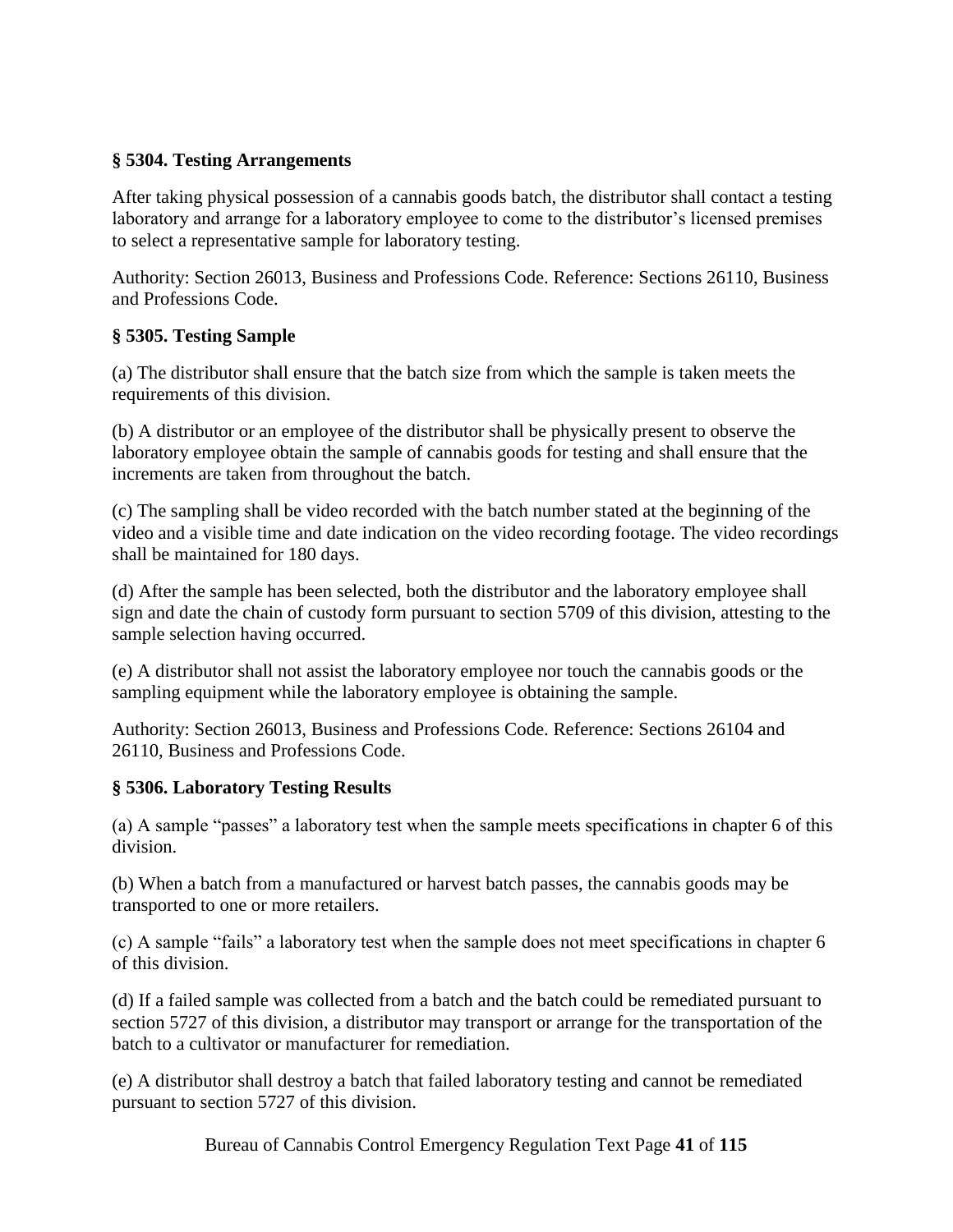Authority: Section 26013, Business and Professions Code. Reference: Sections 26070, 26104 and 26110, Business and Professions Code.

## **§ 5307. Quality-Assurance Review**

When a distributor receives a certificate of analysis stating that the sample meets specifications required by law, the distributor shall ensure the following before transporting the cannabis goods to one or more retailers:

(a) The certificate of analysis the distributor received from the testing laboratory is the certificate of analysis that corresponds to the batch;

(b) The label on the cannabis goods is consistent with the certificate of analysis regarding cannabinoid content and contaminants required to be listed by law;

(c) The packaging complies with applicable packaging laws including, but not limited to, Business and Professions Code section 26120;

(d) The packaging is tamper-evident. "Tamper-evident" means a one-time-use seal is affixed to the opening of the package, allowing a person to recognize whether or not the package has been opened;

(e) The weight or count of the cannabis batch comports with that in the track and trace system. A distributor shall use scales as required by the Act; and

(f) All events prior to receipt have been entered into the track and trace system.

Authority: Section 26013, Business and Professions Code. Reference: Sections 26070, 26110 and 26120, Business and Professions Code.

## **§ 5308. Insurance Requirements**

(a) An applicant for a distributor license shall provide the Bureau with a certificate of insurance that shows the types of insurance coverage and minimum amounts that have been secured as required by this section, and documentation establishing compliance with subsection (d) of this section.

(b) A distributor licensee shall at all times carry and maintain commercial general liability insurance in the aggregate in an amount no less than \$2,000,000 and in an amount no less than \$1,000,000 for each loss.

(c) A distributor licensee shall maintain the insurance required in subsection (b) from an insurance company that is:

(1) A non-admitted insurer that meets the requirements of Insurance Code section 1765.1 or 1765.2, and the insurance is placed pursuant to Insurance Code section 1763 and through a surplus line broker licensed under Insurance Code section 1765;

(2) An insurer qualified to do business in California by the Secretary of State and authorized by the Insurance Commissioner to write the liability and property classes of insurance as defined by Insurance Code sections 102, 103, 107, 114, 108, and 120; or

Bureau of Cannabis Control Emergency Regulation Text Page **42** of **115**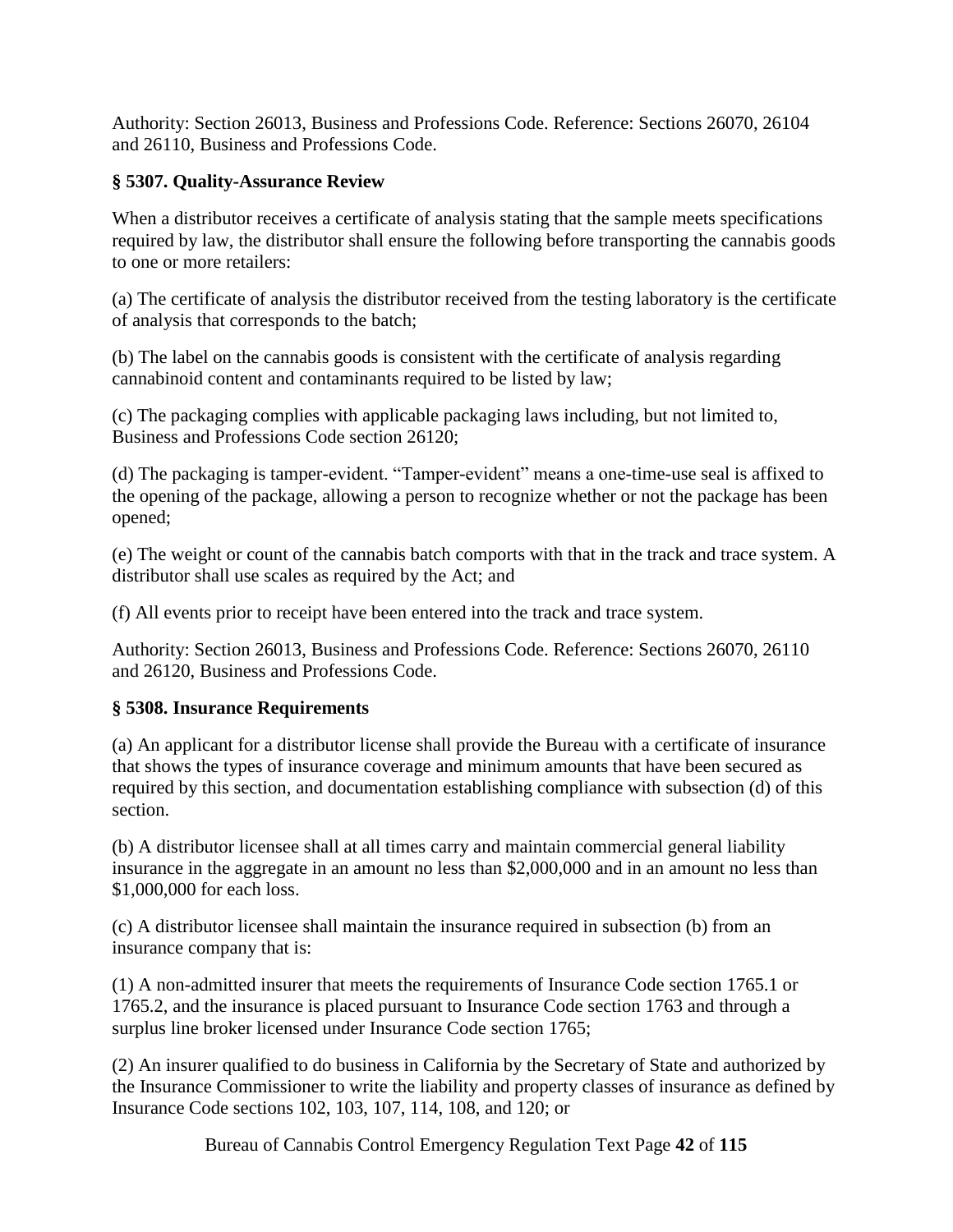(3) A registered risk retention group compliant with the California Risk Retention Act of 1991. (See California Insurance Code sections 125-140.)

(d) Admitted insurers and risk retention groups must show proof of capitalization in the amount of at least \$10,000,000.

(e) A distributor licensee shall notify the Bureau in writing within 10 calendar days of a lapse in insurance.

Authority: Section 26013, Business and Professions Code. Reference: Section 26070, Business and Professions Code.

## **§ 5309. Inventory Reconciliation**

- (a) A distributor shall reconcile all inventories of cannabis goods at least once every 14 days.
- (b) A distributor shall keep an inventory log containing the following information for each batch:
- (1) The name and license number of the manufacturer or cultivator who provided the batch;
- (2) The date of entry into the distributor's storage area;
- (3) The unique identifiers and batch number associated with the batch;
- (4) A description of the cannabis goods with enough detail to easily identify the batch;
- (5) The weight of or quantity of units in the batch;
- (6) The best-by, sell-by, or expiration date of the batch, if any; and
- (7) Where on the premises the batch is kept.

(c) If a distributor finds a discrepancy between the inventory of stock and the inventory log or track and trace system that is outside of normal weight loss caused by moisture loss, the distributor shall commence a full audit of the batch in which the discrepancy was found.

Authority: Section 26013, Business and Professions Code. Reference: Sections 26070 and 26160, Business and Professions Code.

## **§ 5310. Records**

(a) In addition to the records required by section 5037 of this division, a distributor shall maintain the following records:

(1) Records relating to branding, packaging and labeling;

(2) Inventory logs and records;

(3) Transportation bills of lading and shipping manifests for completed transports and for cannabis goods in transit;

(4) Vehicle and trailer ownership records;

Bureau of Cannabis Control Emergency Regulation Text Page **43** of **115**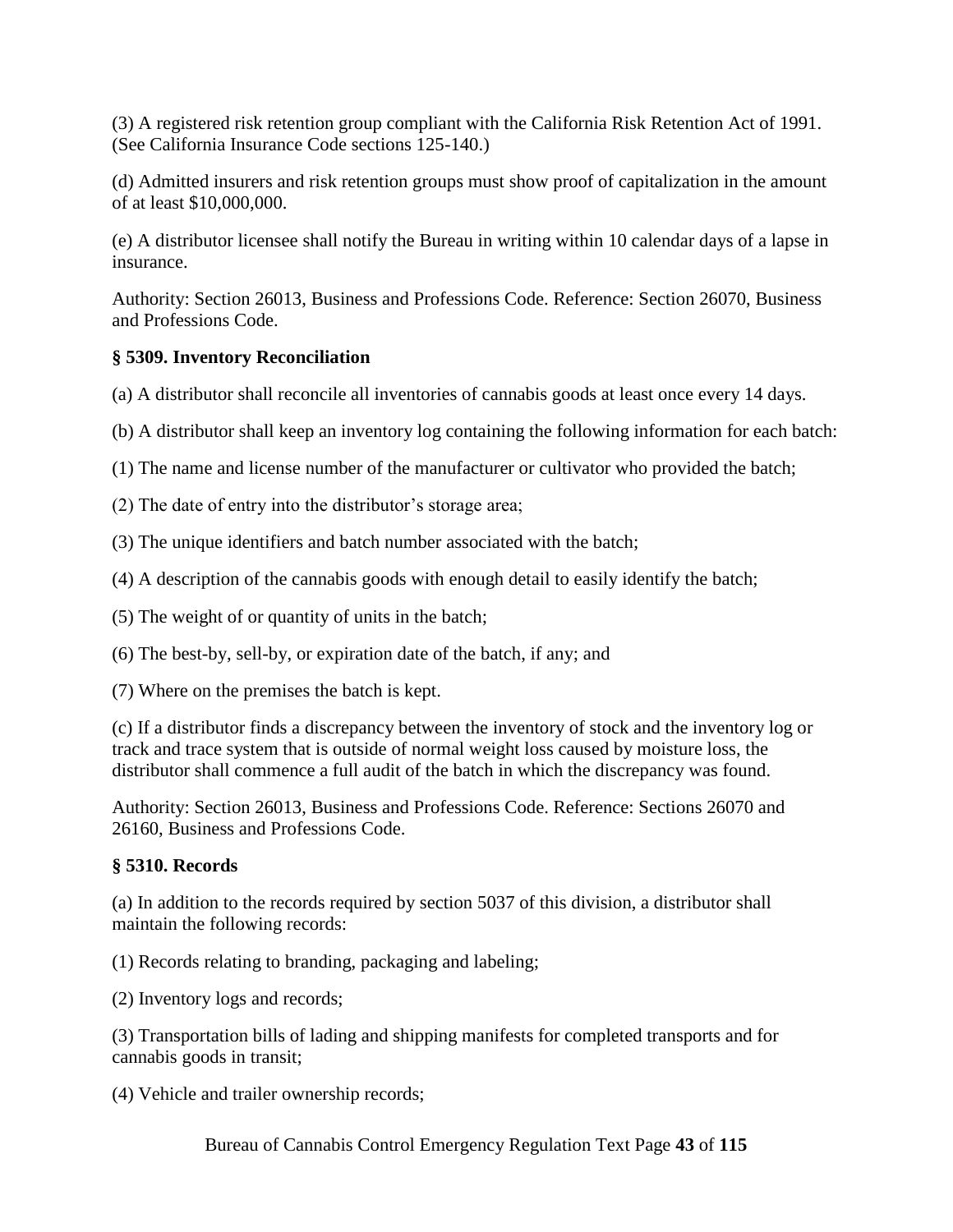(5) Quality-assurance records;

(6) Records relating to destruction of cannabis goods;

(7) Laboratory-testing records;

(8) Warehouse receipts;

(9) Records relating to tax payments collected and paid under Sections 34011 and 34012 of the Revenue and Tax Code.

Authority: Section 26013, Business and Professions Code. Reference: Sections 26110 and 26160, Business and Professions Code.

## **§ 5311. Requirements for the Transportation of Cannabis Goods**

The following requirements apply when transporting cannabis goods between licensees or licensed premises:

(a) Transportation shall only be conducted by persons holding a distributor license under the Act, or employees of those persons.

(b) All vehicles transporting cannabis goods for hire shall be required to have a motor carrier permit pursuant to Chapter 2 (commencing with Section 34620) of Division 14.85 of the Vehicle Code.

(c) Transportation by means of aircraft, watercraft, drone, rail, human powered vehicle, and unmanned vehicle is prohibited.

(d) Cannabis goods shall only be transported inside of a vehicle or trailer and shall not be visible or identifiable from outside of the vehicle or trailer.

(e) Cannabis goods shall be locked in a box, container, or cage that is secured to the inside of the vehicle or trailer.

(f) While left unattended, vehicles and trailers shall be locked and secured.

(g) A distributor shall not leave a vehicle or trailer containing cannabis goods unattended in a residential area or parked overnight in a residential area.

(h) At a minimum, a distributor shall have a vehicle alarm system on all transport vehicles and trailers. Motion detectors, pressure switches, duress, panic, and hold-up alarms may also be used.

(i) Packages or containers holding cannabis goods shall not be tampered with, or opened, during transport.

(j) A distributor transporting cannabis goods shall only travel between licensees shipping or receiving cannabis goods and its own licensed premises when engaged in the transportation of cannabis goods. The distributor may transport multiple shipments of cannabis goods at once in accordance with applicable laws. A distributor shall not deviate from the travel requirements described in this section, except for necessary rest, fuel, or vehicle repair stops.

Bureau of Cannabis Control Emergency Regulation Text Page **44** of **115**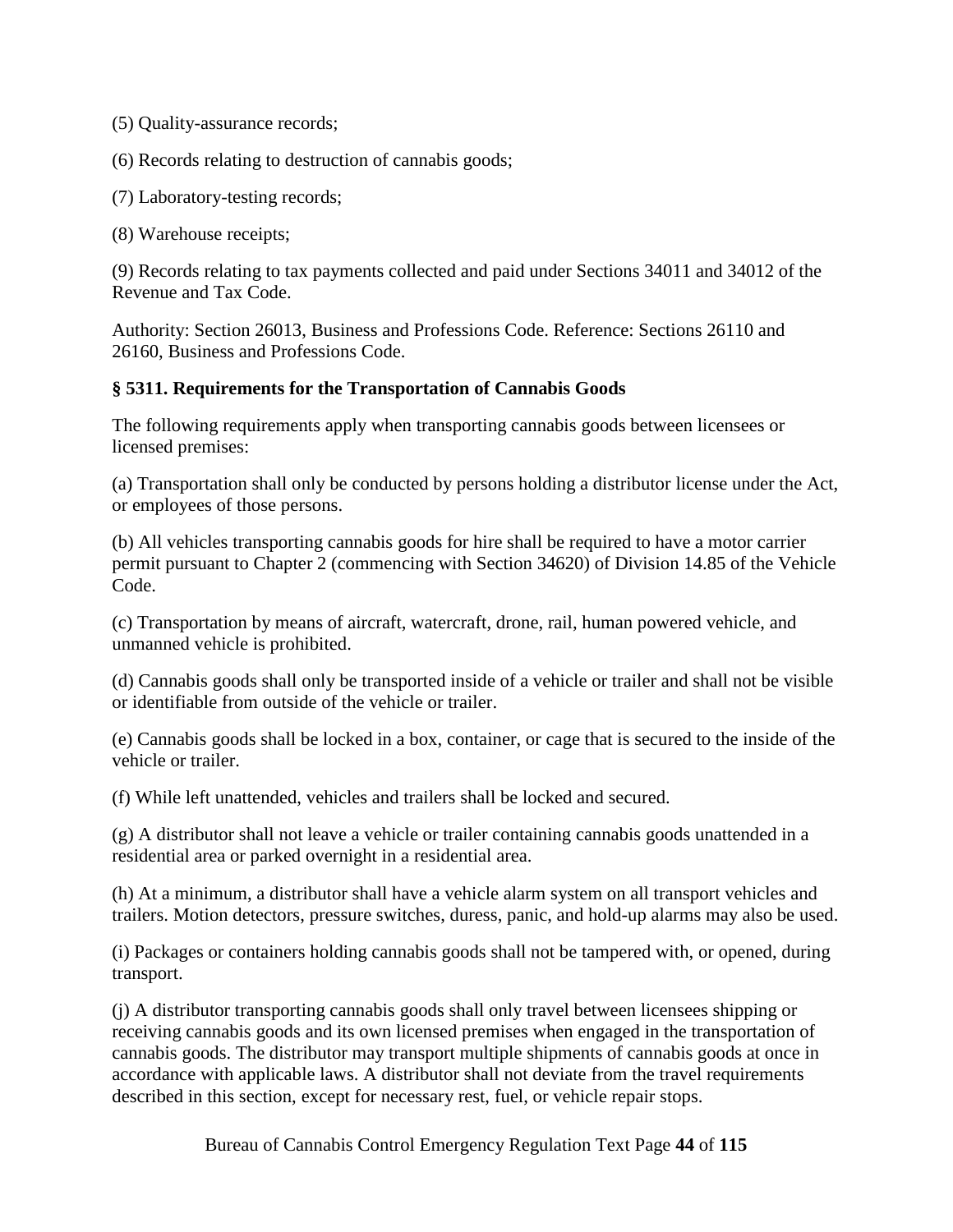(k) When a distributor holds both an A-license and an M-license, medicinal and adult-use cannabis goods may be transported in the same vehicle only if the cannabis goods are clearly identified and marked as "A" for adult-use cannabis goods, or "M" for medicinal cannabis goods both on the physical packaging of the cannabis goods and on the shipping manifest. While in transport, the medicinal and adult-use cannabis goods shall be placed in separate boxes or containers in the vehicle. Under no circumstances may non-cannabis goods, except for cannabis accessories as defined in Business and Professions Code section 26001(g), be transported with cannabis goods.

(l) Vehicles and trailers transporting cannabis goods are subject to inspection by the Bureau at any licensed premises or during transport at any time.

Authority: Section 26013, Business and Professions Code. Reference: Section 26070, Business and Professions Code.

## **§ 5312. Required Transport Vehicle Information**

(a) In addition to the information required in section 5314 of this division, any distributor who will be or is transporting cannabis goods shall provide the following information to the Bureau:

(1) Proof of ownership or a valid lease for each vehicle and trailer used to transport cannabis goods;

(2) The year, make, model, license plate number, and numerical Vehicle Identification Number (VIN) for each vehicle and trailer used to transport cannabis goods; and

(3) Proof of insurance for each vehicle and trailer used to transport cannabis goods.

(b) The distributor shall provide the Bureau with the information required by this section in writing for any new vehicle or trailer that will be used to transport cannabis goods prior to using the vehicle or trailer to transport cannabis goods.

(c) The distributor shall provide the Bureau with any changes to the information required by this section in writing within 30 calendar days.

Authority: Section 26013, Business and Professions Code. Reference: Section 26070, Business and Professions Code.

## **§ 5313. Transport Personnel Requirements**

(a) No person under the age of 21 years old shall be in a commercial vehicle or trailer transporting cannabis goods; and

(b) Only a licensee or an employee of the distributor shall be in a vehicle while transporting cannabis goods.

Authority: Section 26013, Business and Professions Code. Reference: Section 26070, Business and Professions Code.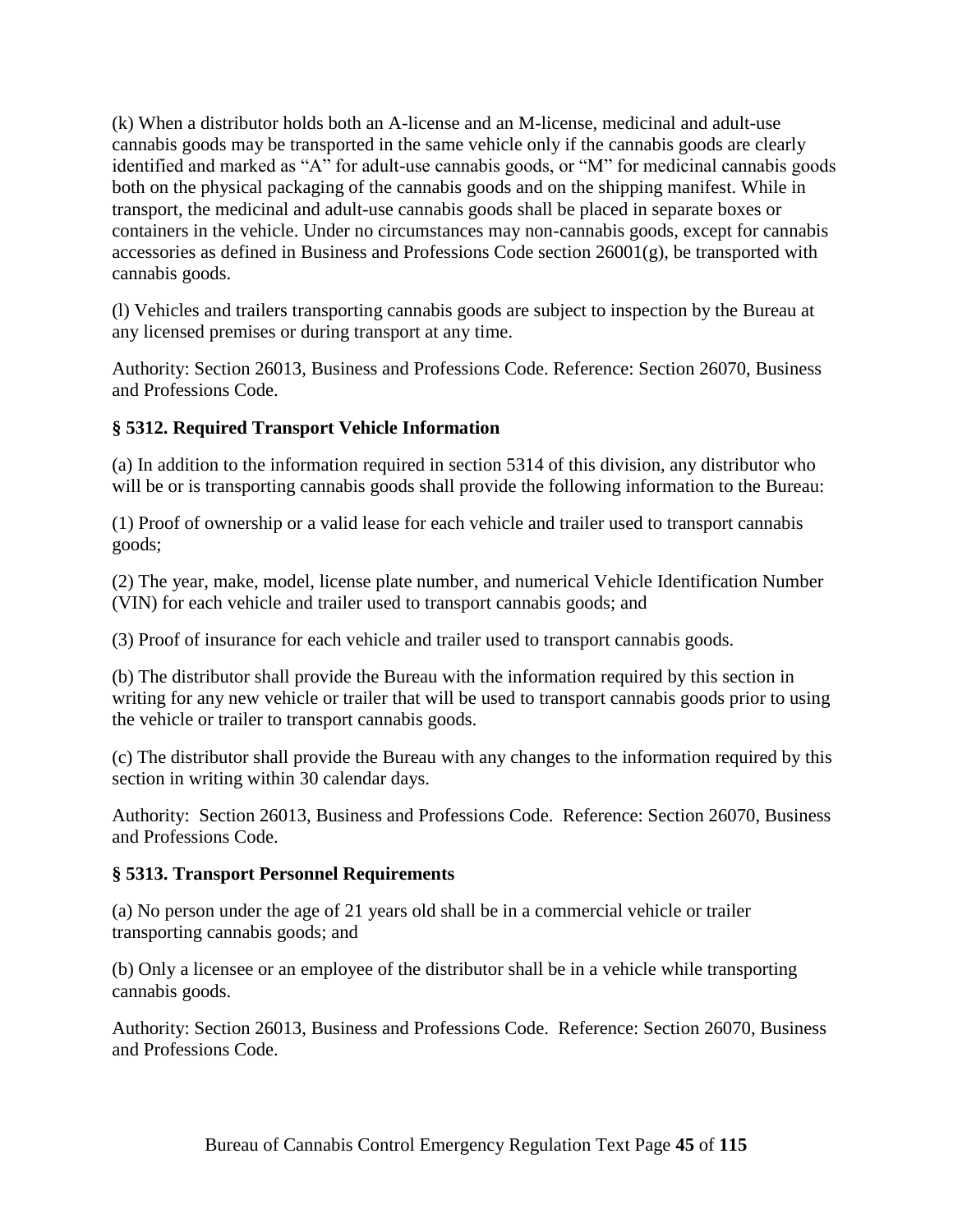## **§ 5314. Shipping Manifest**

(a) Prior to transporting cannabis goods, a distributor shall generate a shipping manifest through the track and trace system for the following activities:

(1) Testing and sampling;

(2) Sale of cannabis goods to a licensee;

(3) Destruction or disposal of cannabis goods; and

(4) Any other activity, as required pursuant to this division, or by any other licensing authority.

(b) The distributor shall transmit the shipping manifest to the Bureau and the licensee that will receive the cannabis goods prior to transporting the cannabis goods.

(c) The distributor shall ensure and verify that the cannabis goods being taken into possession for transport at the originating licensed premises are as described and accurately reflected in the shipping manifest.

(1) The distributor shall not take into possession or transport:

(A) Any cannabis goods that are not on the shipping manifest; or

(B) Any cannabis goods that are less than or greater than the amount reflected on the shipping manifest.

(2) The distributor is responsible for any discrepancies between the shipping manifest and the cannabis goods in its possession during transport, and subject to any enforcement or disciplinary action related to such discrepancy.

(3) A distributor shall not void or change a shipping manifest after departing from the originating licensed premises.

(d) A shipping manifest shall accompany every transport of cannabis goods.

(e) Notwithstanding subsection (a) of this section, if a transporting distributor has not obtained access to the track and trace system, the distributor shall complete the shipping manifest outside of the track and trace system and transmit it to the Bureau and the licensee receiving the shipment by electronic mail.

(f) If the transporting distributor has access to the track and trace system and the licensee receiving the shipment has not obtained access to the track and trace system, the distributor shall complete the shipping manifest in the track and trace system and transmit it to the Bureau. However, the distributor shall send a copy to the licensee receiving the shipment by electronic mail.

Authority: Section 26013, Business and Professions Code. Reference: Sections 26067 and 26070, Business and Professions Code.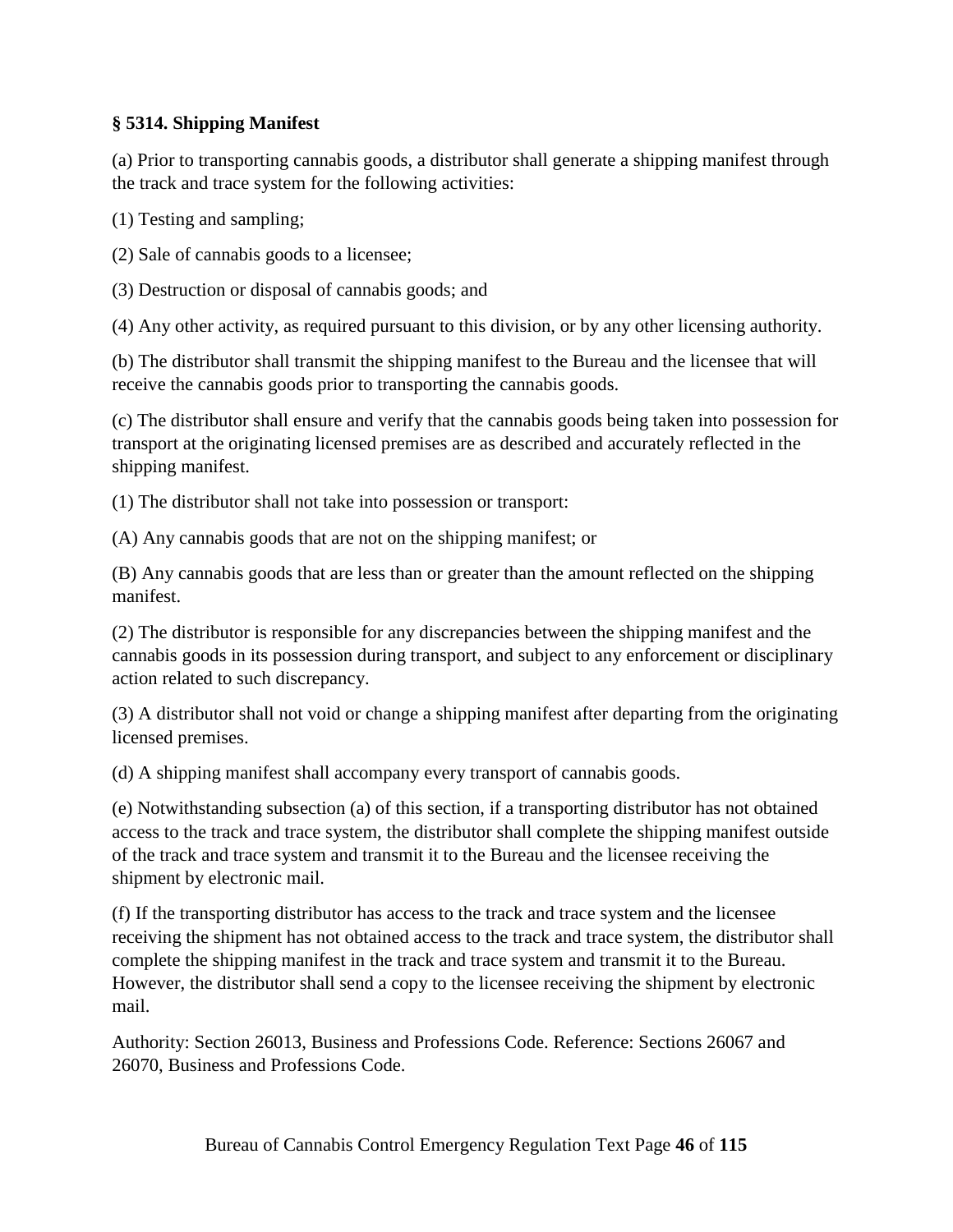# **§ 5315. Distributor Transport Only License**

(a) A distributor transport only licensee shall be authorized to engage in the transport of cannabis goods between licensees.

(b) Notwithstanding subsection (a) of this section, a distributor transport only licensee shall not be authorized to transport cannabis goods to the premises of a retailer, except when the licensee is transporting only immature plants and seeds from a licensed nursery to a licensed retailer.

(c) A complete application for a distributor transport only license shall include all the information required in an application for a Type 11-Distributor license.

(d) The licensing fee for a distributor transport only license will be based in part upon whether the licensee intends to transport only cannabis goods that the licensee has cultivated or manufactured (self-distribution), or whether the licensee intends to transport cannabis goods cultivated or manufactured by other licensees.

(e) A distributor transport only licensee shall comply with all of the requirements for a holder of a Type 11-Distributor license, except for those related to quality assurance and testing.

(f) A distributor transport only licensee shall not hold title to any cannabis goods unless the licensee also holds a state-issued cultivation, manufacturing, retailer, or microbusiness license.

(g) Holding a distributor transport only license shall not authorize a licensee to:

(1) Engage in the delivery of cannabis goods as defined in Business and Professions Code section  $26001(p)$ ;

(2) Engage in the wholesale, destruction, packaging, labeling, or storing of cannabis goods; or

(3) Arrange for the testing of cannabis goods by a testing laboratory.

Authority: Section 26013, Business and Professions Code. Reference: Sections 26012, 26013 and 26070, Business and Professions Code.

# **Chapter 3. RETAILERS**

## **§ 5400. Access to Retailer Premises**

(a) Access to the licensed premises of an A-retailer licensee shall be limited to individuals who are at least 21 years of age.

(b) Access to the licensed premises of an M-retailer licensee shall be limited to individuals who are at least 18 years of age and have a valid physician's recommendation.

(c) If a licensed premises is shared by an A-license and an M-license pursuant to section 5025 of this division, the licensee may allow persons identified in subsections (a) and (b) above to access the premises.

Authority: Section 26013, Business and Professions Code. Reference: Sections 26012, 26070 and 26140, Business and Professions Code.

Bureau of Cannabis Control Emergency Regulation Text Page **47** of **115**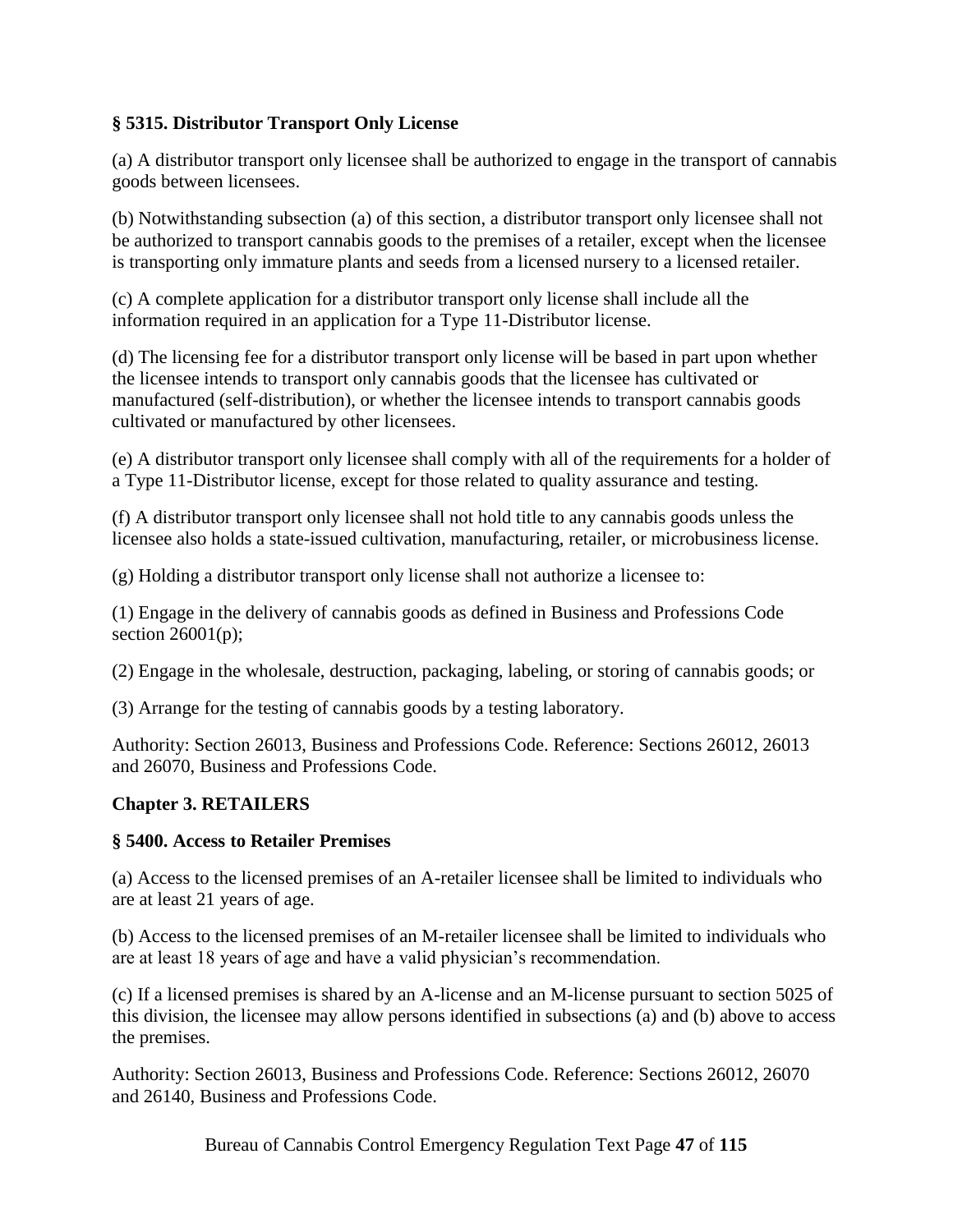### **§ 5401. Limited-Access Areas**

(a) A retailer shall establish limited-access areas and permit only authorized individuals to enter the limited-access areas.

(b) Authorized individuals include individuals employed by the retailer as well as any outside vendors, contractors, or other individuals conducting business that requires access to the limitedaccess area.

(c) An individual in the limited-access area who is not employed by the retailer shall be escorted by an employee of the licensee at all times within the limited-access area.

(d) An individual who enters the limited-access area shall be at least 21 years of age.

(e) A retailer shall maintain a log of all authorized individuals who are not employees of the retailer who enter the limited-access area. These logs shall be made available to the Bureau upon request.

(f) A retailer shall not receive consideration or compensation for permitting an individual to enter the limited-access area.

Authority: Section 26013, Business and Professions Code. Reference: Sections 26070 and 26140, Business and Professions Code.

### **§ 5402. Retail Area**

(a) Individuals shall be granted access to the retail area to purchase cannabis goods only after the retailer or an employee of the retailer has verified that the individual is at least 21 years of age and has a valid proof of identification, or that the individual is at least 18 years of age and has valid proof of identification and a valid physician's recommendation for himself or herself or for a person for whom he or she is a primary caregiver.

(b) Acceptable forms of identification include the following:

(1) A document issued by a federal, state, county, or municipal government, or a political subdivision or agency thereof, including, but not limited to, a valid motor vehicle operator's license, that contains the name, date of birth, physical description, and photo of the person;

(2) A valid identification card issued to a member of the Armed Forces that includes a date of birth and a photo of the person; or

(3) A valid passport issued by the United States or by a foreign government.

(c) A valid proof of identification must clearly indicate the age or birthdate of the individual.

(d) The retailer or at least one employee shall be physically present in the retail area at all times when individuals who are not employees of the retailer are in the retail area.

Authority: Section 26013, Business and Professions Code. Reference: Sections 26070 and 26140, Business and Professions Code.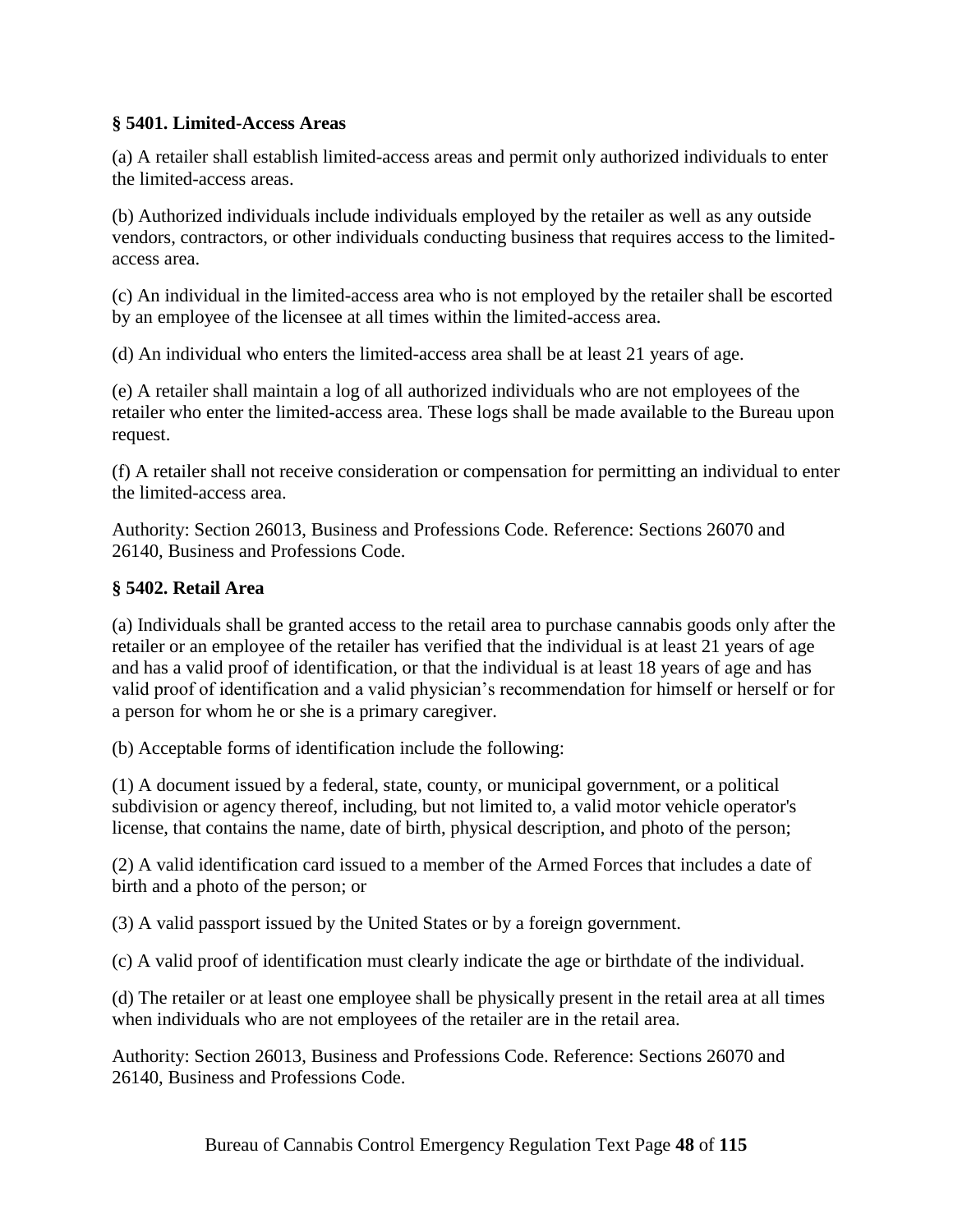### **§ 5403. Hours of Operation**

(a) A retailer shall sell and deliver cannabis goods only between the hours of 6:00 a.m. Pacific Time and 10:00 p.m. Pacific Time.

(b) At any time the premises is not open for retail sales, the retailer shall ensure that:

(1) The premises is securely locked with commercial-grade, nonresidential door locks;

(2) The premises is equipped with an active alarm system, which shall be activated when the retailer or its employees are not on the licensed premises; and

(3) Only employees and contractors of the retailer are allowed to enter the premises.

Authority: Section 26013, Business and Professions Code. Reference: Section 26070, Business and Professions Code

### **§ 5404. Retail Customers**

(a) A retailer shall only sell adult-use cannabis goods to individuals who are at least 21 years of age, and medicinal cannabis goods to individuals at least 18 years of age who possess a valid physician's recommendation for himself or herself or a person for whom he or she is a primary caregiver.

(b) A retailer shall verify the identity and age, and physician's recommendation if applicable, of a customer as required by section 5402(a) of this division.

Authority: Section 26013, Business and Professions Code. Reference: Section 26140, Business and Professions Code.

## **§ 5405. Cannabis Goods Display**

(a) Cannabis goods for inspection and sale shall only be displayed in the retail area.

(b) The retailer shall not display cannabis goods in a place visible from outside the licensed premises.

(c) Cannabis goods may be removed from their packaging and placed in containers to allow for customer inspection. The containers shall not be readily accessible to customers without assistance of retailer personnel. A container must be provided to the customer by the retailer or its employees, who shall remain with the customer at all times that the container is being inspected by the customer.

(d) Cannabis goods removed from their packaging for display shall not be sold, shall not be consumed, and shall be destroyed pursuant to section 5054 of this division when the cannabis goods are no longer used for display.

Authority: Section 26013, Business and Professions Code. Reference: Section 26070, Business and Professions Code.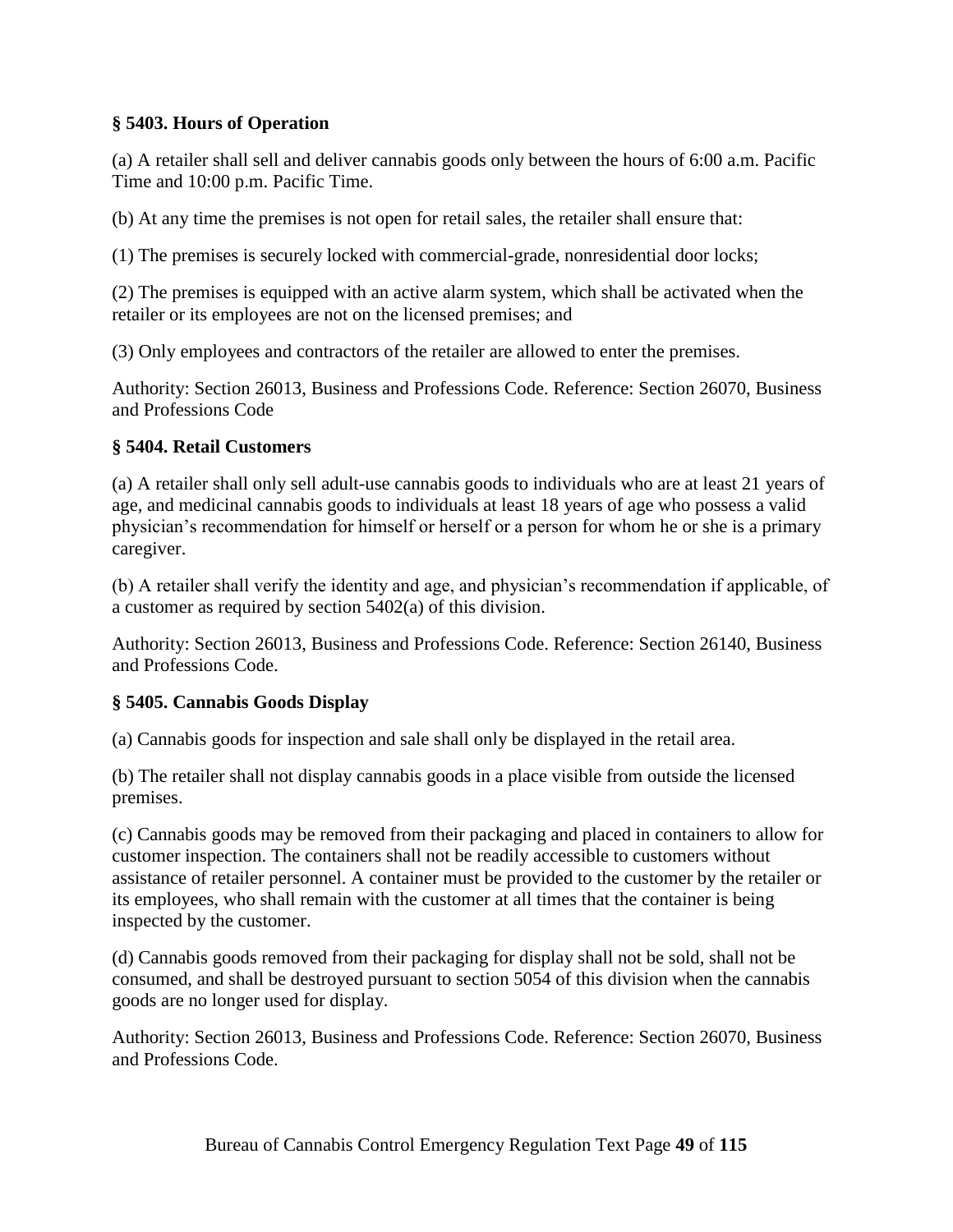### **§ 5406. Cannabis Goods for Sale**

A retailer shall not make any cannabis goods available for sale or delivery to a customer unless:

(a) The cannabis goods were received from a licensed distributor;

(b) The retailer has verified that the cannabis goods have not exceeded their expiration or sell-by date if one is provided; and

(c) In the case of manufactured cannabis products, the product complies with all requirements of Business and Professions Code section 26130 and all other relevant laws.

Authority: Section 26013, Business and Professions Code. Reference: Section 26070, Business and Professions Code.

#### **§5407. Sale of Non-Cannabis Products on Premises**

A retailer may sell non-cannabis products on a licensed premises if the licensee remains in compliance with any city, county, and state laws or regulations related to those products. This provision excludes alcohol and alcohol products and tobacco and tobacco products from sale at any licensed premises.

Authority: Section 26013, Business and Professions Code. Reference: Sections 26054 and 26070, Business and Professions Code.

#### **§ 5408. Live Plants**

(a) A retailer shall only sell live, immature cannabis plants and seeds if all of the following requirements are met:

(1) The plant is not flowering;

(2) The plant or seed was purchased from a nursery that holds a valid Type 4-Cultivation; Nursery license under the Act; and

(3) A label is affixed to the plant or package containing any seeds which states "This product has not been tested pursuant to the Medicinal and Adult-Use Cannabis Regulation and Safety Act."

(b) A retailer may not sell any other live plants.

(c) A retailer shall not apply nor use any pesticide, nor cause any pesticide to be applied nor used, on live plants.

Authority: Section 26013, Business and Professions Code. Reference: Sections 26070 and 26100, Business and Professions Code.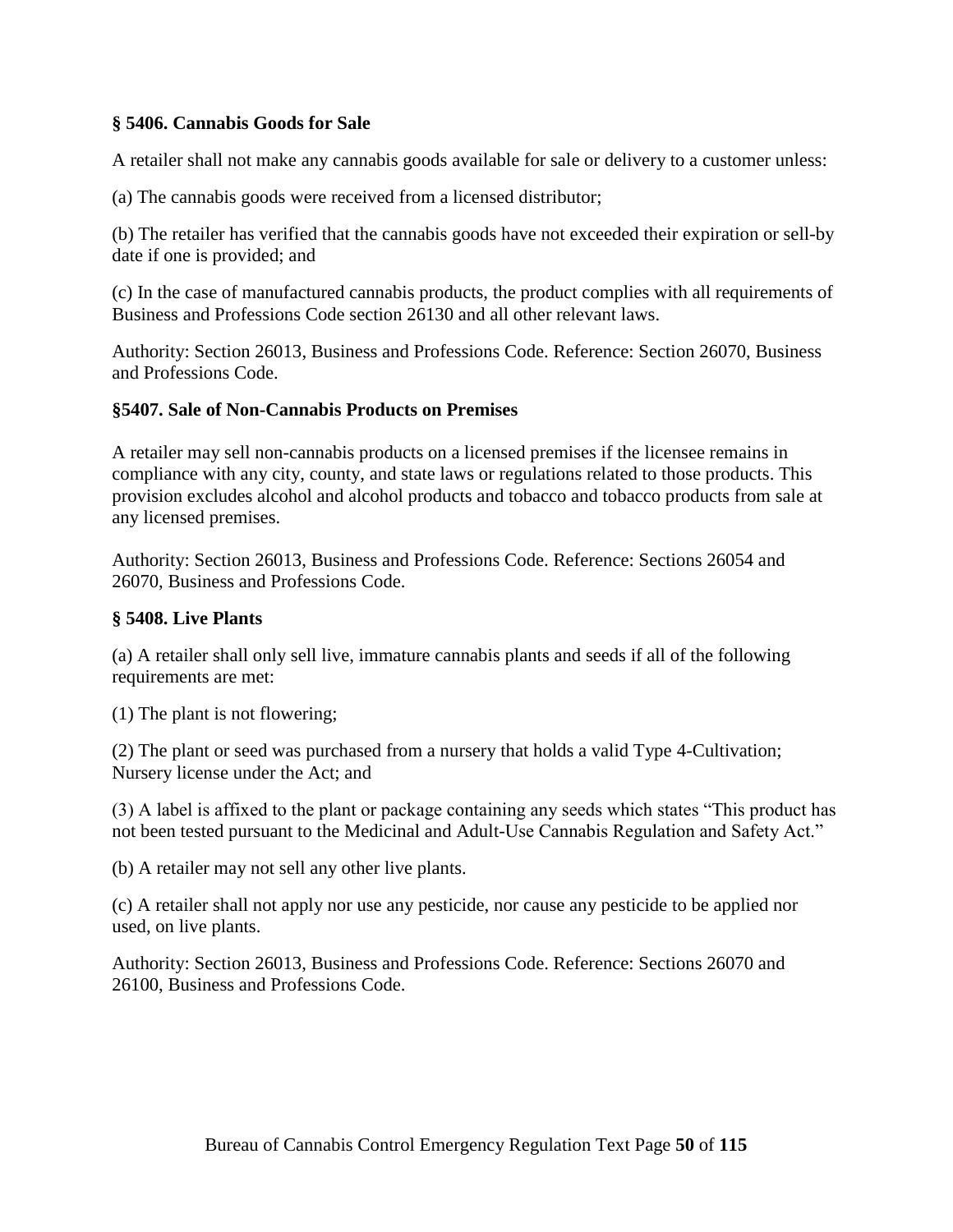### **§ 5409. Daily Limits**

(a) A retailer shall not sell more than the following amounts to a single adult-use cannabis customer in a single day:

(1) 28.5 grams of non-concentrated cannabis.

(2) 8 grams of concentrated cannabis as defined in Business and Professions Code section 26001, including concentrated cannabis contained in cannabis products.

(3) 6 immature cannabis plants.

(b) A retailer shall not sell more than the following amounts to a single medicinal cannabis patient, or to a patient's primary caregiver purchasing medicinal cannabis on behalf of the patient, in a single day:

(1) 8 ounces of medicinal cannabis as defined in section 11362.77 of the Health and Safety Code.

(2) 12 immature cannabis plants.

(c) If a valid physician's recommendation contains a different amount than the limits listed in this section, the medicinal cannabis customer may purchase an amount of medicinal cannabis consistent with the patient's needs as recommended by a physician.

Authority: Section 26013, Business and Professions Code. Reference: Section 26012, Business and Professions Code; and Sections 11362.1 and 11362.77, Health and Safety Code.

#### **§ 5410. Customer Return of Cannabis Goods**

(a) For the purposes of this section, "customer return" means a customer's return of cannabis goods that were purchased from a retailer, back to the retailer the cannabis goods were purchased from.

(b) A retailer may accept customer returns of cannabis goods that were previously sold to a customer.

(c) A retailer shall not resell cannabis goods that have been returned.

(d) A retailer shall treat any cannabis goods abandoned on the retailer premises as a customer return.

(e) A retailer shall destroy all cannabis goods that have been returned to the retailer by a customer, in accordance with sections 5054 and 5055 of this division.

Authority: Section 26013, Business and Professions Code. Reference: Section 26012, Business and Professions Code.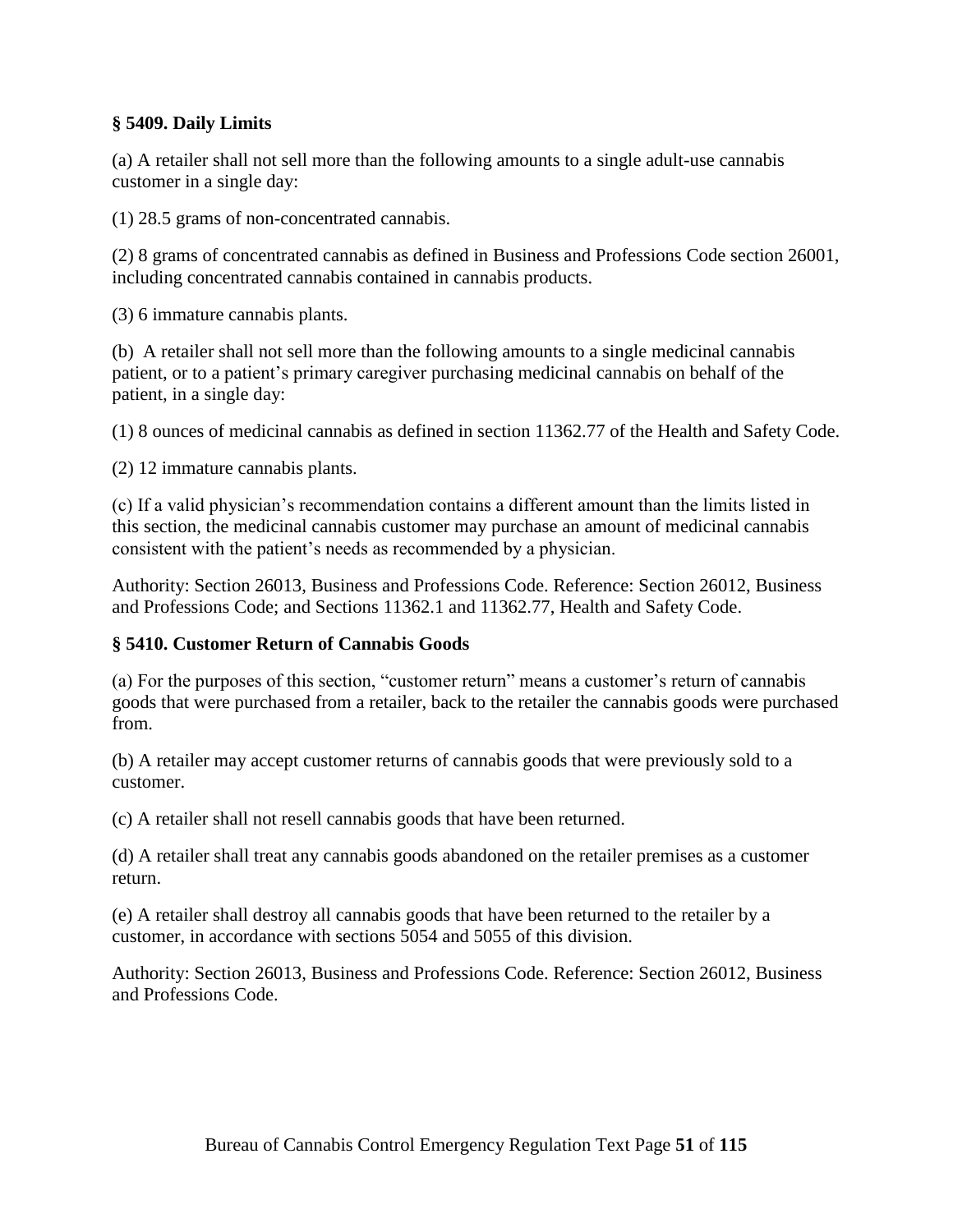## **§ 5411. Free Cannabis Goods**

(a) A retailer shall not provide free cannabis goods to any person. A retailer shall not allow individuals who are not employed by the retailer to provide free cannabis goods to any person on the licensed premises.

(b) Notwithstanding subsection (a) of this section, in order to provide access to medicinal cannabis patients who have difficulty accessing medicinal cannabis goods, a licensee who holds a Type 10-Retailer M-license, a Type 9-Retailer Non-storefront-M license, or a Type 12- Microbusiness M-license that allows for retail sales may provide free medicinal cannabis goods if all of the following criteria are met:

(1) Free cannabis goods are provided only to a medicinal cannabis patient or primary caregiver for the patient in possession of a valid identification card issued under Section 11362.71 of the Health and Safety Code.

(2) The cannabis goods comply with all applicable laboratory testing requirements under this division.

(3) Prior to being provided to the patient or primary caregiver, the cannabis goods have been properly recorded in the track and trace system as belonging to the retailer.

(4) The cannabis goods shall not leave the licensed premises unless placed in an opaque package as required for purchased cannabis goods under Business and Professions Code section 26070.1.

(5) The cannabis goods shall be applied toward the daily purchase limit for a medicinal cannabis customer pursuant to section 5409 of this division.

(6) The event shall be properly recorded in the retailer's inventory records and the track and trace system.

(c) In addition to the provision of free cannabis goods in subsection (b) of this section, a licensee may donate cannabis goods and the use of equipment in compliance with any compassionate use, equality, or other similar program administered by a local jurisdiction.

Authority: Section 26013, Business and Professions Code. Reference: Sections 26013, 26153 and 26160, Business and Professions Code.

## **§ 5412. Packaging and Labeling**

(a) A retailer shall not accept, possess, or sell cannabis goods that are not packaged as they will be sold at final sale, in compliance with this division.

(b) A retailer shall not package or label cannabis goods.

Authority: Section 26013, Business and Professions Code. Reference: Section 26120, Business and Professions Code.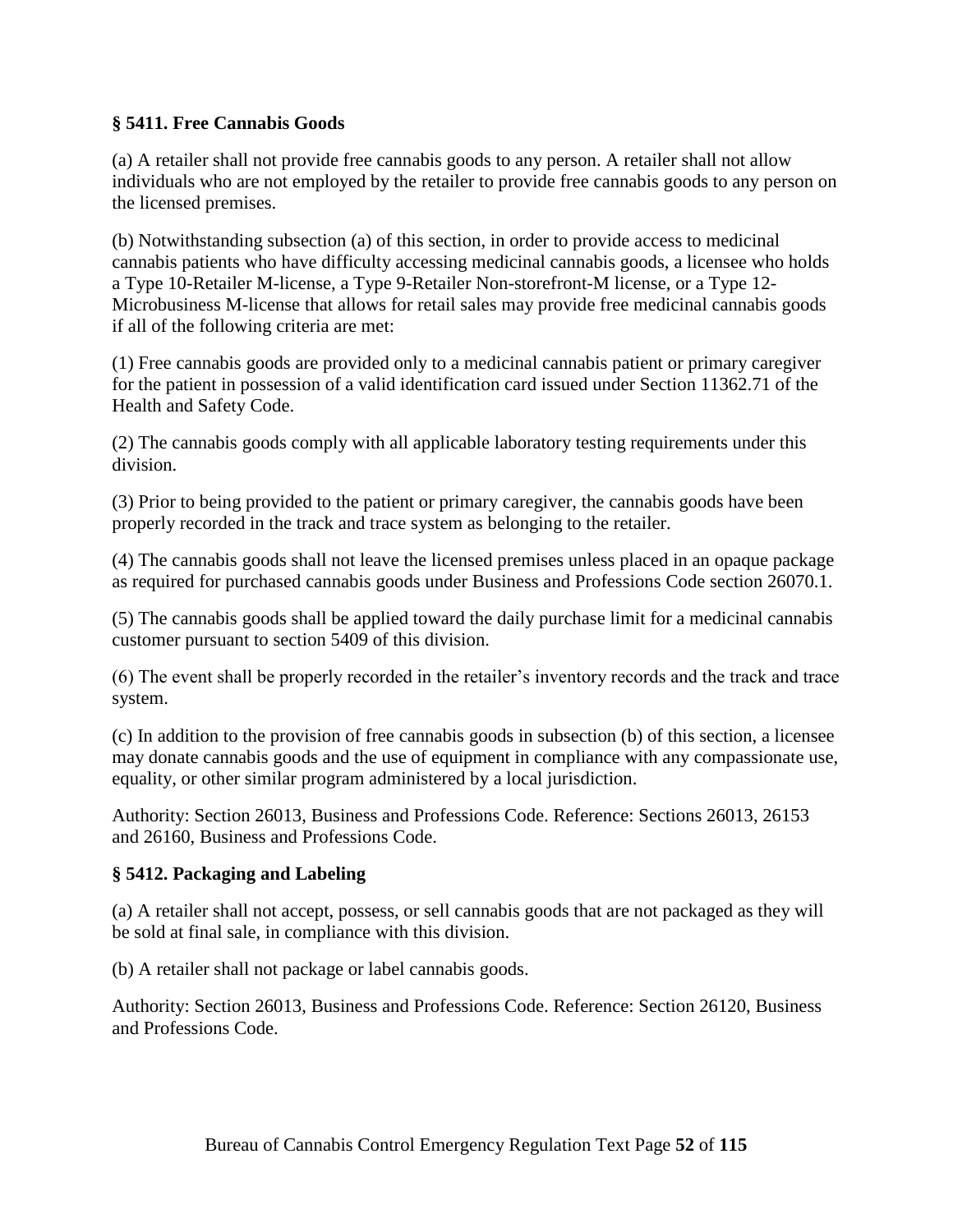## **§ 5413. Exit Packaging**

Cannabis goods purchased by a customer shall not leave the retailer's premises unless the goods are placed in an opaque exit package.

Authority: Section 26013, Business and Professions Code. Reference: Section 26120, Business and Professions Code.

## **§ 5414. Type 9- Non-Storefront Retailer**

(a) A Type 9-Non-Storefront Retailer licensee shall be authorized to conduct retail cannabis sales exclusively by delivery as defined in Business and Professions Code section 26001(p).

(b) A complete application for a Type 9-Non-Storefront Retailer license shall include all the information required in an application for a Type 10-Retailer license.

(c) A Type 9-Non-Storefront Retailer licensee shall comply with all the requirements applicable to Type 10-Retailer licensees, except for those provisions related to public access to the premises.

(d) The licensed premises of a Type 9-Non-Storefront Retailer licensee shall be closed to the public.

Authority: Section 26013, Business and Professions Code. Reference: Sections 26012 and 26070, Business and Professions Code.

## **§ 5415. Delivery**

(a) All deliveries of cannabis goods shall be performed by a delivery employee of a retailer.

(b) Each delivery employee of a retailer shall be at least 21 years of age.

(c) All deliveries of cannabis goods shall be made in person. A delivery of cannabis goods shall not be made through the use of an unmanned vehicle.

(d) The process of delivery begins when the delivery employee leaves the retailer's licensed premises with the cannabis goods for delivery. The process of delivering ends when the delivery employee returns to the retailer's licensed premises after delivering the cannabis goods to the customer(s).

(e) A delivery employee of a retailer shall, during deliveries, carry a copy of the retailer's current license, the employee's government-issued identification, and an identification badge provided by the employer pursuant to section 5043 of this division.

(f) A retailer shall maintain an accurate list of the retailer's delivery employees.

Authority: Section 26013, Business and Professions Code. Reference: Sections 26070 and 26090, Business and Professions Code.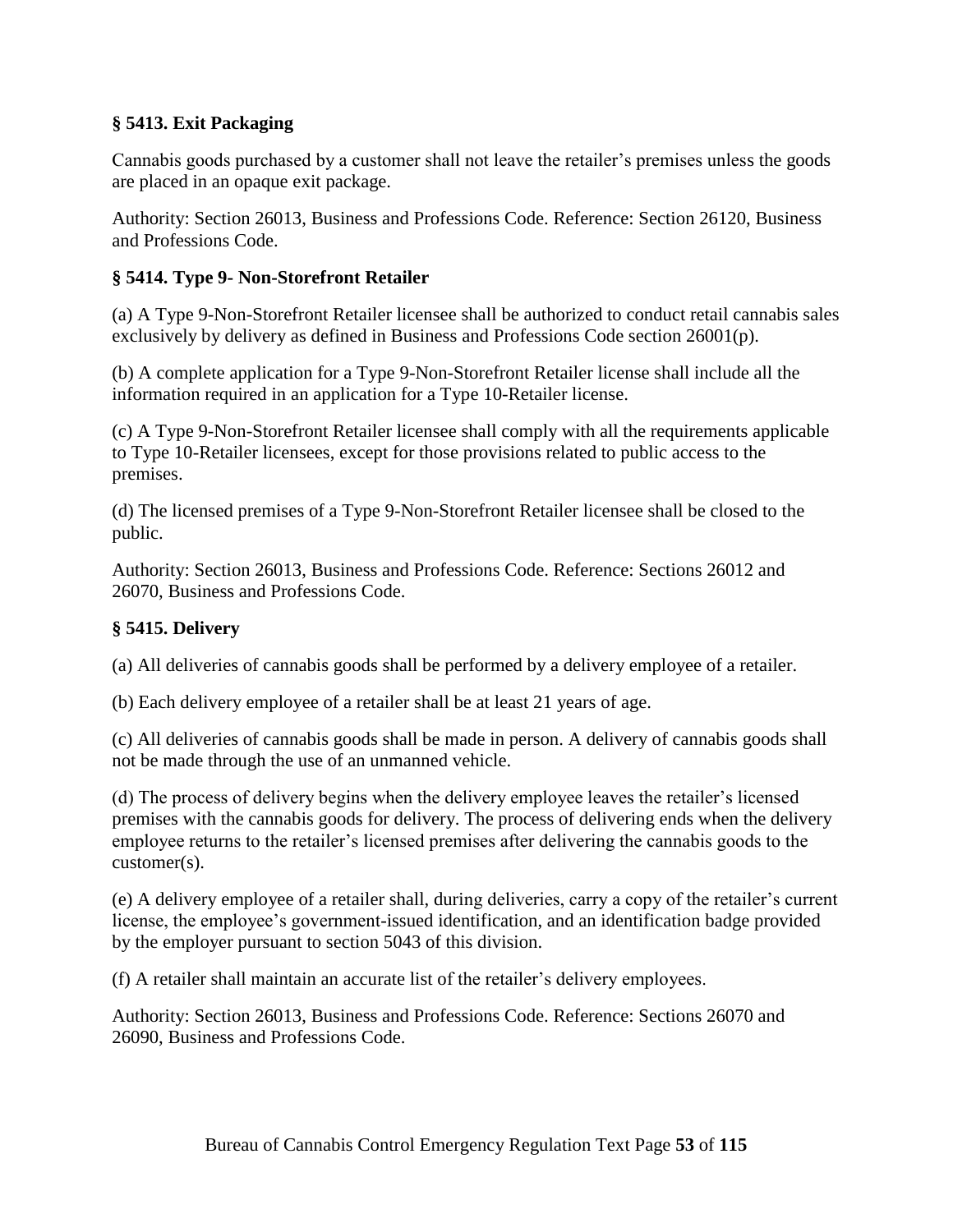## **§ 5416. Delivery to a Physical Address**

(a) A retailer may only deliver cannabis goods to a physical address in California.

(b) A retailer delivery employee shall not leave the State of California while possessing cannabis goods.

(c) A retailer shall not deliver cannabis goods to an address located on publicly owned land or any address on land or in a building leased by a public agency. This prohibition applies to land held in trust by the United States for a tribe or an individual tribal member unless the delivery is authorized by and consistent with applicable tribal law.

Authority: Section 26013, Business and Professions Code. Reference: Sections 26070 and 26090, Business and Professions Code.

## **§ 5417. Methods of Delivery**

(a) A retailer's delivery employee, carrying cannabis goods for delivery, shall only travel in an enclosed motor vehicle operated by a delivery employee of the licensee.

(b) While carrying cannabis goods for delivery, a retailer's delivery employee shall ensure the cannabis goods are not visible to the public.

(c) A retailer's delivery employee shall not leave cannabis goods in an unattended motor vehicle unless the motor vehicle is locked and equipped with an active vehicle alarm system.

(d) A vehicle used for the delivery of cannabis goods shall be outfitted with a dedicated Global Positioning System (GPS) device for identifying the geographic location of the delivery vehicle. A dedicated GPS device must be owned by the licensee and used for delivery only. The device shall be either permanently or temporarily affixed to the delivery vehicle and shall remain active and inside of the delivery vehicle at all times during delivery. At all times, the retailer shall be able to identify the geographic location of all delivery vehicles that are making deliveries for the retailer and shall provide that information to the Bureau upon request.

(e) Upon request, a retailer shall provide the Bureau with information regarding any motor vehicle used for the delivery of cannabis goods, including the vehicle's make, model, color, Vehicle Identification Number, license plate number and Department of Motor Vehicles registration information.

(f) Any motor vehicle used by a retailer to deliver cannabis goods is subject to inspection by the Bureau. Vehicles used to deliver cannabis goods may be stopped and inspected by the Bureau at any licensed premises or during delivery.

Authority: Section 26013, Business and Professions Code. Reference: Sections 26070 and 26090, Business and Professions Code.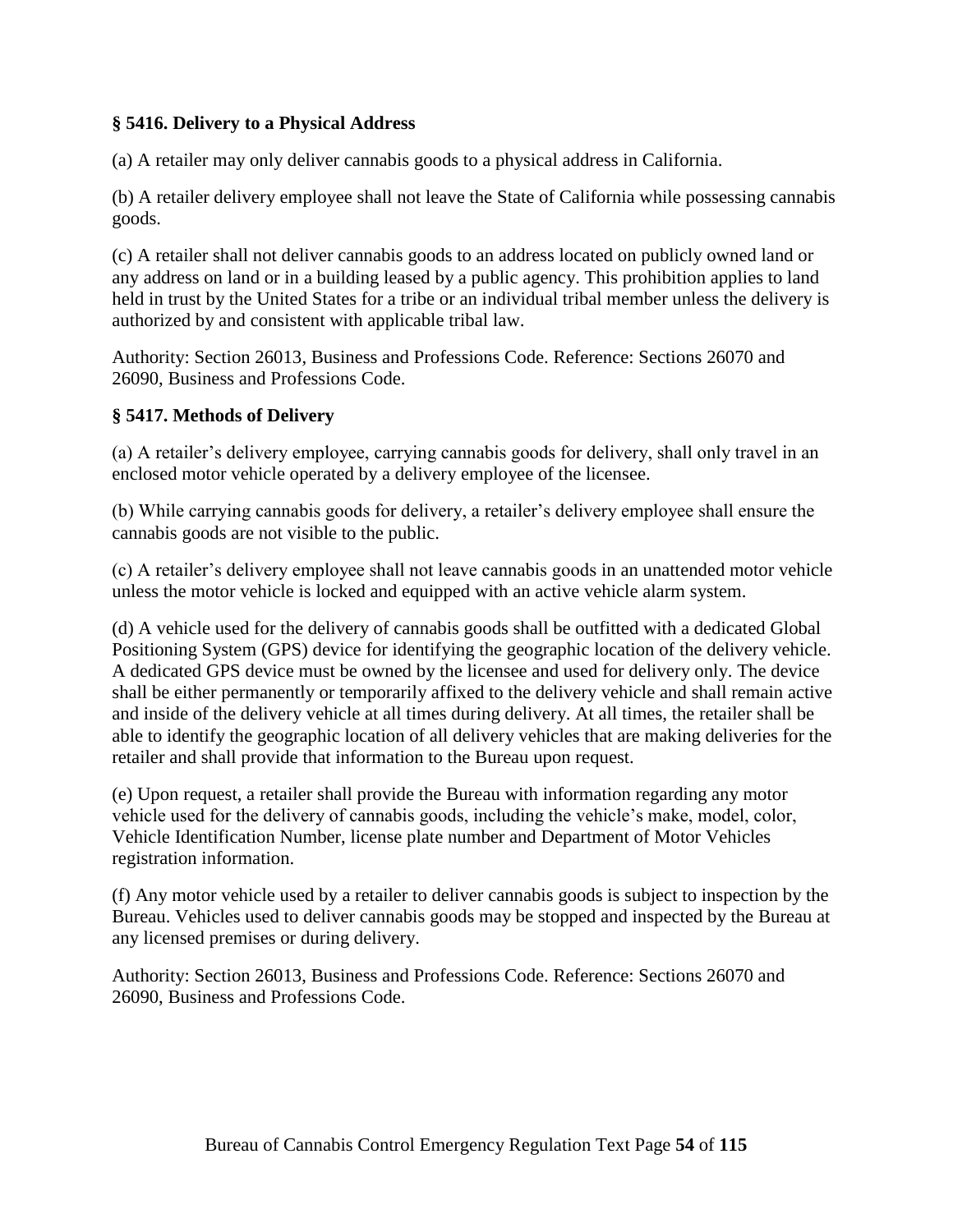## **§ 5418. Cannabis Goods Carried During Delivery**

While making deliveries, a retailer's delivery employee shall not carry cannabis goods valued in excess of \$3,000 at any time. This value shall be determined using the current retail price of all cannabis goods carried by the delivery employee.

Authority: Section 26013, Business and Professions Code. Reference: Sections 26070 and 26090, Business and Professions Code.

## **§ 5419. Cannabis Consumption During Delivery**

A retailer's delivery employees shall not consume cannabis goods while delivering cannabis goods to customers.

Authority: Section 26013, Business and Professions Code. Reference: Sections 26070 and 26090, Business and Professions Code.

## **§ 5420. Delivery Request Receipt**

A retailer shall prepare a delivery request receipt for each delivery of cannabis goods.

(a) The delivery request receipt shall contain the following:

(1) The name and address of the retailer;

(2) The first name and employee number of the retailer's delivery employee who delivered the order;

(3) The first name and employee number of the retailer's employee who prepared the order for delivery;

(4) The first name of the customer and a retailer-assigned customer number for the person who requested the delivery;

(5) The date and time the delivery request was made;

(6) The delivery address;

(7) A detailed description of all cannabis goods requested for delivery. The description shall include the weight, volume, or any other accurate measure of the amount of all cannabis goods requested;

(8) The total amount paid for the delivery, including any taxes or fees, the cost of the cannabis goods, and any other charges related to the delivery; and

(9) Upon delivery, the date and time the delivery was made, and the signature of the customer who received the delivery.

(b) At the time of the delivery, the delivery employee of the retailer shall provide the customer who placed the order with a copy of the delivery request receipt. The delivery employee shall retain a signed copy of the delivery request receipt for the retailer's records.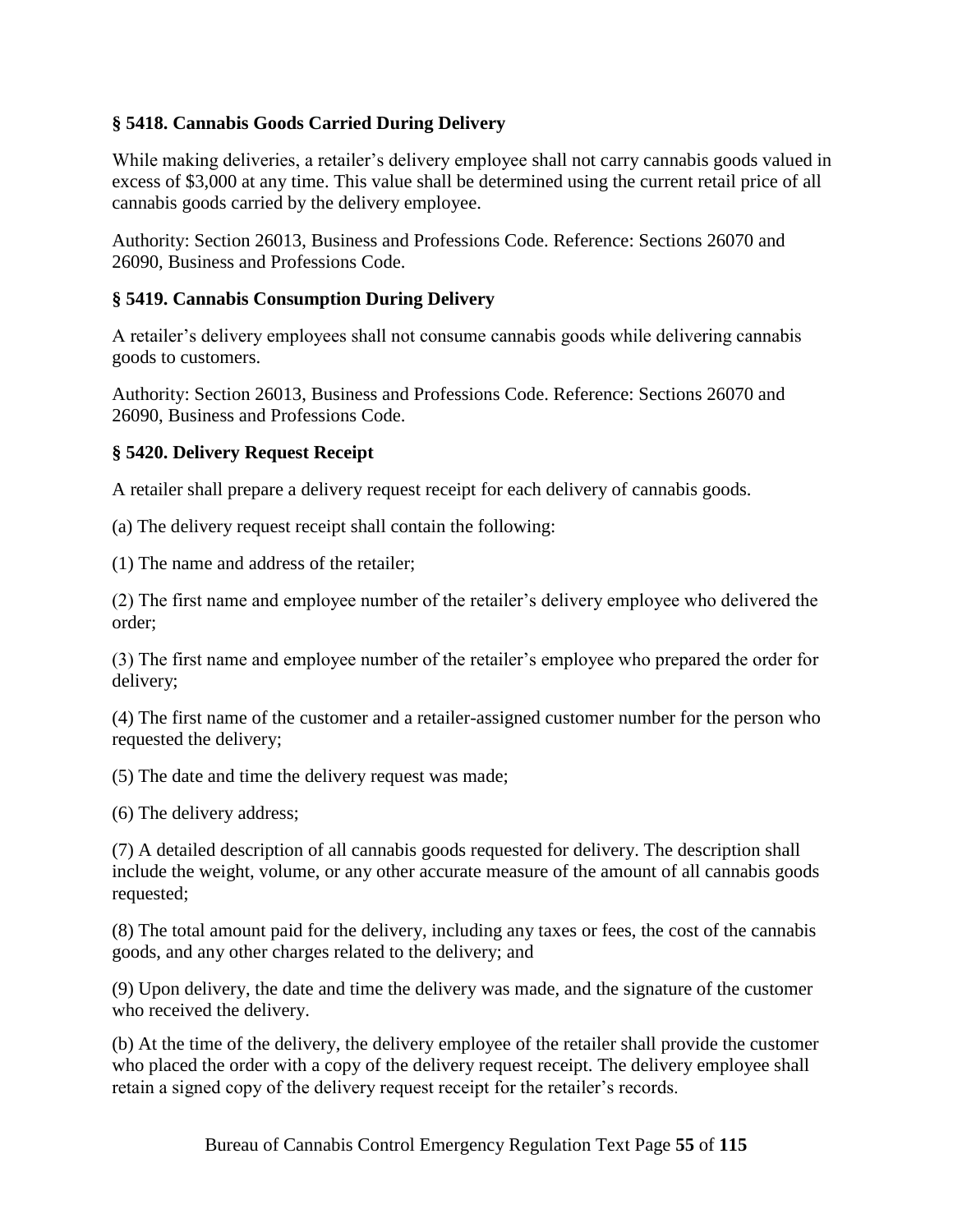Authority: Section 26013, Business and Professions Code. Reference: Sections 26070 and 26090, Business and Professions Code.

## **§ 5421. Delivery Route**

While making deliveries of cannabis goods, a retailer's delivery employee shall only travel from the retailer's licensed premises to the delivery address; from one delivery address to another delivery address; or from a delivery address back to the retailer's licensed premises. A delivery employee of a retailer shall not deviate from the delivery path described in this section, except for necessary rest, fuel, or vehicle repair stops, or because road conditions make continued use of the route unsafe, impossible, or impracticable.

Authority: Section 26013, Business and Professions Code. Reference: Sections 26070 and 26090, Business and Professions Code.

### **§ 5422. Receiving Shipments of Inventory**

(a) A retailer shall receive a shipment of cannabis goods only from a distributor.

(b) A retailer shall accept shipments of cannabis goods only between the hours of 6:00 a.m. Pacific Time and 10:00 p.m. Pacific Time.

(c) During business hours, shipments of cannabis goods shall not enter the premises through an entrance or exit that is available for use by the public.

Authority: Section 26013, Business and Professions Code. Reference: Section 26070, Business and Professions Code.

## **§ 5423. Inventory Documentation**

A retailer shall maintain an accurate record of its inventory. A retailer shall provide the Bureau with the record of inventory upon request. A retailer shall keep a record of the following information for all cannabis goods the retailer has in its inventory:

(a) A description of each item such that the cannabis goods can easily be identified;

(b) An accurate measurement of the quantity of the item;

(c) The date and time the cannabis goods were received by the retailer;

(d) The sell-by or expiration date provided on the package of cannabis goods, if any;

(e) The name and license number of the licensee that delivered the cannabis goods to the retailer;

(f) The name and license number of the distributor that provided the cannabis goods to the retailer; and

(g) The price the retailer paid for the cannabis goods, including taxes, delivery costs, and any other costs.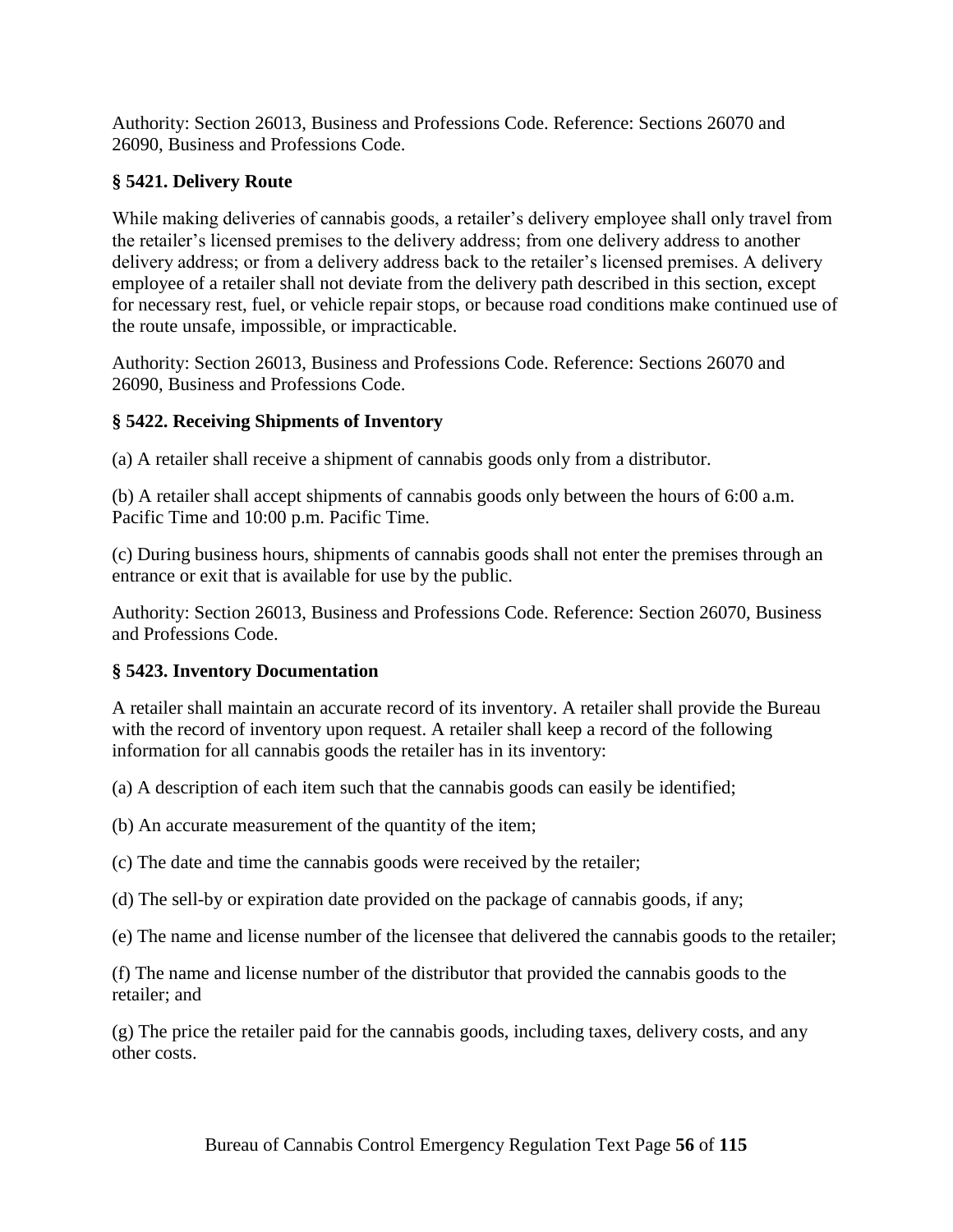Authority: Section 26013, Business and Professions Code. Reference: Section 26160, Business and Professions Code.

## **§ 5424. Inventory Reconciliation**

(a) A retailer shall perform a reconciliation of its inventory at least once every 14 days.

(b) A retailer shall verify that the retailer's physical inventory matches the retailer's records pertaining to inventory.

(c) The result of inventory reconciliation shall be retained in the retailer's records and shall be made available to the Bureau upon request.

(d) If a retailer identifies any evidence of theft, diversion, or loss, the retailer shall notify the Bureau and law enforcement pursuant to section 5036 of this division.

(e) If a significant discrepancy as defined in section 5034 of this division is discovered between a retailer's physical inventory and the retailer's inventory records, the retailer shall notify the Bureau and law enforcement pursuant to section 5036 of this division.

Authority: Section 26013, Business and Professions Code. Reference: Section 26160, Business and Professions Code.

## **§ 5425. Record of Sales**

(a) A retailer shall maintain an accurate record of sale for every sale made to a customer.

(b) A record of a medicinal cannabis goods sale shall contain the following information:

(1) The first name and employee number of the retailer employee who processed the sale;

(2) The first name of the customer and a retailer-assigned customer number for the person who made the purchase;

(3) The date and time of the transaction;

(4) A list of all the cannabis goods purchased, including the quantity purchased; and

(5) The total amount paid for the sale including the individual prices paid for each cannabis good purchased and any amounts paid for taxes.

Authority: Section 26013, Business and Professions Code. Reference: Section 26160, Business and Professions Code.

# **§ 5426. Records**

All retailer-specific records in this chapter shall be maintained in accordance with section 5037 of this division.

Authority: Section 26013, Business and Professions Code. Reference: Section 26160, Business and Professions Code.

Bureau of Cannabis Control Emergency Regulation Text Page **57** of **115**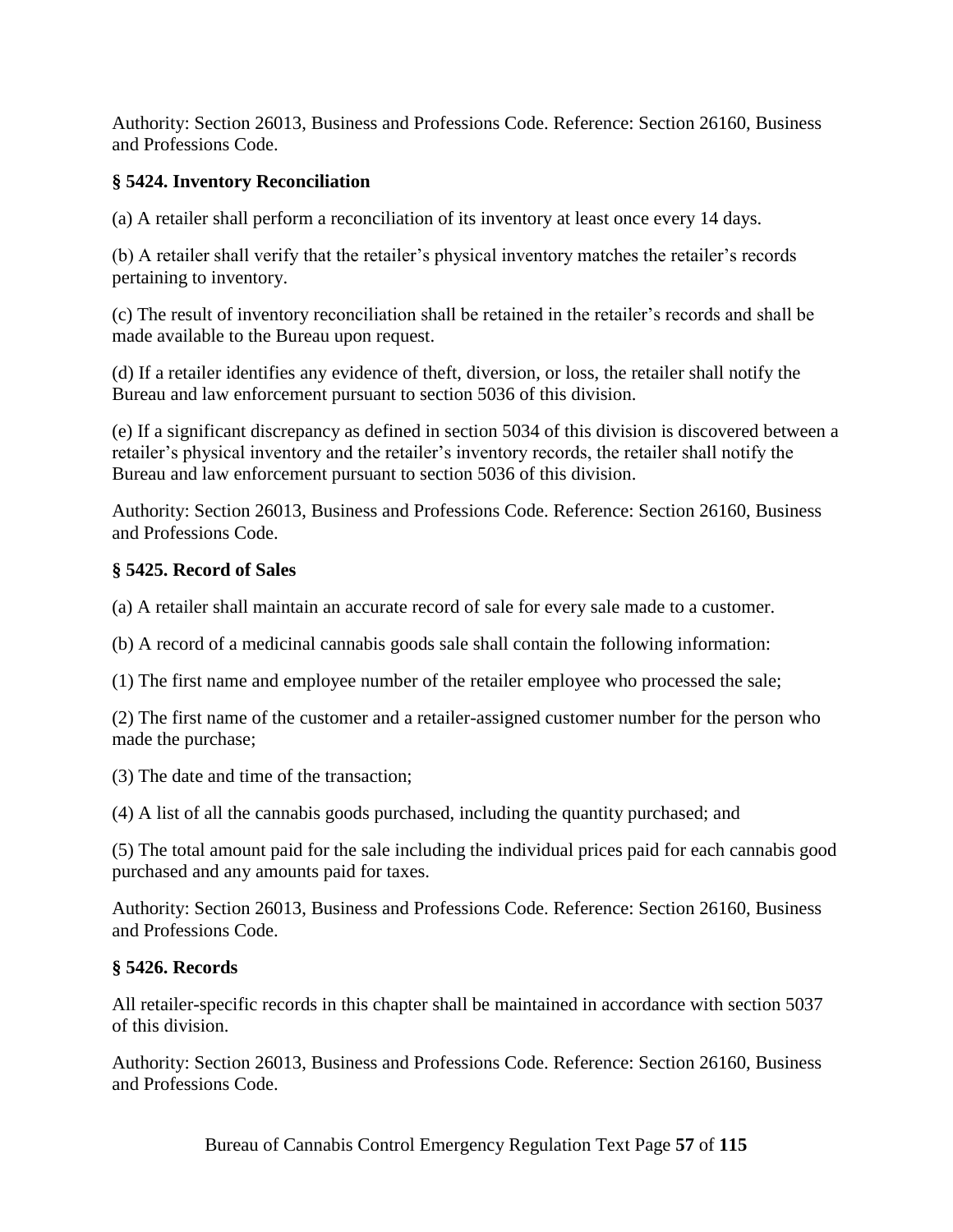# **Chapter 4. MICROBUSINESS**

### **§ 5500. Microbusiness**

(a) In order to hold a microbusiness license, a licensee must engage in at least three (3) of the following commercial cannabis activities: cultivation, manufacturing, distribution, and retail sale.

(b) An applicant for a Type 12-Microbusiness license shall indicate on the application for licensure which commercial cannabis activities the applicant intends to engage in.

(c) An application for a Type 12-Microbusiness license shall include:

(1) For an application indicating that the applicant intends to engage in cultivation under the Type 12-Microbusiness license all the required information under sections 5002, 5501, 5502 and 5503 of this division.

(2) For an application indicating that the applicant intends to engage in manufacturing under the Type 12-Microbusiness license all the required information under sections 5002 and 5504 of this division.

(3) For an application indicating that the applicant intends to engage in distribution under the Type 12-Microbusiness license all the required information for an application seeking a Type 11- Distributor license.

(4) For an application indicating that the applicant intends to engage in retail sale under the Type 12-Microbusiness license, all the required information for an application seeking a Type 10- Retailer license.

(d) All cultivation, manufacturing, distribution, and retail activities performed by a licensee under a Type 12-Microbusiness license shall occur on the same licensed premises.

(e) A holder of a Type 12-Microbusiness license shall comply with the following:

(1) A holder of a Type 12-Microbusiness license engaged in cultivation shall comply with all the rules and requirements applicable to the cultivation license type applicable to the cultivation activities of the licensee.

(2) A holder of a Type 12-Microbusiness license engaged in manufacturing shall comply with all the rules and requirements applicable to a Type 6-Manufacturer 1 license.

(3) A holder of a Type 12-Microbusiness license engaged in distribution shall comply with all the rules and requirements applicable to a Type 11-Distributor license.

(4) A holder of a Type 12-Microbusiness license engaged in retail sale shall comply with all the rules and requirements applicable to a Type 10-Retailer license, or a Type 9-Non-Storefront Retailer license if retail sales are conducted by delivery only.

(f) A holder of a Type 12-Microbusiness license may only engage in the commercial cannabis activity requested in the license application and approved by the Bureau at the time the license is issued. If the holder of a Type 12-Microbusiness license wants to engage in an additional

Bureau of Cannabis Control Emergency Regulation Text Page **58** of **115**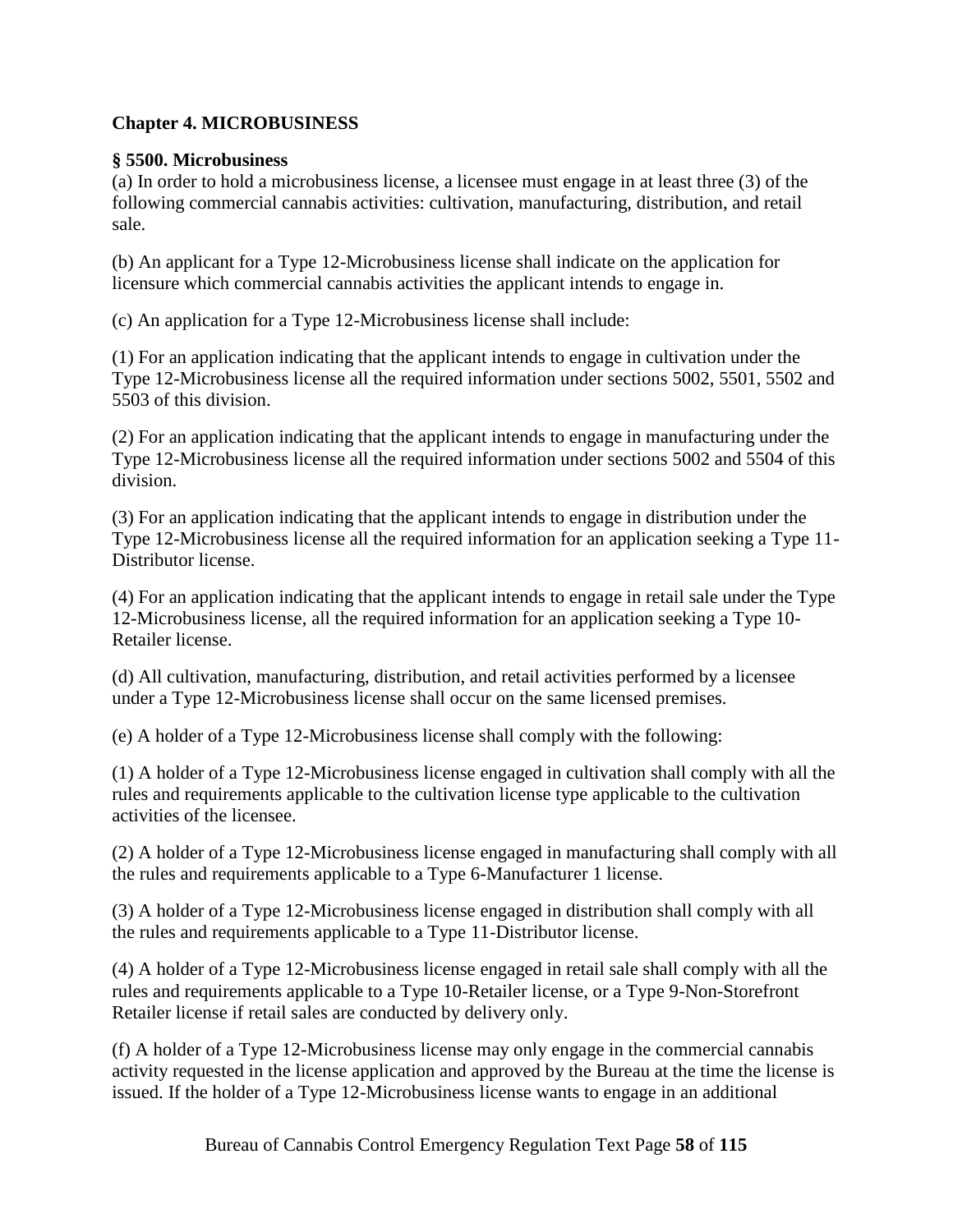commercial cannabis activity after the license is issued, the licensee shall submit an application to the Bureau indicating the requested changes and providing all information required for an application for the commercial cannabis activity the licensee wants to conduct

(g) A suspension or revocation of a Type 12-Microbusiness licensee shall affect all commercial cannabis activities allowed pursuant to that license.

Authority: Section 26013, Business and Professions Code. Reference: Sections 26013 and 26070, Business and Professions Code.

## **§ 5501. Microbusiness Applications Including Cultivation Activities**

In addition to the information required in section 5002 of this division, an application for a microbusiness license to engage in cultivation shall include the following:

(a) Evidence of enrollment with the applicable Regional Water Quality Control Board or State Water Resources Control Board for water quality protection programs or written verification from the appropriate Board that enrollment is not necessary.

(b) Evidence that the applicant has conducted a hazardous materials record search of the EnviroStor database for the proposed premises. If hazardous sites were encountered, the applicant shall provide documentation of protocols implemented to protect employee health and safety.

(c) For indoor and mixed-light cultivation, identification of all power sources for cultivation activities, including, but not limited to: illumination, heating, cooling, and ventilation.

(d) A premises diagram pursuant to section 5006 of this division that shall also include:

(1) All roads and water crossings on the property.

(2) If the applicant is proposing to use a diversion from a waterbody, groundwater well, or rain catchment system as a water source for cultivation, the following locations on the property diagram with locations also provided as coordinates in either latitude and longitude or the California Coordinate System:

(A) Sources of water used, including the location of waterbody diversion(s), pump location(s), and distribution system; and

(B) Location, type, and capacity of each storage unit to be used for cultivation.

(e) A proposed cultivation plan pursuant to section 5502 of this division.

(f) Identification of all water sources used for cultivation activities and the applicable supplemental information for each source as required by section 5503 of this division:

(1) A retail water supplier;

- (2) A groundwater well;
- (3) A rainwater catchment system; or

Bureau of Cannabis Control Emergency Regulation Text Page **59** of **115**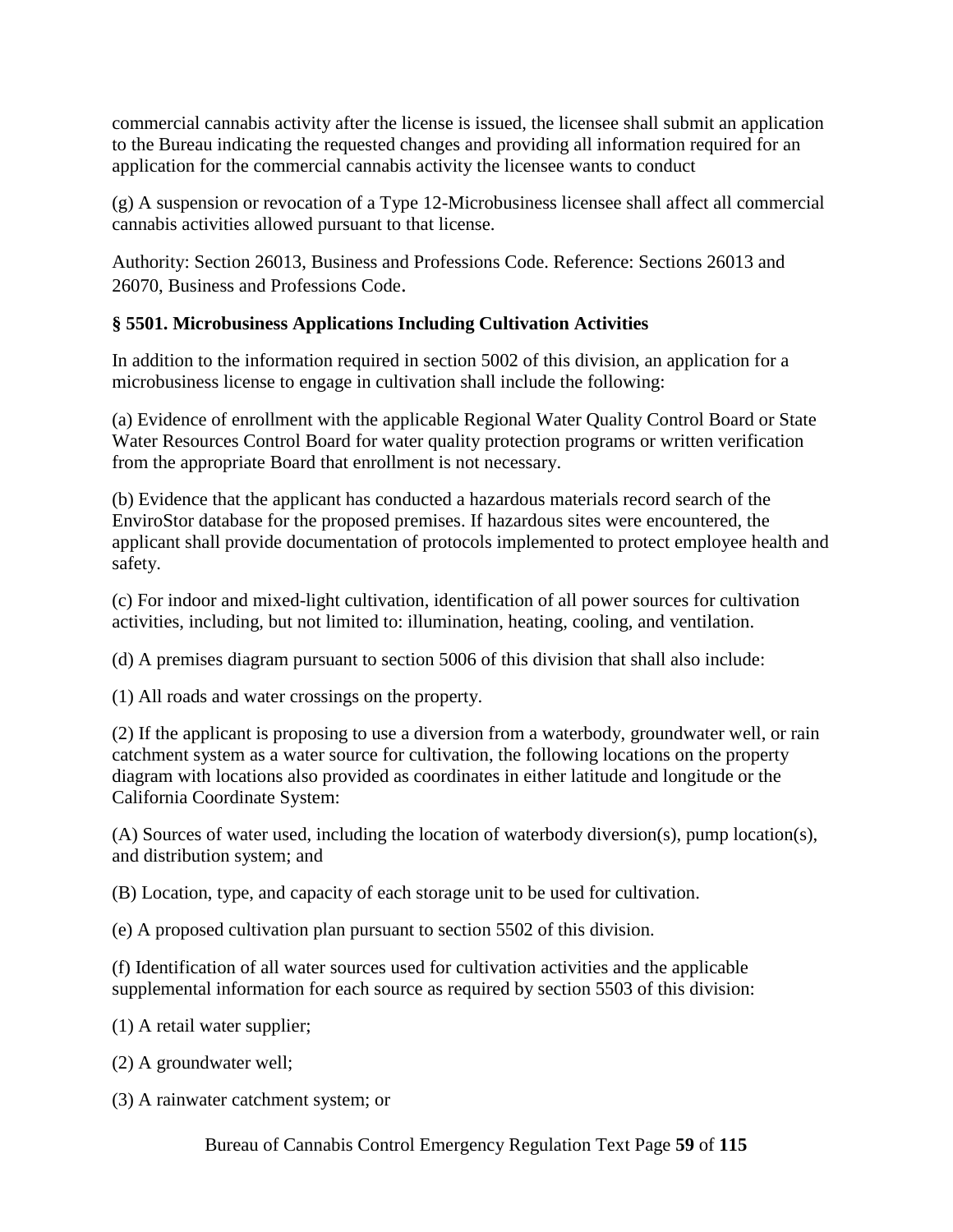(4) A diversion from a surface waterbody or an underground stream flowing in a known and definite channel.

(g) A copy of any final lake or streambed alteration agreement issued by the California Department of Fish and Wildlife, pursuant to sections 1602 and 1617 of the Fish and Game Code, or written verification from the California Department of Fish and Wildlife that a lake and streambed alteration agreement is not required.

(h) An attestation that the applicant entity is an "agricultural employer" as defined by the Alatorre-Zenovich-Dunlap-Berman Agricultural Labor Relations Act of 1975; Part 3.5 (commencing with Section 1140) Division 2 of the Labor Code.

(i) An attestation that the local fire department has been notified of the cultivation site if the applicant entity is an indoor license type.

(j) An acknowledgement that the applicant understands that the information provided in the application that is relevant to the cultivation operation may be shared with the Department of Food and Agriculture for purposes of evaluating the applicant's qualifications for licensure. If the Department of Food and Agriculture corresponds directly with the applicant on matters related to the application, the applicant shall agree to cooperate. The applicant shall further agree that the Department of Food and Agriculture may conduct inspections on the areas of the premises related to their respective oversight authority.

(k) If applicable, a detailed description of any fines or penalties for cultivation or production of a controlled substance on public or private land pursuant to Fish and Game Code section 12025 or 12025.1 against the applicant or a business entity in which the applicant was an owner or officer within 3 years preceding the date of application.

Authority: Section 26013, Business and Professions Code. Reference: Sections 26050, 26051.5 and 26070, Business and Professions Code.

## **§ 5502. Cultivation Plan Requirements**

A cultivation plan shall include all of the following:

(a) A detailed premises diagram showing all boundaries and dimensions in feet of the following proposed areas to scale, if applicable:

(1) Canopy area(s) (which shall contain mature plants, at any point in time) including aggregate square footage;

(2) Area(s) outside of the canopy where only immature plants shall be maintained, if applicable;

- (3) Designated pesticide and other agricultural chemical storage area(s);
- (4) Designated processing area(s) if the licensee will process on site;
- (5) Designated packaging area(s) if the licensee will package products on site;
- (6) Designated composting area(s) if the licensee will compost plant or cannabis waste on site;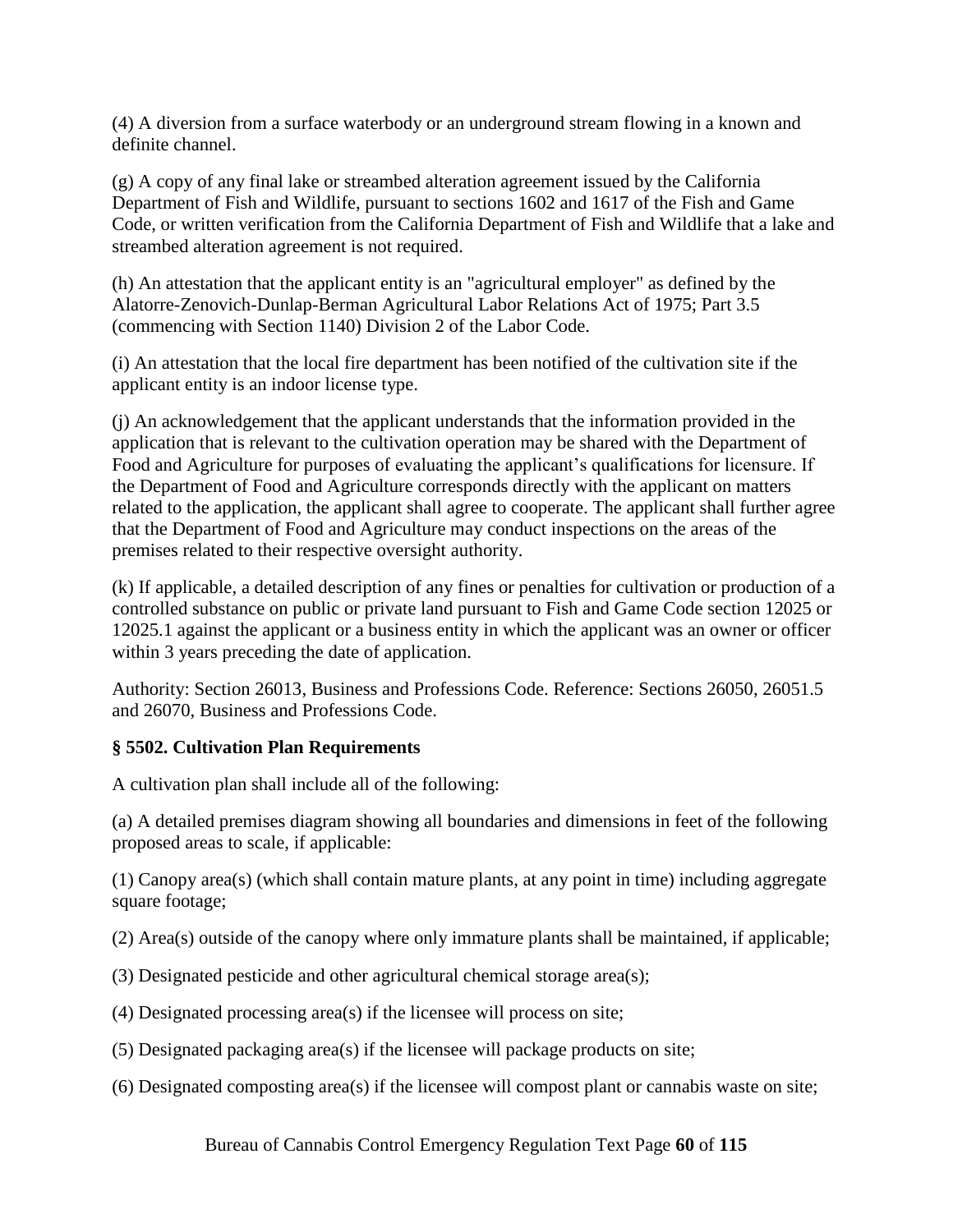(7) Designated secured area(s) for cannabis waste if different than subsection (a)(6) above;

(8) Designated area(s) for harvested cannabis storage;

(9) Designated research and development area(s) which may contain mature plants for nursery only;

(10) Designated seed production area(s) which may contain mature plants for nursery only; and

(b) For purposes of subsection(a)(1) in this section, canopy shall be calculated in square feet and measured using clearly identifiable boundaries of all areas(s) that will contain mature plants at any point in time, including all of the space(s) within the boundaries. Canopy may be noncontiguous, but each unique area included in the total canopy calculation shall be separated by an identifiable boundary which include, but are not limited to: interior walls, shelves, greenhouse walls, hoop house walls, garden benches, hedgerows, fencing, garden beds, or garden plots. If mature plants are being cultivated using a shelving system, the surface area of each level shall be included in the total canopy calculation.

(c) For indoor and mixed-light cultivation, a lighting diagram with the following information shall be included:

(1) Location of all lights in the canopy area(s); and

(2) Maximum wattage, or wattage equivalent, of each light.

(d) A pest management plan which shall include, but not be limited to, the following:

(1) Product name and active ingredient(s) of all pesticides to be applied to cannabis during any stage of plant growth; and

(2) Integrated pest management protocols including chemical, biological and cultural methods the applicant anticipates using to control or prevent the introduction of pests on the cultivation site.

Authority: Section 26013, Business and Professions Code. Reference: Sections 26050, 26051.5 and 26070, Business and Professions Code.

# **§ 5503. Supplemental Water Source Information**

The following information shall be provided for each water source identified by the applicant:

(a) Retail water supply sources:

(1) If the water source is a retail supplier, such as a municipal provider, as defined in Section 13575 of the Water Code, identify the retail water supplier.

(2) If the water source is a small retail supplier, such as a delivery service, and is subject to subdivision  $(a)(1)(B)$  of Section 26060.1 of the Business and Professions Code:

(A) And if the contract is for delivery or pickup of water from a surface water body or an underground stream flowing in a known and definite channel, provide all of the following:

Bureau of Cannabis Control Emergency Regulation Text Page **61** of **115**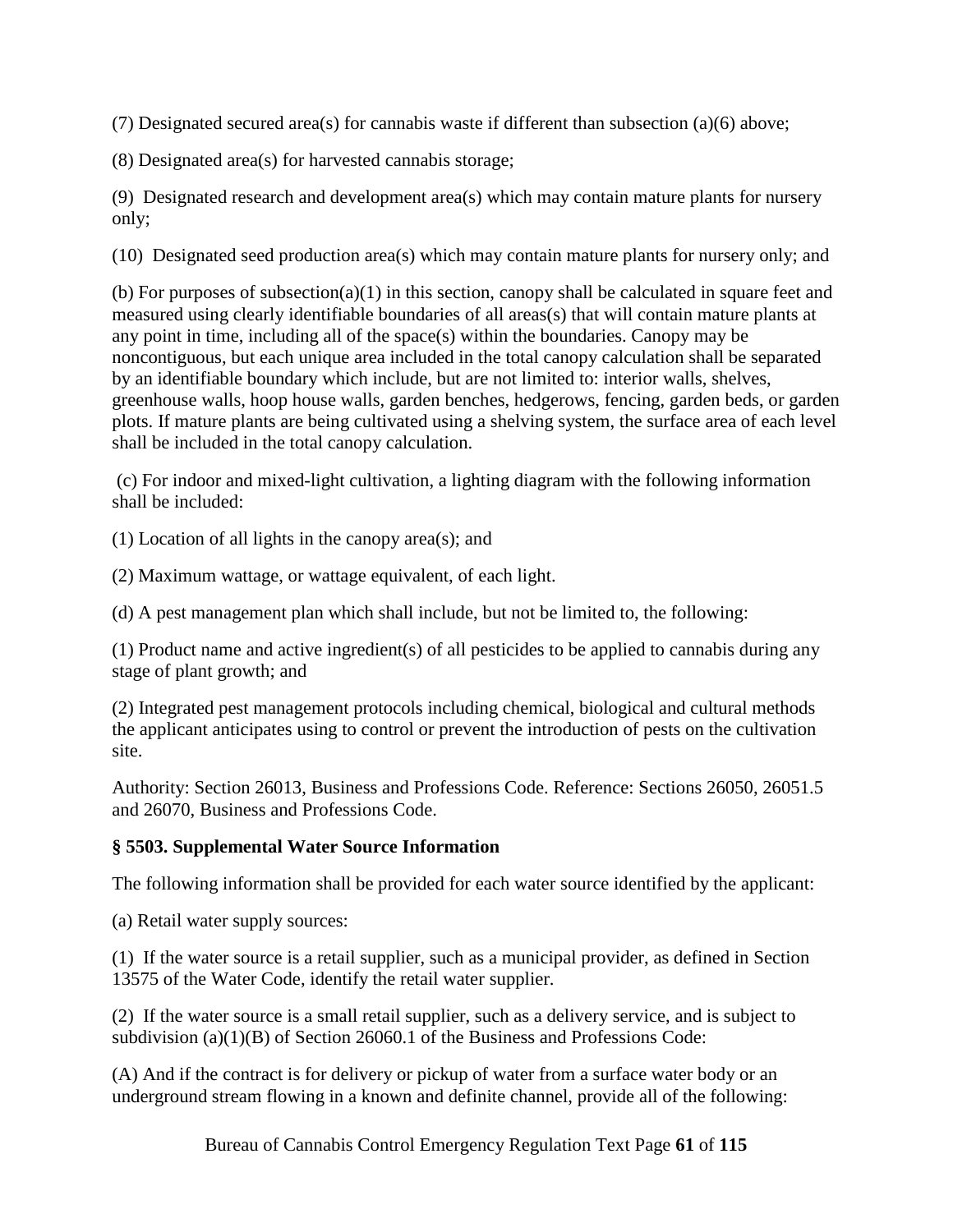(i) The name of the contract water supplier;

(ii) The geographic location coordinates in either latitude and longitude or the California Coordinate System of any point of diversion used by the contract water supplier to divert water delivered to the applicant under the contract;

(iii) The authorized place of use for any water right used by the contract water supplier to divert water delivered to the applicant under the contract; and

(iv) The maximum amount of water delivered to the applicant for cannabis cultivation in any year.

(B) And if the contract is for delivery or pickup of water from a groundwater well, provide all of the following:

(i) The name of the contract water supplier;

(ii) The geographic location coordinates for any groundwater well used to supply water delivered to the applicant, in either latitude and longitude or the California Coordinate System;

(iii) The maximum amount of water delivered to the applicant for cannabis cultivation in any year; and

(iv) A copy of the well log filed with the Department of Water Resources pursuant to Section 13751 of the Water Code for each percolating groundwater well used to divert water delivered to the applicant. If no well log is available, the applicant shall provide evidence from the Department of Water Resources indicating that the Department of Water Resources does not have a record of the well log. When no well log is available, the State Water Resources Control Board may request additional information about the well.

(b) If the water source is a groundwater well:

(1) The groundwater well's geographic location coordinates in either latitude and longitude or the California Coordinate System; and

(2) A copy of the well log filed with the Department of Water Resources pursuant to Section 13751 of the Water Code. If no well log is available, the applicant shall provide evidence from the Department of Water Resources indicating that the Department of Water Resources does not have a record of the well log. If no well log is available, the State Water Resources Control Board may request additional information about the well.

(c) If the water source is a rainwater catchment system:

(1) The total square footage of the catchment footprint area(s);

(2) The total storage capacity, in gallons, of the catchment system(s); and

(3) A detailed description of the type, nature, and location of each catchment surface. Examples of catchment surfaces include a rooftop and greenhouse.

(d) If the water source is a diversion from a waterbody:

Bureau of Cannabis Control Emergency Regulation Text Page **62** of **115**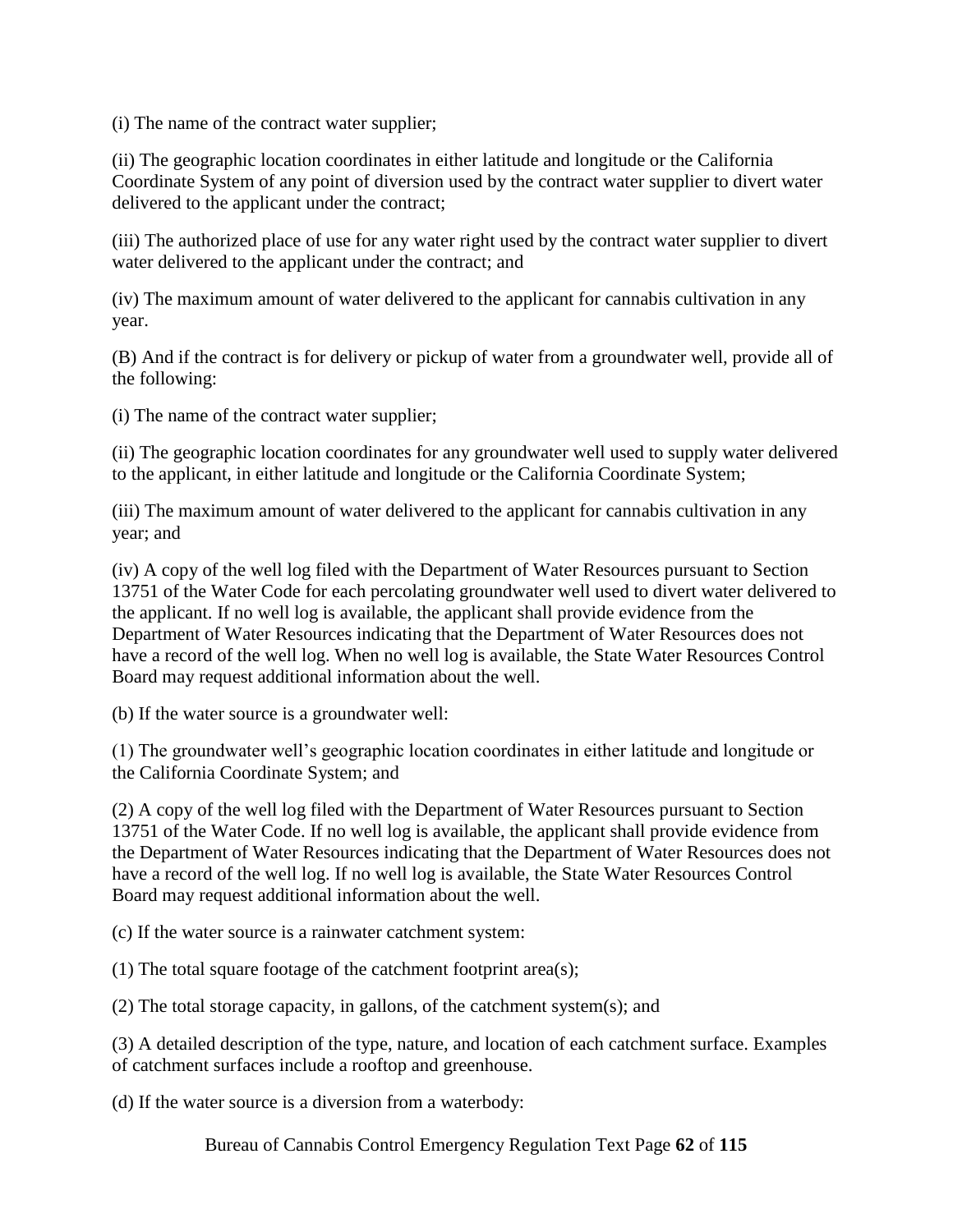(1) Provide any applicable statement, application, permit, license, or small irrigation use registration identification number(s); and either

(A) A copy of any applicable registrations, permits, or licenses or proof of a pending application, issued under Part 2 (commencing with Section 1200) of Division 2 of the Water Code as evidence of approval of a water diversion by the State Water Resources Control Board;

(B) A copy of any statements of diversion and use filed with the State Water Resources Control Board before October 31, 2017, detailing the water diversion and use; or

(C) A copy of documentation submitted to the State Water Resources Control Board before October 31, 2017, demonstrating that the diversion is authorized under a riparian right and that no diversion occurred in any calendar year between January 1, 2010, and January 1, 2017.

(2) If the applicant has claimed an exception from the requirement to file a statement of diversion and use, the applicant shall provide a copy of the documentation submitted to the State Water Resources Control Board before January 1, 2019, demonstrating that the diversion is subject to subdivision (a), (c), (d), or (e) of Section 5101 of the Water Code.

Authority: Section 26013, Business and Professions Code. Reference: Sections 26050, 26051.5 and 26070, Business and Professions Code; and Section 13149, Water Code.

## **§ 5504. Microbusiness Applications Including Manufacturing Activities**

In addition to the information required in section 5002 of this division, an application for a microbusiness license that engages or will engage in manufacturing, shall include the following:

(a) Type of manufacturing activity to be conducted at the premises (extraction, infusion, packaging, and/or labeling), and if applicable:

(1) For extraction, the method of non-volatile extraction. If  $CO<sub>2</sub>$  is used as a method of extraction, a copy of the closed-loop system certification signed by a California-licensed engineer attesting that the system was commercially manufactured, safe for its intended use, and built to codes of recognized and generally accepted good manufacturing practices.

(2) For infusion, a list of all infused products to be manufactured.

(b) A list of all products that will be manufactured, packaged, or labeled, including the following information:

(1) Product type (e.g., edibles) and identity (e.g., brownies);

(2) Product brand name; and

(3) Amount of cannabidiol (CBD) and tetrahydrocannabinol (THC) in the product.

(c) An acknowledgment that the applicant understands that the information provided in the application that is relevant to the manufacturing operation may be shared with the State Department of Public Health for purposes of evaluating the applicant's qualifications for licensure. If the State Department of Public Health corresponds directly with the applicant on matters related to the application, the applicant shall agree to cooperate. The applicant shall

Bureau of Cannabis Control Emergency Regulation Text Page **63** of **115**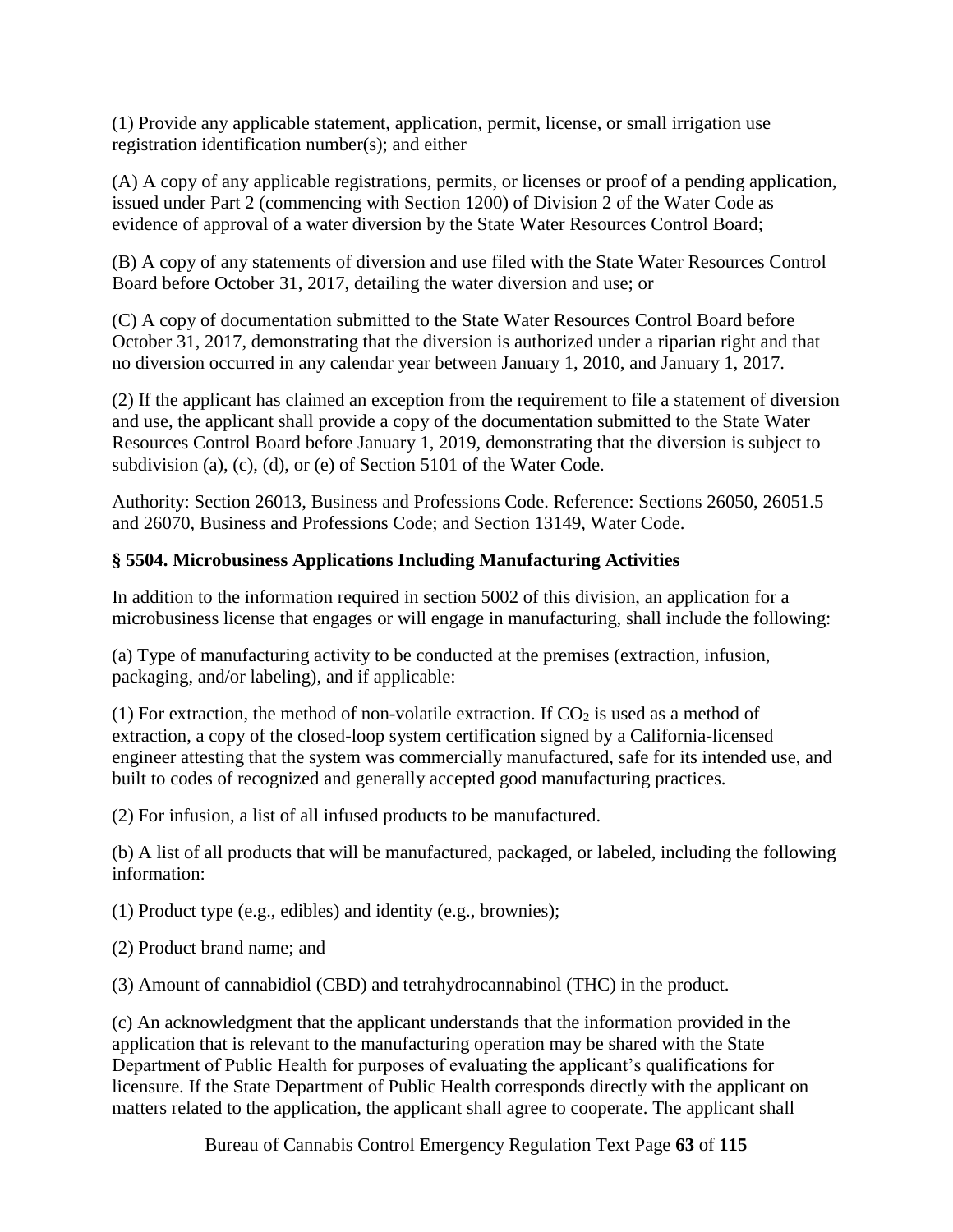further agree that the State Department of Public Health may conduct inspections on the areas of the premises related to their respective oversight authority.

Authority: Section 26013, Business and Professions Code. Reference: Sections 26050, 26051.5 and 26070, Business and Professions Code.

## **§ 5505. Cultivation Records for Licensees Engaging in Cultivation Activities**

(a) Cultivation plan(s);

(b) All records evidencing compliance with the environmental protection measures required in sections 5501, 5502, and 5503 of this chapter;

(c) All lot numbers and batch numbers associated with product in inventory. Lot numbers or batch numbers associated with product that has been retired from the track and trace system must be retained for six (6) months after the date the tags were retired; and

(d) Records associated with the composting or disposal of cannabis waste.

Authority: Section 26013, Business and Professions Code. Reference: Sections 26013, 26069, 26160 and 26161, Business and Professions Code.

## **§ 5506 Microbusiness Records for Licensees Engaging in Manufacturing Activities**

(a) In addition to the records required by section 5037 of this division, a microbusiness engaging in manufacturing activities shall maintain batch production records.

(b) The licensee shall prepare a written batch production record every time a batch of cannabis is manufactured. The batch production record shall accurately follow the appropriate manufacturing protocol, and each step of the protocol shall be performed in the production of the batch.

(c) The batch production record shall document complete information relating to the production and control of each batch, including all of the following details:

(1) The batch or lot number of the finished batch of cannabis product of all cannabis products used in the batch;

(2) The identity of equipment and processing lines used in producing the batch;

(3) The date and time of the maintenance, cleaning, and sanitizing of the equipment and processing lines used in producing the batch, or a cross-reference to records, such as individual equipment logs, where this information is retained;

(4) The identification number assigned to each component (or, when applicable, to a cannabis product received from a supplier for packaging or labeling as a cannabis product), packaging, and label used;

(5) The identity and weight or measure of each component used;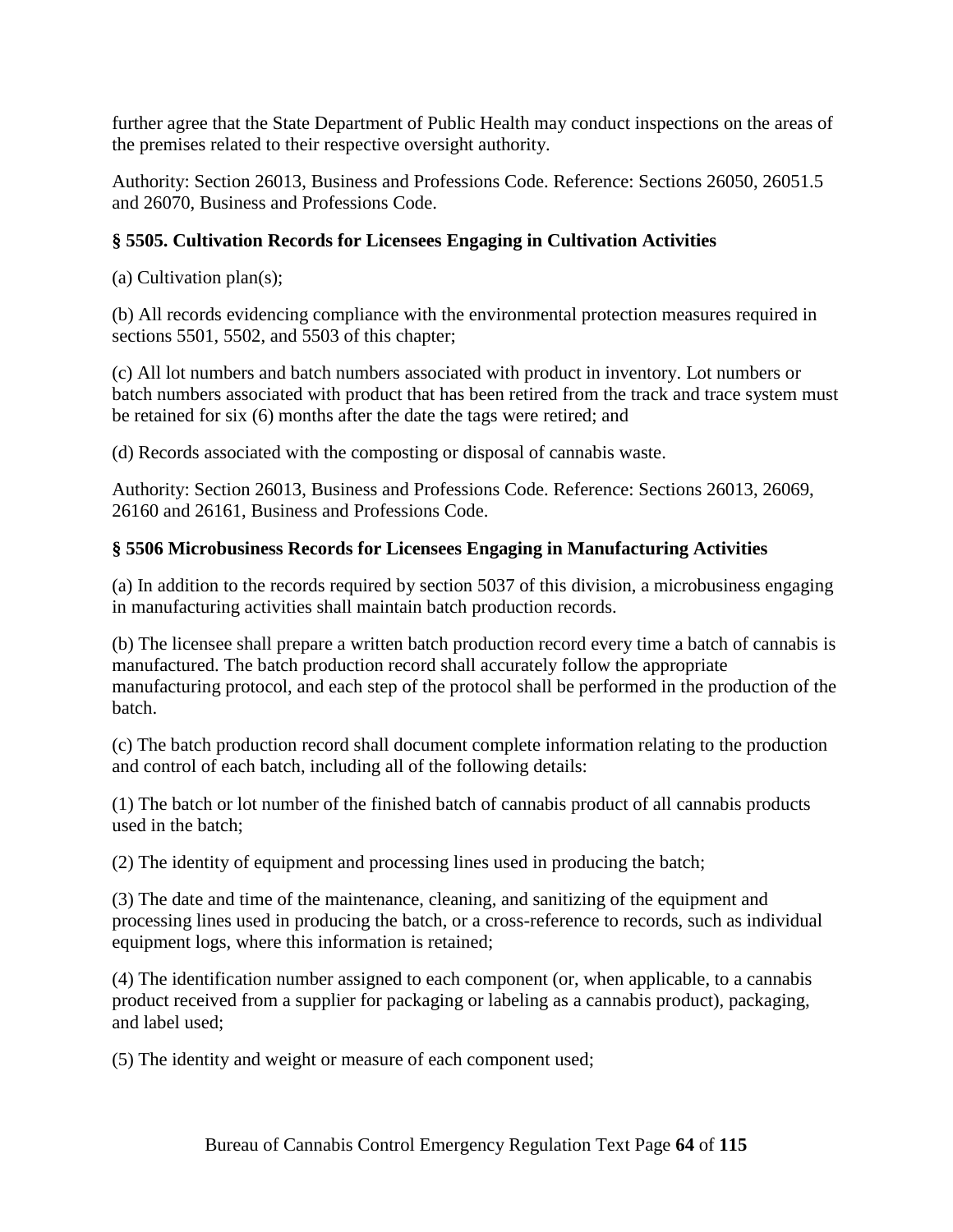(6) A statement of the actual yield and a statement of the percentage of theoretical yield at appropriate phases of processing;

(7) The actual results obtained during any monitoring operation;

(8) The results of any testing or examination performed during the batch production, or a crossreference to such results; and

(9) Documentation, at the time of performance, of the manufacture of the batch, including:

(A) The date on which each step of the manufacturing protocol was performed; and

(B) The initials of the persons performing each step, including:

(i) The initials of the person responsible for weighing or measuring each component used in the batch;

(ii) The initials of the person responsible for verifying the weight or measure of each component used in the batch;

(iii) The initials of the person responsible for adding the component to the batch; and

(iv) The initials of the person responsible for verifying the addition of components to the batch.

(10) Documentation, at the time of performance, of packaging and labeling operations, including:

(A) An actual or representative label, or a cross-reference to the physical location of the actual or representative label specified in the manufacturing record;

(B) The expected number of packaging and labels to be used, the actual quantity of the packaging and labels used, and, when label reconciliation is required, reconciliation of any discrepancies between issuance and use of labels; and

(C) The results of any tests or examinations conducted on packaged and labeled cannabis products (including repackaged or relabeled cannabis products), or a cross-reference to the physical location of such results.

(11) Documentation at the time of performance that quality control personnel have:

(A) Reviewed the batch production record;

(B) Reviewed all monitoring operation(s) required in section 40264 of title 17 of the California Code of Regulations;

(C) Reviewed the results of all tests and examinations, including tests and examinations conducted on components, in-process materials, finished batches of cannabis product, and packaged and labeled cannabis products;

(D) Either approved and released--or rejected--the batch for distribution; and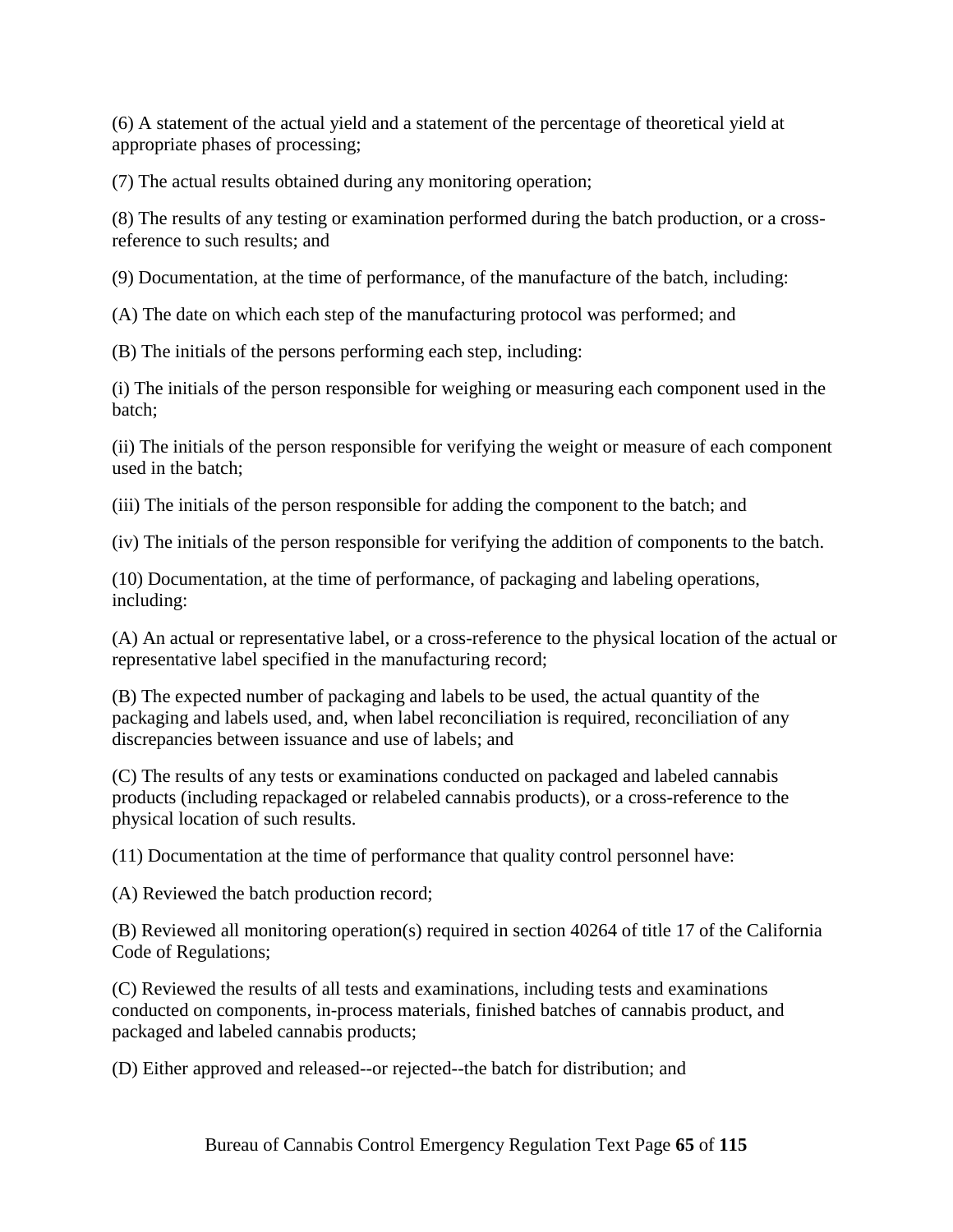(E) Either approved and released--or rejected-- the finished cannabis product, including any repackaged or relabeled cannabis product.

(12) Documentation at the time of performance of any required material review and disposition decision.

(d) The batch production record shall:

(1) Contain the actual values and observations obtained during monitoring and, as appropriate, during verification activities;

(2) Be accurate, indelible, and legible;

(3) Be created concurrently with performance of the activity documented;

(4) Be as detailed as necessary to provide history of work performed; and:

(A) Include information adequate to identify any associated manufacturing facility (e.g., the name, license number, and when necessary, the location of the facility);

(B) Include the date and, when appropriate, the time of the activity documented;

(C) Include the signature or initials of the person performing the activity; and

(D) Where appropriate, include the identity of the product and the lot number or batch identifier, if any.

Authority: Section 26013, Business and Professions Code. Reference: Sections 26013 and 26160, Business and Professions Code.

## **Chapter 5. CANNABIS EVENTS**

#### **§ 5600. Cannabis Event Organizer License**

(a) To obtain a temporary cannabis event license, the event organizer must first apply for and obtain a cannabis event organizer license.

(b) Cannabis event organizers licensed under this section shall comply with chapter 1 of this division with the exception of sections 5001-5002, 5006-5008, 5010, 5016, 5019, 5025-5029, 5032-5034, and 5042-5055.

(c) A cannabis event organizer licensee is not authorized or licensed to cultivate, distribute, manufacture, or retail cannabis or cannabis products without first obtaining the appropriate licenses or authorizations to engage in such commercial cannabis activities.

(d) A cannabis event organizer shall comply with the records retention provisions of section 5037 of this division. Records shall be kept by the cannabis event organizer in a manner that allows the records to be produced for the Bureau in either hard copy or electronic form, whichever the Bureau requests. Failure to produce records upon the Bureau's request may result in disciplinary action against the cannabis event organizer license and/or denial of a temporary cannabis event license.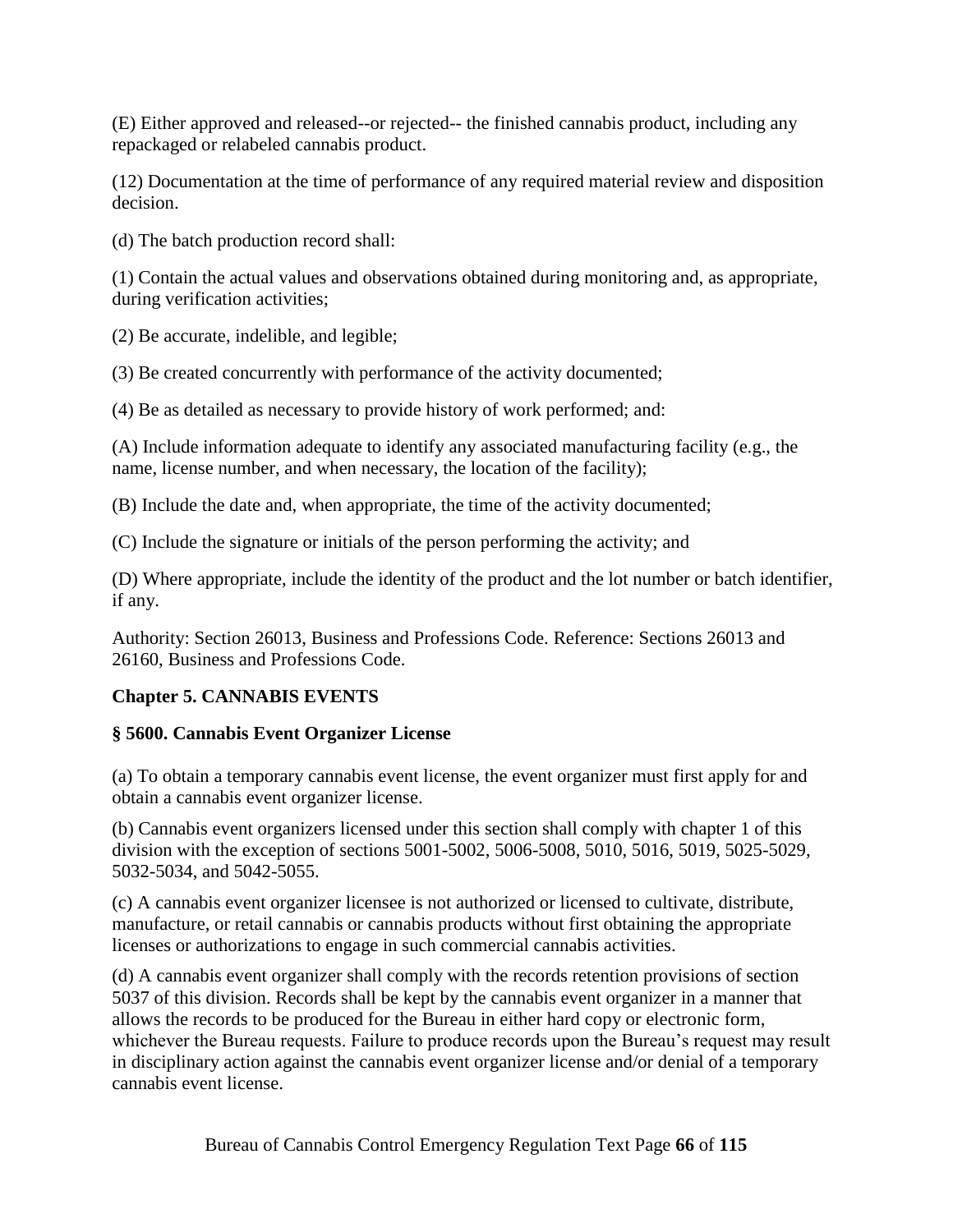(e) Cannabis event organizer applications may be completed online at www.bcc.ca.gov or by delivering a printed copy to the Bureau's office(s).

(f) Applicants who submit their applications online shall first register for a user account as provided by section 5002(b) of this division.

(g) An application must be completed by an owner as defined by Business and Professions Code section 26001(al). An application for cannabis event organizer licensure includes the following:

(1) The name of the applicant. For applicants who are individuals, the applicant shall provide both the first and last name of the individual. For applicants who are business entities, the applicant shall provide the legal business name of the applicant.

(2) If applicable, the business trade name ("DBA") of the applicant.

(3) Whether the owner is serving or has previously served in the military. Disclosure of military service is voluntary. An applicant who has served as an active duty member of the Armed Forces of the United States and was honorably discharged and who can provide evidence of such honorable discharge shall have his or her application expedited pursuant to Business and Professions Code section 115.4.

(4) A list of the license types and the license numbers issued from the Bureau and all other state cannabis licensing authorities that the applicant holds, including the date the license was issued and the licensing authority that issued the license.

(5) Whether the applicant has been denied a license or has had a license suspended or revoked by the Bureau or any other state cannabis licensing authority. The applicant shall provide the type of license applied for, the name of the licensing authority that denied the application, and the date of denial.

(6) The mailing address for the applicant.

(7) The telephone number for the applicant.

(8) The website address of the applicant's business, if applicable.

(9) The email address for the applicant's business.

(10) Contact information for the applicant's designated primary contact person including the name, title, phone number, and email address of the individual.

(11) A description of the business organizational structure of the applicant, such as partnership or corporation.

(12) The business-formation documents, which may include, but are not limited to, articles of incorporation, operating agreements, partnership agreements, and fictitious business name statements. The applicant shall also provide all documents filed with the California Secretary of State, which may include, but are not limited to, articles of incorporation, certificates of stock, articles of organization, certificates of limited partnership, and statements of partnership authority.

(13) A list of every fictitious business name the applicant is operating under including the address where the business is located.

(14) An applicant that is a foreign corporation shall include in its application the certificate of qualification issued by the California Secretary of State under Corporations Code section 2105.

Bureau of Cannabis Control Emergency Regulation Text Page **67** of **115**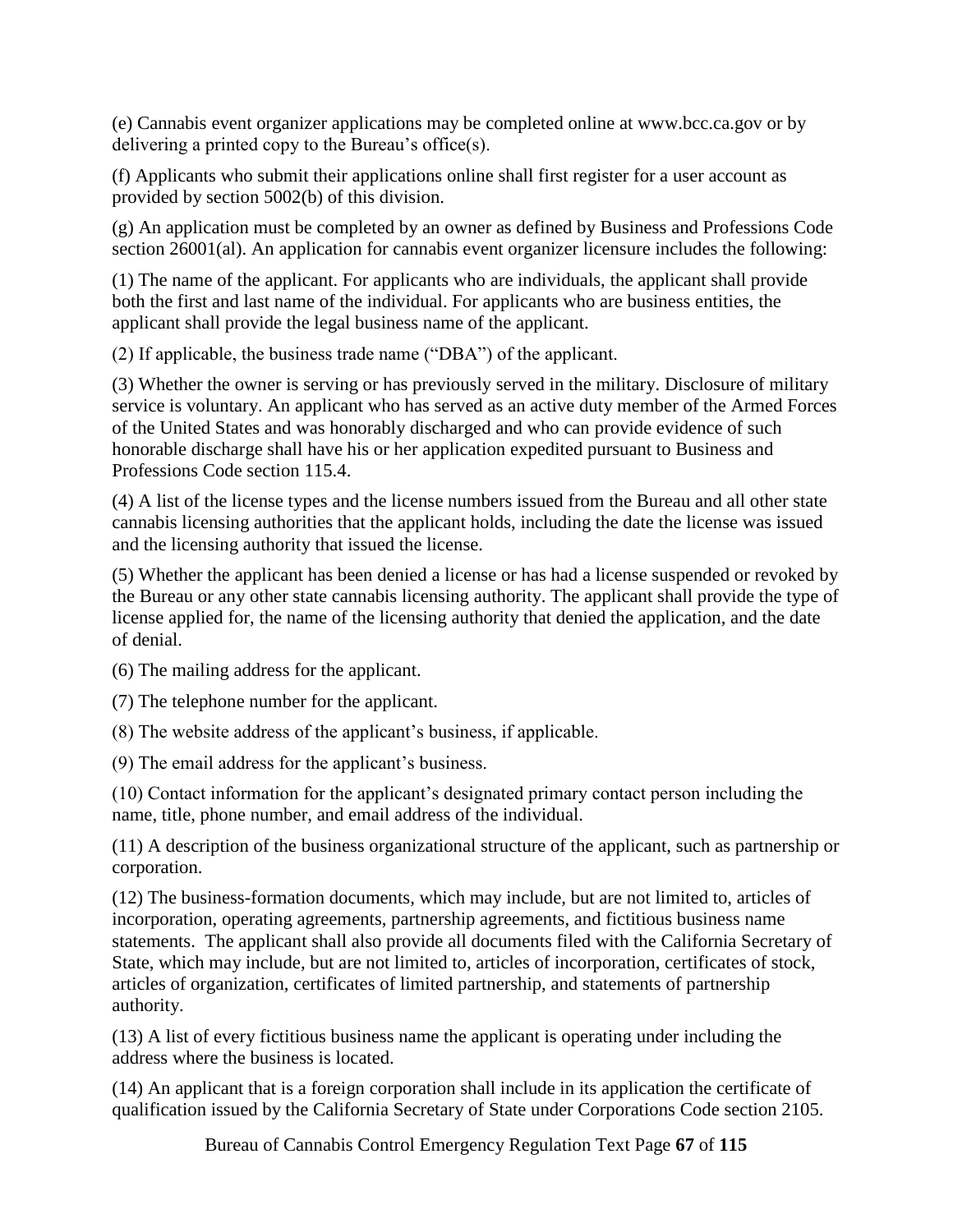(15) The applicant shall supply the following financial information:

(A) A list of funds belonging to the applicant's cannabis event organizing business held in savings, checking, or other accounts maintained by a financial institution. The applicant shall provide, for each account, the financial institution's name, the financial institution's address, account type, account number, and the amount of money in the account.

(B) A list of loans made to the applicant for its use in cannabis event organizing activities. For each loan, the applicant shall provide the amount of the loan, the date of the loan, term(s) of the loan, security provided for the loan, and the name, address, and phone number of the lender.

(C) A list of investments made into the applicant's cannabis event organizing activities. For each investment, the applicant shall provide the amount of the investment, the date of the investment, term(s) of the investment, and the name, address, and phone number of the investor.

(D) A list of all gifts of any kind given to the applicant for its use in cannabis event organizing activities. For each gift, the applicant shall provide the value of the gift or description of the gift, and the name, address, and phone number of the provider of the gift.

(16) A complete list of every individual that has a financial interest in the cannabis event organizing business as defined in section 5004 of this division, who is not an owner as defined in Business and Professions Code section 26001(al).

(17) A complete list of every owner of the applicant as defined in Business and Professions Code section 26001(al). Each individual named on this list shall submit the following information:

(A) The full name of the owner.

(B) The owner's title within the applicant entity.

(C) The owner's date of birth and place of birth.

(D) The owner's social security number or individual taxpayer identification number.

(E) The owner's mailing address.

(F) The owner's telephone number. This may include a number for the owner's home, business, or mobile telephone.

(G) The owner's email address.

(H) The owner's current employer.

(I) The percentage of the ownership interest held in the applicant entity by the owner.

(J) Whether the owner has an ownership or a financial interest as defined in sections 5003 and 5004, respectively, of this division in any other commercial cannabis business licensed under the Act.

(K) A copy of the owner's government-issued identification. Acceptable forms of identification are a document issued by a federal, state, county, or municipal government that includes the name, date of birth, physical description, and picture of the person, such as a driver license.

Bureau of Cannabis Control Emergency Regulation Text Page **68** of **115**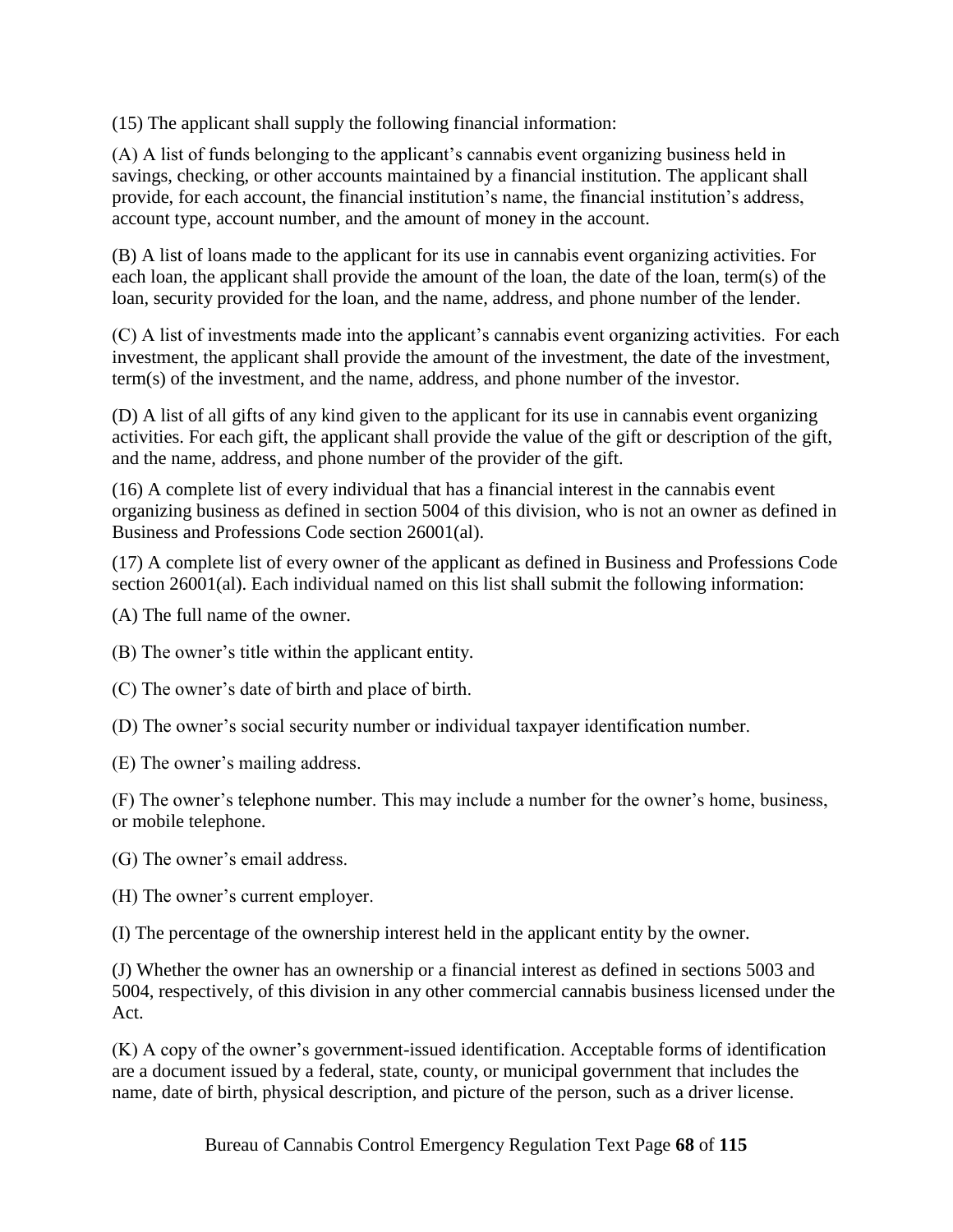(L) A detailed description of the owner's convictions. A conviction within the meaning of this section means a plea or verdict of guilty or a conviction following a plea of nolo contendere. Convictions dismissed under Penal Code section 1203.4 or equivalent non-California law must be disclosed. Convictions dismissed under Health and Safety Code section 11361.8 or equivalent non-California law must be disclosed. Juvenile adjudications and traffic infractions under \$300 that did not involve alcohol, dangerous drugs, or controlled substances do not need to be included. For each conviction, the owner shall provide the following:

(i) The date of conviction.

(ii) Dates of incarceration, if applicable.

(iii) Dates of probation, if applicable.

(iv) Dates of parole, if applicable.

(v) A detailed description of the offense for which the owner was convicted.

(vi) A statement of rehabilitation for each conviction. The statement of rehabilitation is to be written by the owner and may contain evidence that the owner would like the Bureau to consider that demonstrates the owner's fitness for licensure. Supporting evidence may be attached to the statement of rehabilitation and may include, but is not limited to, a certificate of rehabilitation under Penal Code section 4852.01, and dated letters of reference from employers, instructors, or professional counselors that contain valid contact information for the individual providing the reference.

(M) If applicable, a detailed description of any suspension of a commercial cannabis license, revocation of a commercial cannabis license, or sanctions for unlicensed commercial cannabis activity by a licensing authority or local agency against the applicant or a business entity in which the applicant was an owner or officer within the three years immediately preceding the date of the application.

(N) Attestation to the following statement: Under penalty of perjury, I hereby declare that the information contained within and submitted with the application is complete, true, and accurate. I understand that a misrepresentation of fact is cause for rejection of this application, denial of the license, or revocation of a license issued.

(18) For an applicant with 20 or more employees, the applicant shall attest that the applicant has entered into a labor peace agreement and will abide by the terms of the agreement, and the applicant shall provide a copy of the agreement to the Bureau. For applicants who have not yet entered into a labor peace agreement, the applicant shall provide a notarized statement indicating the applicant will enter into and abide by the terms of a labor peace agreement.

(19) The limited waiver of sovereign immunity required by section 5009 of this division, if applicable.

Authority: Sections 115.4 and 26013, Business and Professions Code. Reference: Sections 115.4, 144, 26012 and 26200, Business and Professions Code.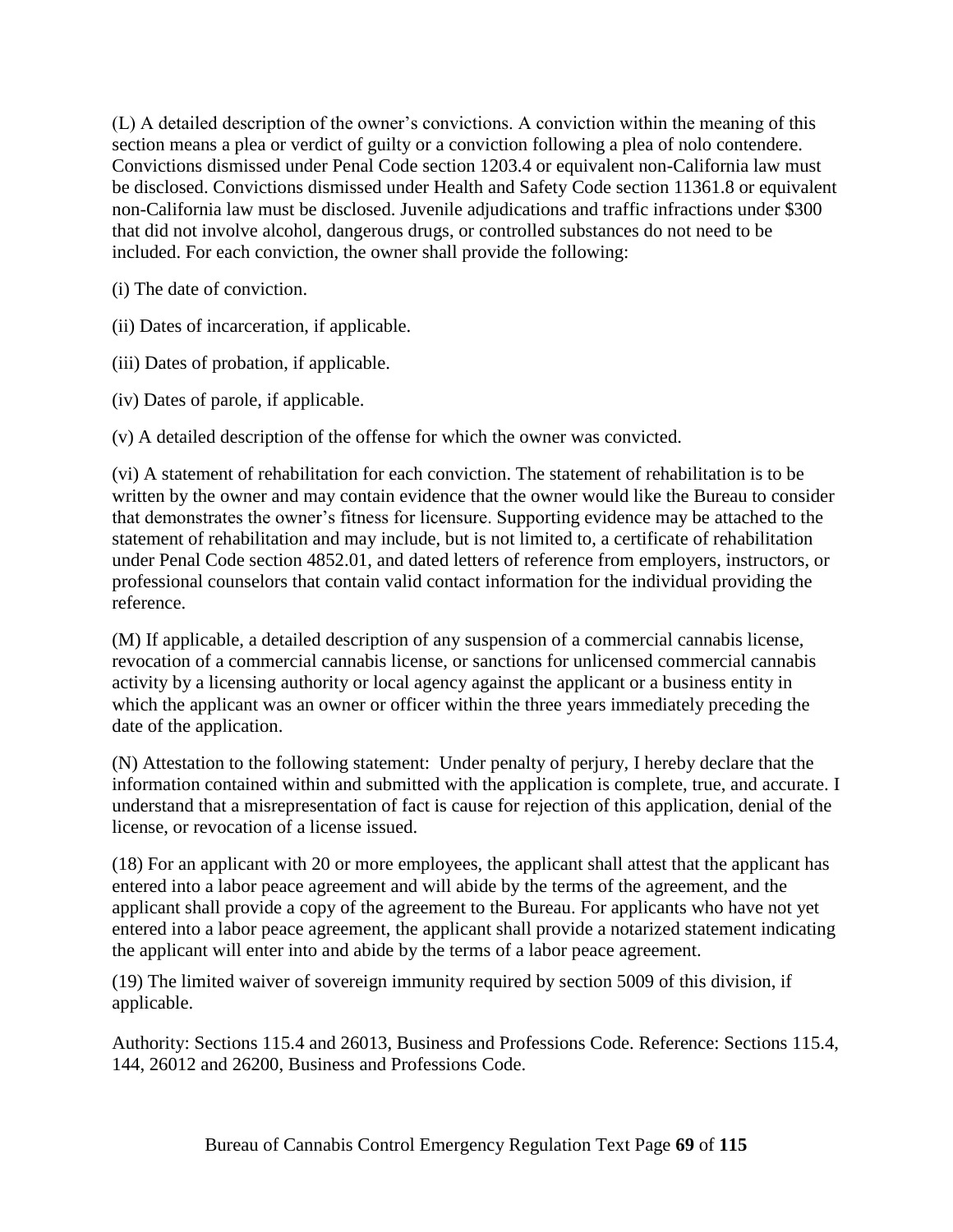### **§ 5601. Temporary Cannabis Event License**

(a) A temporary cannabis event license shall only be issued to a person who holds a cannabis event organizer license issued by the Bureau.

(b) Violations of the requirements applicable to temporary cannabis events may result in disciplinary action against the cannabis event organizer license or any other licenses held by a licensee participating in the cannabis event and responsible for the violation under Business and Professions Code section 26070.5.

(c) No temporary cannabis event license will be issued for more than 4 days. Temporary cannabis event licenses will not be issued separately for consecutive days for the same event.

(d) An application for a temporary cannabis event license shall be submitted to the Bureau no less than 60 days before the first day of the cannabis event. An application for a temporary cannabis event license shall include the following:

(1) The name of the applicant. For applicants who are individuals, the applicant shall provide both the first and last name of the individual. For applicants who are business entities, the applicant shall provide the legal business name of the applicant.

(2) The license number for each state cannabis license held by the applicant.

(3) The address of the county fair or district agricultural association where the event will take place.

(4) The name of the event.

(5) A diagram of the physical layout of the event. The diagram shall clearly indicate where the cannabis event will be taking place on the grounds of the event's location, all cannabis consumption areas, all areas where cannabis goods will be sold, and the specific location of each cannabis licensee who will be participating in the event. The diagram shall not contain highlighting and the markings on the diagram shall be in black-and-white print.

(6) The dates for which the temporary cannabis event license is being sought. A temporary event license is required for any date in which the applicant engages in onsite cannabis sales or allows onsite cannabis consumption.

(7) Contact information for the applicant's designated primary contact person regarding the temporary event license, including the name, title, address, phone number, and email address of the individual.

(8) Written approval from the local jurisdiction authorizing the applicant to engage in onsite cannabis sales to, and onsite consumption by, persons 21 years of age or older at the event.

(9) A list of all licensees that will be providing onsite sales of cannabis goods at the event.

Bureau of Cannabis Control Emergency Regulation Text Page **70** of **115**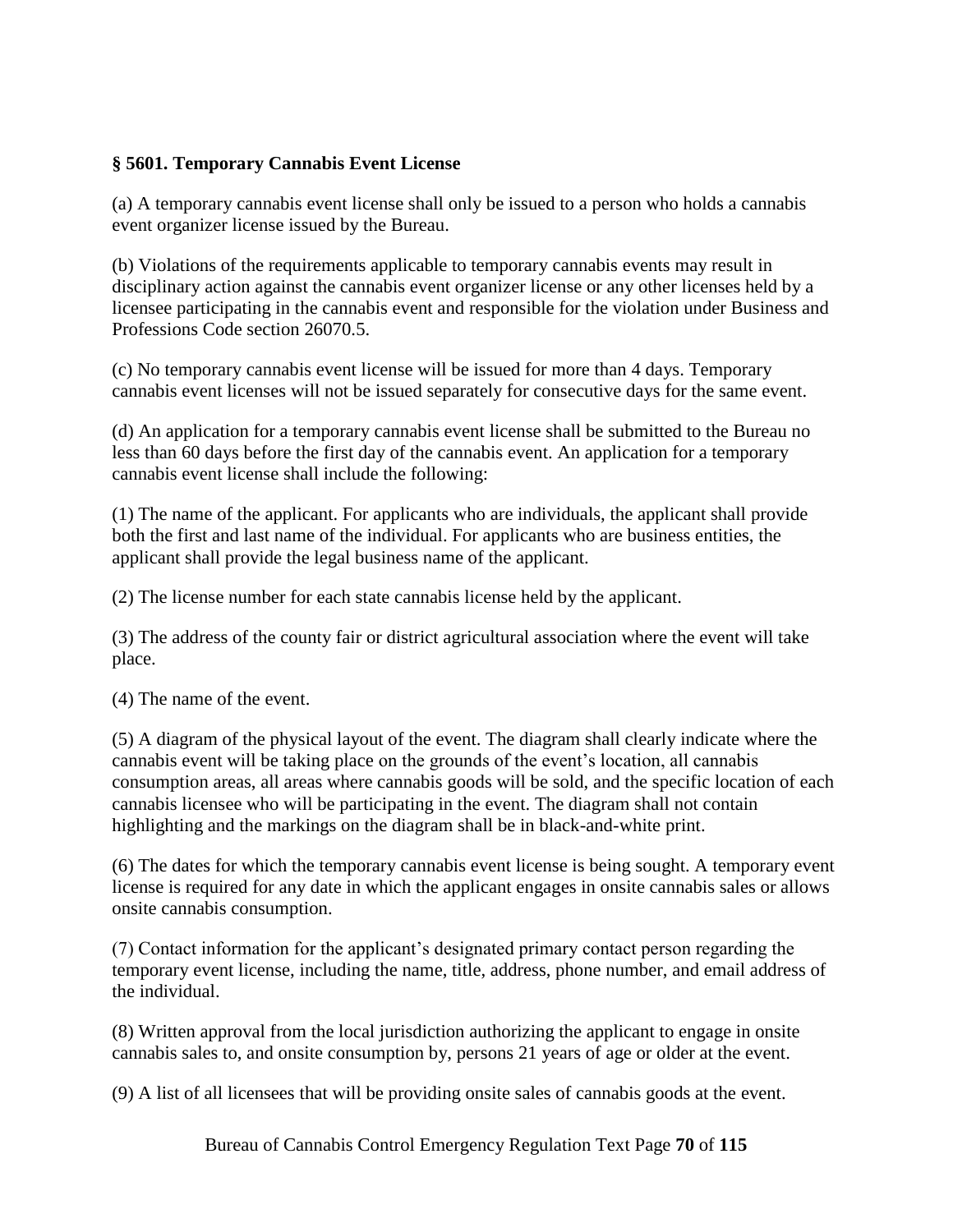(10) Attestation to the following statement: Under penalty of perjury, I hereby declare that the information contained within and submitted with the application is complete, true, and accurate. I understand that a misrepresentation of fact is cause for rejection of this application, denial of the license, or revocation of a license issued.

(e) If the list of licensees participating in the event changes after the application is submitted or after the licensee is issued, the applicant shall submit a final list to the Bureau no less than 5 days before the event. Licensees not on the list may not participate in the event.

Authority: Section 26013, Business and Professions Code. Reference: Section 26200, Business and Professions Code.

## **§ 5602. Temporary Cannabis Event Sales**

(a) Prior to selling cannabis goods to a customer, the licensee shall verify that the customer is 21 years of age or older.

(b) Each sale at a cannabis event shall be performed by a retailer or microbusiness authorized to sell cannabis to retail customers. The cannabis event organizer may also sell cannabis goods at the temporary cannabis event if the organizer separately holds a license authorizing the retail sale of cannabis goods.

(c) All sales at a cannabis event shall occur on the dates stated on the license and shall occur at the location stated on the license. All onsite sales of cannabis goods must comply with the requirements of section 5403, subsection (a), of this division.

(d) Sale or consumption of alcohol or tobacco shall not be allowed on the cannabis event premises.

(e) The cannabis goods sold onsite at a cannabis event shall be transported to the site by a distributor.

(f) All cannabis goods at a cannabis event shall be in compliance with all requirements for laboratory testing and labeling within this division.

(g) All cannabis goods at a cannabis event shall be in compliance with all track and trace requirements.

(h) All cannabis goods used for display at a cannabis event shall be in compliance with the requirements of section 5405, subsections (a), (c) and (d), of this division.

(i) All cannabis goods sold at a cannabis event shall be placed in an exit package pursuant to section 5413 of this division.

(j) All customer returns of cannabis goods at a cannabis event shall be made in compliance with section 5410 of this division.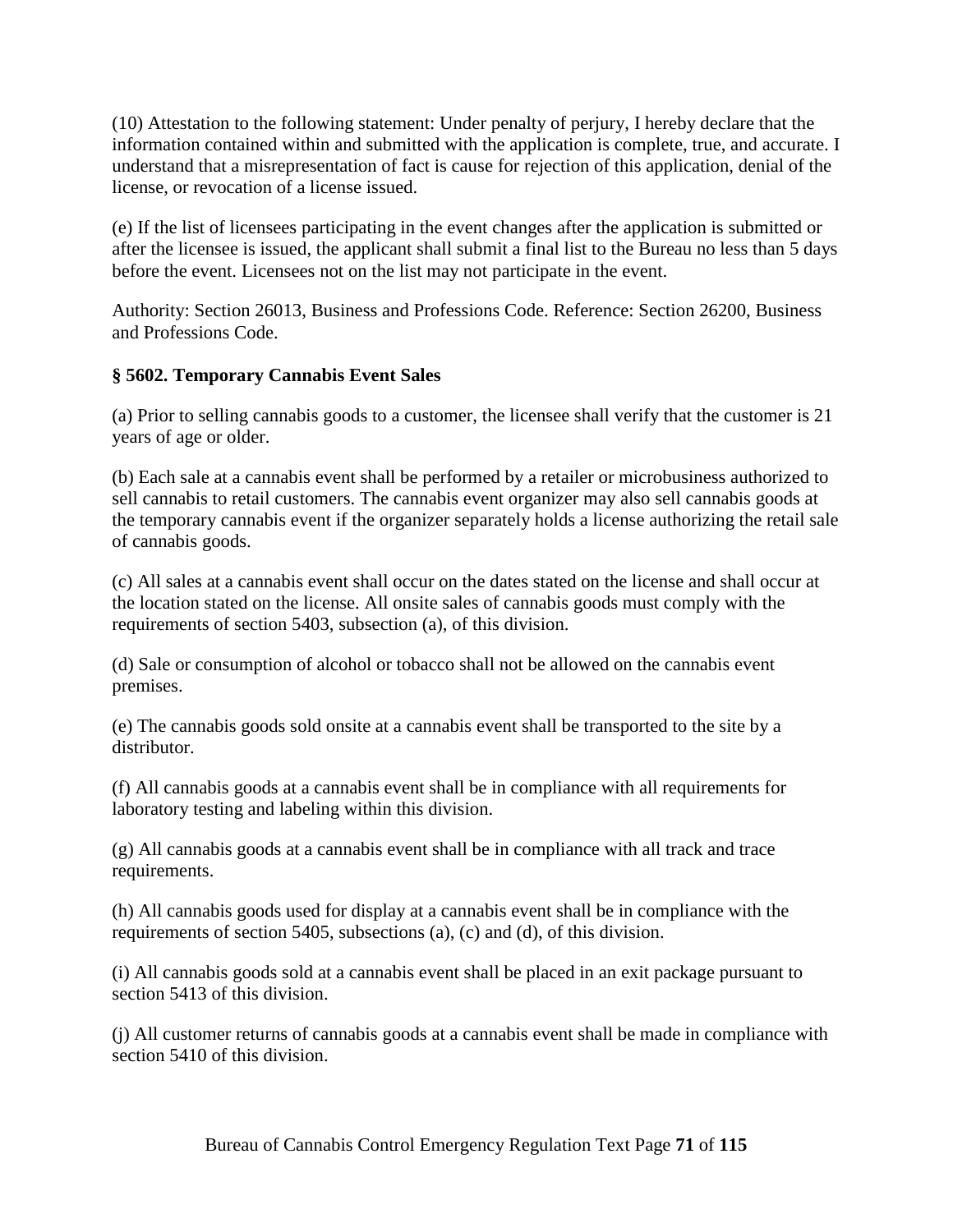(k) The daily sales limits under section 5409 of this division apply to sales made at a cannabis event.

(l) A retailer shall only provide free cannabis goods to a person at a cannabis event if the retailer complies with all requirements of section 5411 of this division.

(m) The cannabis event organizer who holds the temporary cannabis event license shall be responsible for ensuring that all rules and requirements for the onsite sale of cannabis goods are followed.

Authority: Section 26013, Business and Professions Code. Reference: Section 26200, Business and Professions Code.

## **§ 5603. Temporary Cannabis Event Consumption**

(a) Access to the area where cannabis consumption is allowed shall be restricted to persons 21 years of age or older.

(b) The event organizer licensee shall ensure that cannabis consumption is not visible from any public place or non-age-restricted area.

(c) Sale or consumption of alcohol or tobacco shall not be allowed on the premises.

(d) The event organizer shall hire or contract for security personnel to provide security services at the licensed temporary cannabis event. All security personnel hired or contracted for by the licensee shall comply with Chapters 11.4 and 11.5 of Division 3 of the Business and Professions Code.

(e) All requirements for onsite cannabis consumption imposed by the relevant local jurisdiction shall be followed.

(f) The cannabis event organizer, who holds the temporary cannabis event license, shall be responsible for ensuring that all rules and requirements for the onsite consumption of cannabis goods are followed.

(g) A cannabis event organizer and all other licensees participating in a cannabis event are required to follow all applicable requirements in this division pertaining to record keeping and waste management.

(h) Any compensation paid from a retailer to a cannabis event organizer for participation in a cannabis event shall not be determined based on, or tied to, the sale of cannabis goods.

Authority: Section 26013, Business and Professions Code. Reference: Section 26200, Business and Professions Code.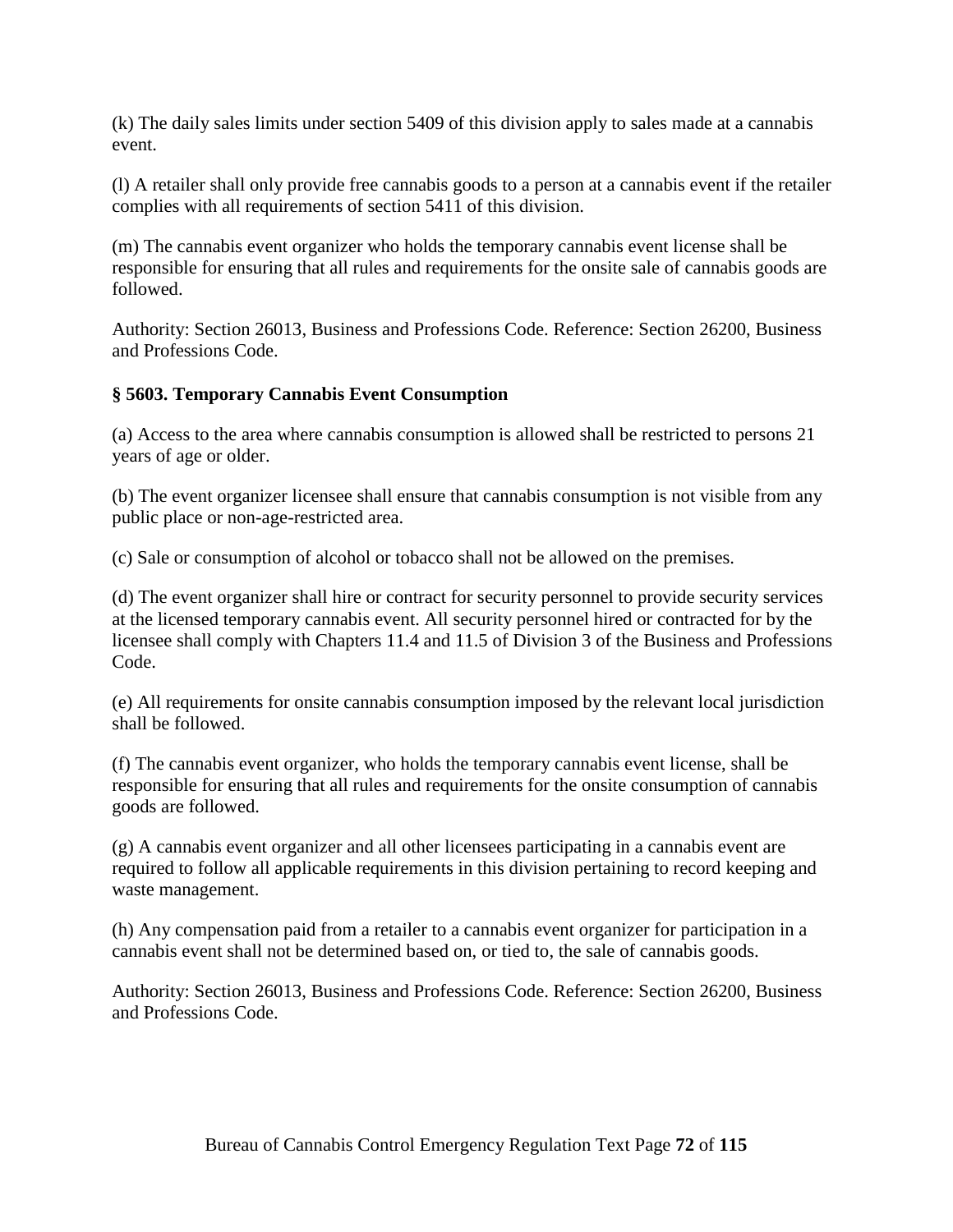# **Chapter 6. TESTING LABORATORIES**

#### **Article 1. Chapter Definitions**

#### **§ 5700. Definitions**

In addition to the definitions in section 5000 of this division, the following definitions apply to this chapter.

(a) "Acceptance criteria" means the specified limits placed on the characteristics of an item or method that are used to determine data quality.

(b) "Accredited college or university" means a college or university accredited by a regional or national accrediting agency that is an accreditor recognized by the Secretary of the US Department of Education.

(c) "Accreditation body" means an impartial non-profit organization that operates in conformance with the International Organization for Standardization (ISO) / International Electrotechnical Commission (IEC) standard 17011 and is a signatory to the International Laboratory Accreditation Cooperation (ILAC) Mutual Recognition Arrangement (MRA) for Testing.

(d) "Action level" means the threshold value that provides the criterion for determining whether a sample passes or fails an analytical test.

(e) "Analyte" means a chemical, compound, element, bacteria, yeast, fungus, or toxin to be identified or measured.

(f) "Analytical batch" means a group of samples that is prepared together for the same analysis and analyzed sequentially using the same instrument calibration curve and that have common analytical quality control checks.

(g) "Analytical method" means a technique used qualitatively or quantitatively to determine the composition of a sample or a microbial contamination of a sample.

(h) "Cannabinoid" means a class of diverse chemical compounds derived from a cannabis plant.

(i) "CAS number" means the unique numerical identifier assigned to every chemical substance by Chemical Abstracts Service, a division of the American Chemical Society.

(j) "CBD" means cannabidiol, CAS number 13956-29-1.

(k) "CBDA" means cannabidiolic acid, CAS number 1244-58-2.

(l) "CBG" means cannabigerol, CAS number 25654-31-3.

(m) "CBN" means cannabinol, CAS number 521-35-7.

(n) "Certificate of accreditation" means a document issued by an accreditation body that attests to the laboratory's competence to carry out specific testing analysis.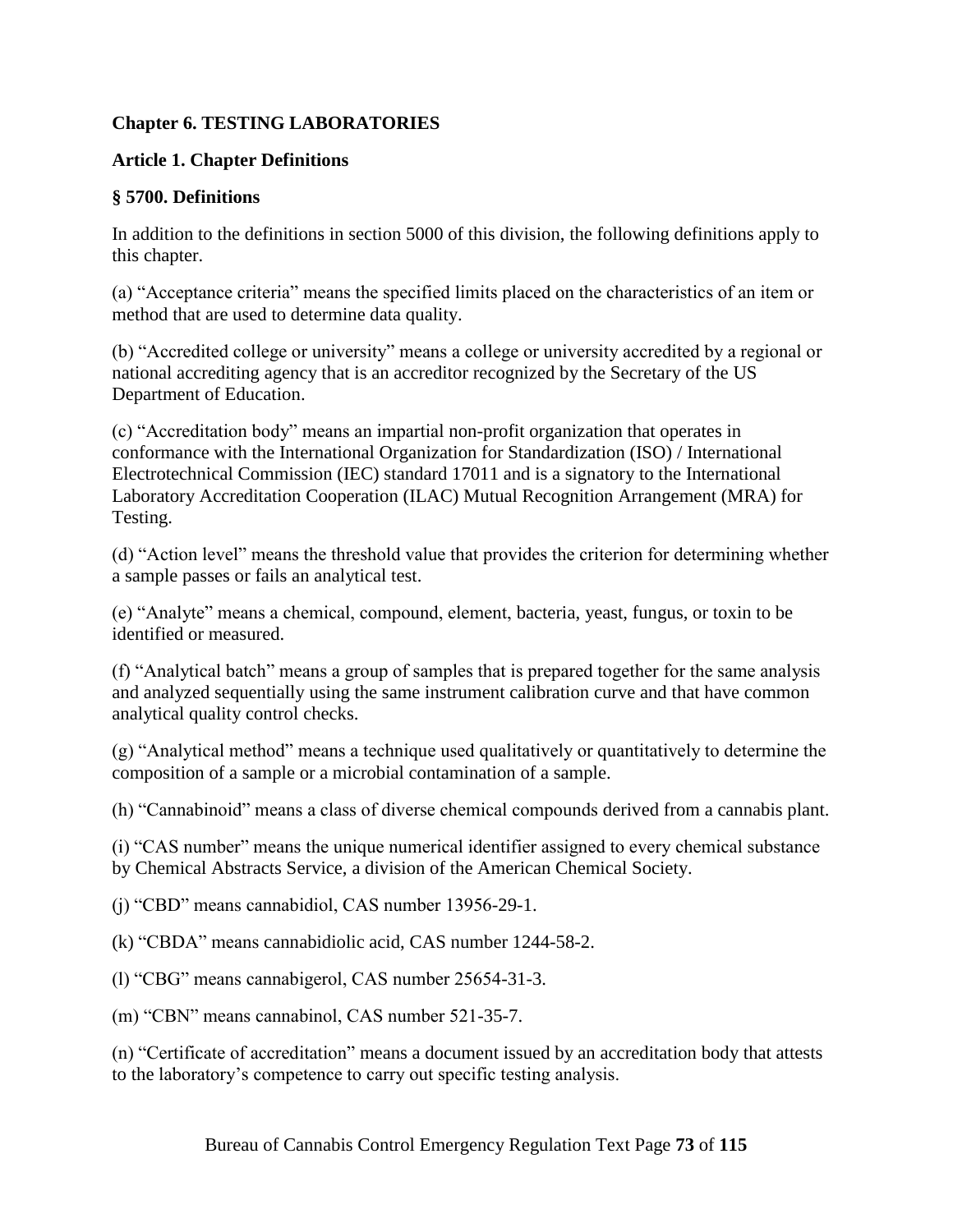(o) "Certificate of analysis" means the report prepared by the laboratory about the analytical testing performed and results obtained by the laboratory.

(p) "Certified reference material" means a reference material prepared by a certifying body or a party independent of the laboratory with ISO/IEC 17034 accreditation.

(q) "Continuing calibration verification" means a type of quality control sample that is a midrange calibration standard which checks the continued validity of the initial calibration of the instrument.

(r) "Exclusivity" means the specificity of the test method for validating microbial testing methods. It evaluates the ability of the method to distinguish the target organisms from similar but genetically distinct non-target organisms.

(s) "Field duplicate sample" means a sample that is taken in the identical manner and from the same cannabis batch being sampled as the primary sample. It is analyzed separately from the primary sample and is used for quality control purposes only.

(t) "Foreign material" means any filthy, putrid, or decomposed substance including hair, insects, excreta, or related adulterant that may be hazardous or cause illness or injury to the consumer.

(u) "Frequency" means the number of items occurring in each category. Frequency may be determined by analytical method or laboratory specific requirements for accuracy, precision of the analysis, or statistical calculation.

(v) "Sample increment" means a portion of a batch that, together with other increments, makes up the sample.

(w) "Inclusivity" means, related to microbiological method validation, the sensitivity of the test method. It evaluates the ability of the test method to detect a wide range of target organisms by a defined relatedness.

(x) "Inhalable" means consumable in gaseous or vapor form through the lungs.

(y) "ISO/IEC" means the joint technical committee of the International Organization for Standardization (ISO) and the International Electrotechnical Commission (IEC).

(z) "ISO/IEC 17025" means the general requirements specified by the ISO/IEC for the competence of testing and calibration laboratories.

(aa) "ISO/IEC 17034" means the general requirements established by the ISO/IEC for the competence of reference material producers.

(bb) "ISO/IEC 17043" means the general requirements established by the ISO/IEC for proficiency testing.

(cc) "Laboratory" means "testing laboratory" as defined at Business and Professions Code section  $26001(a)$ .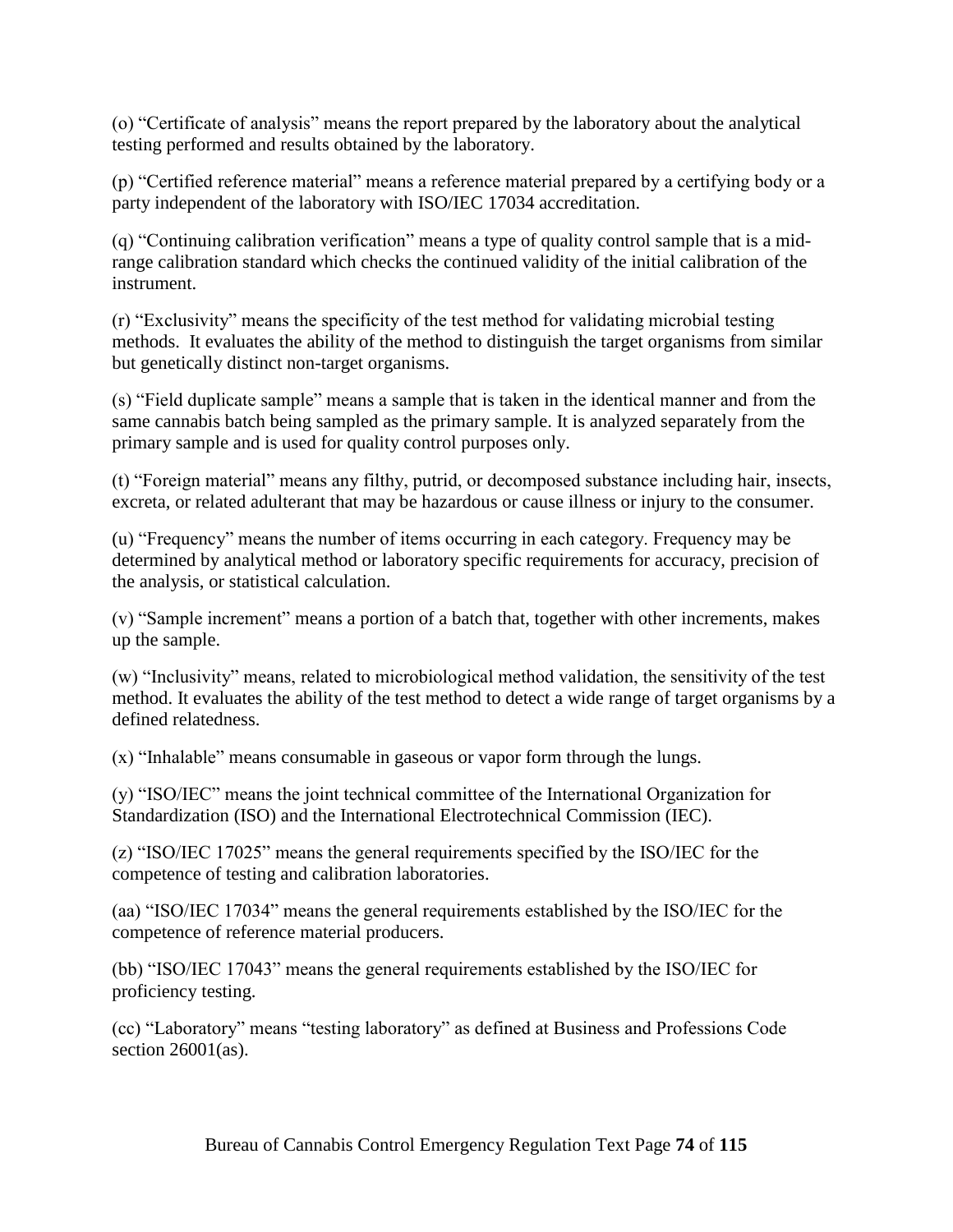(dd) "Laboratory replicate sample" means a duplicate sample of the primary sample used for quality control purposes to demonstrate reproducibility. It is prepared in the identical manner as the primary sample and analyzed separately from the primary sample.

(ee) "Laboratory quality assurance" means the set of operating principles that enable laboratories to produce defensible data of known accuracy and precision and includes employee training, equipment preventative maintenance procedures, calibration procedures, and quality control testing, among other things.

(ff) "Limit of detection" means the lowest quantity of a substance or analyte that can be distinguished from the absence of that substance within a stated confidence limit.

(gg) "Limit of quantitation" means the minimum concentration of an analyte in a specific matrix that can be reliably quantified while also meeting predefined goals for bias and imprecision.

(hh) "Matrix" means the substances that are present in a sample except for the analyte(s) of interest.

(ii) "Matrix spike duplicate" means the duplicate sample of the matrix spike sample that is prepared by adding a known quantity of a target analyte to a sample matrix or to a matrix that is as closely representative of the matrix being analyzed as possible.

(jj) "Matrix spike sample" means a sample prepared by adding a known quantity of the target analyte to a sample matrix or to a matrix that is as closely representative of the matrix being analyzed as possible.

(kk) "Method blank" means an analyte free matrix to which all reagents are added in the same volumes or proportions as used in the sample preparation.

(ll) "Moisture content" means the percentage of water in a sample, by weight.

(mm) "Non-target organism" means an organism that the test method or analytical procedure is not testing for and can be used in evaluating the specificity of a test method.

(nn) "Percent recovery" means the percentage of a measured concentration relative to the added (spiked) concentration in a reference material, matrix spike sample, or matrix spike duplicate. A laboratory shall calculate the percent recovery by dividing the sample result by the expected result then multiplying that the quotient by 100.

(oo) "Practical experience" means experience performing scientific analytical tests in a laboratory setting using equipment, instruments, kits, and materials routinely found in a laboratory. Practical experience includes experience in any type of laboratory setting and is not limited to cannabis-specific laboratories.

(pp) "Primary sample" means a sample that is comprised of several increments of either cannabis or cannabis products that are collected from a batch for testing.

(qq) "Proficiency test" means an evaluation of a laboratory's performance against preestablished criteria by means of interlaboratory comparisons of test measurements.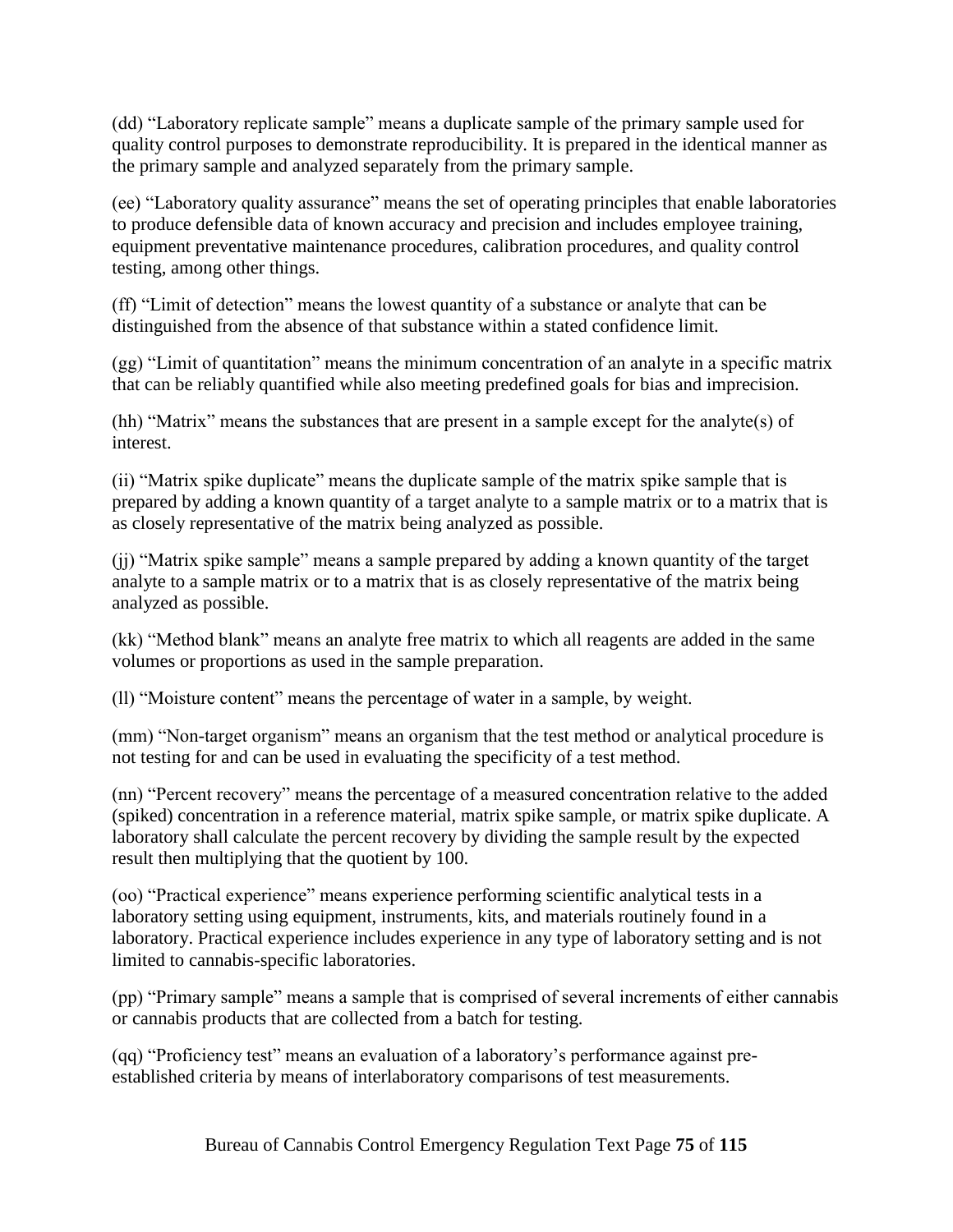(rr) "Proficiency test sample" means a sample that is prepared by a party independent of the testing laboratory with the ISO/IEC 17043 accreditation, where the concentration and identity of an analyte that is known to the independent party, but is unknown to the testing laboratory and testing laboratory employees.

(ss) "Quality control" means the set of measures implemented within an analytical procedure to ensure that the measurement system is operating in a state of statistical control for which errors have been reduced to acceptable levels.

(tt) "Quality control sample" means a sample that is produced and used by a laboratory for the purpose of assuring the quality of the data and results. Quality control samples include blank samples, matrix spike samples, field duplicate samples, replicate samples, and reference material samples.

(uu) "Reagent" means a compound or mixture added to a system to cause a chemical reaction or test if a reaction occurs. A reagent may be used to tell whether a specific chemical substance is present by causing a reaction to occur with the chemical substance.

(vv) "Reference material" means material containing a known concentration of an analyte of interest that is in solution or in a homogeneous matrix.

(ww) "Reference method" means the method by which the performance of an alternate method is measured or evaluated.

(xx) "Relative percent difference" means the comparative statistic that is used to calculate precision or random error. RPD is calculated using the following equation:

 $RPD = |$  (primary sample measurement – duplicate sample measurement) | / ([primary sample measurement + duplicate sample measurement]  $/ 2$ )  $\times$  100%

(yy) "Relative standard deviation" means the standard deviation expressed as a percentage of the means recovery. RSD is calculated using the following equation:

 $RSD = (s / x) \times 100\%$ ; where s = standard deviation and x = mean

(zz) "Representative" means a small quantity of the batch whose characteristics represent, as accurately as possible, the entire batch, thus allowing the results to be generalized.

(aaa) "Requester" means the person who submits a request to the laboratory for testing of cannabis or cannabis product from an entity licensed under this division.

(bbb) "Sample" means a representative part of, or a single item from, a batch which is comprised of several sample increments.

(ccc) "Sampler" means the laboratory employee responsible for obtaining samples of cannabis or cannabis product from a distributor.

(ddd) "Sanitize" means to sterilize, disinfect, or make hygienic.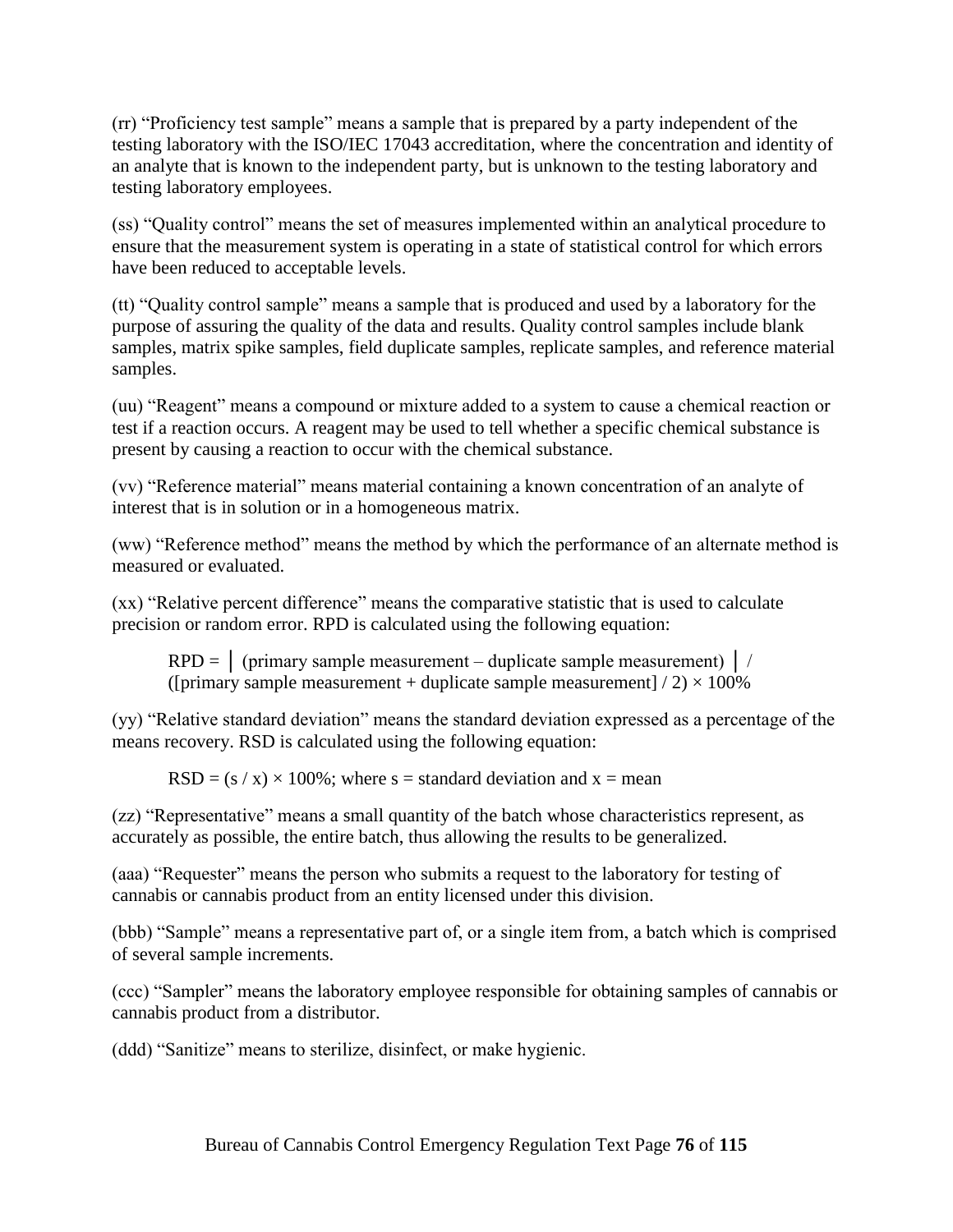(eee) "Scope of accreditation" means the tests or types of tests performed, materials or products tested, and the methods used for testing cannabis or cannabis products for which the accreditation has been granted.

(fff) "Tamper-evident" means a one-time-use security tape or seal that is affixed to the opening of a package, allowing a person to recognize whether the package has been opened.

(ggg) "Target organism" means an organism that is being tested for in an analytical procedure or test method.

(hhh) "THC" and "delta-9 THC" means tetrahydrocannabinol, CAS number 1972-08-3.

(iii) "THCA" means tetrahydrocannabinolic acid, CAS number 23978-85-0.

(jjj) "Validation" means the confirmation by examination and objective evidence that the requirements for a specific intended use or analytical method are fulfilled.

(kkk) "Water activity" means the measure of the quantity of water in a product that is available and therefore capable of supporting bacteria, yeasts, and fungi and which is reported in units  $A_w$ .

Authority: Section 26013, Business and Professions Code. Reference: Sections 26013 and 26100, Business and Professions Code.

## **Article 2. Laboratory License**

# **§ 5701. General Laboratory License Requirements**

(a) A licensed laboratory shall maintain ISO/IEC 17025 accreditation for the testing of the following:

(1) Cannabinoids;

(2) Heavy metals;

(3) Microbial impurities;

(4) Mycotoxins;

(5) Residual pesticides;

(6) Residual solvents and processing chemicals; and

(7) If tested, terpenoids.

(b) A licensed laboratory shall retain, and make available to the Bureau upon request, all records associated with the licensee's ISO/IEC 17025 certificate of accreditation.

Authority: Section 26013, Business and Professions Code. Reference: Section 26100, Business and Professions Code

Bureau of Cannabis Control Emergency Regulation Text Page **77** of **115**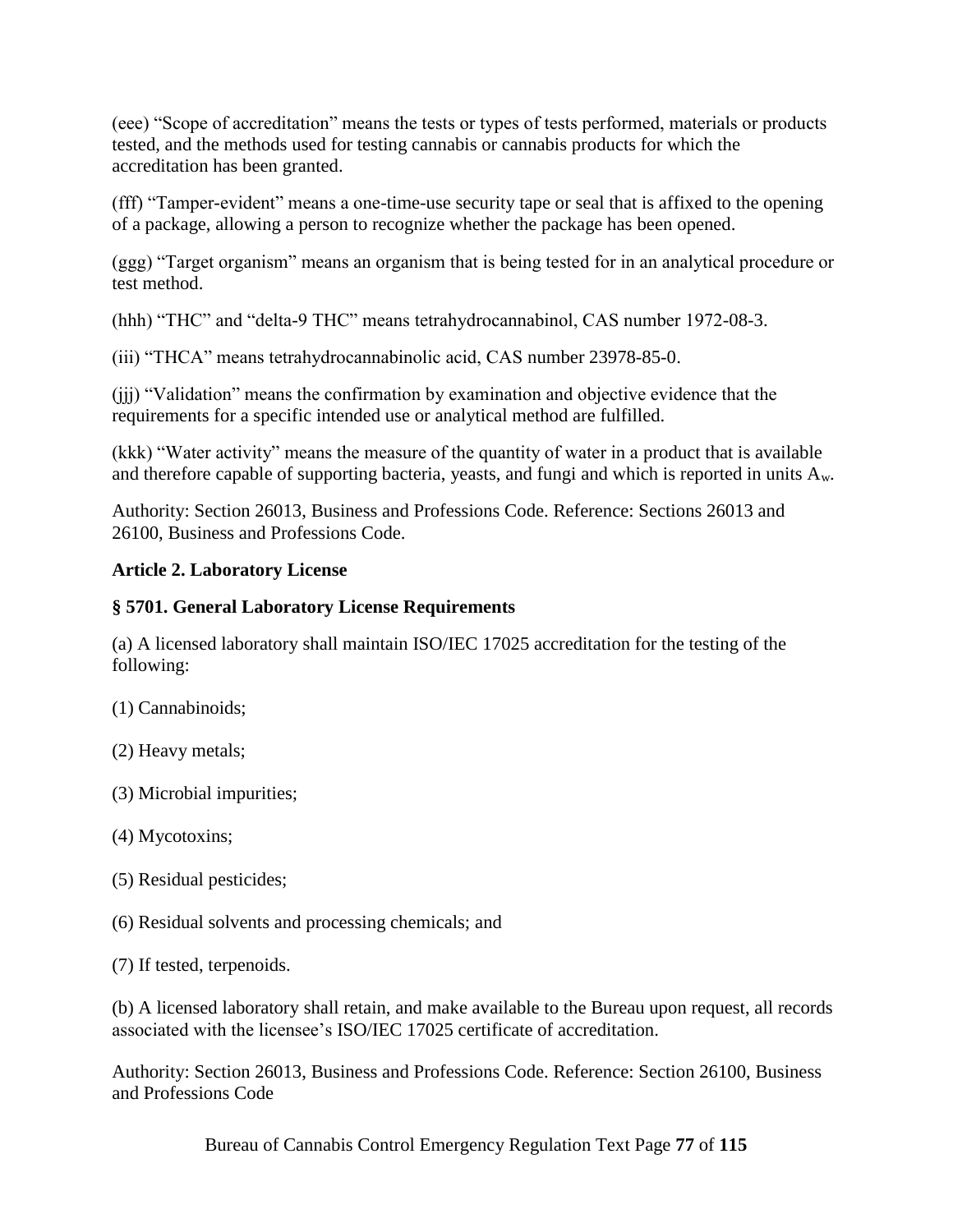### **§ 5702. Laboratory License Application**

In addition to the information required in section 5002 of this division, an application for a testing laboratory license includes the following:

(a) A valid certificate of accreditation, issued by an accreditation body, that attests to the laboratory's competence to perform testing of the following:

(1) Cannabinoids;

(2) Heavy metals;

- (3) Microbial impurities;
- (4) Mycotoxins;
- (5) Residual pesticides;
- (6) Residual solvents and processing chemicals; and
- (7) If tested, terpenoids.
- (b) Standard operating procedures for the following testing methods:
- (1) Cannabinoids;
- (2) Foreign material;
- (3) Heavy metals;
- (4) Microbial impurities;
- (5) Moisture content and water activity;
- (6) Mycotoxins;
- (7) Residual pesticides;
- (8) Residual solvents and processing chemicals;
- (9) If tested, terpenoids; and
- (10) If tested, homogeneity.
- (c) Standard operating procedures for the sampling of cannabis and cannabis products.

Authority: Section 26013, Business and Professions Code. Reference: Sections 26012, 26050, 26051.5, 26055, 26102 and 26104, Business and Professions Code.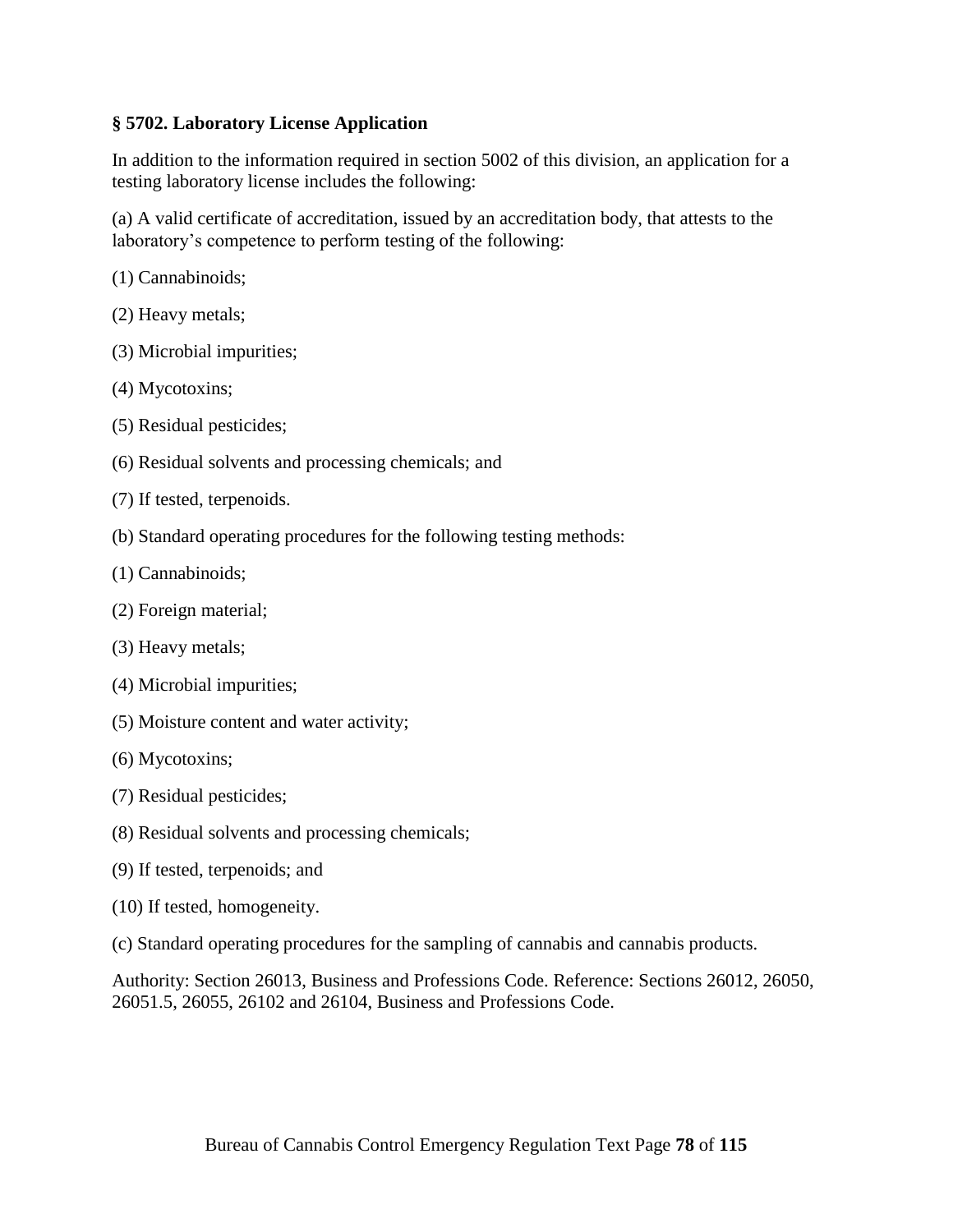## **§ 5703. Provisional Testing Laboratory License**

(a) A laboratory may apply for a provisional license prior to receiving ISO/IEC 17025 accreditation provided that the applicant meets all other licensure requirements for a testing laboratory and submits to the Bureau an application in compliance with section 5002 of this division and an attestation that the applicant has or intends to seek ISO/IEC 17025 accreditation for all testing methods required by this division.

(b) A provisional testing laboratory license shall be valid for 12 months. The annual license fee for a provisional license shall be determined pursuant to section 5014 of this division.

(c) To timely renew a provisional license, a completed license renewal form and the annual renewal license fee pursuant to section 5014 of this division shall be received by the Bureau from the licensee no earlier than 60 calendar days before the expiration of the license and no later than 5:00 p.m. Pacific Time on the last business day before the expiration of the license if the renewal form is submitted to the Bureau at its office(s), or no later than 11:59 p.m. on the last business day before the expiration of the license if the renewal form is submitted to the Bureau through its electronic licensing system. Failure to receive a notice for license renewal does not relieve a licensee of the obligation to renew a provisional license as required.

(d) In the event the license is not renewed prior to the expiration date, the licensee must not test any commercial cannabis goods until the license is renewed.

(e) A licensee may submit a license renewal form up to 30 days after the license expires. Any late renewal form will be subject to a late fee equal to 50 percent of the applicable licensing fees required by subsection (c) of this section.

(f) The license renewal form shall contain the following:

(1) The name of the licensee. For licensees who are individuals, the applicant shall provide both the first and last name of the individual. For licensees who are business entities, the licensee shall provide the legal business name of the applicant;

(2) The license number and expiration date;

(3) The licensee's address of record and premises address; and

(4) An attestation that all information provided to the Bureau in the original application under section 5002 of this division or subsequent notification under section 5023 of this division is accurate and current.

(g) The Bureau may renew a provisional license for an initial renewal period of 12 months.

(h) After one renewal, the Bureau may renew the provisional license for additional 12-month periods if the licensee has submitted an application for the ISO/IEC 17025 accreditation. In addition to the information required for a renewal form pursuant to subsection (f) of this section, any renewal request pursuant to this section shall also include an attestation that the licensee's application for each ISO/IEC 17025 is pending with the accrediting body, the name of the accrediting body, and the date the application was submitted to the accrediting body.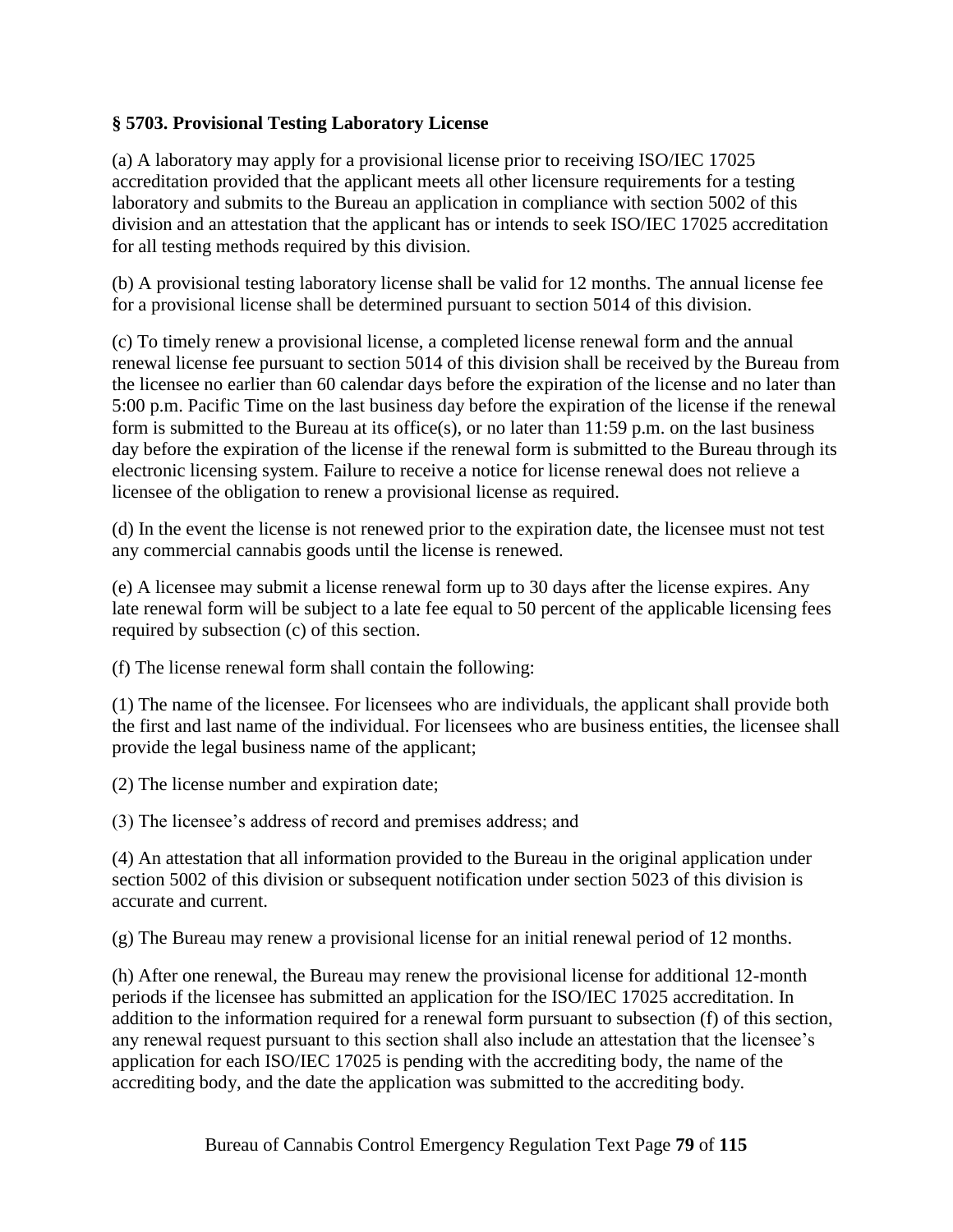(i) The licensee shall notify the Bureau if the application for each ISO/IEC 17025 accreditation is granted or denied within 5 business days of receiving the decision from the accrediting body. If the accrediting body grants or denies the licensee's application for any ISO/IEC 17025 accreditation before the expiration of the provisional license, the Bureau may terminate the provisional license at that time.

(j) The Bureau may revoke a provisional license at any time.

Authority: Section 26013, Business and Professions Code. Reference: Sections 26012 and 26050, Business and Professions Code.

# **Article 3. Sampling Cannabis and Cannabis Products**

# **§ 5704. Sampling Standard Operating Procedures**

(a) The laboratory shall develop and implement a sampling standard operating procedure (SOP) that describes the laboratory's method for obtaining representative samples of cannabis and cannabis product.

(b) The sampling SOP shall include the following information:

(1) A procedure for obtaining samples of each matrix type the laboratory samples, and

(2) A procedure for the collection of samples to perform homogeneity analysis of edible cannabis products.

(c) The sampling SOP shall specify that during sampling, the sampler shall, at minimum:

(1) Follow the laboratory's sampling SOP;

(2) Ensure that the sampling area is free of contaminants;

- (3) Sanitize sampling tools between each batch;
- (4) Use disposable gloves and change gloves between each batch;
- (5) Weigh samples to within 0.1 gram of accuracy using a calibrated balance;
- (6) Collect both a primary and a field duplicate sample from each batch;

(7) Place the sample in a container capable of preventing degradation or contamination and seal the sample container with tamper-evident material;

(8) Assign a unique sample identifier to both the primary and field duplicate samples;

(9) Record on the sample field log the conditions under which the sample is transported and stored;

- (10) Follow chain of custody protocols; and
- (11) Complete the sample field log.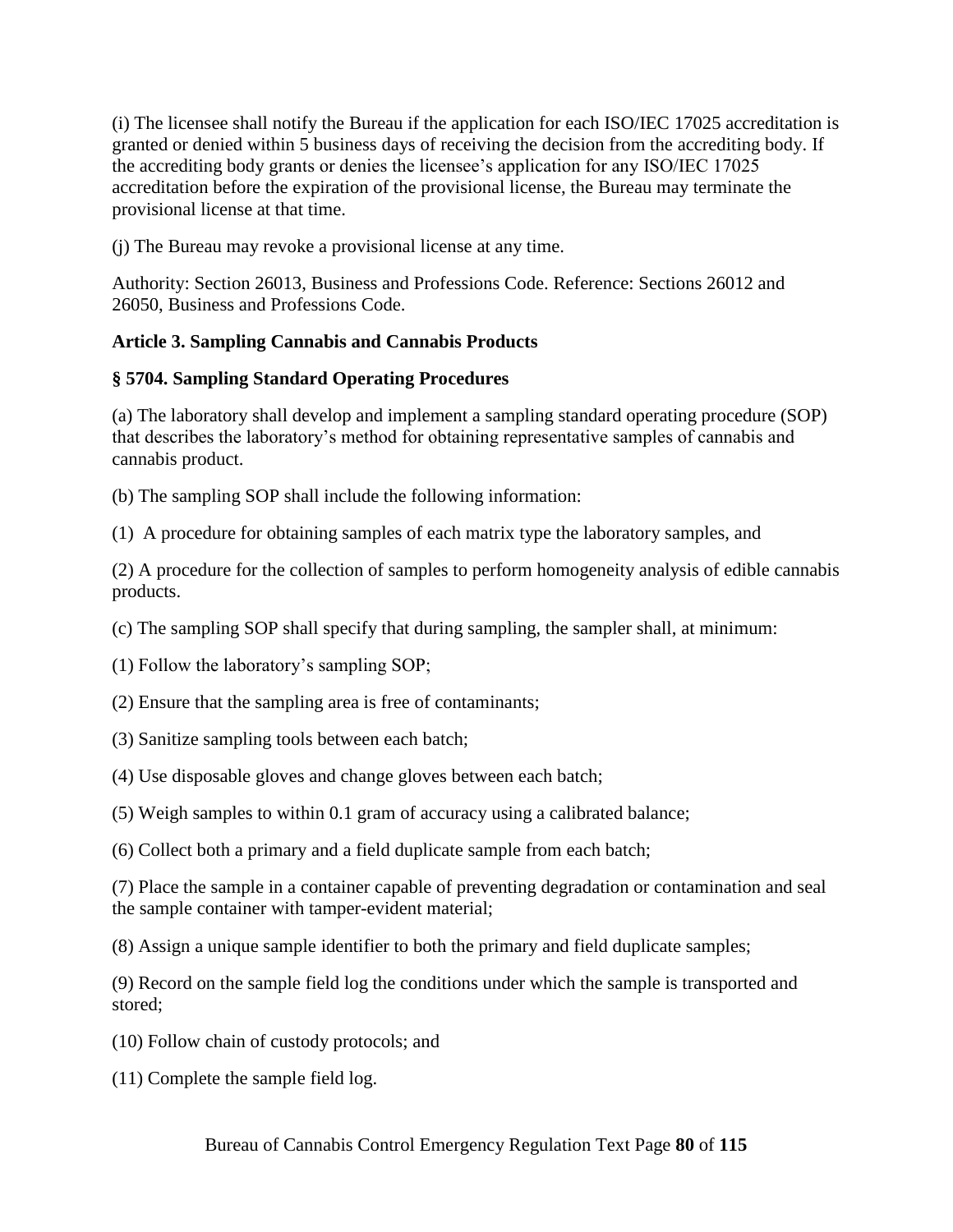(d) The supervisory or management laboratory employee shall review, approve, sign, and date the sampling SOP and each revision thereto.

(e) The laboratory shall retain a copy of the sampling SOP on the laboratory premises and ensure that the sampling SOP is accessible to the sampler during sampling.

Authority: Section 26013, Business and Professions Code. Reference: Sections 26100, 26102, 26104 and 26110, Business and Professions Code.

## **§ 5705. General Sampling Requirements**

(a) The laboratory that obtains samples from a distributor shall perform the required testing.

(b) The laboratory may obtain and analyze samples only from batches in final form as required by Business and Professions Code section 26100.

(c) The laboratory shall collect both a primary sample and a field duplicate sample from each batch. The primary sample and field duplicate sample shall be stored and analyzed separately.

(d) The laboratory shall ensure that the sample is transported and subsequently stored at the laboratory in a manner that prevents degradation, contamination, and tampering. If the cannabis or cannabis product specifies on the label how the product shall be stored, the laboratory shall store the sample as indicated on the label.

(e) The laboratory shall complete a chain of custody form and sample field log for each sample that the laboratory collects and analyzes.

Authority: Section 26013, Business and Professions Code. Reference: Sections 26100, 26104 and 26110, Business and Professions Code.

## **§ 5706. Sample Field Log**

The sampler shall use a sample field log to record the following information for each sampled batch:

- (a) Laboratory's name, address, and license number;
- (b) Sampler's name(s) and title(s);
- (c) Date and time sampling started and ended;
- (d) Distributor's name, address, and license number;
- (e) Cultivator's, manufacturer's, or microbusiness' name, address, and license number;
- (f) Batch number of the batch from which the sample was obtained;
- (g) Sample matrix;
- (h) Total batch size, by weight or unit count;
- (i) Total weight or unit count of the primary sample;

Bureau of Cannabis Control Emergency Regulation Text Page **81** of **115**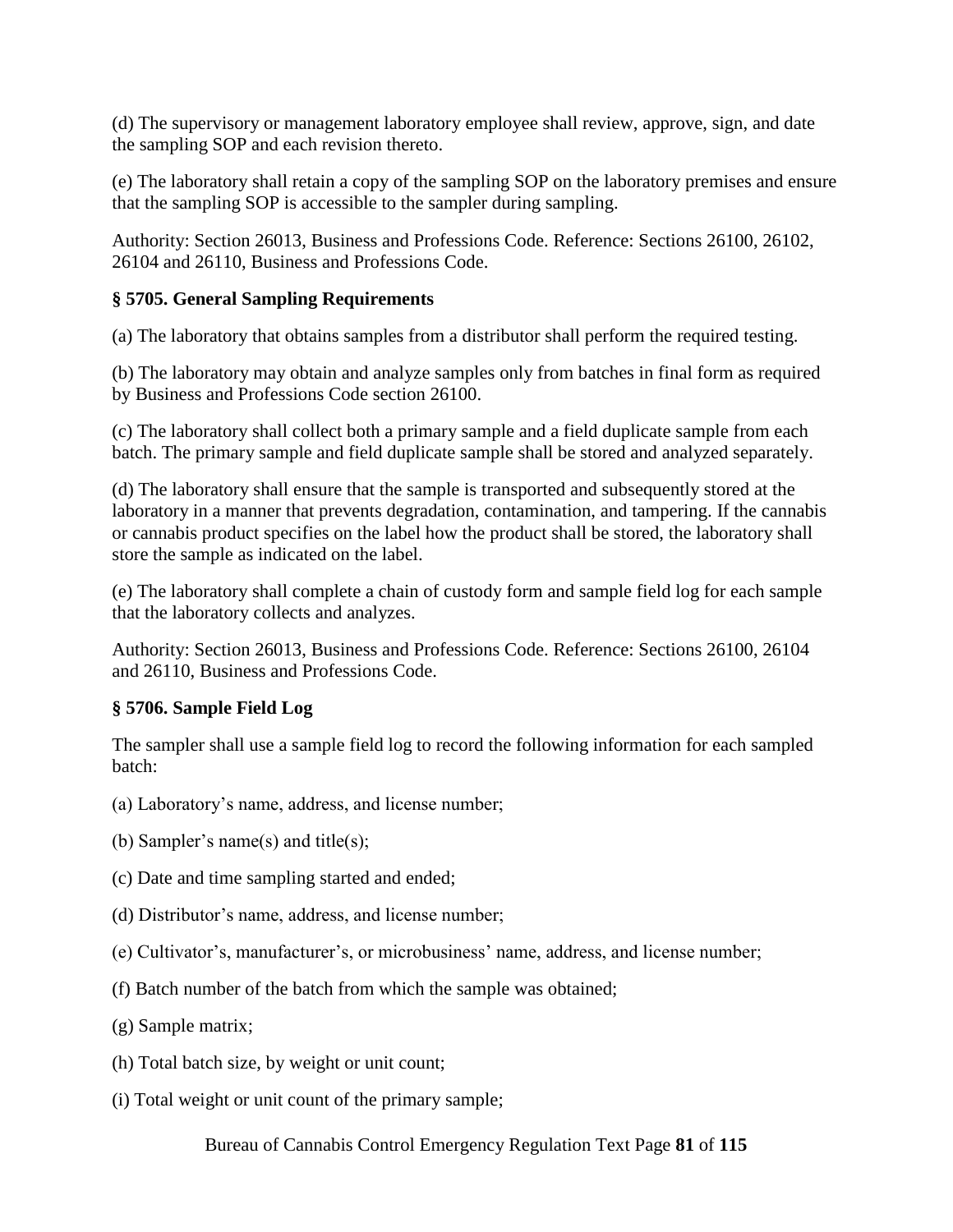(j) Total weight or unit count of the field duplicate sample;

(k) The unique sample identification number for each sample; and

(l) Sampling conditions or problems encountered during the sampling process, if any.

Authority: Section 26013, Business and Professions Code. Reference: Sections 26100, 26104 and 26110, Business and Professions Code.

# **§ 5707. Harvest Batch Sampling**

(a) The sampler shall obtain both a primary sample and a field duplicate sample from each prepacked or unpacked harvest batch. The primary sample and field duplicate sample must each weigh 0.35% of the total harvest batch weight. The sampler shall collect the field duplicate sample contemporaneous to, and in the same manner as, collection of the primary sample.

(b) A sampler may collect greater than 0.35% of a prepacked or unpacked harvest batch per primary sample and field duplicate sample if necessary to perform the required testing or to ensure that the samples obtained are representative.

(c) The prepacked or unpacked harvest batch from which a sample is obtained shall weigh no more than 50.0 pounds. Laboratory analyses of a sample collected from a harvest batch weighing more than 50.0 pounds shall be deemed invalid and the harvest batch from which the sample was obtained may not be released for retail sale.

(d) When the sampler obtains a primary sample and a field duplicate sample from an unpacked harvest batch, the sampler shall do all the following:

(1) Collect the number of increments per primary sample and field duplicate sample relative to the unpacked harvest batch size as listed in the following table;

(2) Obtain increments from random and varying locations of the unpacked harvest batch, both vertically and horizontally. To the extent practicable, the increments obtained from an unpacked harvest batch shall be of equal weight; and

(3) To the extent practicable, collect an equal number of increments from each container if the unpacked harvest batch is stored in multiple containers.

| <b>Unpacked Harvest Batch Size</b><br>(pounds) | <b>Number of Increments</b><br>(per sample) |
|------------------------------------------------|---------------------------------------------|
| $\leq 10.0$                                    |                                             |
| $10.1 - 20.0$                                  | 16                                          |
| $20.1 - 30.0$                                  | 23                                          |
| $30.1 - 40.0$                                  | 29                                          |
| $40.1 - 50.0$                                  | 34                                          |

Bureau of Cannabis Control Emergency Regulation Text Page **82** of **115**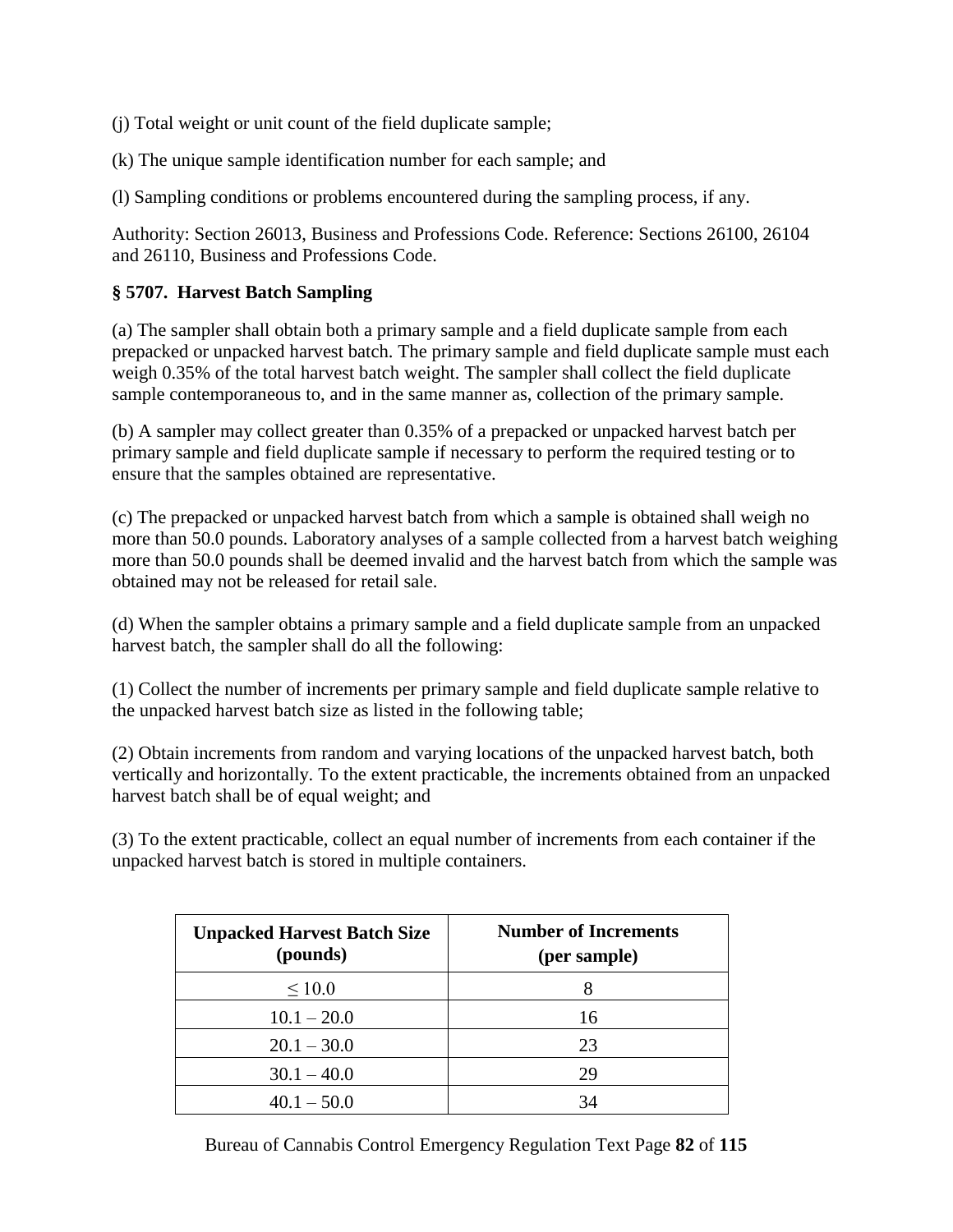## **§ 5708. Cannabis Product Batch Sampling**

(a) The sampler shall collect both a primary sample and a field duplicate sample from each cannabis product batch. The sampler shall collect the field duplicate sample contemporaneous to, and in the same manner as, collection of the primary sample.

(b) The sampler may collect a greater number of increments per primary sample and field duplicate sample if necessary to perform the required testing or to ensure that the samples obtained are representative.

(c) The cannabis product batch from which a primary sample and a field duplicate sample are obtained shall contain no more than 150,000 units. Laboratory analyses of a sample collected from a cannabis product batch containing more than 150,000 units shall be deemed invalid and the cannabis product batch from which the primary sample and a field duplicate sample were obtained may not be released for retail sale.

(d) The sampler shall obtain a primary sample and a field duplicate sample of cannabis product by collecting, at minimum, the number of increments per sample relative to the cannabis product batch size as listed in the following table. Each increment consists of 1 packaged unit.

| Cannabis Product Batch Size<br>(units) | Number of Increments<br>(per sample) |
|----------------------------------------|--------------------------------------|
| $\leq 50$                              | 2                                    |
| $51 - 150$                             | 3                                    |
| $151 - 500$                            | $\overline{\phantom{0}}$             |
| $501 - 1,200$                          | 8                                    |
| $1,201 - 3,200$                        | 13                                   |
| $3,201 - 10,000$                       | 20                                   |
| $10,001 - 35,000$                      | 32                                   |
| $35,001 - 150,000$                     | 50                                   |

Authority: Section 26013, Business and Professions Code. Reference: Sections 26100, 26104 and 26110, Business and Professions Code.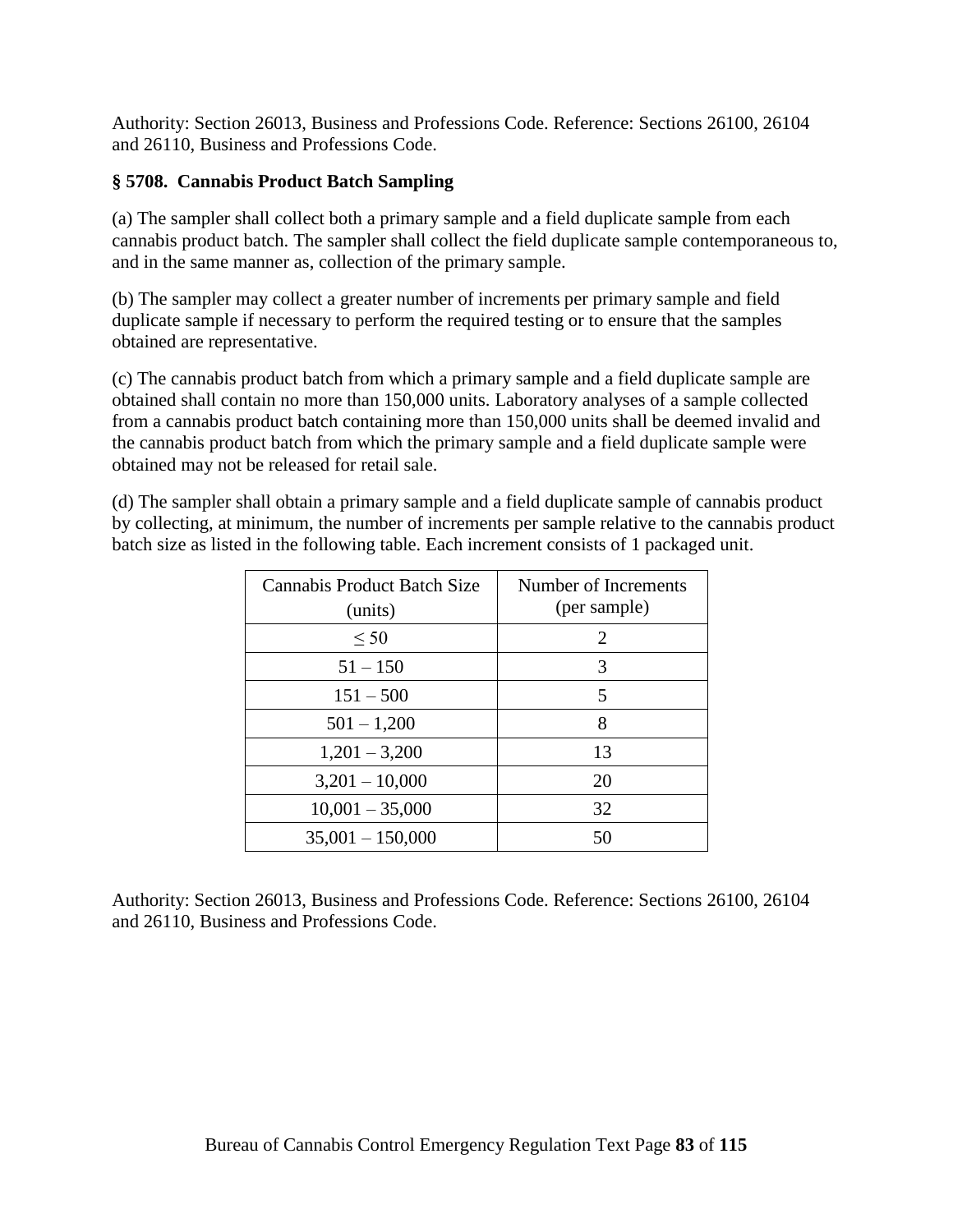## **§ 5709. Chain of Custody (COC) Protocol**

(a) The laboratory shall develop and implement a COC protocol to ensure accurate documentation of the transport, handling, storage, and destruction of samples.

(b) The COC protocol shall require the use of a COC form that contains, at minimum, the following information:

(1) Laboratory's name, physical address, and license number;

(2) Distributor's name, physical address, and license number;

(3) Unique sample identifier;

(4) Date and time of the sample collection;

(5) Printed and signed name(s) of the distributor(s);

(6) Printed and signed name(s) of the sampler(s); and

(7) Printed and signed name(s) of the testing laboratory employee who received the sample.

(c) Each time the sample changes custody between licensees, is transported, or is destroyed, the date, time, and the names and signatures of persons involved in these activities shall be recorded on the COC form.

Authority: Section 26013, Business and Professions Code. Reference: Sections 26100, 26104 and 26110, Business and Professions Code.

# **§ 5710. Laboratory Receipt of Samples Obtained from a Distributor**

(a) The laboratory may accept and analyze a sample from a distributor for the required testing under section 5714 of this division only if there is an accompanying COC form for the sample.

(b) The laboratory shall not analyze a sample obtained from a distributor, and the batch from which the sample was obtained may not be released for retail sale, if the any of the following occur:

(1) The sample is received at the laboratory without the requisite COC form;

(2) The tamper-evident material is broken prior to the sample being received at the laboratory; or

(3) There is evidence of sample commingling, contamination, degradation, or a related occurrence rendering the sample unusable for analytical testing when the sample is received at the laboratory.

Authority: Section 26013, Business and Professions Code. Reference: Sections 26100, 26104 and 26110, Business and Professions Code.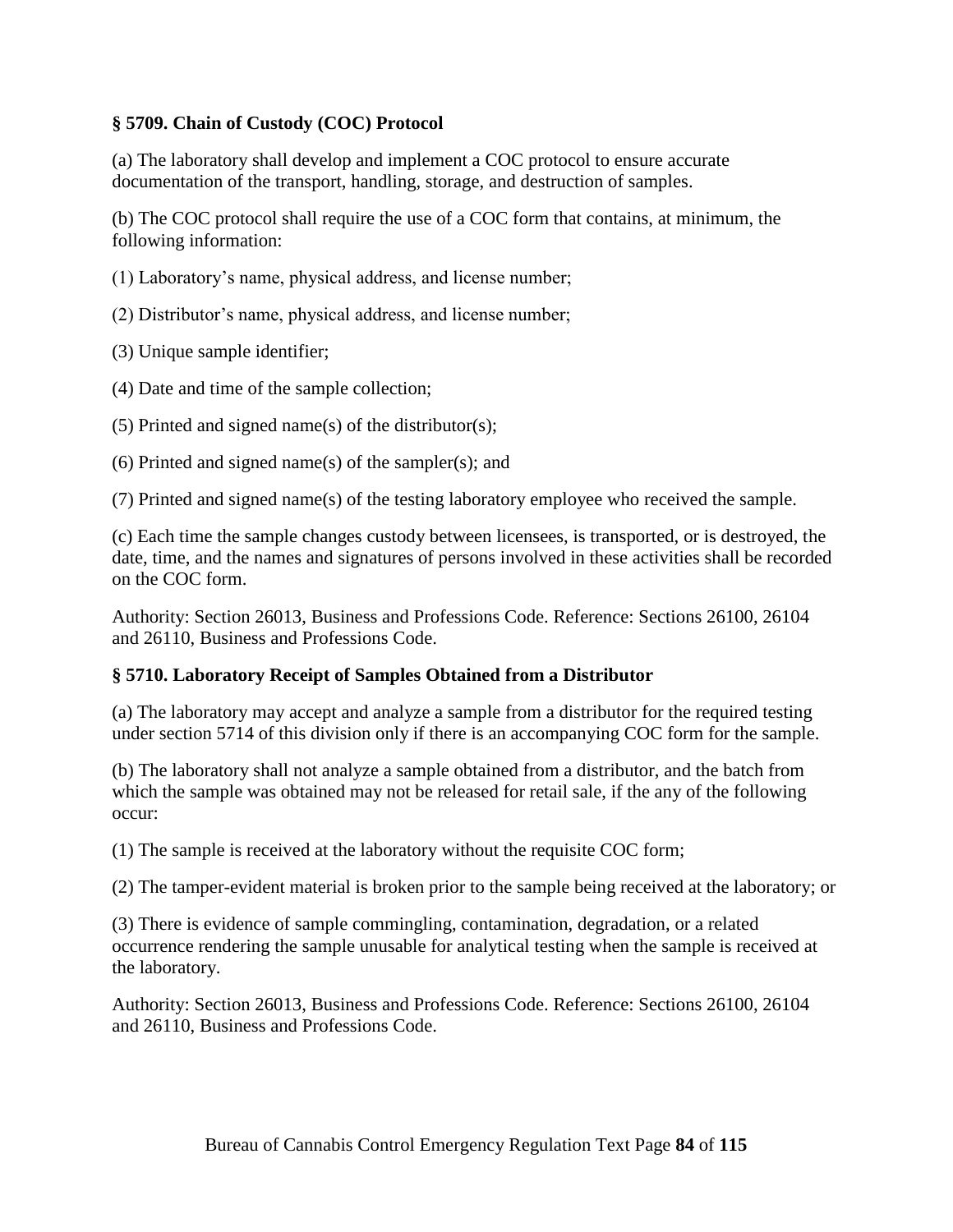## **Article 4. Standard Operating Procedures**

## **§ 5711. Laboratory Analyses Standard Operating Procedures**

(a) The laboratory shall develop, implement, and maintain written standard operating procedures (SOP) for the following laboratory processes:

- (1) Sample preparation. Sample preparation SOP(s) shall address the following:
- (A) Sample homogenization;
- (B) Handling and storage;
- (C) Preservation; and
- (D) Hold time.
- (2) Test methods. Each test method SOP shall address the following:
- (A) Test method name;
- (B) Applicable analytes and matrices;
- (C) Method sensitivity;
- (D) Potential interferences with the analysis, if any;
- (E) Analytical instruments used for testing;
- (F) Types, frequency, and acceptance criteria for quality control samples;
- (G) Types, frequency, and acceptance criteria for calibration standards;
- (H) Procedure for analyzing analytical batch samples;
- (I) Calculation of results, if any; and

(J) Reagent, solution, standards, and reference material preparation, if any.

(b) The supervisory or management laboratory employee shall review, approve, sign, and date each SOP and each revision thereto.

(c) The laboratory shall keep each SOP at the laboratory premises and ensure that each SOP is accessible to laboratory employees during operating hours.

(d) The laboratory shall make each SOP available for inspection by the Bureau upon request, as well as any other SOPs associated with the licensee's ISO/IEC 17025 certificate of accreditation.

Authority: Section 26013, Business and Professions Code. Reference: Sections 26100, 26102, 26104 and 26110, Business and Professions Code.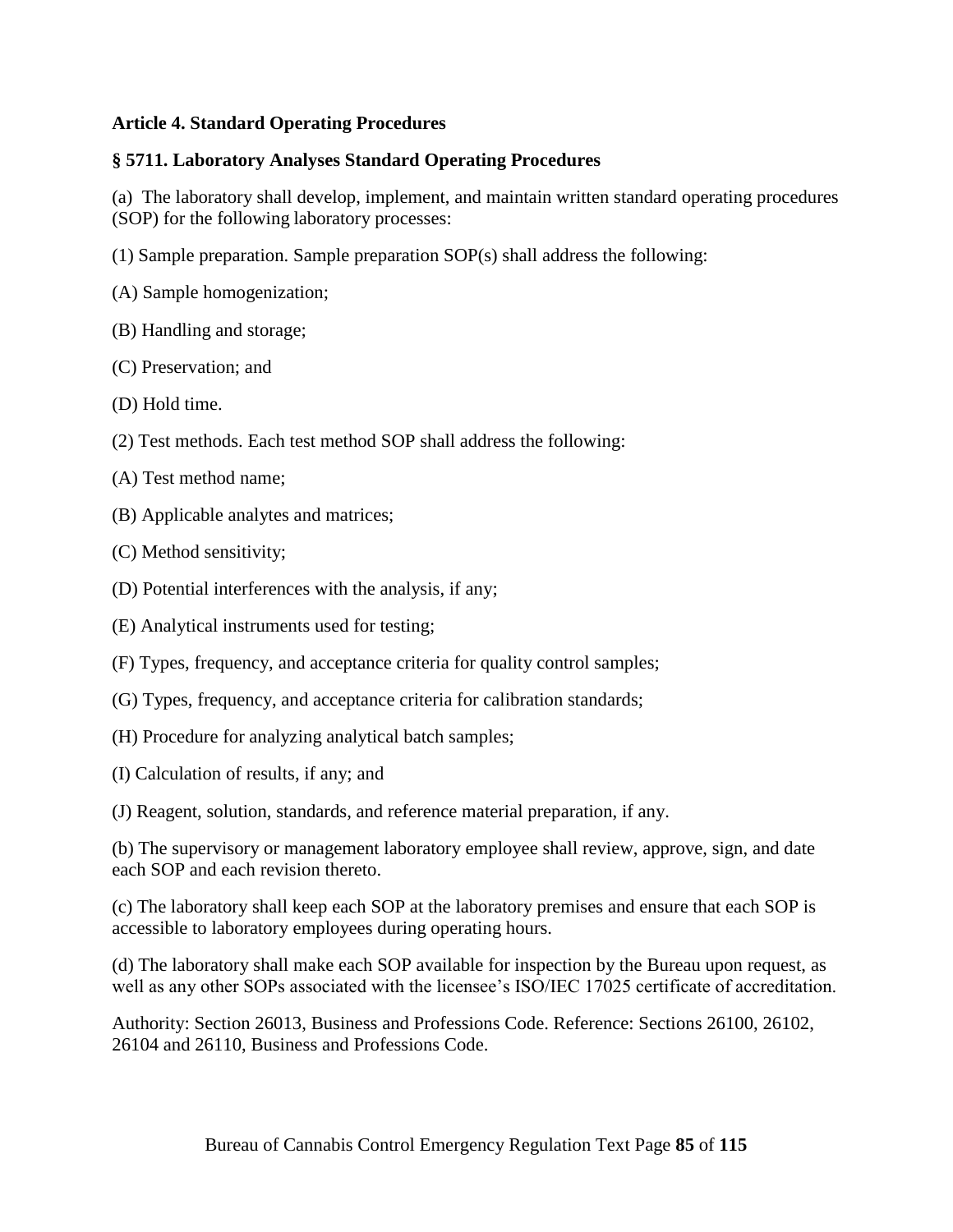## **§ 5712. Test Methods**

(a) The laboratory shall develop, implement, and validate test methods for the analyses of samples as required under this division.

(b) To the extent practicable, the laboratory test methods shall comport with the following guidelines:

(1) US Food and Drug Administration's *Bacterial Analytical Manual*, 2016;

(2) AOAC International's *Official Methods of Analysis for Contaminant Testing of AOAC International*, 20th Edition, 2016; and

(3) United States Pharmacopeia and the National Formulary's *Methods of Analysis for Contaminant Testin*g, 2016.

Authority: Section 26013, Business and Professions Code. Reference: Sections 26100, 26104 and 26110, Business and Professions Code.

## **§ 5713. Validation of Test Methods**

(a) The laboratory may use a nonstandard, amplified, or modified test method or a method that is designed or developed by the laboratory to validate the methods for analyses of samples.

(b) The laboratory shall follow the guidelines set forth in the US Food and Drug Administration's *Guidelines for the Validation of Methods for the Detection of Microbial Pathogens in Foods and Feeds*, 2nd Edition, 2015, incorporated herein by reference, to validate test methods for the microbial analysis.

(1) The laboratory shall include and address the criteria listed in the following table when validating test methods for microbial analyses of samples.

| <b>Criteria</b>                                           | Requirement                    |
|-----------------------------------------------------------|--------------------------------|
| Number of target organisms; inclusivity                   |                                |
| Number of non-target organisms; exclusivity               |                                |
| Number of analyte levels per matrix: Qualitative methods  | 3 levels: high and low         |
|                                                           | inoculum levels and 1          |
|                                                           | uninoculated level             |
| Number of analyte levels per matrix: Quantitative methods | 4 levels: low, medium and      |
|                                                           | high inoculum levels and 1     |
|                                                           | uninoculated level             |
| Replicates per food at each level tested                  | 2 or more replicates per level |

(c) The laboratory shall follow the guidelines set forth in the US Food and Drug Administration's *Guidelines for the Validation of Chemical Methods for the FDA FVM Program*, 2nd Edition, 2015, incorporated herein by reference, to validate test methods for chemical analysis of samples.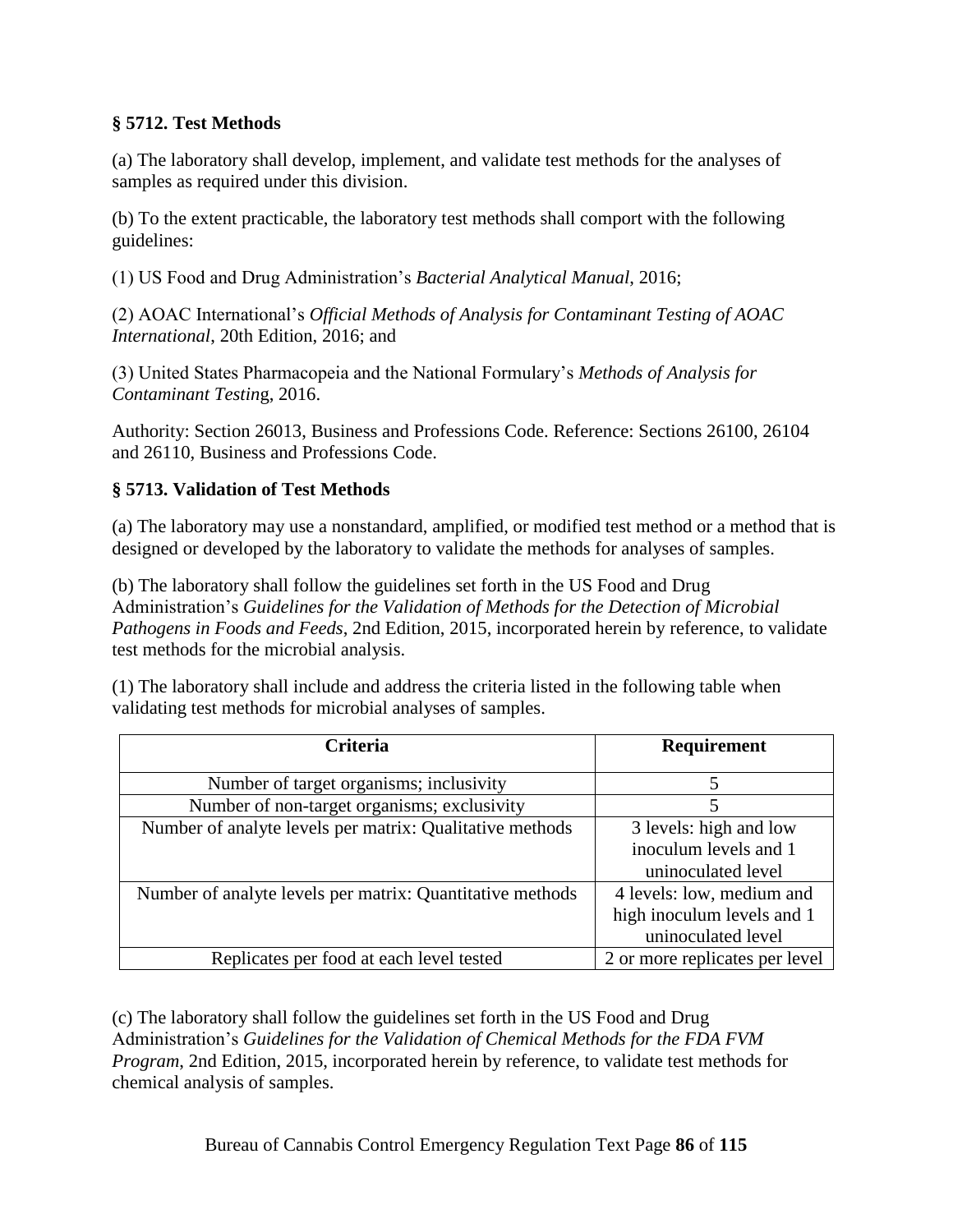(1) The laboratory shall include and address the following criteria to validate test methods for chemical analyses of samples:

(A) Accuracy;

- (B) Precision;
- (C) Linearity and range;
- (D) Calibration standard;
- (E) Sensitivity and selectivity;
- (F) Limit of detection and limit of quantitation;
- (G) Recovery;
- (H) Reproducibility; and
- (I) Robustness.

(d) If available, the laboratory shall use cannabis reference materials or certified reference materials to validate test methods.

Authority: Section 26013, Business and Professions Code. Reference: Sections 26100, 26104 and 26110, Business and Professions Code.

#### **Article 5. Laboratory Testing and Reporting**

#### **§ 5714. Required Testing**

- (a) The laboratory shall test each sample for the following:
- (1) Cannabinoids;
- (2) Foreign material;
- (3) Heavy metals;
- (4) Microbial impurities;
- (5) Mycotoxins;
- (6) Moisture content and water activity;
- (7) Residual pesticides;
- (8) Residual solvents and processing chemicals;
- (9) If applicable, terpenoids; and
- (10) If applicable, homogeneity.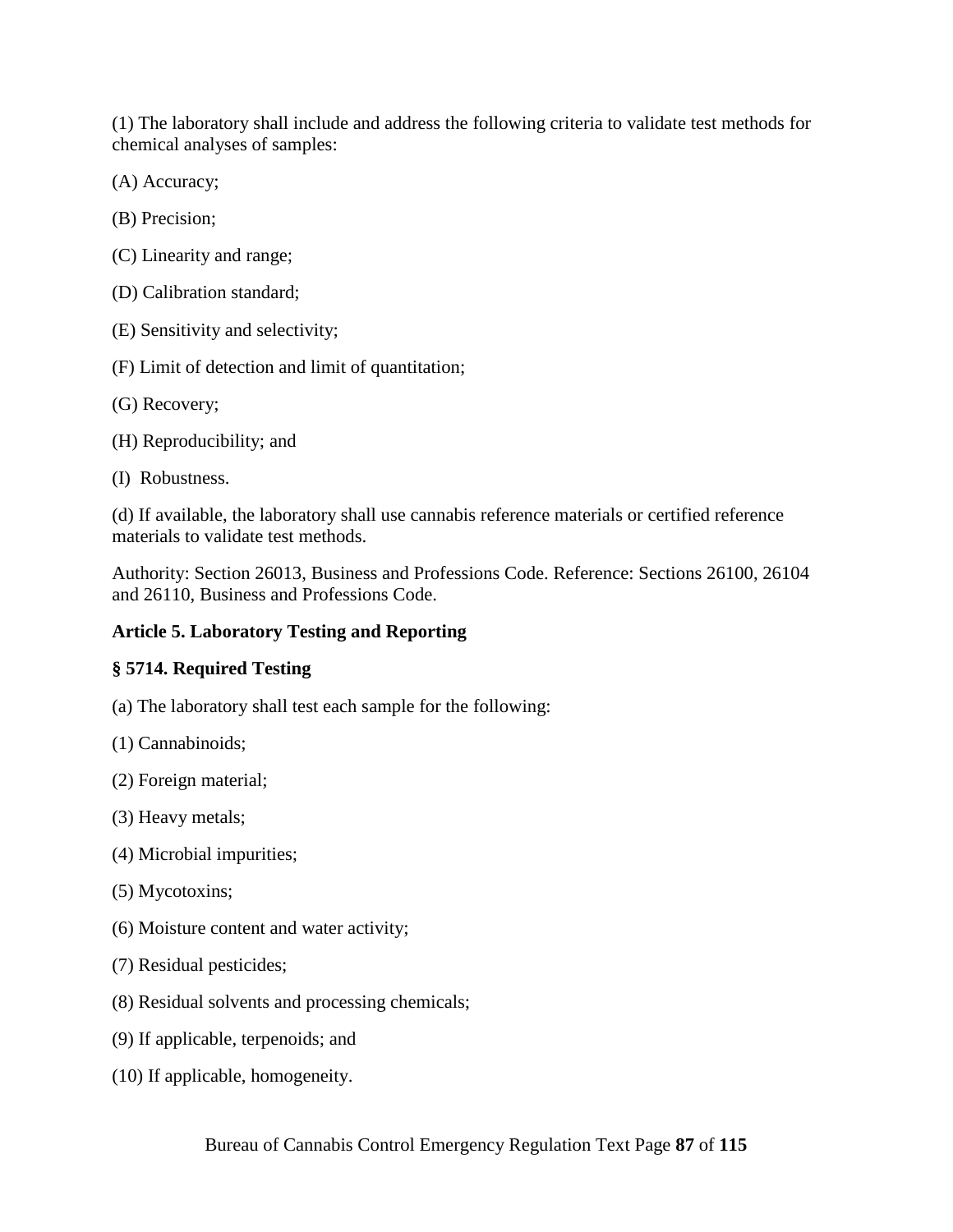(b) The laboratory shall report the results of each analysis performed by the laboratory on the certificate of analysis.

Authority: Section 26013, Business and Professions Code. Reference: Sections 26100, 26104 and 26110, Business and Professions Code.

# **§ 5715. Phase-In of Required Laboratory Testing**

(a) Cannabis and cannabis products shall not be sold or transferred to a retailer, or released for retail sale, unless a representative sample of the cannabis or cannabis product has undergone and passed all testing as required by this section.

(b) All cannabis harvested on or after January 1, 2018, and all cannabis products manufactured on or after January 1, 2018, shall be tested for the following analytes, if applicable:

(1) Cannabinoids as required in section 5724 of this division;

(2) Moisture content as required in section 5717 of this division;

(3) Category II Residual Solvents and Processing Chemicals as required in section 5718 of this division;

(4) Category I Residual Pesticides as required in section 5719 of this division;

(5) Microbial Impurities as required in section 5720 of this division; and

(6) Homogeneity as required in section 5716 of this division.

(c) In addition to the requirements of subsection (b) of this section, all cannabis harvested on or after July 1, 2018, and all cannabis products manufactured on or after July 1, 2018, shall be tested for the following analytes, if applicable:

(1) Category I Residual Solvents and Processing Chemicals as required in section 5718 of this division;

(2) Category II Residual Pesticides as required in section 5719 of this division; and

(3) Foreign Material as required in section 5722 of this division.

(d) In addition to the requirements in subsections (b) and (c) of this section, all cannabis harvested on or after December 31, 2018, and all cannabis products manufactured on or after December 31, 2018, shall be tested for the following analytes, if applicable:

(1) Terpenoids as required in section 5725 of this division;

(2) Mycotoxins as required in section 5721 of this division;

- (3) Heavy Metals as required in section 5723 of this division; and
- (4) Water Activity as required in section 5717 of this division.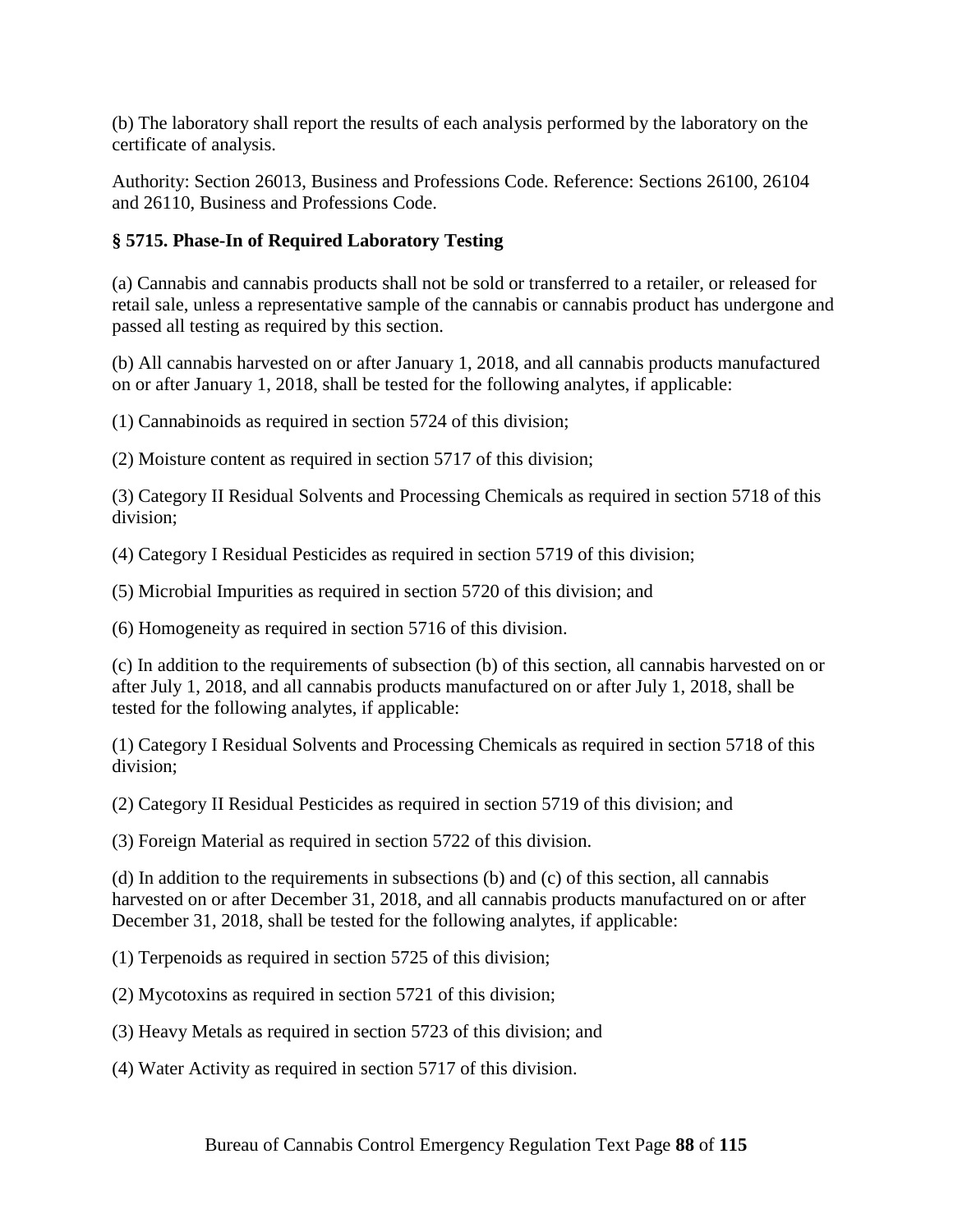(e) Licensees may have a sample of cannabis or cannabis products tested for analytes that are not yet required to be tested. However, if the sample fails any additional test(s) not required pursuant to this section on the date of testing, the batch from which the sample was collected fails testing and shall not be released for retail sale.

Authority: Section 26013, Business and Professions Code. Reference: Sections 26100 and 26104, Business and Professions Code.

# **§ 5716. Homogeneity Testing of Edible Cannabis Products**

(a) The laboratory shall analyze a sample of edible cannabis product that contains more than one serving per unit to determine whether the edible cannabis product is of homogeneous THC content.

(b) The laboratory shall perform homogeneity testing when the first batch of edible cannabis product is tested before entering the retail market. Once the initial batch of the product passes homogeneity testing, and provided that the process for manufacturing and the composition of the edible cannabis product remains the same, a batch of edible cannabis product shall be tested for homogeneity every 6 months thereafter.

(c) A sample of edible cannabis product shall be deemed to have passed homogeneity testing if the relative standard deviation of THC concentration between the samples collected does not exceed plus or minus 10%.

(d) If a sample fails homogeneity testing, or the laboratory fails to perform homogeneity testing as required by this section, the batch from which the sample was collected fails homogeneity testing and may not be released for retail sale.

(e) If a sample passes homogeneity testing, the laboratory shall perform all other analyses required under this chapter.

Authority: Section 26013, Business and Professions Code. Reference: Sections 26100, 26104 and 26110, Business and Professions Code.

## **§ 5717. Moisture Content and Water Activity Testing**

(a) The laboratory shall analyze a sample of cannabis to determine the level of water activity and the percentage of moisture content.

(b) A cannabis sample shall be deemed to have passed water activity testing if the water activity does not exceed  $0.65 \text{ A}_{w}$ . The laboratory shall report the result of the water activity test on the certificate of analysis (COA) and indicate "pass" or "fail" on the COA.

(c) A cannabis sample shall be deemed to have passed moisture content testing if the moisture content does not exceed 13.0%. The laboratory shall report the result of the moisture content test in percentage on the COA and indicate "pass" or "fail" on the COA.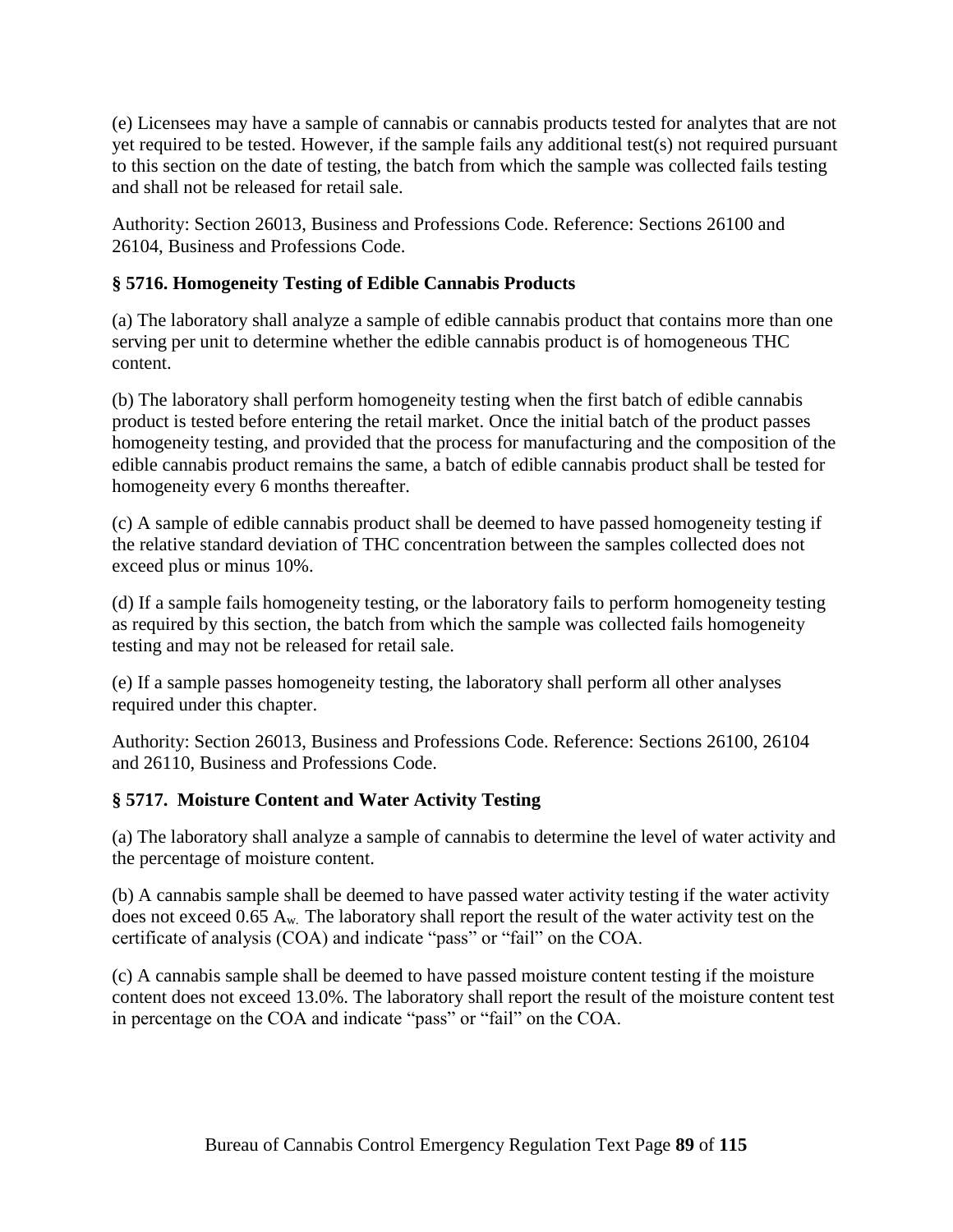(d) The laboratory shall analyze edible cannabis products to determine the level of water activity. A solid or semi-solid edible cannabis product shall be deemed to have passed water activity testing if the water activity does not exceed  $0.85 A<sub>w</sub>$ . The laboratory shall report the result of the water activity test on the COA and indicate "pass" or "fail" on the COA.

(e) If a sample fails moisture content testing, the batch from which the sample was collected fails moisture content testing and shall not be released for retail sale.

(f) If a sample fails water activity testing, the batch from which the sample was collected fails water activity testing and shall not be released for retail sale.

Authority: Section 26013, Business and Professions Code. Reference: Sections 26100, 26104 and 26110, Business and Professions Code.

# **§ 5718. Residual Solvents and Processing Chemicals Testing**

(a) The laboratory shall analyze a sample of cannabis product to determine whether residual solvents or processing chemicals are present.

(b) The laboratory shall report the result of the residual solvents and processing chemicals testing in unit micrograms per gram  $(\mu g/g)$  on the COA and indicate "pass" or "fail" on the COA.

(c) A sample shall be deemed to have passed the residual solvents and processing chemicals testing if both of the following conditions are met:

(1) The presence of any residual solvent or processing chemical listed in the following tables in Category I is not detected, and

(2) The presence of any residual solvent or processing chemical listed in the following tables in Category II does not exceed the indicated action levels.

| <b>Category I</b><br><b>Residual Solvent or</b><br><b>Processing Chemical</b> | CAS No.        |
|-------------------------------------------------------------------------------|----------------|
| 1,2-Dichloroethane                                                            | $107 - 06 - 2$ |
| Benzene                                                                       | 71-43-2        |
| Chloroform                                                                    | $67 - 66 - 3$  |
| Ethylene oxide                                                                | $75 - 21 - 8$  |
| Methylene chloride                                                            | 62-73-7        |
| Trichloroethylene                                                             | $79-01-6$      |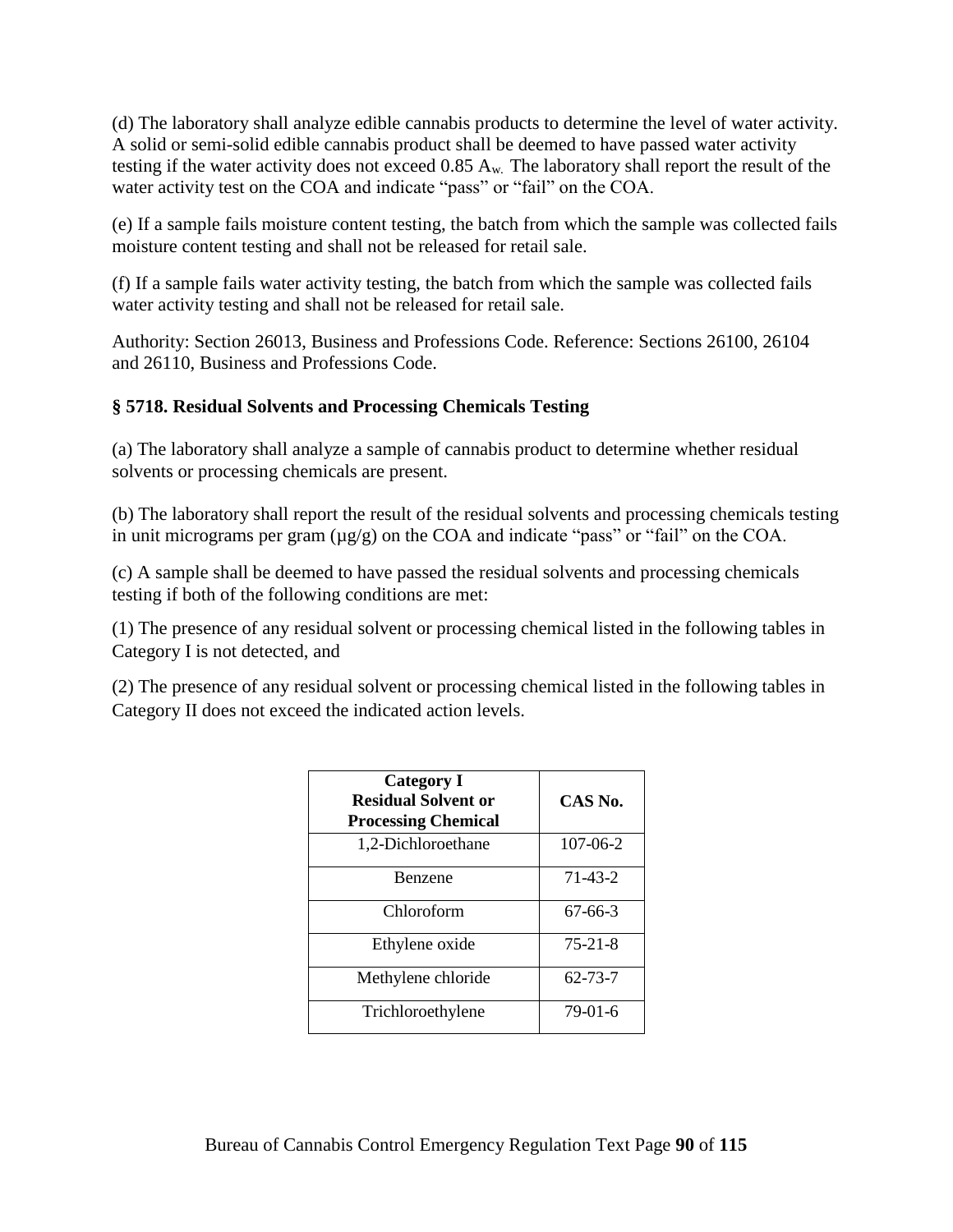| <b>Category II</b>                                       |                |                                                           | Action Level (µg/g)                                   |
|----------------------------------------------------------|----------------|-----------------------------------------------------------|-------------------------------------------------------|
| <b>Residual Solvent or</b><br><b>Processing Chemical</b> | CAS No.        | <b>Inhalable Cannabis and</b><br><b>Cannabis Products</b> | <b>Other Cannabis and</b><br><b>Cannabis Products</b> |
| Acetone                                                  | $67 - 64 - 1$  | 3100                                                      | 5000                                                  |
| Acetonitrile                                             | $75-05-8$      | 6                                                         | 410                                                   |
| <b>Butane</b>                                            | 106-97-8       | 5000                                                      | 5000                                                  |
| Ethanol                                                  | $64-17-5$      | 5000                                                      | 5000                                                  |
| Ethyl acetate                                            | 141-78-6       | 5000                                                      | 5000                                                  |
| Ethyl ether                                              | $60-29-7$      | 5000                                                      | 5000                                                  |
| Heptane                                                  | 142-82-5       | 5000                                                      | 5000                                                  |
| Hexane                                                   | 110-54-3       | 70                                                        | 290                                                   |
| Isopropyl alcohol                                        | $67 - 63 - 0$  | 320                                                       | 5000                                                  |
| Methanol                                                 | $67-56-1$      | 400                                                       | 3000                                                  |
| Pentane                                                  | $109 - 66 - 0$ | 5000                                                      | 5000                                                  |
| Propane                                                  | 74-98-6        | 5000                                                      | 5000                                                  |
| Toluene                                                  | 108-88-3       | 30                                                        | 890                                                   |
| Total xylenes (ortho-,<br>meta-, para-)                  | 1330-20-7      | 10                                                        | 2170                                                  |

(d) If a sample fails residual solvents and processing chemicals testing, the batch from which the sample was collected fails residual solvents and processing chemicals testing and shall not be released for retail sale.

Authority: Section 26013, Business and Professions Code. Reference: Sections 26100, 26104 and 26110, Business and Professions Code.

## **§ 5719. Residual Pesticides Testing**

(a) The laboratory shall analyze a sample of cannabis or cannabis product to determine whether residual pesticides are present.

(b) The laboratory shall report the result of the residual pesticides testing in unit micrograms per gram (µg/g) on the COA and indicate "pass" or "fail" on the COA.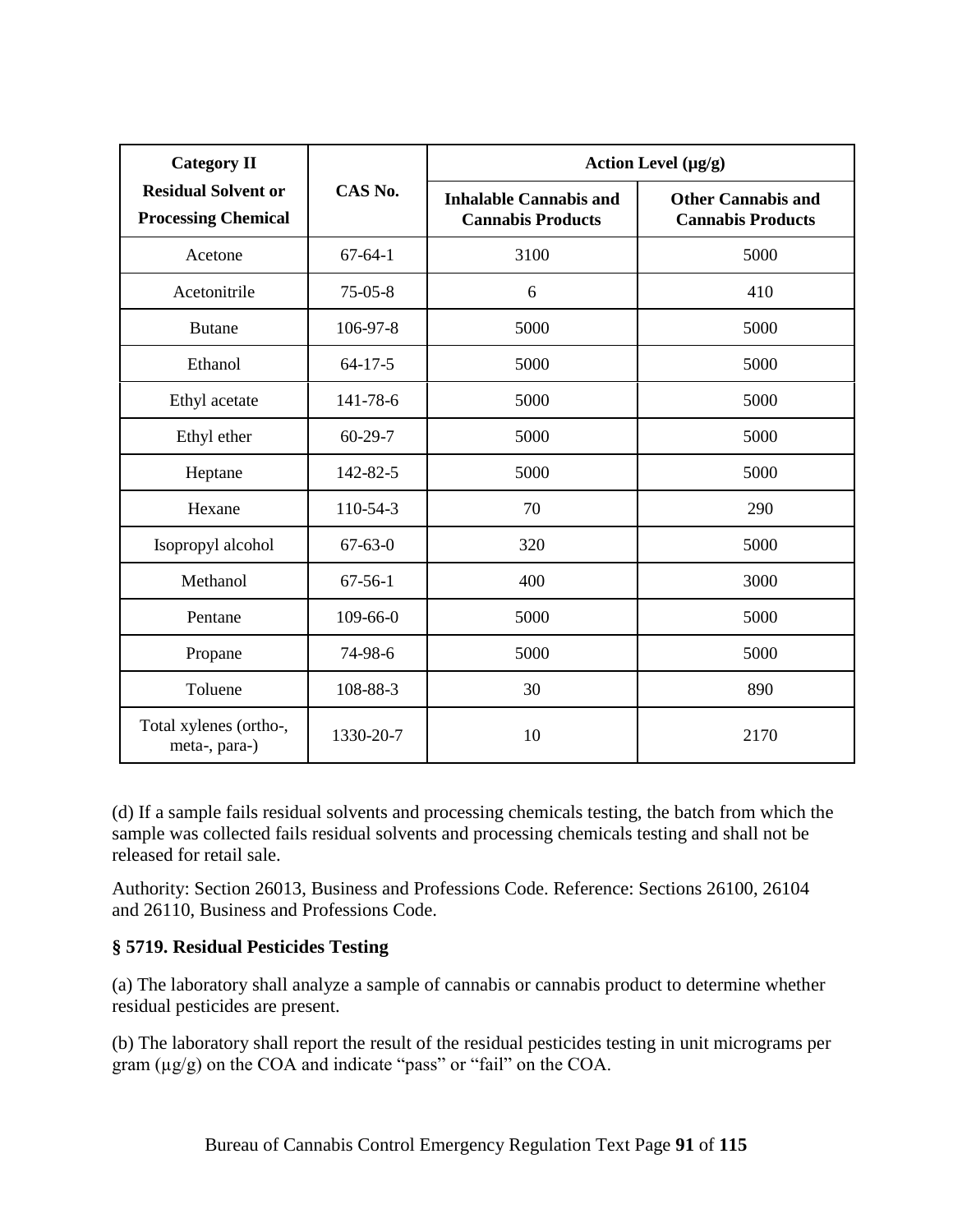(c) A sample shall be deemed to have passed the residual pesticides testing if both of the following conditions are met:

(1) The presence of any residual pesticide listed in the following tables in Category I are not detected, and

(2) The presence of any residual pesticide listed in the following tables in Category II does not exceed the indicated action levels.

| <b>Category I</b><br><b>Residual Pesticide</b> | CAS No.       |
|------------------------------------------------|---------------|
| Aldicarb                                       | 116-06-3      |
| Carbofuran                                     | 1563-66-2     |
| Chlordane                                      | 57-74-9       |
| Chlorfenapyr                                   | 122453-73-0   |
| Chlorpyrifos                                   | 2921-88-2     |
| Coumaphos                                      | $56 - 72 - 4$ |
| Daminozide                                     | 1596-84-5     |
| <b>DDVP</b> (Dichlorvos)                       | $62 - 73 - 7$ |
| Dimethoate                                     | $60 - 51 - 5$ |
| Ethoprop(hos)                                  | 131947-48-4   |
| Etofenprox                                     | 80844-07-1    |
| Fenoxycarb                                     | 72490-01-8    |
| Fipronil                                       | 120068-37-3   |
| Imazalil                                       | 35554-44-0    |
| Methiocarb                                     | 2032-65-7     |
| Methyl parathion                               | 298-00-0      |
| Mevinphos                                      | 7786-34-7     |
| Paclobutrazol                                  | 76738-62-0    |
| Propoxur                                       | 114-26-1      |
| Spiroxamine                                    | 118134-30-8   |
| Thiacloprid                                    | 111988-49-9   |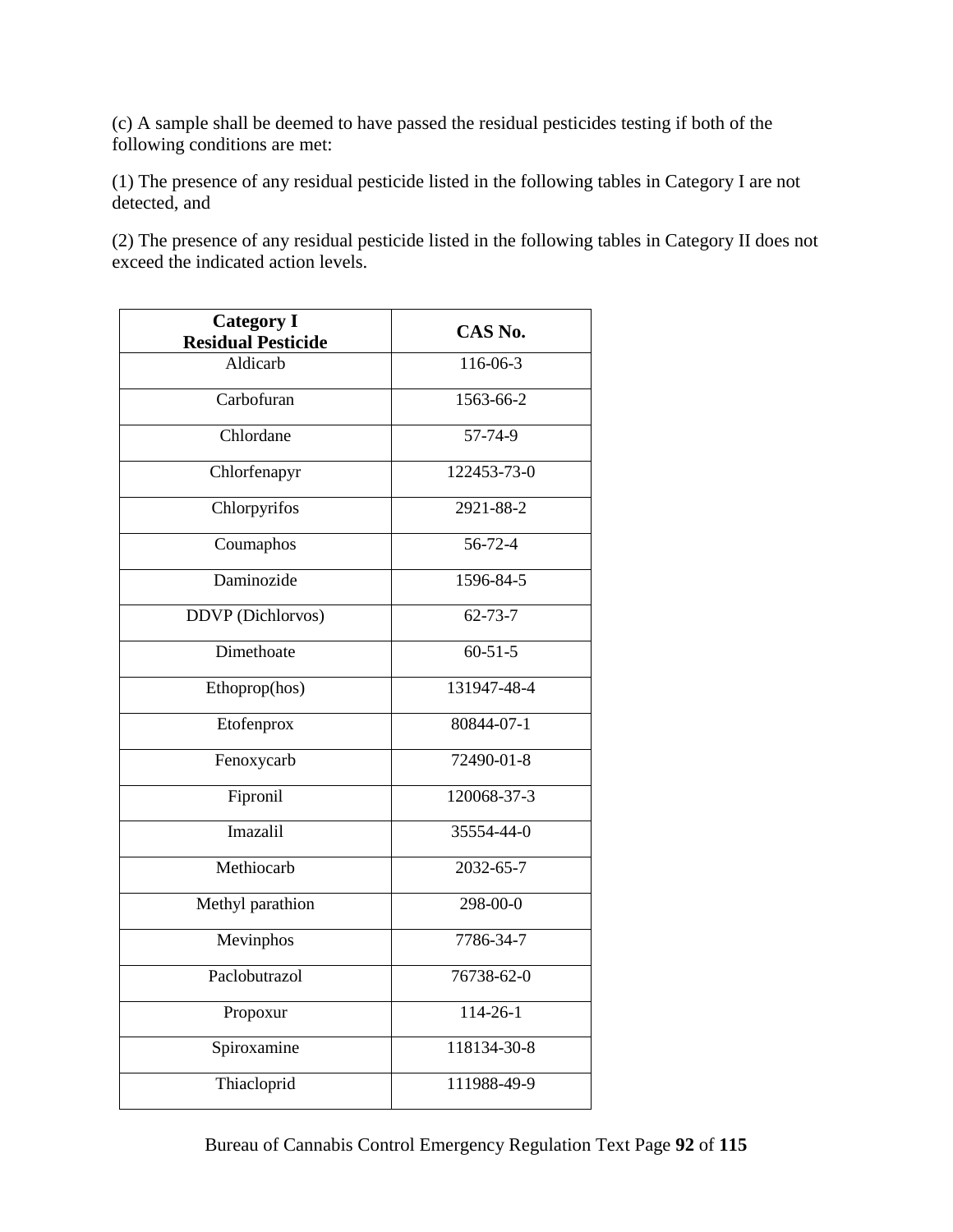|                                                 | Action Level (µg/g) |                                                           |                                                       |
|-------------------------------------------------|---------------------|-----------------------------------------------------------|-------------------------------------------------------|
| <b>Category II</b><br><b>Residual Pesticide</b> | CAS No.             | <b>Inhalable Cannabis and</b><br><b>Cannabis Products</b> | <b>Other Cannabis and</b><br><b>Cannabis Products</b> |
| Abamectin                                       | 71751-41-2          | 0.1                                                       | 0.3                                                   |
| Acephate                                        | 30560-19-1          | 0.1                                                       | 5                                                     |
| Acequinocyl                                     | 57960-19-7          | 0.1                                                       | $\overline{4}$                                        |
| Acetamiprid                                     | 135410-20-7         | 0.1                                                       | 5                                                     |
| Azoxystrobin                                    | 131860-33-8         | 0.1                                                       | 40                                                    |
| <b>Bifenazate</b>                               | 149877-41-8         | 0.1                                                       | 5                                                     |
| <b>Bifenthrin</b>                               | 82657-04-3          | $\overline{3}$                                            | 0.5                                                   |
| <b>Boscalid</b>                                 | 188425-85-6         | 0.1                                                       | 10                                                    |
| Captan                                          | 133-06-2            | 0.7                                                       | 5                                                     |
| Carbaryl                                        | $63 - 25 - 2$       | 0.5                                                       | 0.5                                                   |
| Chlorantraniliprole                             | 500008-45-7         | 10                                                        | 40                                                    |
| Clofentezine                                    | 74115-24-5          | 0.1                                                       | 0.5                                                   |
| Cyfluthrin                                      | 68359-37-5          | $\overline{2}$                                            | $\mathbf{1}$                                          |
| Cypermethrin                                    | 52315-07-8          | $\mathbf{1}$                                              | $\mathbf{1}$                                          |
| Diazinon                                        | 333-41-5            | 0.1                                                       | 0.2                                                   |
| Dimethomorph                                    | 110488-70-5         | $\overline{2}$                                            | 20                                                    |
| Etoxazole                                       | 153233-91-1         | 0.1                                                       | 1.5                                                   |
| Fenhexamid                                      | 126833-17-8         | 0.1                                                       | 10                                                    |
| Fenpyroximate                                   | 111812-58-9         | 0.1                                                       | $\overline{2}$                                        |
| Flonicamid                                      | 158062-67-0         | 0.1                                                       | $\overline{2}$                                        |
| Fludioxonil                                     | 131341-86-1         | 0.1                                                       | 30                                                    |
| Hexythiazox                                     | 78587-05-0          | 0.1                                                       | $\overline{2}$                                        |
| Imidacloprid                                    | 138261-41-3         | 5                                                         | $\overline{3}$                                        |
| Kresoxim-methyl                                 | 143390-89-0         | 0.1                                                       | $\mathbf{1}$                                          |

Bureau of Cannabis Control Emergency Regulation Text Page **93** of **115**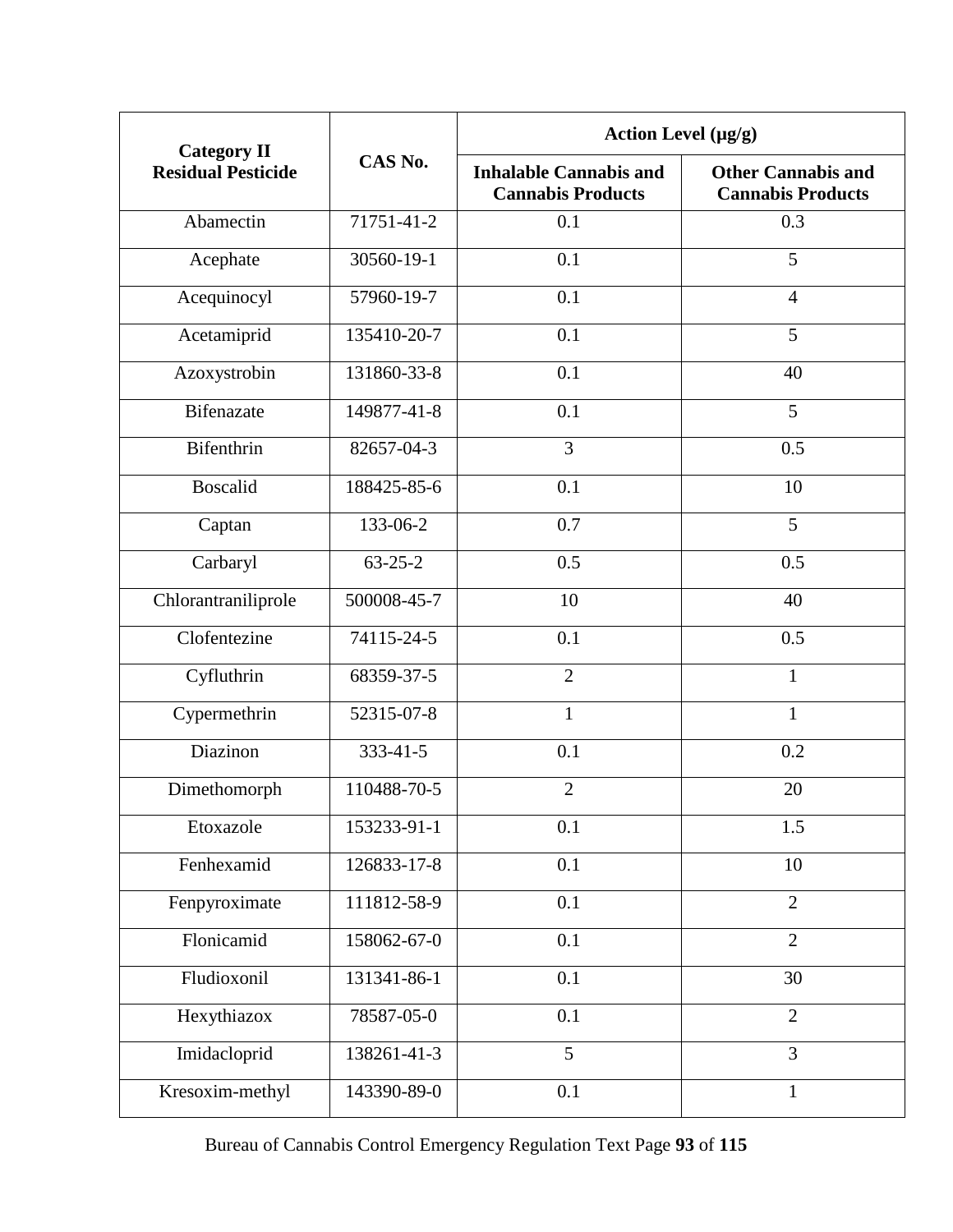| <b>Category II</b>        |                             | Action Level $(\mu g/g)$                                  |                                                       |
|---------------------------|-----------------------------|-----------------------------------------------------------|-------------------------------------------------------|
| <b>Residual Pesticide</b> | CAS No.                     | <b>Inhalable Cannabis and</b><br><b>Cannabis Products</b> | <b>Other Cannabis and</b><br><b>Cannabis Products</b> |
| Metalaxyl                 | 57837-19-1                  | $\overline{2}$                                            | 15                                                    |
| Methomyl                  | 16752-77-5                  | $\mathbf{1}$                                              | 0.1                                                   |
| Myclobutanil              | 88671-89-0                  | 0.1                                                       | 9                                                     |
| Naled                     | 300-76-5                    | 0.1                                                       | 0.5                                                   |
| Oxamyl                    | 23135-22-0                  | 0.5                                                       | 0.2                                                   |
| Pentachloronitrobenzene   | 82-68-8                     | 0.1                                                       | 0.2                                                   |
| Permethrin                | 52645-53-1                  | 0.5                                                       | 20                                                    |
| Phosmet                   | $732 - 11 - 6$              | 0.1                                                       | 0.2                                                   |
| Piperonylbutoxide         | $51-03-6$                   | $\overline{3}$                                            | 8                                                     |
| Prallethrin               | 23031-36-9                  | 0.1                                                       | 0.4                                                   |
| Propiconazole             | 60207-90-1                  | 0.1                                                       | 20                                                    |
| Pyrethrins                | 8003-34-7                   | 0.5                                                       | $\mathbf{1}$                                          |
| Pyridaben                 | 96489-71-3                  | 0.1                                                       | 3                                                     |
| Spinetoram                | 187166-15-0,<br>187166-40-1 | 0.1                                                       | 3                                                     |
| Spinosad                  | 131929-60-7,<br>131929-63-0 | 0.1                                                       | 3                                                     |
| Spiromesifen              | 283594-90-1                 | 0.1                                                       | 12                                                    |
| Spirotetramat             | 203313-25-1                 | 0.1                                                       | 13                                                    |
| Tebuconazole              | 107534-96-3                 | 0.1                                                       | $\overline{2}$                                        |
| Thiamethoxam              | 153719-23-4                 | $\overline{5}$                                            | 4.5                                                   |
| Trifloxystrobin           | 141517-21-7                 | 0.1                                                       | 30                                                    |

(d) If a sample fails residual pesticides testing, the batch from which the sample was collected fails pesticides testing and shall not be released for retail sale.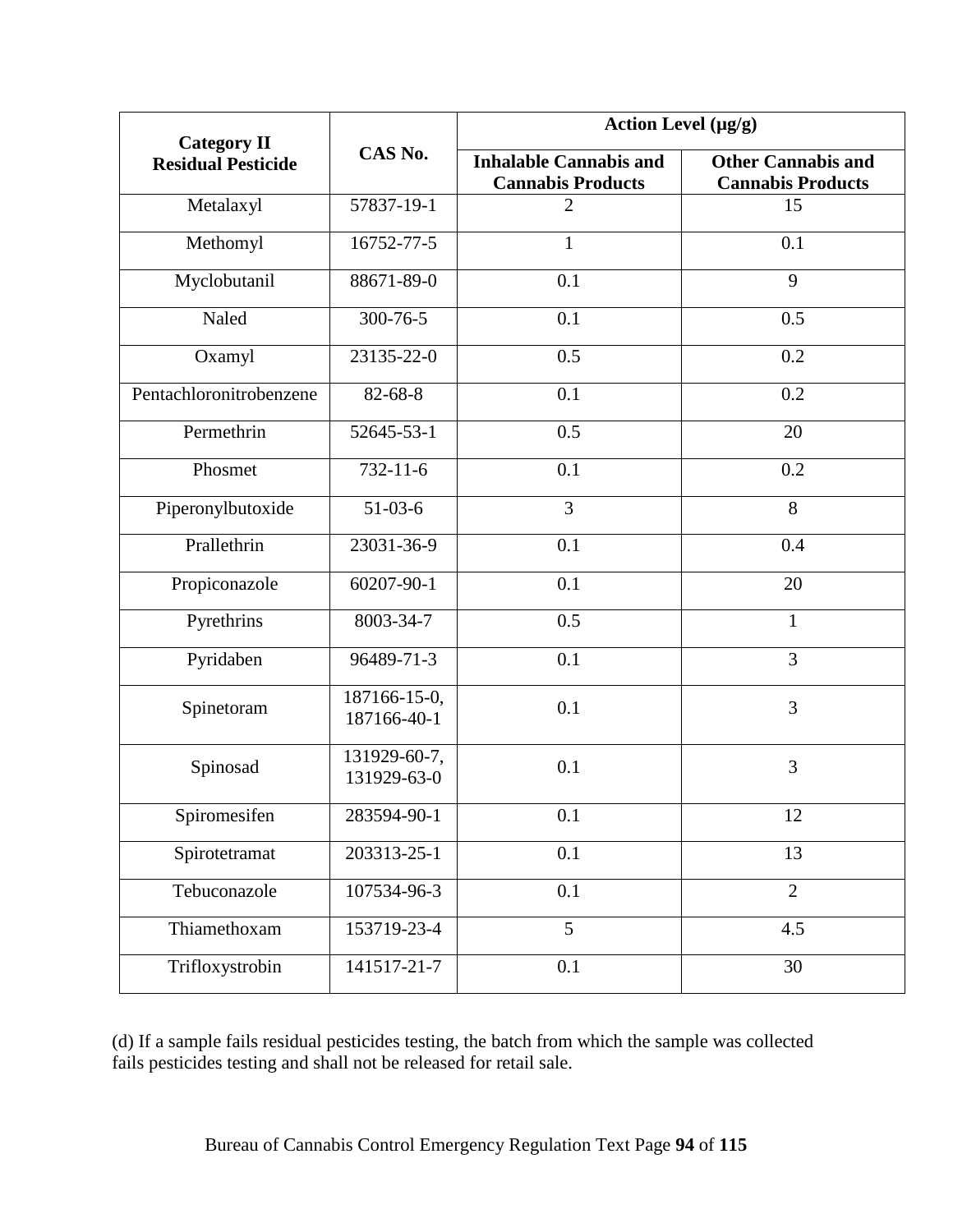## **§ 5720. Microbial Impurities Testing**

(a) The laboratory shall analyze a sample of cannabis or cannabis product to determine whether microbial impurities are present.

(b) The laboratory shall report the result of the microbial impurities testing by indicating "pass" or "fail" on the COA.

(c) A sample of inhalable cannabis or inhalable cannabis product shall be deemed to have passed the microbial impurities testing if all of the following conditions are met:

(1) Shiga toxin–producing *Escherichia coli* is not detected in 1 gram;

(2) *Salmonella* spp. is not detected in 1 gram; and

(3) Pathogenic *Aspergillus* species *A. fumigatus*, *A. flavus*, *A. niger*, and *A. terreus* are not detected in 1 gram.

(d) A sample of other cannabis or cannabis product shall be deemed to have passed the microbial impurities testing if both the following:

(1) Shiga toxin–producing *Escherichia coli* is not detected in 1 gram, and

(2) *Salmonella* spp. is not detected in 1 gram.

(e) If a sample fails microbial impurities testing, the batch from which the sample was collected fails microbial impurities testing and shall not be released for retail sale.

Authority: Section 26013, Business and Professions Code. Reference: Sections 26100, 26104 and 26110, Business and Professions Code.

# **§ 5721. Mycotoxin Testing**

(a) The laboratory shall analyze a sample of cannabis or cannabis product to determine whether mycotoxins are present.

(b) The laboratory shall report the result of the mycotoxins testing in unit micrograms per kilograms ( $\mu$ g/kg) on the COA and indicate "pass" or "fail" on the COA.

(c) A sample shall be deemed to have passed mycotoxin testing if both the following conditions are met:

(1) Total of aflatoxin B1, B2, G1, and G2 does not exceed 20  $\mu$ g/kg of substance, and

(2) Ochratoxin A does not exceed 20 µg/kg of substance.

(d) If a sample fails mycotoxin testing, the batch from which the sample was collected fails mycotoxin testing and shall not be released for retail sale.

Bureau of Cannabis Control Emergency Regulation Text Page **95** of **115**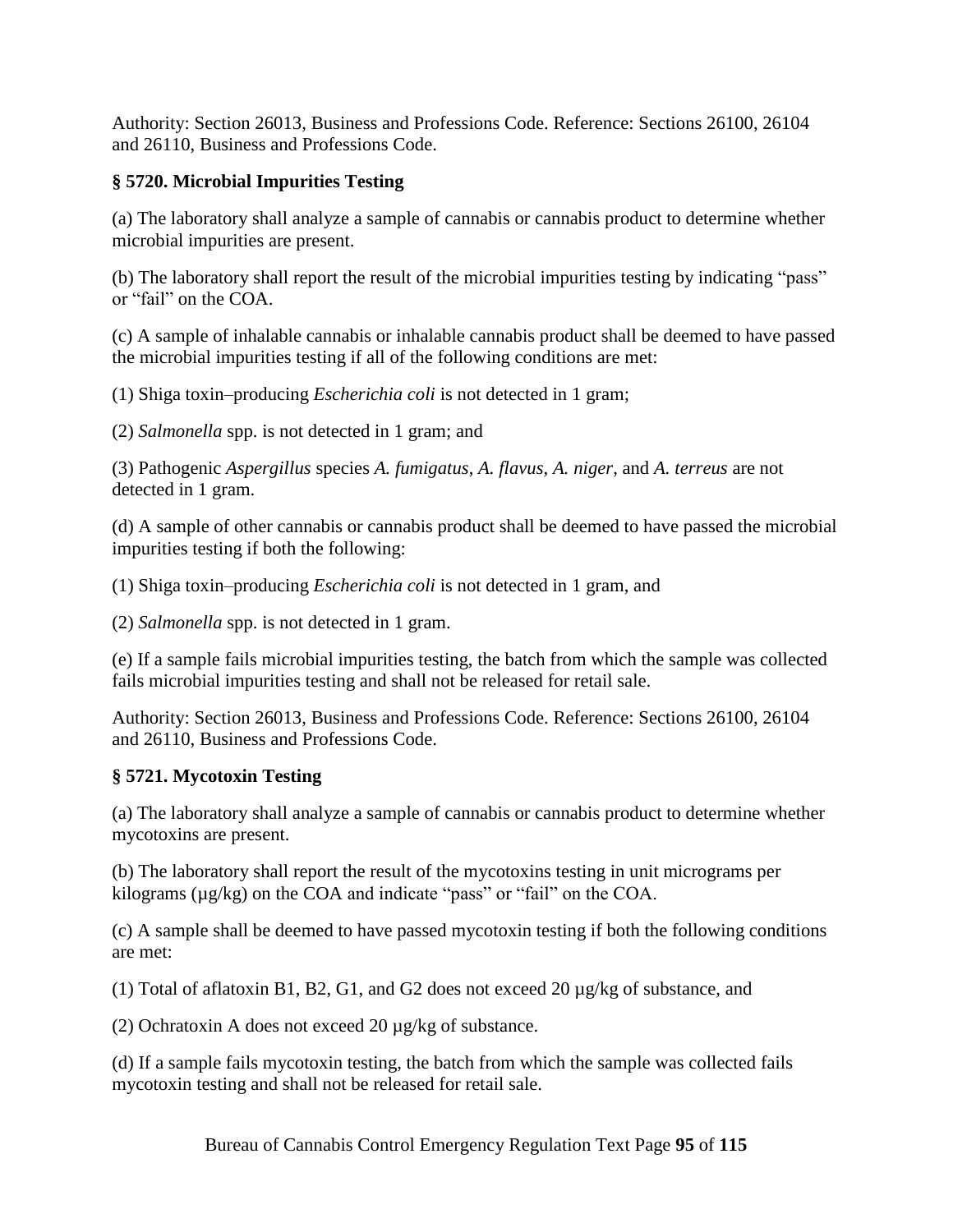# **§ 5722. Foreign Material Testing**

(a) The laboratory shall analyze a sample of cannabis or cannabis product to determine whether foreign material is present.

(b) The laboratory shall report the result of the foreign material test by indicating "pass" or "fail" on the COA.

(c) The laboratory shall perform foreign material testing on the total primary sample prior to sample homogenization.

(d) When the laboratory performs foreign material testing, at minimum, the laboratory shall do all of the following:

(1) Examine both the exterior and interior of the cannabis sample, and

(2) Examine the exterior of the cannabis product sample.

(e) A sample shall be deemed to have passed the foreign material testing if the presence of foreign material does not exceed:

(1) 1/4 of the total sample area covered by sand, soil, cinders, or dirt;

(2) 1/4 of the total sample area covered by mold;

(3) 1 insect fragment, 1 rodent hair, or 1 count mammalian excreta per 3.0 grams; or

(4) 1/4 of the total sample area covered by an imbedded foreign material.

(f) If a sample fails foreign material testing, the batch from which the sample was collected fails foreign material testing and shall not be released for retail sale.

Authority: Section 26013, Business and Professions Code. Reference: Sections 26100, 26104 and 26110, Business and Professions Code.

## **§ 5723. Heavy Metals Testing**

(a) The laboratory shall analyze a sample of cannabis or cannabis product to determine whether heavy metals are present.

(b) The laboratory shall report the result of the heavy metals test in micrograms per gram  $(\mu g/g)$ on the COA and indicate "pass" or "fail" on the COA.

(c) A sample shall be deemed to have passed the heavy metals testing if the presence of heavy metals does not exceed the action levels listed in the following table.

(d) If a sample fails heavy metals testing, the batch from which the sample was collected fails heavy metals testing and shall not be released for retail sale.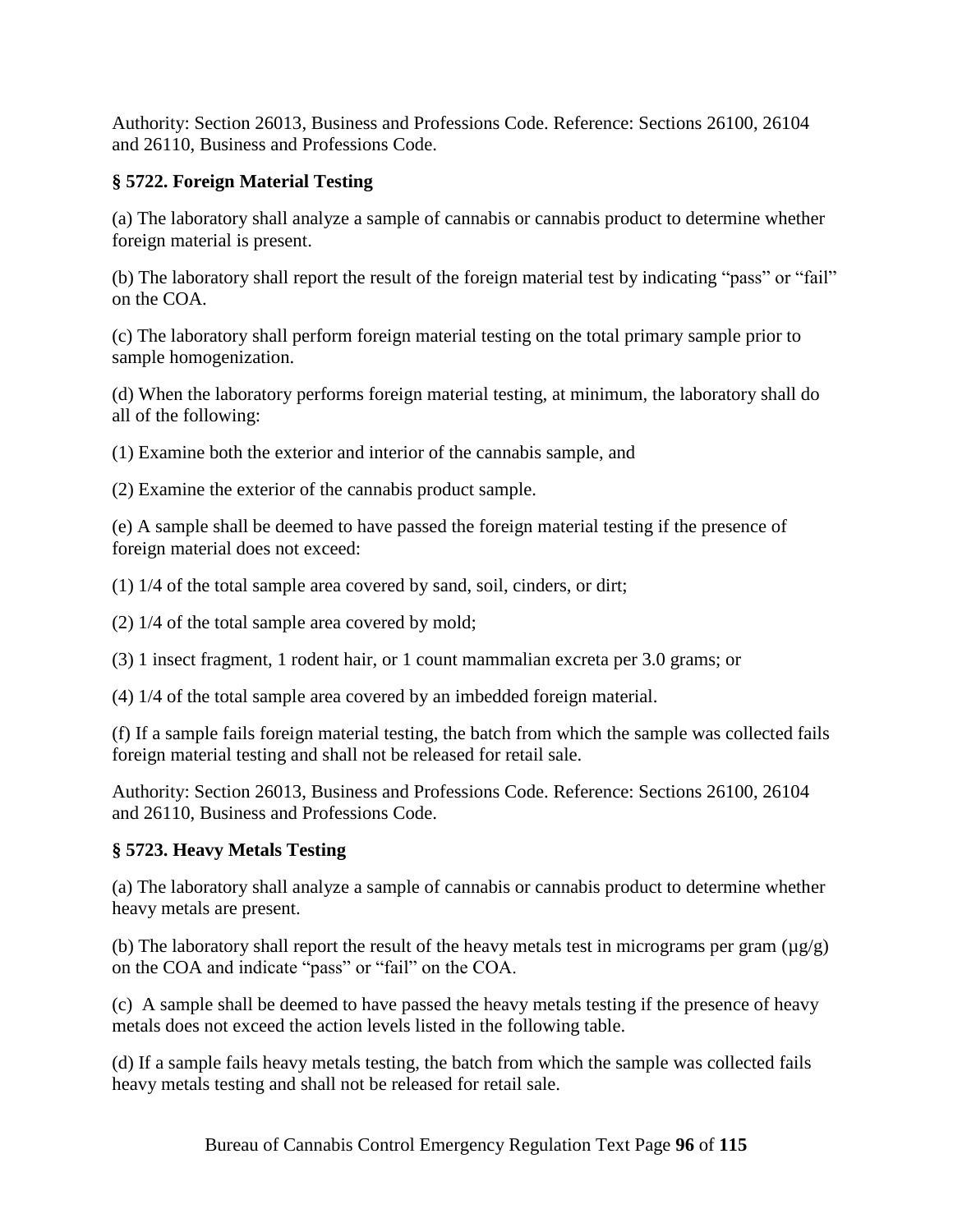|                    | Action Level $(\mu g/g)$                                  |                                                       |  |
|--------------------|-----------------------------------------------------------|-------------------------------------------------------|--|
| <b>Heavy Metal</b> | <b>Inhalable Cannabis and</b><br><b>Cannabis Products</b> | <b>Other Cannabis and</b><br><b>Cannabis Products</b> |  |
| Cadmium            | 0.2                                                       | 0.5                                                   |  |
| Lead               | 0.5                                                       | 0.5                                                   |  |
| Arsenic            | 0.2                                                       | 1.5                                                   |  |
| Mercury            |                                                           | 3.0                                                   |  |

# **§ 5724. Cannabinoid Testing**

(a) The laboratory shall analyze a sample of cannabis or cannabis product to determine whether the cannabinoid profile of the sample conforms to the labeled content of each cannabinoid such as THC; THCA; CBD; CBDA; CBG; and CBN.

(b) The laboratory shall report the result of the cannabinoid testing on the COA both as a percentage and in milligrams per gram (mg/g) dry-weight using the following equation and indicate "pass" or "fail" on the COA:

Dry-weight percent cannabinoid = wet-weight percent cannabinoid  $/(1 -$  percent moisture / 100)

(c) If the labeled content of any one cannabinoid is expressed as a total concentration of the cannabinoid, the laboratory shall calculate the total cannabinoid concentration as follows:

Total cannabinoid concentration (mg/g) = (cannabinoid acid form concentration (mg/g) x  $(0.877) +$  cannabinoid concentration  $(mg/g)$ 

(d) A sample shall be deemed to have passed the cannabinoid testing if the concentration of any one cannabinoid does not exceed the labeled content of the cannabinoid, plus or minus 10%.

(e) If the sample fails cannabinoid testing, the batch from which the sample was collected fails cannabinoid testing and shall not be released for retail sale.

Authority: Section 26013, Business and Professions Code. Reference: Sections 26100, 26104 and 26110, Business and Professions Code.

#### **§ 5725. Terpenoid Testing**

(a) The laboratory shall analyze a sample of cannabis or cannabis product to determine whether the terpenoid profile of the sample conforms to the labeled content of terpenoids.

Bureau of Cannabis Control Emergency Regulation Text Page **97** of **115**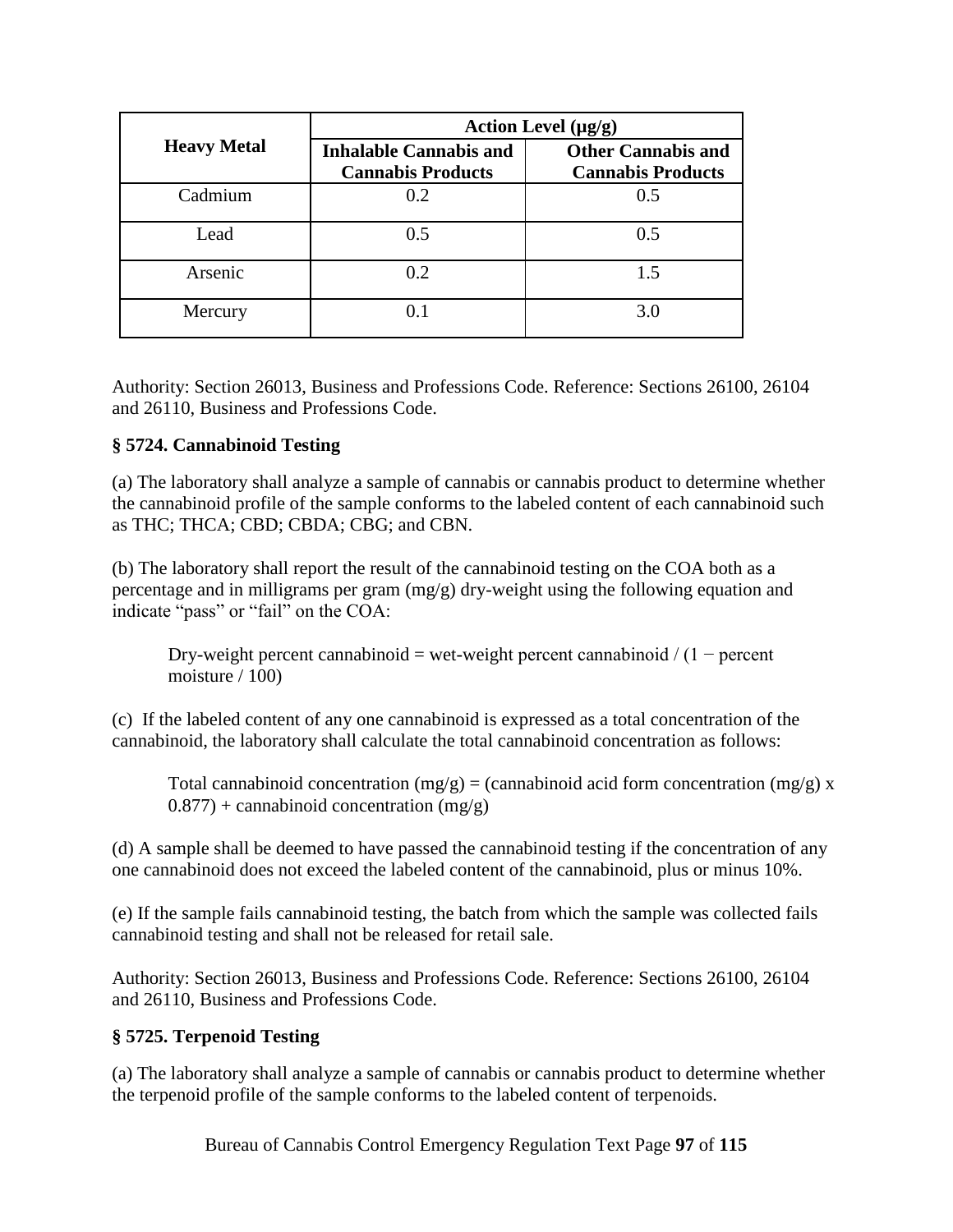(b) The laboratory shall report the result of the terpenoid testing on the COA both as a percentage and in milligrams per gram (mg/g) and indicate "pass" or "fail" on the COA.

(c) A sample shall be deemed to have passed the terpenoid testing if the concentration of terpenoids does not exceed the labeled content of total terpenoids, plus or minus 10 percent.

(d) If a sample fails terpenoid testing, the batch from which the sample was collected fails terpenoid testing and shall not be released for retail sale.

Authority: Section 26013, Business and Professions Code. Reference: Sections 26100, 26104 and 26110, Business and Professions Code.

## **§ 5726. Certificate of Analysis (COA)**

(a) The laboratory shall generate a COA only for each primary sample that the laboratory analyzes.

(b) The laboratory shall, within 1 business day of completing analyses of a sample, both enter the COA information into the track and trace system and provide a copy of the COA to the requester.

(c) The COA shall contain, at minimum, the following information:

(1) Laboratory's name, address, and license number;

(2) Distributor's name, address, and license number;

(3) Cultivator's, manufacturer's, or microbusiness' name, address, and license number;

(4) Batch number of the batch from which the sample was obtained;

(5) Sample identifying information, including matrix type and unique sample identifiers;

(6) Sample history, including the date collected, the date received by the laboratory, and the date(s) of sample analyses and corresponding testing results;

(7) For cannabis samples, the total weight, in grams, of both the primary sample and the total batch size;

(8) For cannabis product samples, the total unit count of both the primary sample and the total batch size;

(9) The identity of the analytical methods used and corresponding Limits of Detection (LOD) and Limits of Quantitation (LOQ); and

(10) Analytes detected during the analyses of the sample that are unknown, unidentified, or injurious to human health if consumed, if any.

(d) The laboratory shall report test results for each primary sample on the COA as follows:

(1) When reporting quantitative results for each analyte, the laboratory shall use the appropriate units of measurement as required under this chapter;

Bureau of Cannabis Control Emergency Regulation Text Page **98** of **115**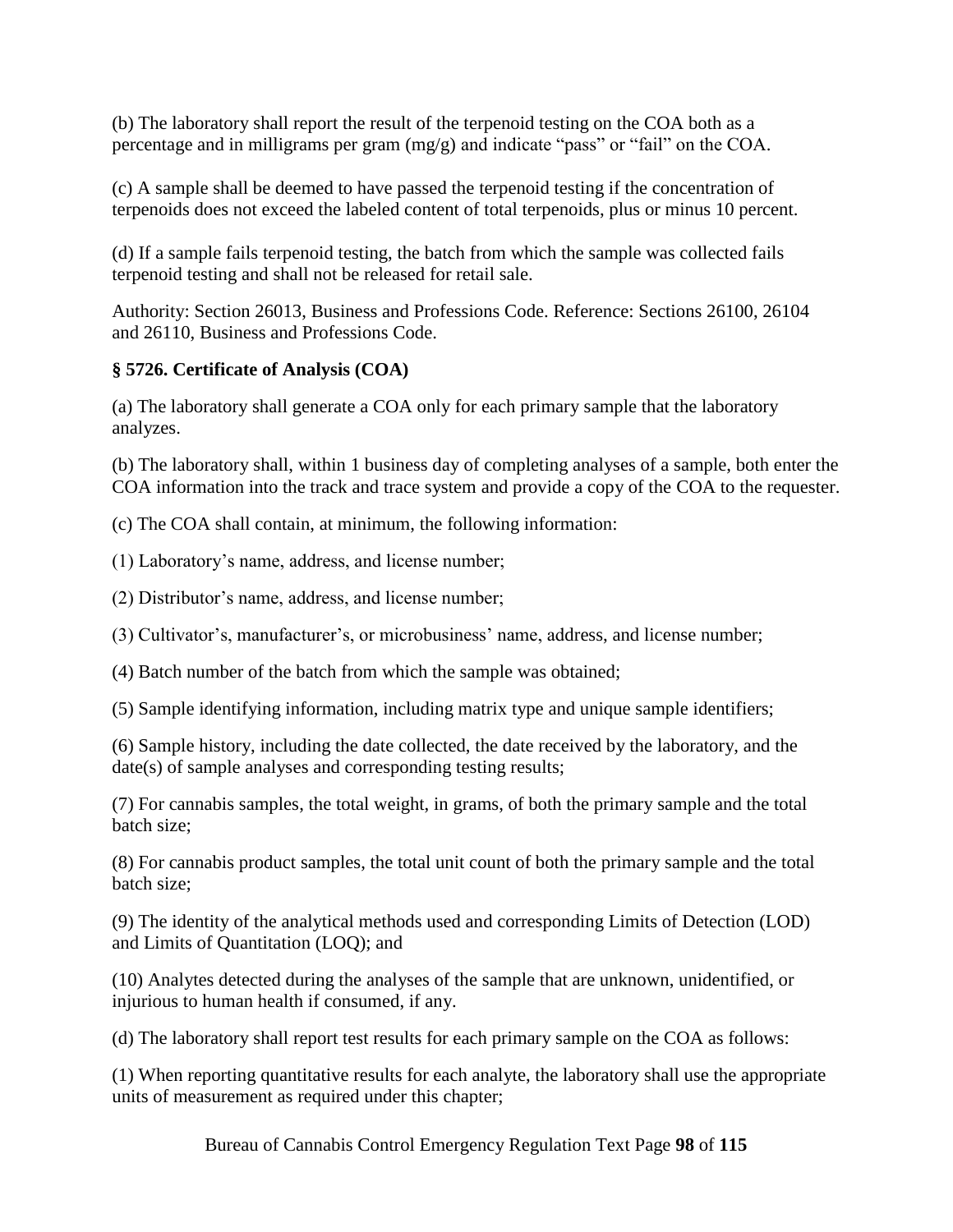(2) When reporting qualitative results for each analyte, the laboratory shall indicate "pass" or "fail";

(3) When reporting results for each test method, the laboratory shall indicate "pass" or "fail";

(4) When reporting results for any analytes that were detected below the analytical method LOQ, indicate "<LOQ";

(5) When reporting results for any analytes that were not detected or detected below the LOD, indicate "ND"; and

(6) Indicate "NT" for any test that the laboratory did not perform.

(e) The laboratory supervisory or management employee shall validate the accuracy of the information contained on the COA and sign and date the COA.

Authority: Section 26013, Business and Professions Code. Reference: Sections 26100, 26104 and 26110, Business and Professions Code.

## **Article 6. Post Testing Procedures**

#### **§ 5727. Remediation and Retesting**

(a) A harvest batch or cannabis product batch that has been additionally processed after a failed testing must be retested and successfully pass all the analyses required under this chapter.

(b) A harvest batch or cannabis product batch that failed testing because of nonconformance with the labeled content may be relabeled so that the batch conforms with the labeled content.

(c) A harvest batch or cannabis product batch may only be remediated twice. If the batch fails after the second remediation attempt and the second retesting, the entire batch shall not be released for retail sale.

(d) Within 1 business day of completing the required analyses of a sample obtained from a remediated harvest batch or remediated cannabis product batch, the laboratory shall enter the COA information into the track and trace system.

Authority: Section 26013, Business and Professions Code. Reference: Sections 26100, 26104 and 26110, Business and Professions Code.

#### **§ 5728. Post Testing Sample Retention**

(a) The laboratory shall retain the reserve sample, consisting of any portion of a sample that was not used in the testing process. The reserve sample shall be kept, at minimum, for 45 business days after the analyses, after which time it may be destroyed and denatured to the point the material is rendered unrecognizable.

(b) The laboratory shall securely store the reserve sample in a manner that prohibits sample degradation, contamination, and tampering.

(c) The laboratory shall provide the reserve sample to the Bureau upon request.

Bureau of Cannabis Control Emergency Regulation Text Page **99** of **115**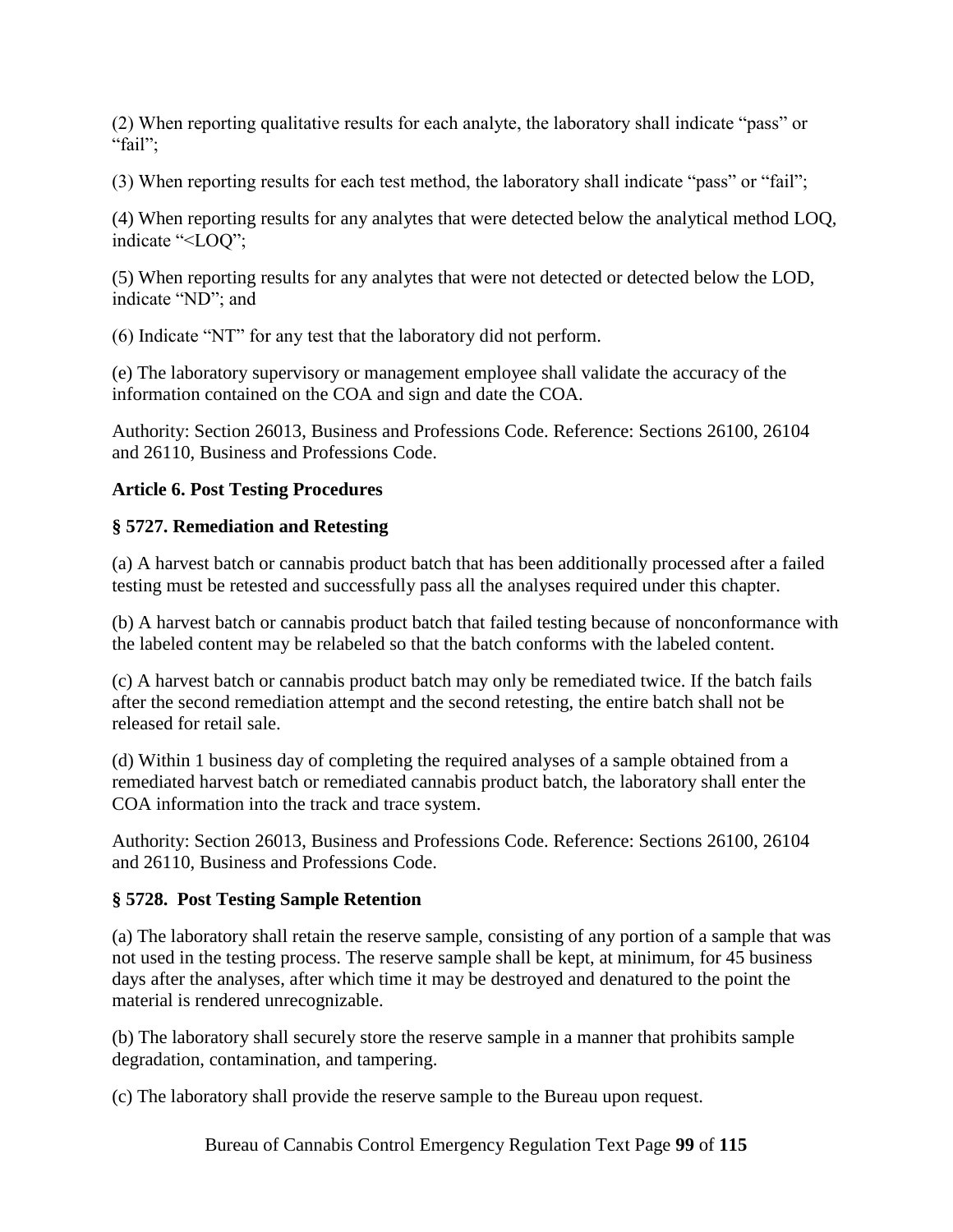# **Article 7. Laboratory Quality Assurance and Quality Control**

## **§ 5729. Laboratory Quality Assurance (LQA) Program**

(a) The laboratory shall develop and implement a LQA program to assure the reliability and validity of the analytical data produced by the laboratory. The LQA program shall, at minimum, include a written LQA manual that addresses the following:

(1) Quality control procedures;

(2) Laboratory organization and employee training and responsibilities;

(3) LQA objectives for measurement data;

- (4) Traceability of data and analytical results;
- (5) Instrument maintenance, calibration procedures, and frequency;
- (6) Performance and system audits;
- (7) Steps to change processes when necessary;
- (8) Record retention;
- (9) Test procedure standardization; and
- (10) Method validation.

(b) The supervisory or management laboratory employee shall annually review, amend if necessary, and approve the LQA program and manual both when they are created and when there is a change in methods, laboratory equipment, or the supervisory or management laboratory employee.

Authority: Section 26013, Business and Professions Code. Reference: Sections 26100, 26104 and 26110, Business and Professions Code.

# **§ 5730. Laboratory Quality Control (LQC) Samples**

(a) The laboratory shall use LQC samples in the performance of each analysis according to the following specifications.

(b) The laboratory shall analyze LQC samples in the same manner as the laboratory analyzes cannabis and cannabis product samples.

(c) The laboratory shall use negative and positive controls for microbial testing.

(d) The laboratory shall prepare and analyze at least one LQC sample for each analytical batch within each set of 20 samples for the following LQC samples: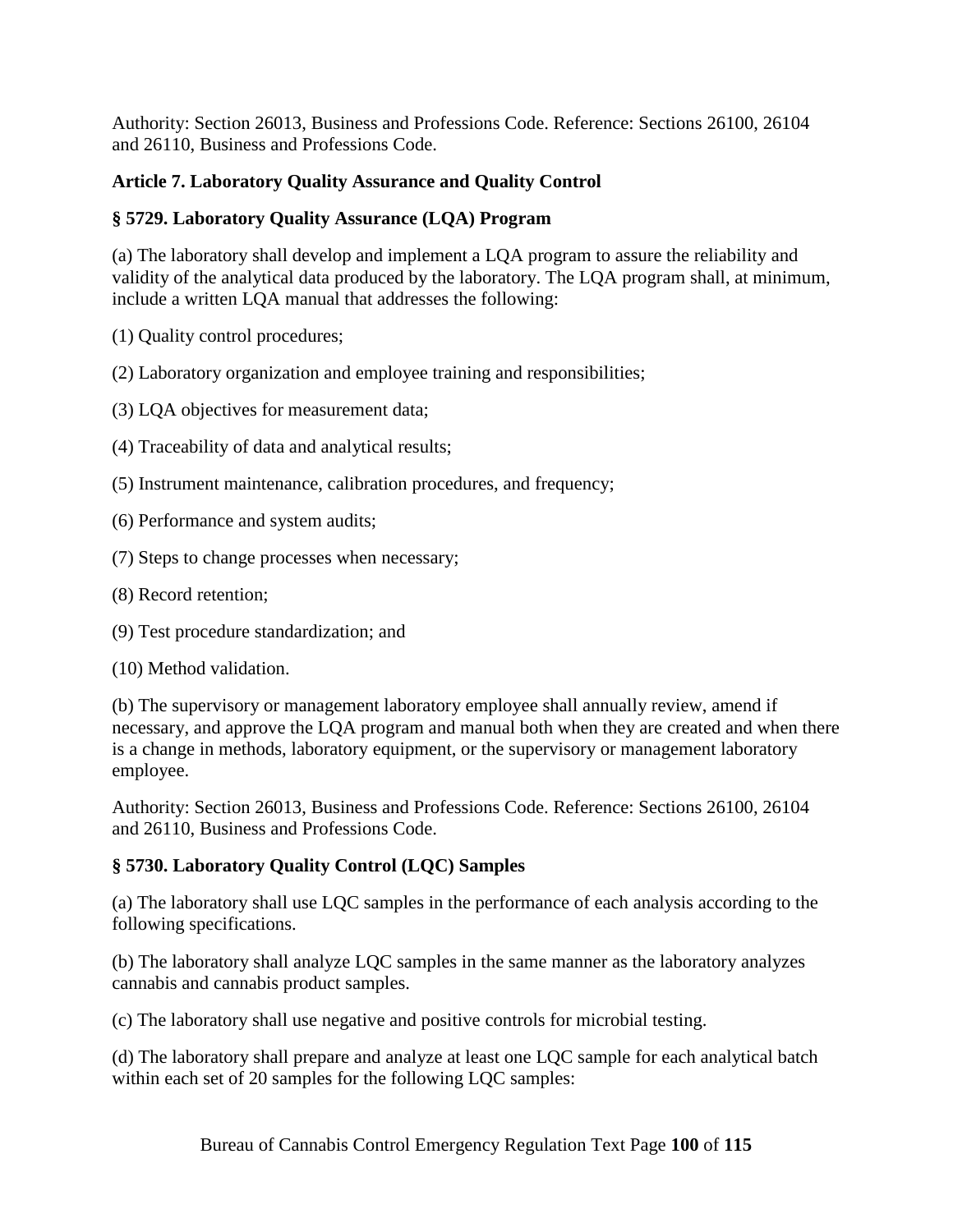(1) Method blank;

- (2) Continuing calibration verification (CCV);
- (3) Laboratory replicate sample; and

(4) Matrix spike sample or matrix spike duplicate sample.

(e) If the result of the analyses is outside the specified acceptance criteria in the following table, the laboratory shall determine the cause and take steps to remedy the problem until the result is within the specified acceptance criteria.

| <b>Laboratory Quality Control Sample</b>   | <b>Acceptance Criteria</b>           |
|--------------------------------------------|--------------------------------------|
| Method blank sample for chemical analysis  | Not to exceed LOO                    |
| Reference material and certified reference | Percent recovery 80% - 120%          |
| material for chemical analysis             |                                      |
| Laboratory replicate sample                | RPD no greater than 20%              |
| Matrix spike or matrix spike duplicate     | Percent recovery between 80% to 120% |
| sample for chemical analysis               |                                      |
| CCV for chemical analysis                  | Percent recovery between 80% to 120% |
| Cannabis product field duplicate sample    | RPD no greater than 20%              |
| Cannabis field duplicate sample            | RPD no greater than 30%              |

(f) The laboratory shall generate a LQC sample report for each analytical batch that includes LQC parameters, measurements, analysis date, and matrix.

Authority: Section 26013, Business and Professions Code. Reference: Sections 26100, 26104 and 26110, Business and Professions Code.

## **§ 5731. Limits of Detection (LOD) and Limits of Quantitation (LOQ) for Quantitative Analyses**

(a) The laboratory shall calculate the LOD for chemical method analyses according to any of the following methods:

(1) Signal-to-noise ratio of between 3:1 and 2:1;

(2) Standard deviation of the response and the slope of calibration curve using a minimum of 7 blank samples; or

(3) A method published by the United States Food and Drug Administration (USFDA) or the United States Environmental Protection Agency (USEPA).

(b) The laboratory shall calculate the LOQ for chemical method analyses according to any of the following methods:

(1) Signal-to-noise ratio of 10:1, at minimum;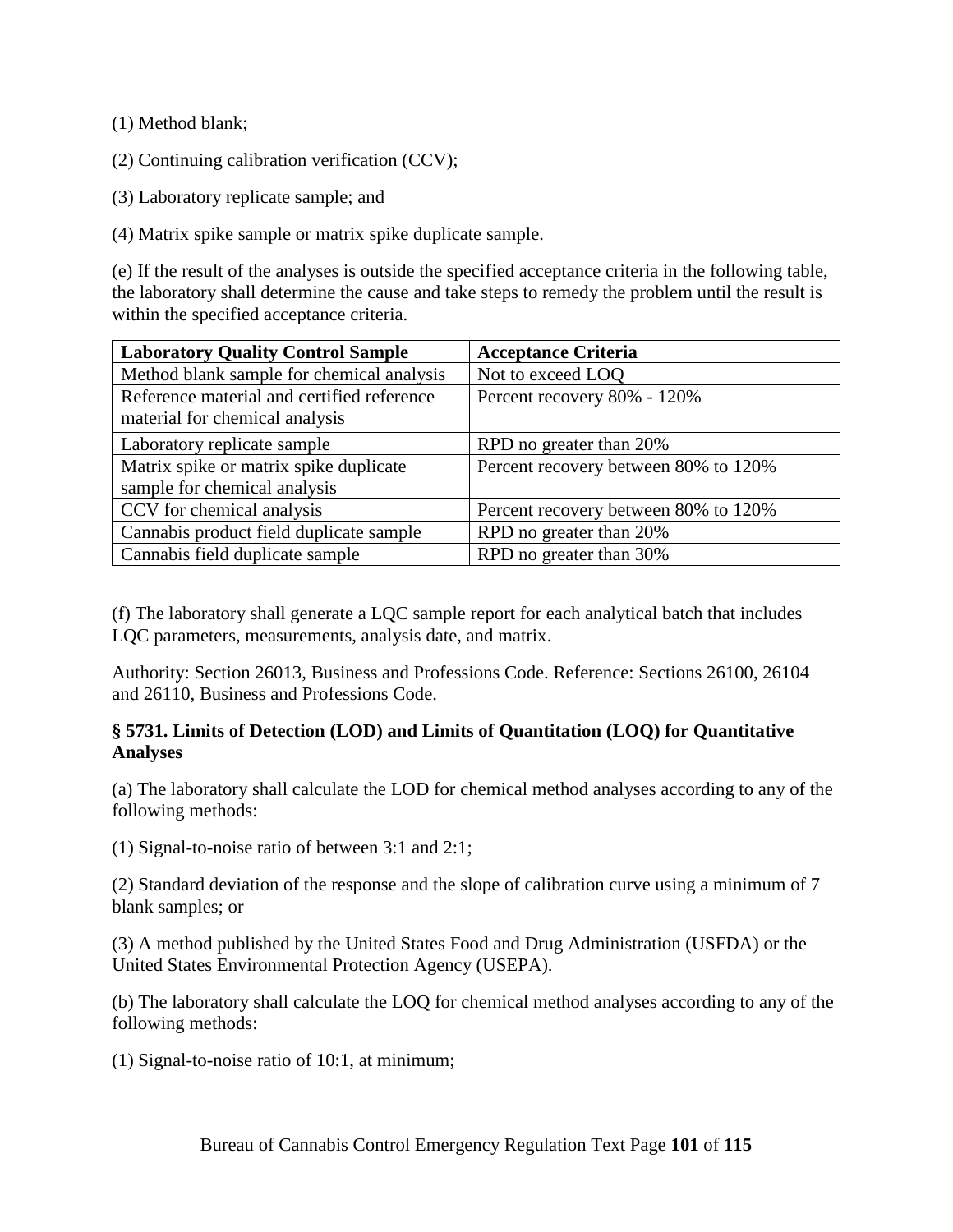(2) Standard deviation of the response and the slope using a minimum of 7 blank samples calculated as follows:

 $LOQ = (10 \times standard deviation of the response) / slope of the calibration curve; or$ 

(3) A method published by the USFDA or the USEPA.

Authority: Section 26013, Business and Professions Code. Reference: Sections 26100, 26104 and 26110, Business and Professions Code.

# **§ 5732. Data Package**

(a) The laboratory shall generate a data package for each batch of samples that the laboratory analyzes. At a minimum, the data package shall contain the following:

(1) The name and address of the laboratory that performed the analytical procedures;

(2) The names, functions, and signatures of the laboratory employees that performed the sample preparation, analyses, and reviewed and approved the data;

(3) All batch sample results and batch LQC sample results;

(4) Raw data, including instrument raw data, for each sample, if any;

(5) Instrument test method with parameters, if any;

(6) Instrument tune report, if any;

(7) Instrument calibration data, if any;

(8) LQC sample report with worksheets, forms, or copies of laboratory notebook pages containing pertinent information related to the identification and traceability of all reagents, reference materials, and standards used for analysis;

(9) Analytical batch sample sequence, if any;

(10) The field sample log and the COC form; and

(11) The COA created as required under this chapter.

(b) After the data package is compiled, the supervisory or management laboratory employee shall do the following:

(1) Review the analytical results for technical correctness and completeness;

(2) Verify that the results of each analysis carried out by the laboratory are reported accurately, clearly, unambiguously, and objectively; and

(3) Approve the laboratory results by signing and dating the data package prior to release of the data by the laboratory.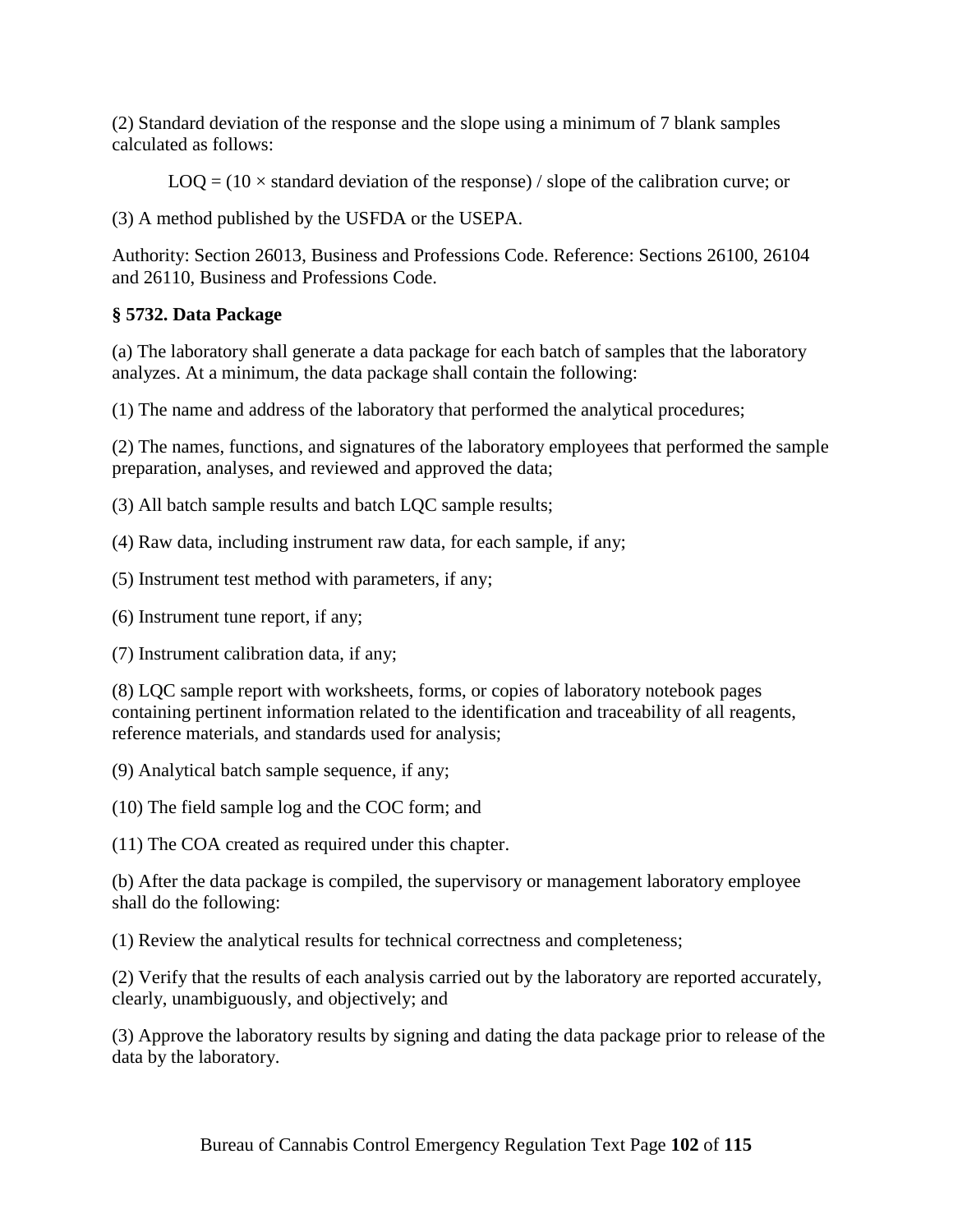(c) The data package shall be kept for a minimum of 7 years and shall be made available upon request by the Bureau.

Authority: Section 26013, Business and Professions Code. Reference: Sections 26100, 26104, 26110 and 26160, Business and Professions Code.

# **§ 5733. Required Proficiency Testing**

(a) The laboratory shall participate in a proficiency testing program ("PT program") provided by an organization that operates in conformance with the requirements of ISO/IEC 17043, at least once every six months after receiving ISO/IEC 17025 accreditation.

(b) The laboratory shall participate in the PT program by following the laboratory's existing SOPs for testing cannabis and cannabis products.

(c) The laboratory shall rotate the PT program among the analytical methods in the laboratory's scope of accreditation and among the employees who perform the test methods.

(d) Laboratory employees who participate in a PT program shall sign the corresponding analytical reports or attestation statements to certify that the PT program was conducted in the same manner as the laboratory tests of cannabis and cannabis products.

(e) A supervisory or management laboratory employee shall review and verify the accuracy of results reported for all PT program samples analyzed.

(f) The laboratory shall provide PT program results to the Bureau within 3 business days after the laboratory receives notification of their test results from the PT program provider.

Authority: Section 26013, Business and Professions Code. Reference: Sections 26100 and 26110, Business and Professions Code.

# **§ 5734. Satisfactory and Unsatisfactory Proficiency Test Performance**

(a) The laboratory shall be deemed to have successfully participated in a PT program for an analyte tested in a specific method if the test results demonstrate a "satisfactory" or otherwise proficient performance determination by the PT program provider.

(b) The laboratory may not report test results for analytes that are deemed by the PT program provider as "unacceptable," "questionable," "unsatisfactory", or otherwise deficient.

(c) The laboratory may resume reporting test results for analytes that were deemed "unacceptable," "questionable," "unsatisfactory", or otherwise deficient, only if both of the following conditions are met:

(1) The laboratory satisfactorily remedies the cause of the failure for each analyte; and

(2) The laboratory submits, to the Bureau, a written report demonstrating how the laboratory has fixed the cause of the failure.

Authority: Section 26013, Business and Professions Code. Reference: Sections 26100 and 26110, Business and Professions Code.

Bureau of Cannabis Control Emergency Regulation Text Page **103** of **115**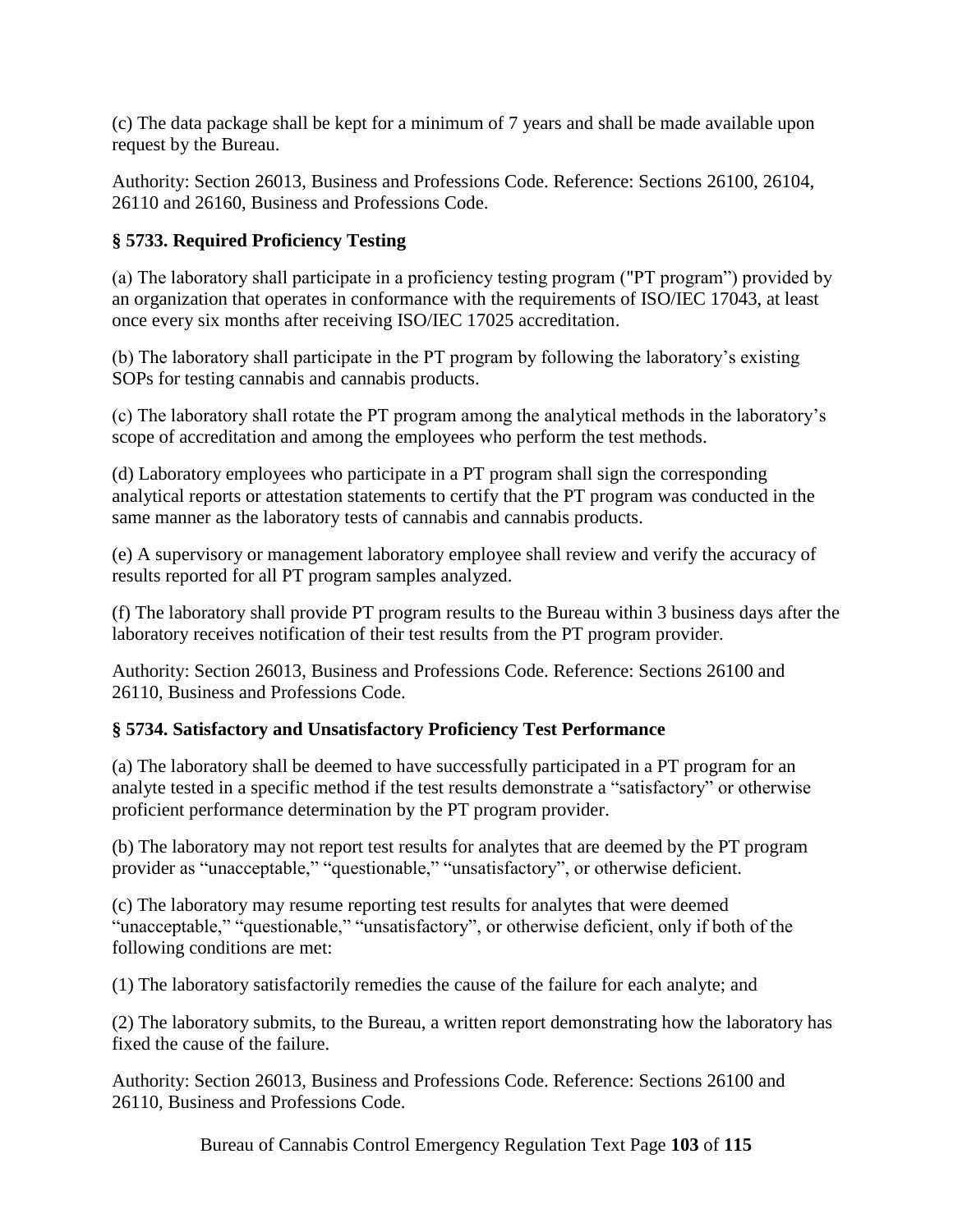#### **§ 5735. Internal audit**

*(*a) The laboratory shall conduct an internal audit at least once per year or in accordance with the ISO/IEC 17025 accrediting body's requirement, whichever is more frequent.

(b) The internal audit must include all of the components required by the ISO/IEC 17025 internal-audit standards.

(c) Within 3 business days of completing the internal audit, the laboratory shall submit the results of the internal audit to the Bureau.

Authority: Section 26013, Business and Professions Code. Reference: Sections 26100 and 26104, Business and Professions Code.

#### **Article 8. Employee Qualifications**

#### **§ 5736. General Employee Qualifications**

(a) The laboratory may only employ persons who are at least 21 years of age.

(b) The laboratory shall develop and implement an employee training program to ensure competency of employees for their assigned functions.

(c) The laboratory shall ensure and document that each employee meets the employee qualifications.

Authority: Section 26013, Business and Professions Code. Reference: Sections 26102 and 26104, Business and Professions Code.

## **§ 5737. Supervisor or Management Responsibilities and Qualifications**

(a) The laboratory shall employ a supervisor or management employee who must be responsible for:

(1) Overseeing and directing the scientific methods of the laboratory;

(2) Ensuring that the laboratory achieves and maintains a laboratory quality assurance program as required by section 5729 of this division; and

(3) Providing ongoing and appropriate training to laboratory employees.

(b) To be considered qualified, the supervisor or management employee must have earned, at minimum:

(1) A doctoral degree in biological, chemical, agricultural, environmental, or related sciences from an accredited college or university;

(2) A master's degree in biological, chemical, agricultural, environmental, or related sciences from an accredited college or university, plus at least 2 years of full-time practical experience; or

(3) A bachelor's degree in biological, chemical, agricultural, environmental, or related sciences from an accredited college or university, plus at least 4 years of full-time practical experience.

Bureau of Cannabis Control Emergency Regulation Text Page **104** of **115**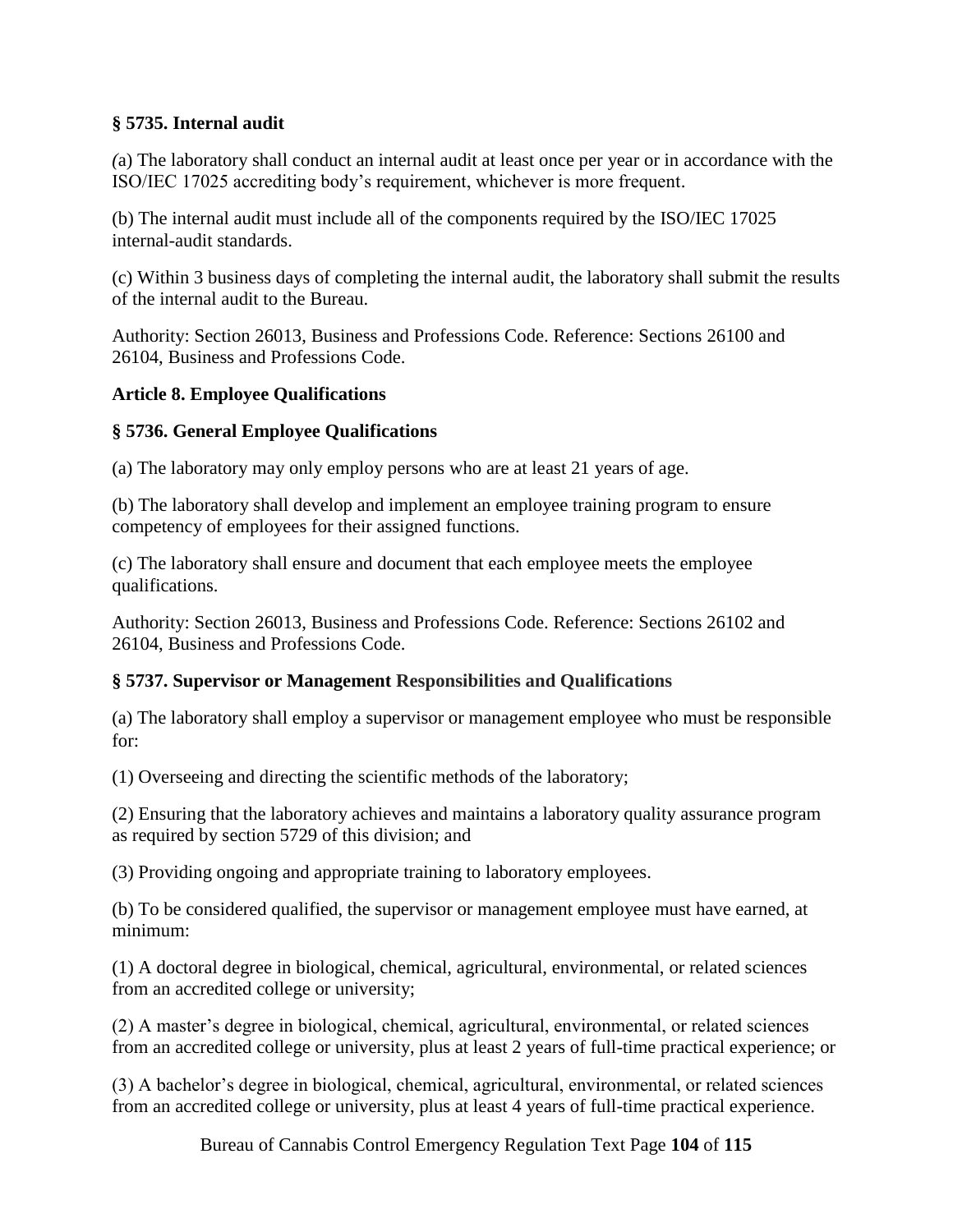## **§ 5738. Analyst and Sampler Qualifications**

(a) The laboratory shall employ an analyst who, at minimum, must have either:

(1) Earned a master's degree or a bachelor's degree in biological, chemical, agricultural, environmental, or related sciences from an accredited college or university; or

(2) Completed 2 years of college or university education that included coursework in biological, chemical, agricultural, environmental, or related sciences from an accredited college or university, plus at least 3 years of full-time practical experience.

(b) The laboratory shall employ a sampler who, at minimum, must have either:

(1) Completed 2 years college or university education; or

(2) Earned a High School Diploma or passed a General Educational Development or High School Equivalency exam, plus at least 1 year of full-time practical experience.

Authority: Section 26013, Business and Professions Code. Reference: Sections 26102 and 26104, Business and Professions Code.

# **Article 9. Record Retention**

## **§ 5739. Records**

All testing laboratory-specific records described in this chapter shall be maintained in accordance with section 5037 of this division.

Authority: Section 26013, Business and Professions Code. Reference: Section 26160, Business and Professions Code.

# **Chapter 7. ENFORCEMENT**

## **§ 5800. Right of Access**

(a) The Bureau, and its authorized representatives, shall have full access to inspect and:

(1) Enter onto any premises licensed by the Bureau.

(2) Test any vehicle or equipment possessed by, in control of, or used by a licensee or their agents and employees for the purpose of conducting commercial cannabis activity.

(3) Test any cannabis goods or cannabis-related materials or products possessed by, in control of, or used by a licensee or their agents and employees for the purpose of conducting commercial cannabis activity.

(4) Copy any materials, books, or records of any licensee or their agents and employees.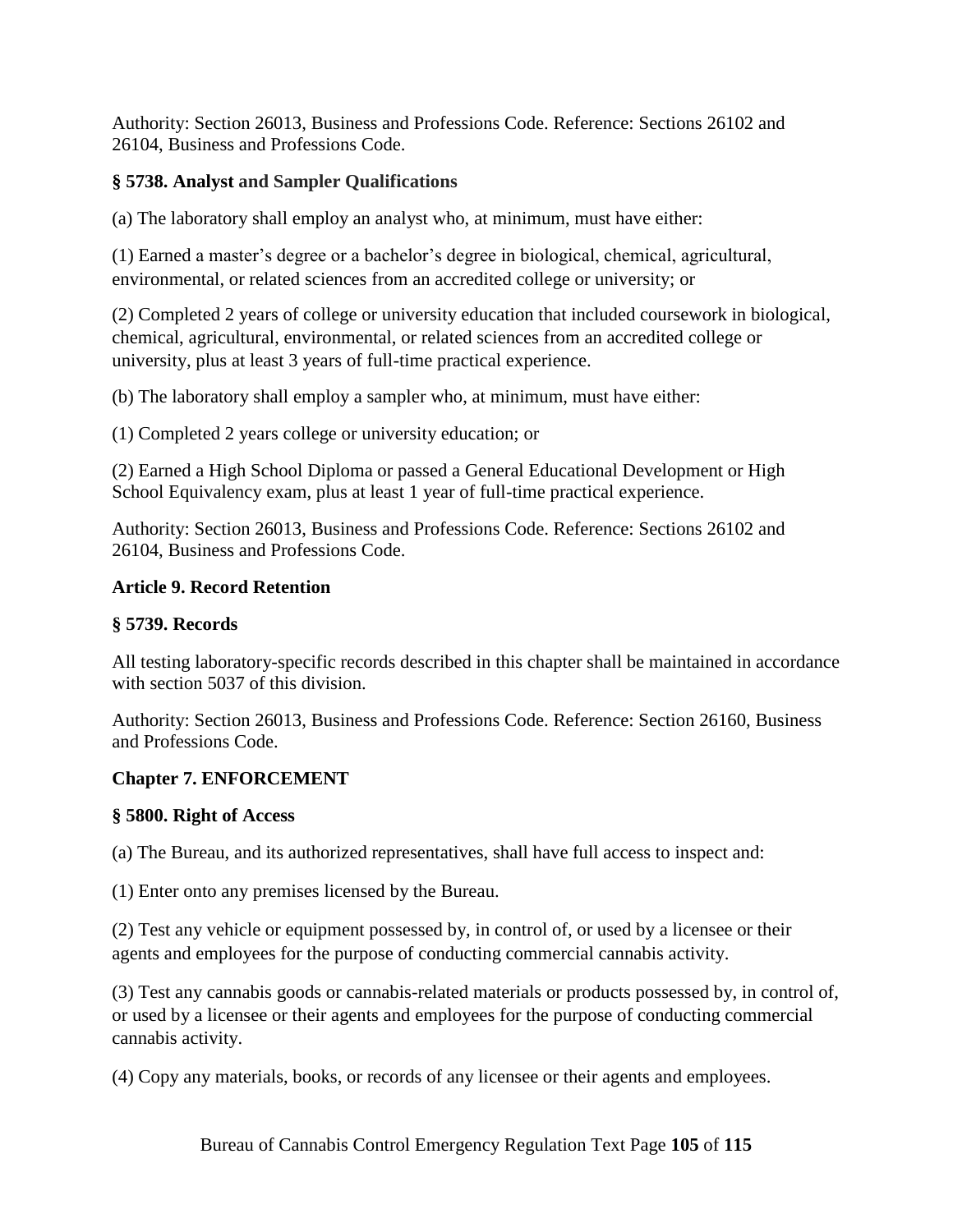(b) Failure to cooperate with and participate in any Bureau investigation pending against the licensee may result in a licensing violation subject to discipline. This subsection shall not be construed to deprive a licensee of any privilege guaranteed by the Fifth Amendment to the Constitution of the United States, or any other constitutional or statutory privileges. This subsection shall not be construed to require a licensee to cooperate with a request that would require the licensee to waive any constitutional or statutory privilege or to comply with a request for information or other matters within an unreasonable period of time in light of the time constraints of the licensee's business. Any constitutional or statutory privilege exercised by the licensee shall not be used against the licensee in a regulatory or disciplinary proceeding against the licensee.

(c) The Bureau, and its authorized representatives, shall have the rights of access under subsection (a), during any inspection, investigation, review, or audit, or as otherwise allowed by law.

(d) Prior notice of an inspection, investigation, review, or audit is not required.

(e) Any inspection, investigation, review, or audit of a licensed premises shall be conducted anytime the licensee is exercising privileges under the license, or as otherwise agreed to by the Bureau and the licensee or its agents, employees, or representatives.

Authority: Section 26013, Business and Professions Code; Reference: Sections 26012 and 26015, Business and Professions Code.

# **§ 5801. Notice to Comply**

(a) The Bureau may issue a notice to comply to a licensee for violation(s) of the Act or regulations observed during an inspection.

(b) The notice to comply shall be in writing and describe the nature and facts of each violation, including a reference to the statute or regulation violated, and may indicate the manner in which the licensee must correct the violation(s) to achieve compliance.

(c) The Bureau will serve the notice to comply prior to leaving the licensed premises after the inspection on any licensee, employee, agent, or person delegated by any of the aforementioned persons, to facilitate the inspection or accept such notice, or will mail the notice to comply within 15 calendar days of the last date of inspection.

(d) The notice to comply shall inform the licensee that the licensee may, within 15 calendar days from the date of personal service or mailing of the notice to comply, sign and return the notice to comply declaring under penalty of perjury that each violation was corrected and describing how compliance was achieved.

(e) Failure to correct the violation(s) in the notice to comply may result in a disciplinary action.

Authority: Section 26013, Business and Professions Code; Reference: Sections 26012 and 26018, Business and Professions Code.

Bureau of Cannabis Control Emergency Regulation Text Page **106** of **115**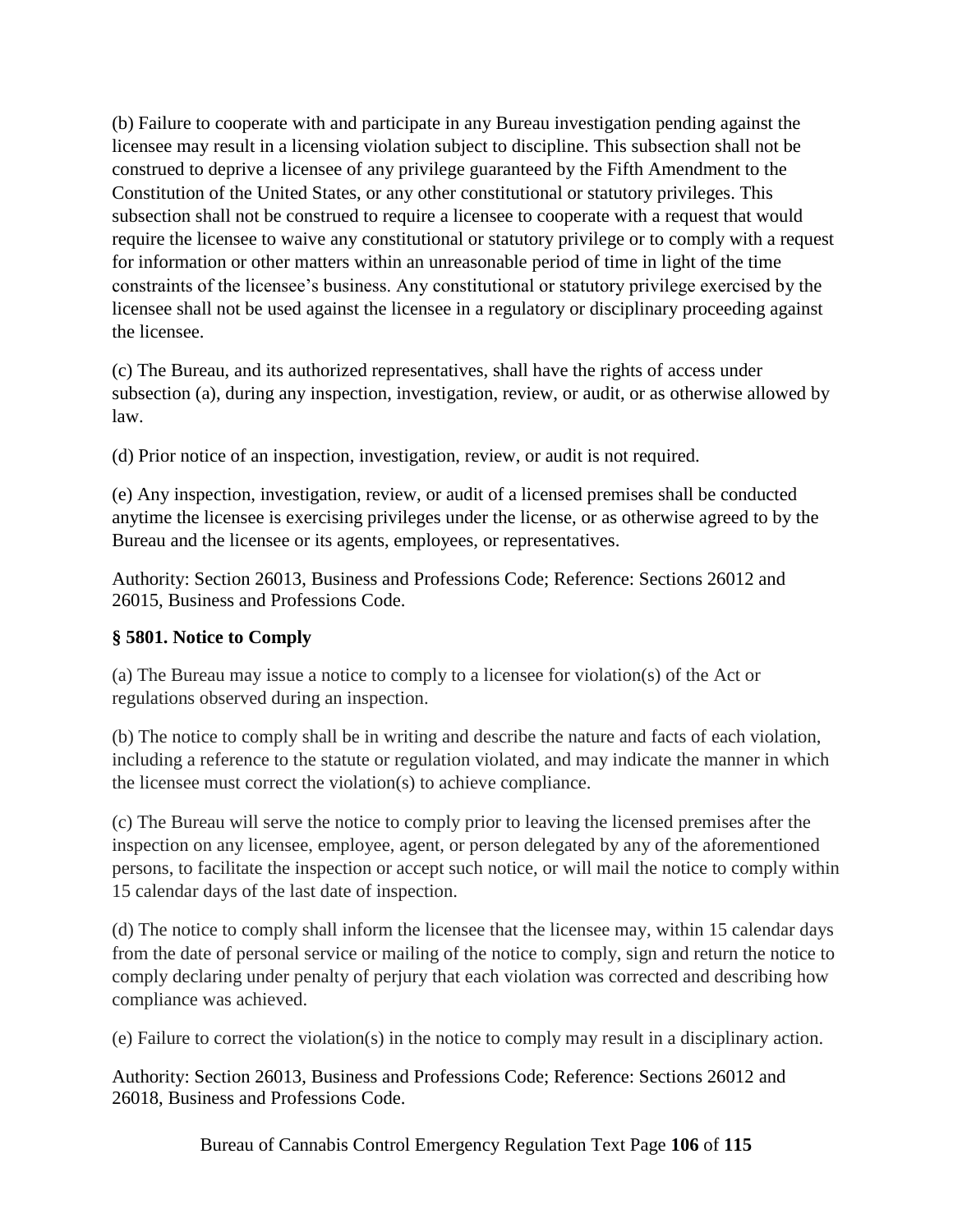# **§ 5802. Citations; Orders of Abatement; Administrative Fines**

(a) The Bureau may issue citations containing orders of abatement and fines against a licensee, or an unlicensed person, for any acts or omissions which are in violation of any provision of the Act or any regulation adopted pursuant thereto.

(b) The Bureau may issue a citation under this section to a licensee for a violation of a term or condition contained in a decision placing that licensee on probation.

(c) Each citation:

(1) Shall be in writing.

(2) Shall describe with particularity the nature of the violation, including a reference to the law or regulation determined to have been violated.

(3) May contain an assessment of an administrative fine of up to \$5,000, and/or an order of abatement fixing a reasonable time for abatement of the violation;

(4) Shall be served personally or by certified mail; and

(5) Shall inform the licensee or person that he or she may request an informal conference, or contest the citation, or both, pursuant to section 5803.

(d) Failure to pay a fine within 30 calendar days of the date of assessment, unless the citation is being contested, may result in further action being taken by the Bureau including, but not limited to, suspension or revocation of a license. If a citation is not appealed and the fine is not paid, the full amount of the assessed fine shall be added to the fee for renewal of the license. A license shall not be renewed without the payment of the renewal fee and fine.

(e) The amount of any fine to be levied by the Bureau shall take into consideration the factors listed in subdivision (b)(3) of Section 125.9 of the Business and Professions Code.

(f) Nothing in this section shall be deemed to prevent the Bureau from filing an accusation to suspend or revoke a license where grounds for such suspension or revocation exist.

Authority: Sections 125.9 and 26013, Business and Professions Code. Reference: Sections 125.9, 148, 149 and 26012, Business and Professions Code.

# **§ 5803. Contesting Citations**

(a) A cited licensee or person may, within 30 calendar days of service of the citation, contest the citation by requesting a hearing in writing to the Bureau or such hearing is waived. The hearing shall be conducted in accordance with Chapter 5 (commencing with Section 11500) of Part 1 of Division 3 of the Government Code.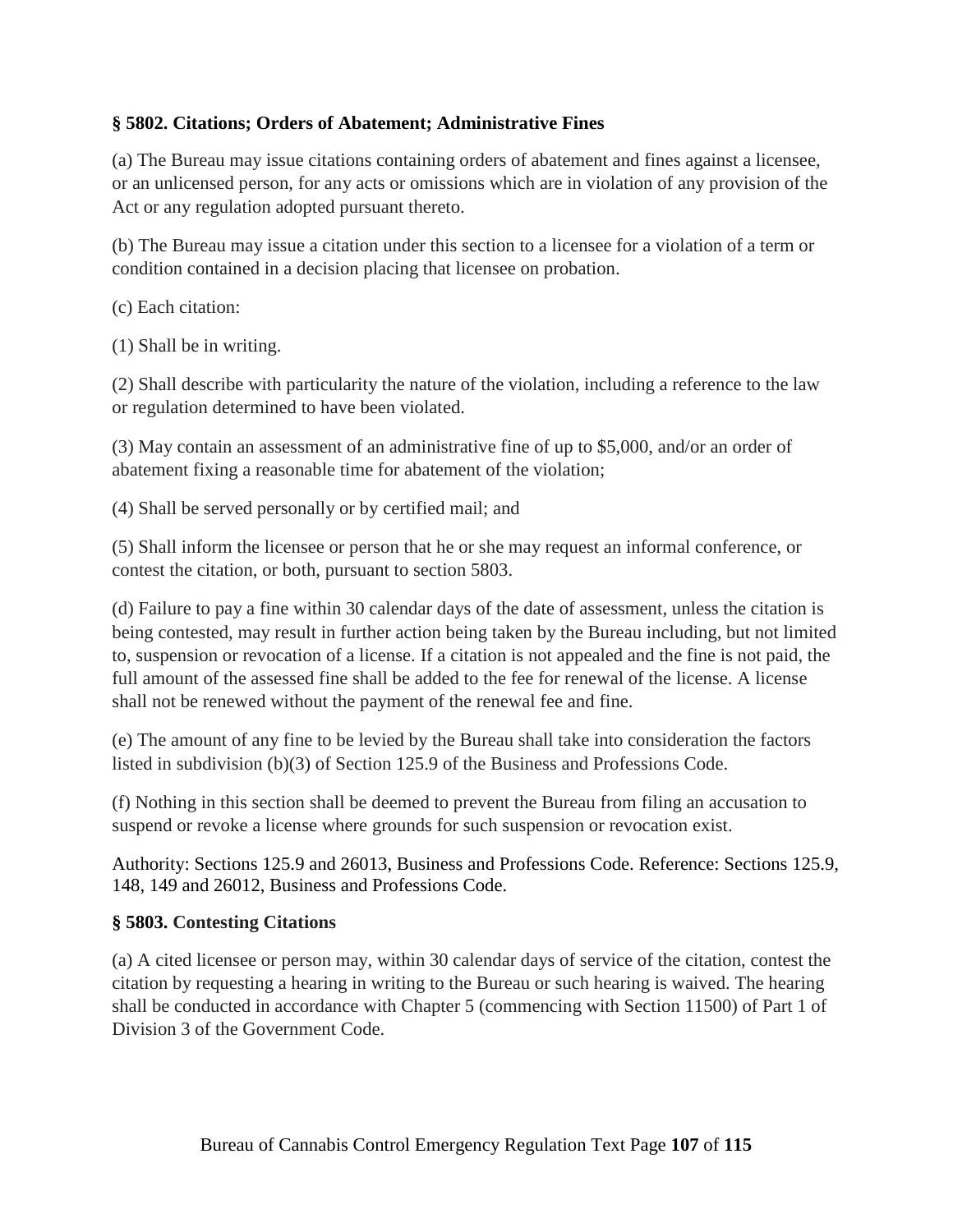(b) In addition to requesting a hearing provided for in subsection (a) of this section, the cited licensee or person may, within 15 calendar days after service of the citation, submit a written request for an informal conference with the Bureau regarding the acts or omissions charged in the citation.

(c) The Bureau shall, within 15 calendar days from receipt of the written request, hold an informal conference with the licensee or person cited, and/or his or her legal counsel or authorized representative.

(d) At the conclusion of the informal conference, the Bureau may affirm, modify, or dismiss the citation, including any fines levied or orders of abatement issued. A written decision stating the reasons for the decision shall be mailed to the cited licensee or person and his or her legal counsel, if any, within 15 calendar days from the date of the informal conference. This decision shall be deemed to be a final order with regard to the citation issued, including the levied fine and the order of abatement, if any.

(e) If the citation is dismissed, any request for a hearing shall be deemed withdrawn. If the citation is affirmed or modified, the cited licensee or person may, in his or her discretion, withdraw the request for a hearing or proceed with the administrative hearing process.

(f) If the citation, including any fine levied or order of abatement, is modified, the citation originally issued shall be considered withdrawn and new citation issued. If a hearing is requested for the subsequent citation, it shall be requested within 30 calendar days in accordance with subdivision (b)(4) of section 125.9 of the Business and Professions Code.

Authority: Section 26013, Business and Professions Code. Reference: Sections 125.9, 26012 and 26016, Business and Professions Code.

# **§ 5804. Citation Compliance**

(a) The time to abate or correct a violation as provided for in an order of abatement may be extended for good cause. If a cited licensee or person who has been issued an order of abatement is unable to complete the correction within the time set forth in the citation because of conditions beyond his or her control after the exercise of reasonable diligence, the licensee or person cited may request an extension of time from the Bureau in which to complete the correction. Such a request shall be in writing and shall be made within the time set forth for abatement.

(b) When a citation is not contested, or if it is appealed and the person cited does not prevail, failure to abate the violation within the time allowed or pay a fine that was imposed shall constitute a violation and a failure to comply with the citation or order of abatement.

(c) Failure to timely comply with an order of abatement or pay a fine that was imposed may result in further action being taken by the Bureau, including, but not limited to, suspension or revocation of a license, or further administrative or civil proceedings.

Authority: Section 26013, Business and Professions Code. Reference: Sections 125.9 and 26012, Business and Professions Code.

Bureau of Cannabis Control Emergency Regulation Text Page **108** of **115**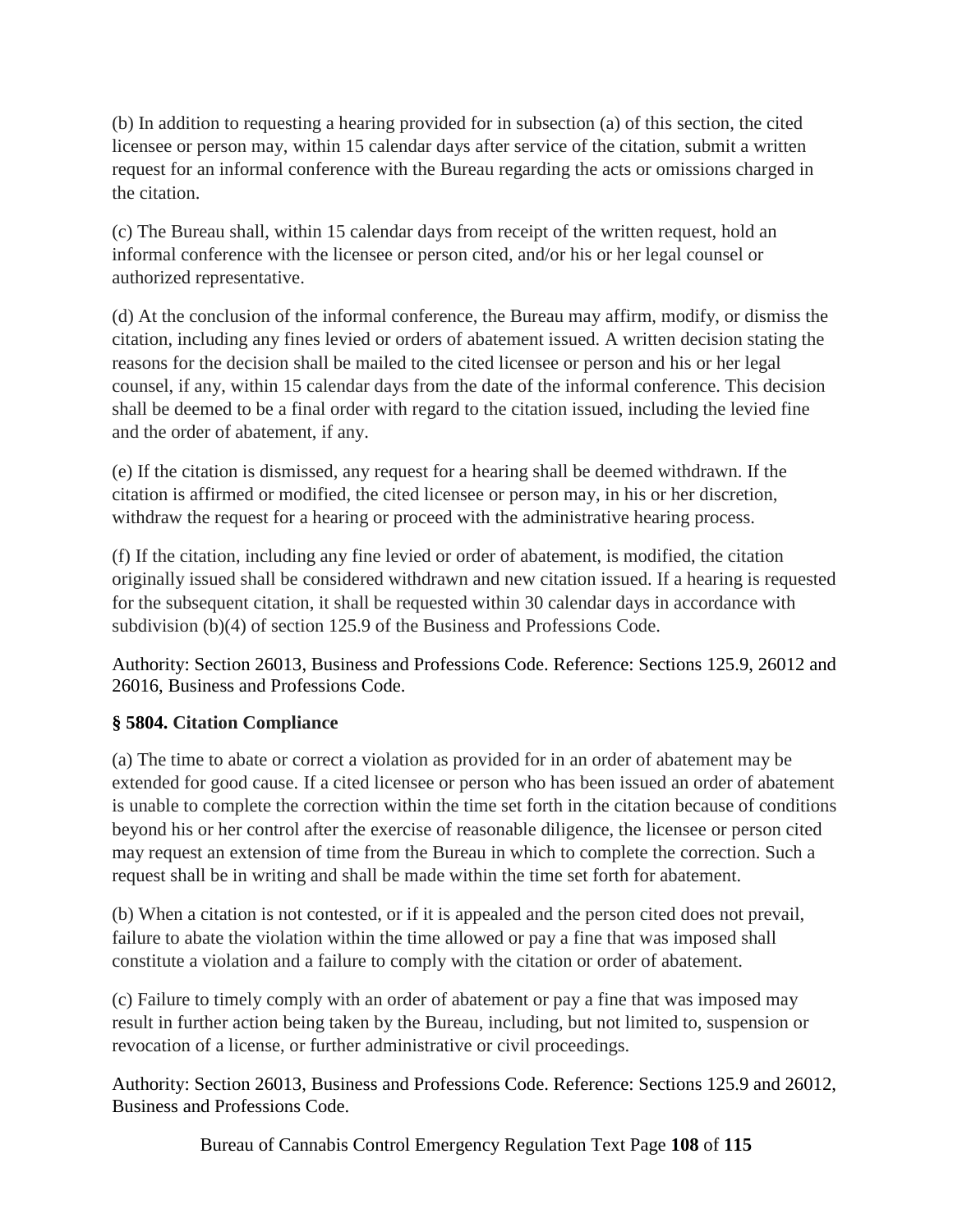### **§ 5805. Minor Decoys**

(a) Peace officers may use a person under 21 years of age to attempt to purchase cannabis goods, for the purposes of enforcing the Act, and to apprehend licensees, employees, or agents of licensees who sell cannabis goods to minors. For purposes of this section, a "minor" is a person under 21 years of age.

(b) The following minimum standards shall apply to the use of a minor decoy:

(1) At the time of the operation, the decoy shall be less than 20 years of age.

(2) A decoy shall either carry his or her own identification showing the decoy's correct date of birth, or carry no identification. A decoy who carries identification shall present it upon request to any seller of cannabis goods.

(3) A decoy shall answer truthfully any questions about his or her age.

(4) Following any completed sale, but not later than the time a citation, if any, is issued, the peace officer directing the decoy shall make a reasonable attempt to enter the licensed premises or respond to the location where the licensee is located and have the minor decoy who purchased cannabis goods identify the alleged seller of the cannabis goods.

Authority: Sections 26013 and 26140, Business and Professions Code. Reference: Section 26140, Business and Professions Code.

#### **§ 5806. Attire and Conduct**

(a) No license shall allow the following:

(1) Employment or use of any person in the sale or service of cannabis goods in or upon the licensed premises while such person is unclothed or in such attire, costume, or clothing as to expose to view any portion of the male or female breast below the top of the areola or of any portion of the pubic hair, anus, cleft of the buttocks, vulva, or genitals.

(2) Employment or use of the services of any host or other person to mingle with the patrons while such hostess or other person is unclothed or in such attire, costume, or clothing as described in subsection (a)(1) of this section.

(3) Encouraging or permitting any person on the licensed premises to touch, caress, or fondle the breasts, buttocks, anus, or genitals of any other person.

(4) Permitting any employee or person to wear or use any device or covering, exposed to view, which simulates the breast, genitals, anus, pubic hair, or any portion thereof.

Authority: Section 26013, Business and Professions Code. Reference: 26011.5, Business and Professions Code.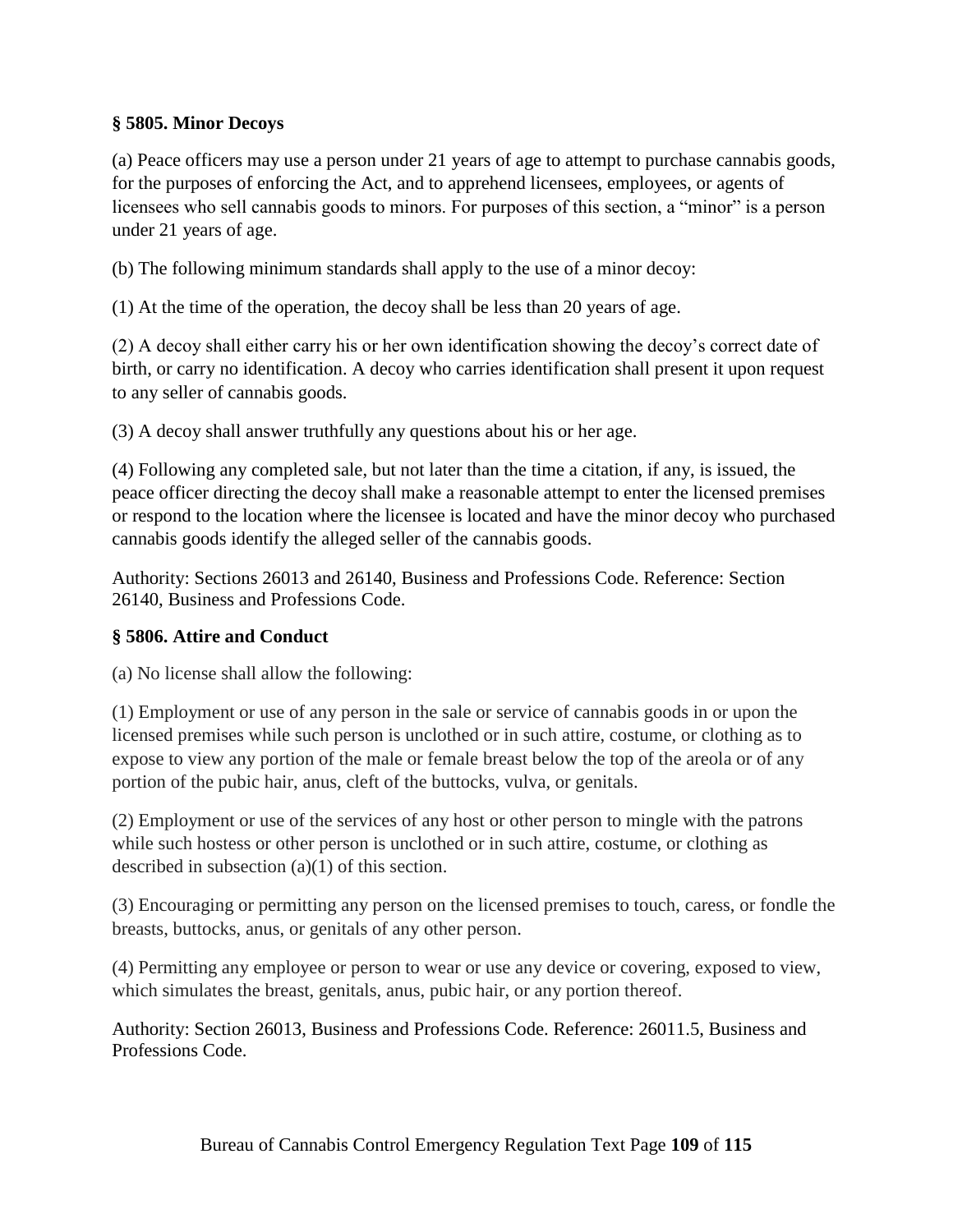### **§ 5807. Entertainers and Conduct**

(a) Live entertainment is permitted on a licensed premises, except that:

(1) No licensee shall permit any person to perform acts of or acts that simulate:

(A) Sexual intercourse, masturbation, sodomy, bestiality, oral copulation, flagellation, or any sexual acts that are prohibited by law.

(B) Touching, caressing, or fondling of the breast, buttocks, anus, or genitals.

(C) Displaying of the buttocks, breasts, pubic hair, anus, vulva, or genitals.

(b) No licensee shall permit any person to use artificial devices or inanimate objects to depict any of the prohibited activities described above.

(c) No licensee shall permit any person to remain in or upon the licensed premises who exposes to public view any portion of his or her breast, buttocks, genitals, or anus.

Authority: Section 26013, Business and Professions Code. Reference: 26011.5, Business and Professions Code.

#### **§ 5808. Additional Grounds for Discipline**

The following include, but are not limited to, additional grounds that constitute a basis for disciplinary action:

(a) Failure to take reasonable steps to correct objectionable conditions on the licensed premises, including the immediately adjacent area that is owned, leased, or rented by the licensee, that constitute a nuisance, within a reasonable time after receipt of notice to make those corrections, under Section 373a of the Penal Code.

(b) Failure to take reasonable steps to correct objectionable conditions that occur during operating hours on any public sidewalk abutting a licensed premises and constitute a nuisance, within a reasonable time after receipt of notice to correct those conditions from the Bureau. This subsection shall apply to a licensee only upon written notice to the licensee from the Bureau. The Bureau shall issue this written notice upon its own determination, or upon a request from the local law enforcement agency in whose jurisdiction the premises is located, that is supported by substantial evidence that persistent objectionable conditions are occurring on the public sidewalk abutting the licensed premises. For purposes of this subsection:

(1) "Any public sidewalk abutting a licensed premises" means the publicly owned, pedestriantraveled way, not more than 20 feet from the premises, that is located between a licensed premises, including any immediately adjacent area that is owned, leased, or rented by the licensee, and a public street.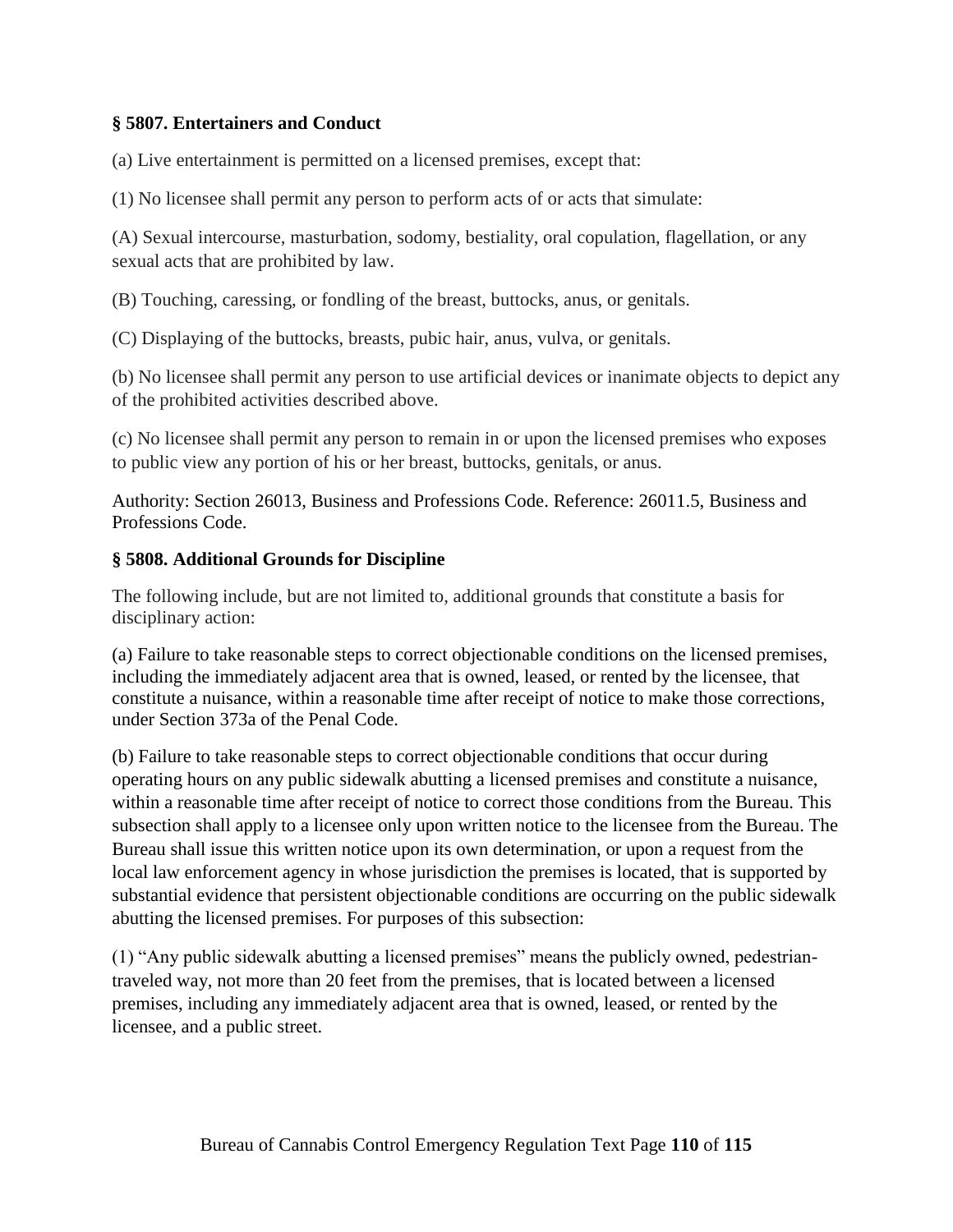(2) "Objectionable conditions that constitute a nuisance" means disturbance of the peace, public intoxication, drinking alcoholic beverages in public, smoking or ingesting cannabis or cannabis products in public, harassment of passersby, gambling, prostitution, loitering, public urination, lewd conduct, drug trafficking, or excessive loud noise.

(3) "Reasonable steps" means all of the following:

(A) Calling the local law enforcement agency. Timely calls to the local law enforcement agency that are placed by the licensee, or his or her agents or employees, shall not be construed by the Bureau as evidence of objectionable conditions that constitute a nuisance.

(B) Requesting those persons engaging in activities causing objectionable conditions to cease those activities, unless the licensee, or his or her agents or employees, feel that their personal safety would be threatened in making that request.

(C) Making good faith efforts to remove items that facilitate loitering, such as furniture, except those structures approved or permitted by the local jurisdiction. The licensee shall not be liable for the removal of those items that facilitate loitering.

(4) When determining what constitutes "reasonable steps," the Bureau shall consider site configuration constraints related to the unique circumstances of the nature of the business.

(c) Notwithstanding that the licensee corrects the objectionable conditions that constitute a nuisance, the licensee has a continuing obligation to meet the requirements of subsections (a) and (b), and failure to do so shall constitute grounds for disciplinary action.

(d) If a licensee has knowingly permitted the illegal sale, or negotiations for the sales, of controlled substances or dangerous drugs upon his or her licensed premises. Successive sales, or negotiations for sales, over any continuous period of time shall be deemed evidence of permission. As used in this section, "controlled substances" shall have the same meaning as is given that term in Article 1 (commencing with [Section 11000\)](https://1.next.westlaw.com/Link/Document/FullText?findType=L&pubNum=1000213&cite=CAHSS11000&originatingDoc=N3D36DB00780F11DCA61EE3CBF801C46A&refType=LQ&originationContext=document&transitionType=DocumentItem&contextData=(sc.Category)) of Chapter 1 of Division 10 of the Health and Safety Code, and "dangerous drugs" shall have the same meaning as is given that term in Article 2 (commencing with [Section 4015\)](https://1.next.westlaw.com/Link/Document/FullText?findType=L&pubNum=1000199&cite=CABPS4015&originatingDoc=N3D36DB00780F11DCA61EE3CBF801C46A&refType=LQ&originationContext=document&transitionType=DocumentItem&contextData=(sc.Category)) of Chapter 9 of Division 2 of the Business and Professions Code.

(e) If the licensee has employed or permitted any persons to solicit or encourage others, directly or indirectly, to buy such persons cannabis goods in the licensed premises under any commission, percentage, salary, or other profit-sharing plan, scheme, or conspiracy.

Authority: Section 26013, Business and Professions Code. Reference: Sections 26011.5 and 26030, Business and Professions Code.

### **§ 5809. Disciplinary Actions**

(a) When an accusation recommending disciplinary action against a license has been filed pursuant to Section 26031 of the Business and Professions Code, the accusation shall be served on the licensee in accordance with [Section 11505 of the Government Code.](https://1.next.westlaw.com/Link/Document/FullText?findType=L&pubNum=1000211&cite=CAGTS11505&originatingDoc=I929015B08ACA11E3A1909FA8497C9481&refType=LQ&originationContext=document&transitionType=DocumentItem&contextData=(sc.Search))

Bureau of Cannabis Control Emergency Regulation Text Page **111** of **115**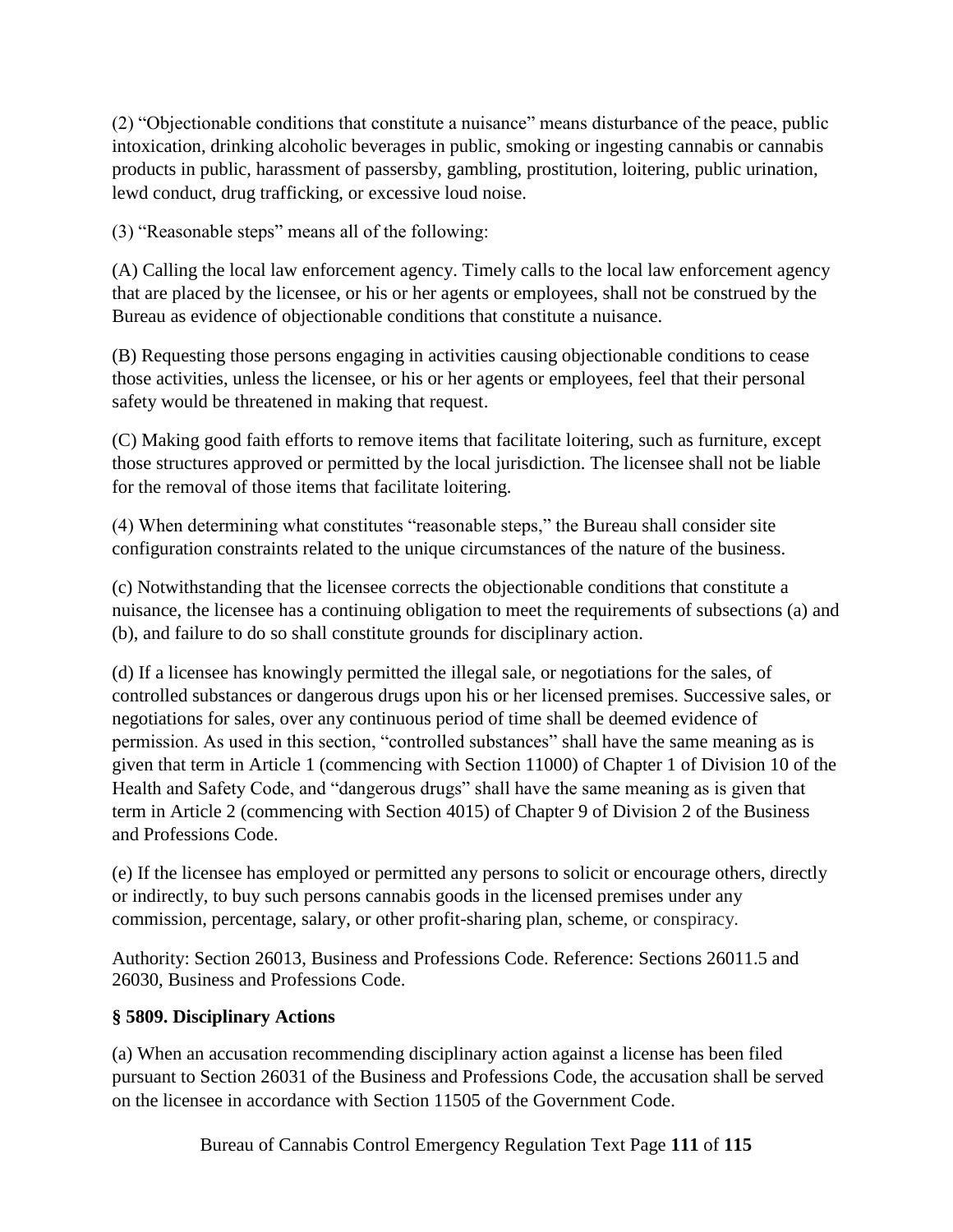(b) A hearing shall be conducted in accordance with the provisions of Chapter 5 (commencing with [Section 11500\) of Part 1 of Division 3 of Title 2 of the Government Code](https://1.next.westlaw.com/Link/Document/FullText?findType=L&pubNum=1000211&cite=CAGTS11500&originatingDoc=I929015B08ACA11E3A1909FA8497C9481&refType=LQ&originationContext=document&transitionType=DocumentItem&contextData=(sc.Search)) to determine if cause exists to take action against the licensee. At such a hearing, the Bureau shall have all the powers granted therein and by the Business and Professions Code.

(c) If a hearing on an accusation against a licensee results in a finding that the licensee has committed any of the acts or omissions constituting grounds for disciplinary action, the Bureau may order the license revoked, suspended outright for a specified period of time, or suspended on probationary restriction for a specified period of time on such terms and conditions of probation as in its judgment are supported by its findings, impose a fine, or any combination thereof. The Bureau may also issue such other lawful orders it considers to be appropriate on the basis of its findings.

(d) An accusation may be terminated by written stipulation at any time prior to the conclusion of the hearing on the accusation. If a licensee submits a proposed stipulation to the Bureau for its consideration and the Bureau subsequently declines to accept the proposed stipulation, the Bureau shall not thereafter be disqualified from hearing evidence on the accusation and taking action thereon as authorized in this section.

Authority: Section 26013, Business and Professions Code. Reference: Sections 26012, 26031 and 26034, Business and Professions Code.

### **§ 5810. Interim Suspension**

(a) Pursuant to Business and Professions Code section 494, the Bureau may petition for an interim order to suspend any license or impose licensing restrictions upon any licensee, if:

(1) The licensee has engaged in acts or omissions constituting a violation of the Business and Professions Code or this division, or been convicted of a crime substantially related to the licensed activity, and

(2) Permitting the licensee to continue to engage in the licensed activity would endanger the public health, safety, or welfare.

(b) An interim order for suspension or restrictions may issue with notice, as follows:

(1) The Bureau shall provide the licensee with at least 15 days' notice of the hearing on the petition for an interim order.

(2) The notice shall include documents submitted in support of the petition.

(c) An interim order for suspension or restrictions may issue without notice to the licensee, as follows:

(1) If it appears from the Bureau's petition and supporting documents that serious injury would result to the public before the matter could be heard on notice.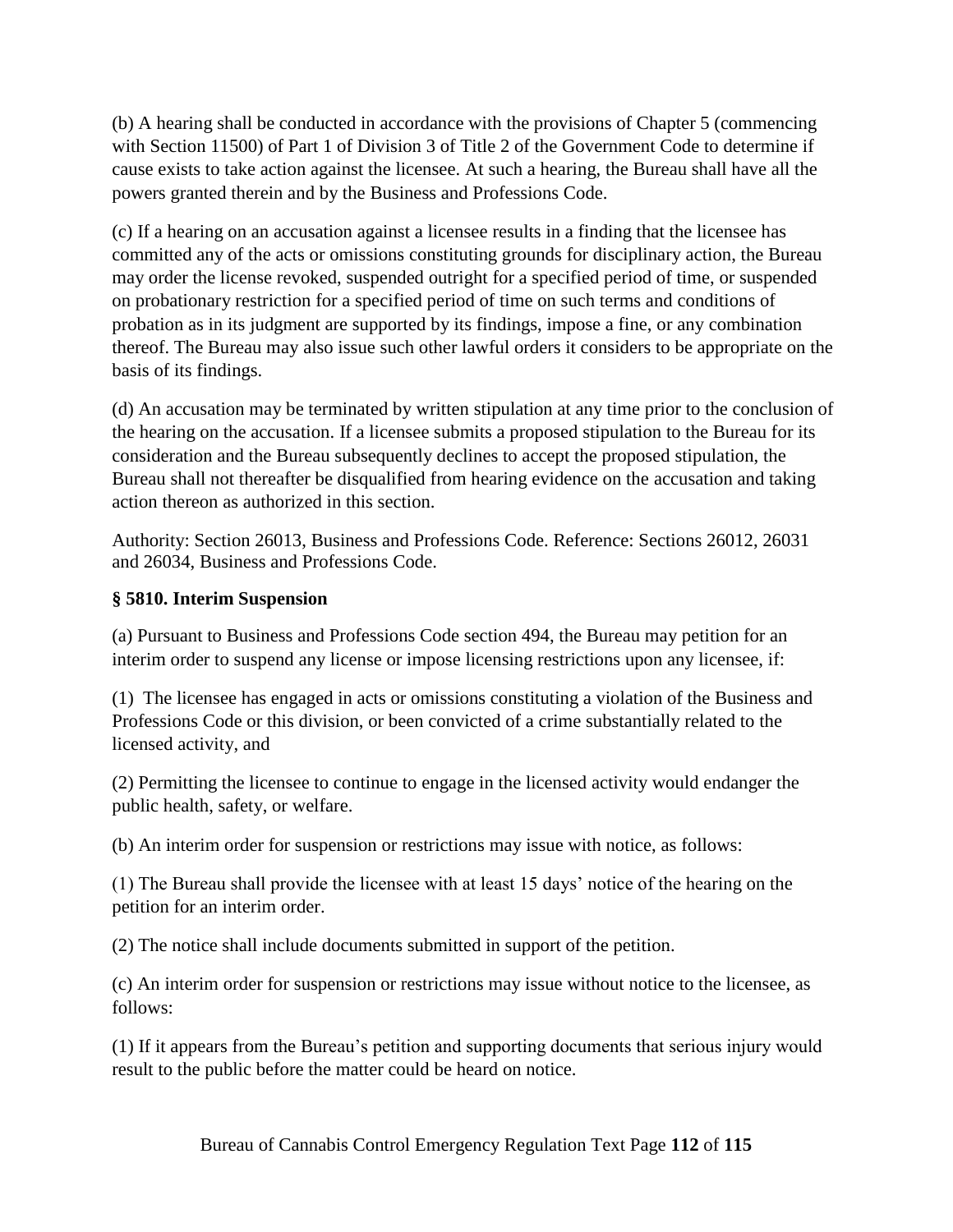(2) The Bureau shall provide the licensee with a hearing on the petition within 20 days after issuance of the initial interim order.

(3) Notice of the hearing shall be provided within two days after issuance of the initial interim order.

(d) The Bureau shall file an accusation, pursuant to Chapter 5 (commencing with [Section 11500\)](https://1.next.westlaw.com/Link/Document/FullText?findType=L&pubNum=1000211&cite=CAGTS11500&originatingDoc=I929015B08ACA11E3A1909FA8497C9481&refType=LQ&originationContext=document&transitionType=DocumentItem&contextData=(sc.Search))  [of Part 1 of Division 3 of Title 2 of the Government Code,](https://1.next.westlaw.com/Link/Document/FullText?findType=L&pubNum=1000211&cite=CAGTS11500&originatingDoc=I929015B08ACA11E3A1909FA8497C9481&refType=LQ&originationContext=document&transitionType=DocumentItem&contextData=(sc.Search)) within 15 calendar days of the issuance of the interim order.

Authority: Section 26013, Business and Professions Code; Reference: Sections 494, 26011.5, 26012 and 26031, Business and Professions Code.

## **§ 5811. Posting of Notice of Suspension**

(a) A licensee whose license has been suspended shall conspicuously and continuously display a notice on the exterior of the licensee's premises for the duration of the suspension.

(b) The notice shall be two feet in length and 14 inches in width. The notice shall read:

NOTICE OF SUSPENSION The Bureau of Cannabis Control License(s) Issued For This Premises Has Been Suspended For Violation of State Law

(c) Advertising or posting signs to the effect that the premises have been closed or that business has been suspended for any reason other than the reason provided in the decision suspending the license, shall be deemed a violation of this section.

(d) Failure to display the notice as required in this section or removal of the notice prior to the expiration of the suspension shall be a violation of this section and may result in additional disciplinary action.

(e) A licensee shall notify the Bureau within 24 hours of discovering that the notice under subsection (b) of this section has been removed or damaged to an extent that makes the notice illegible.

Authority: Section 26013, Business and Professions Code. Reference: Sections 26011.5 and 26012, Business and Professions Code.

### **§ 5812. Posting of Notice of Revocation**

(a) A licensee whose license has been revoked shall conspicuously display a notice on the exterior of the licensee's premises indicating that the license has been revoked. The notice shall remain continuously on the licensed premises for at least 15 calendar days.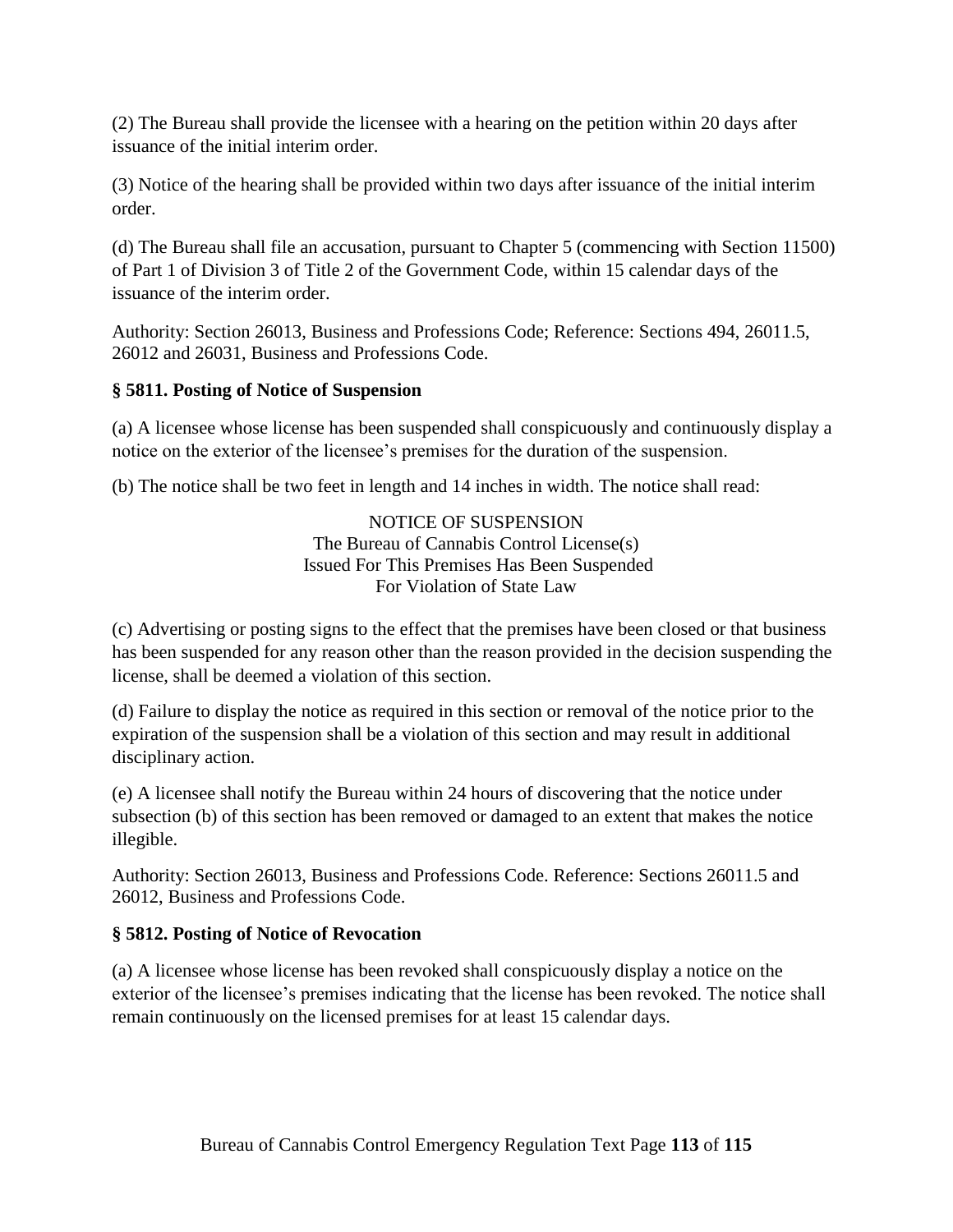(b) The notice shall be two feet in length and 14 inches in width. The notice shall read:

NOTICE OF REVOCATION The Bureau of Cannabis Control License(s) Issued For This Premises Has Been Revoked For Violation of State Law

(c) Advertising or posting signs to the effect that the premises have been closed or that business has been suspended for any reason other than the reason provided in the decision revoking the license shall be deemed a violation of this section.

(d) If the Bureau revokes a license at a licensed premises that has one or more licenses at the location that will remain active after the revocation, the revocation notice shall remain posted for a period of at least 15 calendar days.

(e) Failure to display for the time required in this section shall be a violation of this section and may result in additional disciplinary action.

(f) A licensee shall notify the Bureau within 24 hours of discovering that the notice under subsection (b) of this section has been removed or damaged to an extent that makes the notice illegible.

Authority: Section 26013, Business and Professions Code. Reference: Sections 26011.5 and 26012, Business and Professions Code.

# **§ 5813. Enforcement Costs**

(a) In any order in resolution of a disciplinary proceeding for suspension or revocation of a license, the Bureau may request the administrative law judge to direct a licensee found to have committed a violation or violations of the Act, or any regulation adopted pursuant to the Act, to pay a sum not to exceed the reasonable costs of the investigation and enforcement of the case.

(b) A certified copy of the actual costs, or a good faith estimate of costs where actual costs are not available, signed by the Bureau's designated representative shall be prima facie evidence of reasonable costs of investigation and prosecution of the case. The costs shall include the amount of investigative and enforcement costs up to the date of the hearing, including, but not limited to, charges imposed by the Attorney General.

(c) The administrative law judge shall make a proposed finding of the amount of reasonable costs of investigation and prosecution of the case when requested pursuant to subsection (a). The Bureau may reduce or eliminate the cost award, or remand to the administrative law judge where the proposed decision fails to make a finding on costs requested pursuant to subsection (a).

(d) Where an order for recovery of costs is made and timely payment is not made as directed in the decision, the Bureau may enforce the order for repayment in any appropriate court. This right of enforcement shall be in addition to any other rights the Bureau may have as to any licensee to pay costs.